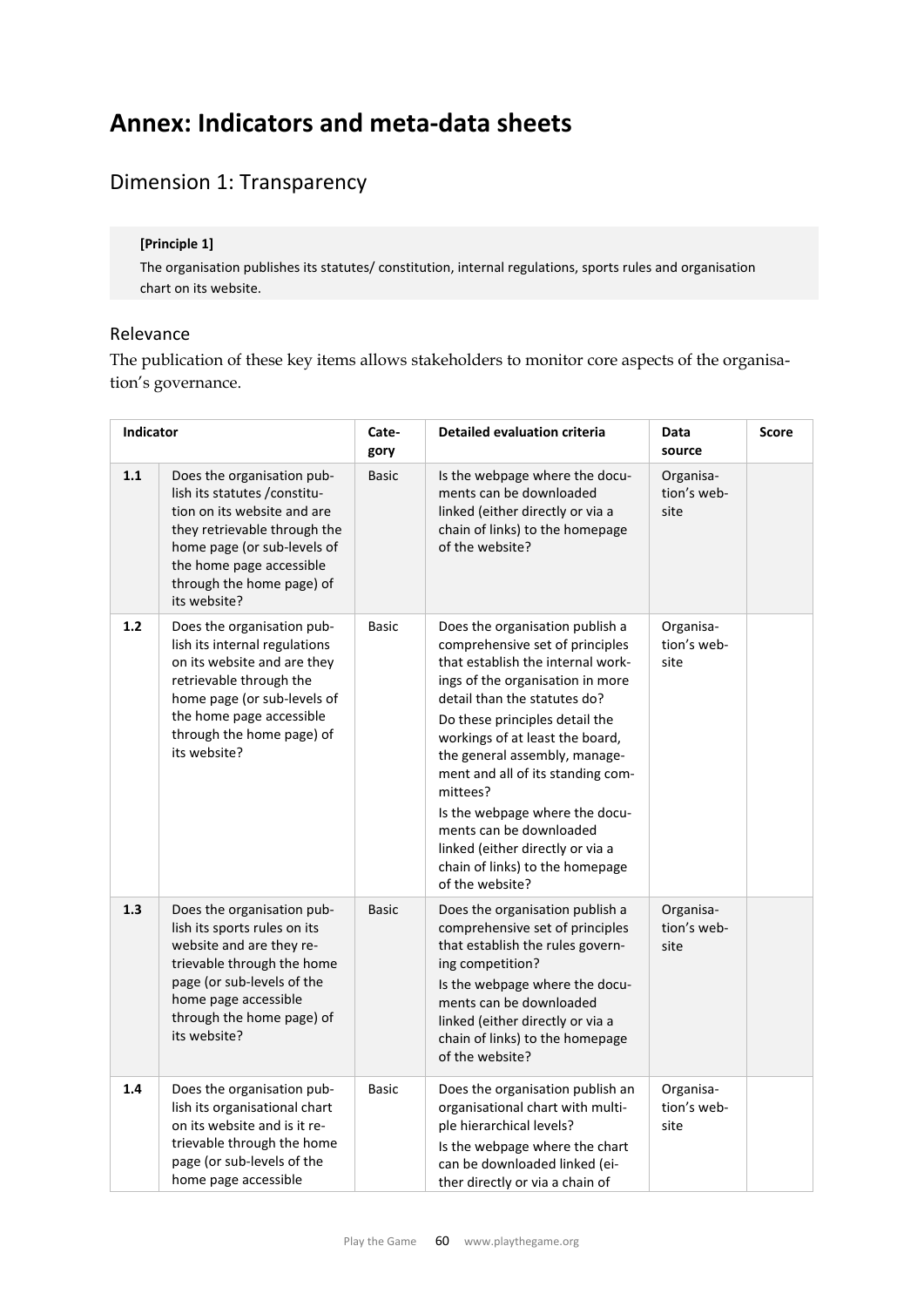| through the home page) of | links) to the homepage of the |  |
|---------------------------|-------------------------------|--|
| its website?              | website?                      |  |

## **[Principle 2]**

The organisation publishes the agenda and minutes of its general assembly meeting on its website.

## Relevance

The publication of the agenda and minutes of the general assembly opens up for scrutiny the (key) relationship between the decision-making and the legislating bodies of the organisation.

| Indicator |                                                                                                                                                                                                                                                                                       | Cate-<br>gory | <b>Detailed evaluation criteria</b>                                                                                                                                                                           | Data source                                       | <b>Score</b> |
|-----------|---------------------------------------------------------------------------------------------------------------------------------------------------------------------------------------------------------------------------------------------------------------------------------------|---------------|---------------------------------------------------------------------------------------------------------------------------------------------------------------------------------------------------------------|---------------------------------------------------|--------------|
| 2.1       | Did the organisation publish<br>the agenda of its latest gen-<br>eral assembly meeting on its<br>website before the meeting<br>took place and is it retrieva-<br>ble through the home page<br>(or sub-levels of the home<br>page accessible through the<br>home page) of the website? | <b>Basic</b>  | Is the webpage where the doc-<br>ument can be downloaded<br>linked (either directly or via a<br>chain of links) to the homepage<br>of the website?                                                            | Organisa-<br>tion's web-<br>site                  |              |
| 2.2       | Does the published agenda<br>contain the various agenda<br>items with a word of expla-<br>nation, the list of topics to<br>be discussed and does it<br>specify which items shall be<br>put to the vote?                                                                               | <b>Basic</b>  | Does the document list agenda<br>items?<br>Does the document provide ex-<br>planatory remarks with a num-<br>ber of agenda items?<br>Does the document specify the<br>items that shall be put to the<br>vote? | Published<br>agenda of<br>the general<br>assembly |              |
| 2.3       | Does the organisation pub-<br>lish the minutes of its latest<br>general assembly meeting<br>on its website and are they<br>retrievable through the<br>home page (or sub-levels of<br>the home page accessible<br>through the home page) of<br>the website?                            | <b>Basic</b>  | Is the webpage where the doc-<br>ument can be downloaded<br>linked (either directly or via a<br>chain of links) to the homepage<br>of the website?                                                            | Organisa-<br>tion's web-<br>site                  |              |
| 2.4       | Do the minutes of its general<br>assembly meeting give a<br>summary of the delibera-<br>tions and ballots?                                                                                                                                                                            | <b>Basic</b>  | Does the document give a sum-<br>mary of deliberations?<br>Does the document give a sum-<br>mary of ballots cast (exact vot-<br>ing results in numbers or per-<br>centages)?                                  | Published<br>general as-<br>sembly<br>minutes     |              |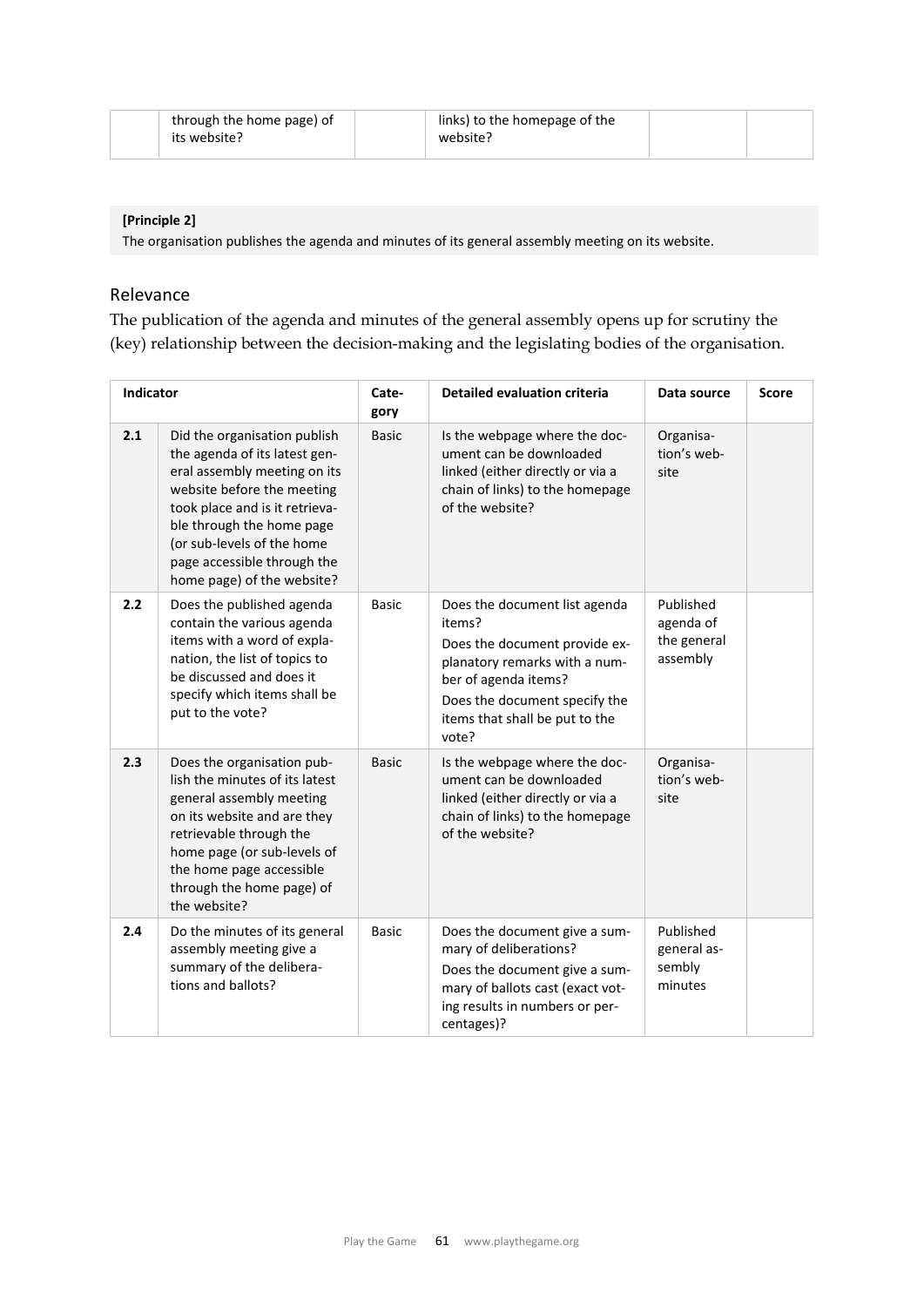## **[Principle 3]**

The organisation publishes board and standing committee decisions on its website.

## Relevance

By regularly justifying decisions, boards can prevent becoming closed and secret clubs and are motivated to make decisions in the general interest of their organisation/ sport.

| Indicator |                                                                                                                                                                                                                                                      | Cate-<br>gory | Detailed evaluation criteria                                                                                                                                                                                                                                                                                                                                                                                                                                                                                                                                                                                                                                                                                       | Data<br>source                          | <b>Score</b> |
|-----------|------------------------------------------------------------------------------------------------------------------------------------------------------------------------------------------------------------------------------------------------------|---------------|--------------------------------------------------------------------------------------------------------------------------------------------------------------------------------------------------------------------------------------------------------------------------------------------------------------------------------------------------------------------------------------------------------------------------------------------------------------------------------------------------------------------------------------------------------------------------------------------------------------------------------------------------------------------------------------------------------------------|-----------------------------------------|--------------|
| 3.1       | Does the organisation publish<br>public versions of the minutes<br>of all the board meetings that<br>took place during the preced-<br>ing 12 months on its website<br>(retrievable through the<br>home page or sub-levels of<br>the home page)?      | <b>Basic</b>  | Does the organisation report<br>on decisions taken in all its<br>board meetings that took place<br>during the preceding 12<br>months via its website?<br>Is the webpage or document<br>where the information can be<br>retrieved from linked (either di-<br>rectly or via a chain of links) to<br>the homepage of the website?<br>Note that, for reasons of pri-<br>vacy, the organisation does not<br>need to publish the official<br>minutes. The organisation may<br>produce a public version of the<br>minutes, but it may also publish<br>newsletters on its website that<br>contain reporting on decisions.                                                                                                  | Organisa-<br>tion's<br>website          |              |
| 3.2       | Does this version contain an<br>explanation behind the ra-<br>tionale of certain (key) deci-<br>sions?                                                                                                                                               | <b>Basic</b>  | Do reports on decisions provide<br>information on the rationale<br>behind some decisions?<br>Is this the case for at least half<br>of the board meetings?                                                                                                                                                                                                                                                                                                                                                                                                                                                                                                                                                          | Reports<br>available<br>on web-<br>site |              |
| 3.3       | Does the organisation publish<br>public versions of the minutes<br>of standing committee meet-<br>ings that took place during<br>the preceding 12 months on<br>its website (retrievable<br>through the home page or<br>sub-levels of the home page)? | <b>Basic</b>  | Does the organisation report<br>via its website on decisions<br>taken in standing committee<br>meetings that took place during<br>the preceding 12 months?<br>Does the organisation report<br>on decisions taken in all of its<br>standing committees?<br>Is the webpage or document<br>where the information can be<br>retrieved from linked (either di-<br>rectly or via a chain of links) to<br>the homepage of the website?<br>Note that, for reasons of pri-<br>vacy, the organisation does not<br>need to publish the official<br>minutes. The organisation may<br>produce a public version of the<br>minutes, but it may also publish<br>newsletters on its website that<br>contain reporting on decisions. | Organisa-<br>tion's<br>website          |              |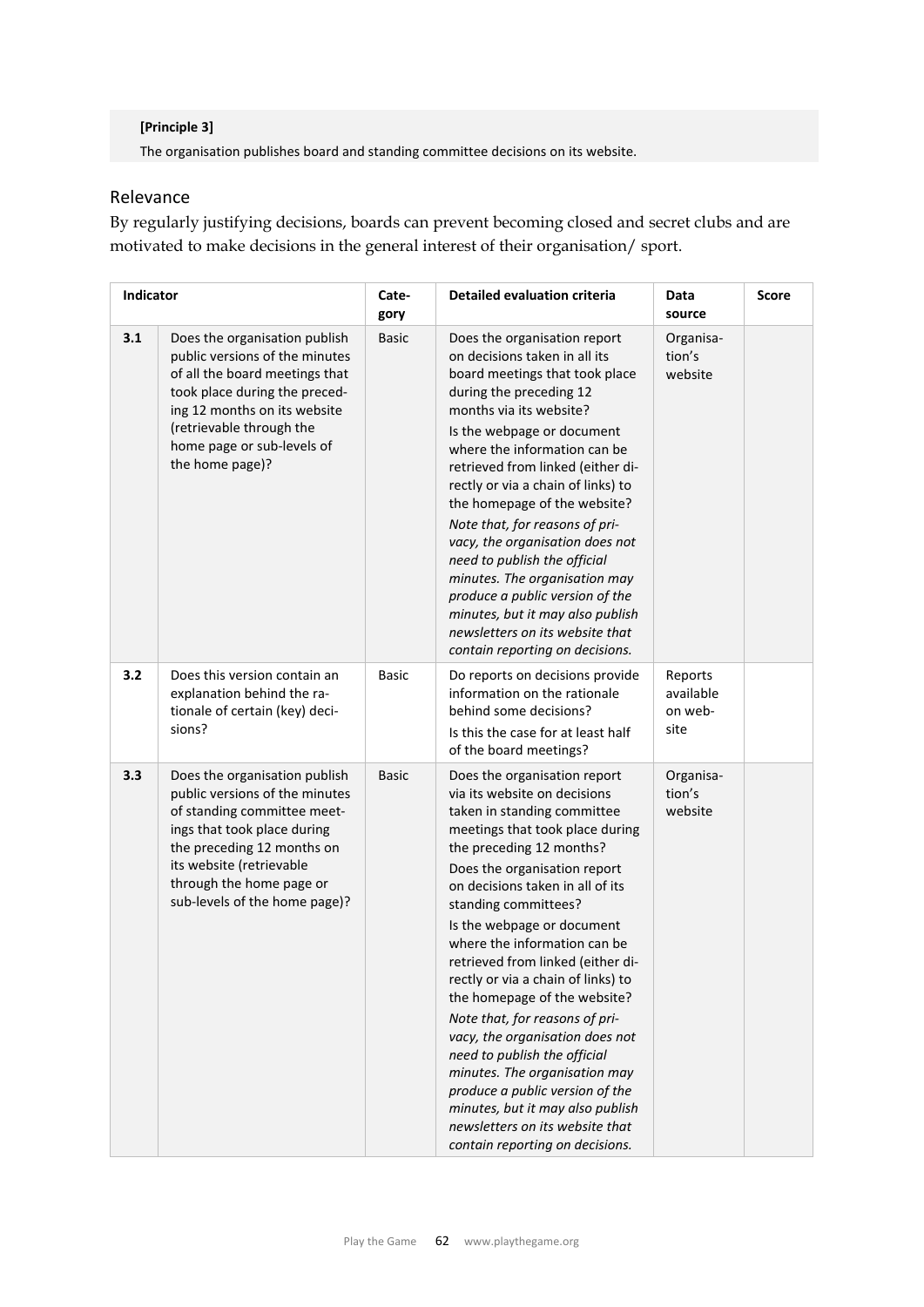#### **[Principle 4]**

The organisation publishes information about its board members on its website.

## Relevance

Basic biographical information facilitates external scrutiny of the quality and performance of senior officials. Disclosing information on current activities in other sports organisations, official functions, and political posts may signal potential conflicts of interest.

| Indicator |                                                                                                                                                                             | Cate-<br>gory | <b>Detailed evaluation criteria</b>                                                                                                                                                                                                                                                                                                                                                                                       | Data source                                                                                       | <b>Score</b> |
|-----------|-----------------------------------------------------------------------------------------------------------------------------------------------------------------------------|---------------|---------------------------------------------------------------------------------------------------------------------------------------------------------------------------------------------------------------------------------------------------------------------------------------------------------------------------------------------------------------------------------------------------------------------------|---------------------------------------------------------------------------------------------------|--------------|
| 4.1       | Does the organisation's web-<br>site list the names of all the<br>current members of the<br>board?                                                                          | <b>Basic</b>  | Can the information be re-<br>trieved either from a webpage<br>or from the minutes of the<br>general assembly or from the<br>annual report?<br>Is the webpage where the in-<br>formation can be retrieved<br>from linked (either directly or<br>via a chain of links) to the<br>homepage of the website?                                                                                                                  | Organisa-<br>tion's web-<br>site;<br>minutes of<br>the general<br>assembly;<br>annual re-<br>port |              |
| 4.2       | Does the organisation's web-<br>site list the start and end date<br>of the mandate of each indi-<br>vidual member of the board?                                             | Basic         | Does the information include<br>the start and end dates of the<br>mandates of all its elected offi-<br>cials?<br>Can the information be re-<br>trieved either from a webpage<br>or from the minutes of the<br>general assembly or from the<br>annual report?<br>Is the webpage where the in-<br>formation can be retrieved<br>from linked (either directly or<br>via a chain of links) to the<br>homepage of the website? | Organisa-<br>tion's web-<br>site;<br>minutes of<br>the general<br>assembly;<br>annual re-<br>port |              |
| 4.3       | Where applicable, does the<br>website also state the dura-<br>tion and the number of previ-<br>ous mandates?                                                                | <b>Basic</b>  | Can the information be re-<br>trieved either from a webpage<br>or from the minutes of the<br>general assembly or from the<br>annual report?<br>Is the webpage where the in-<br>formation can be retrieved<br>from linked (either directly or<br>via a chain of links) to the<br>homepage of the website?                                                                                                                  | Organisa-<br>tion's web-<br>site;<br>minutes of<br>the general<br>assembly;<br>annual re-<br>port |              |
| 4.4       | Does the organisation's web-<br>site provide biographical in-<br>formation about each individ-<br>ual board member, including<br>at least their professional<br>background? | <b>Basic</b>  | Can the information be re-<br>trieved either from a webpage<br>or from the minutes of the<br>general assembly or from the<br>annual report?<br>Is the webpage where the in-<br>formation can be retrieved<br>from linked (either directly or<br>via a chain of links) to the<br>homepage of the website?                                                                                                                  | Organisa-<br>tion's web-<br>site;<br>minutes of<br>the general<br>assembly;<br>annual re-<br>port |              |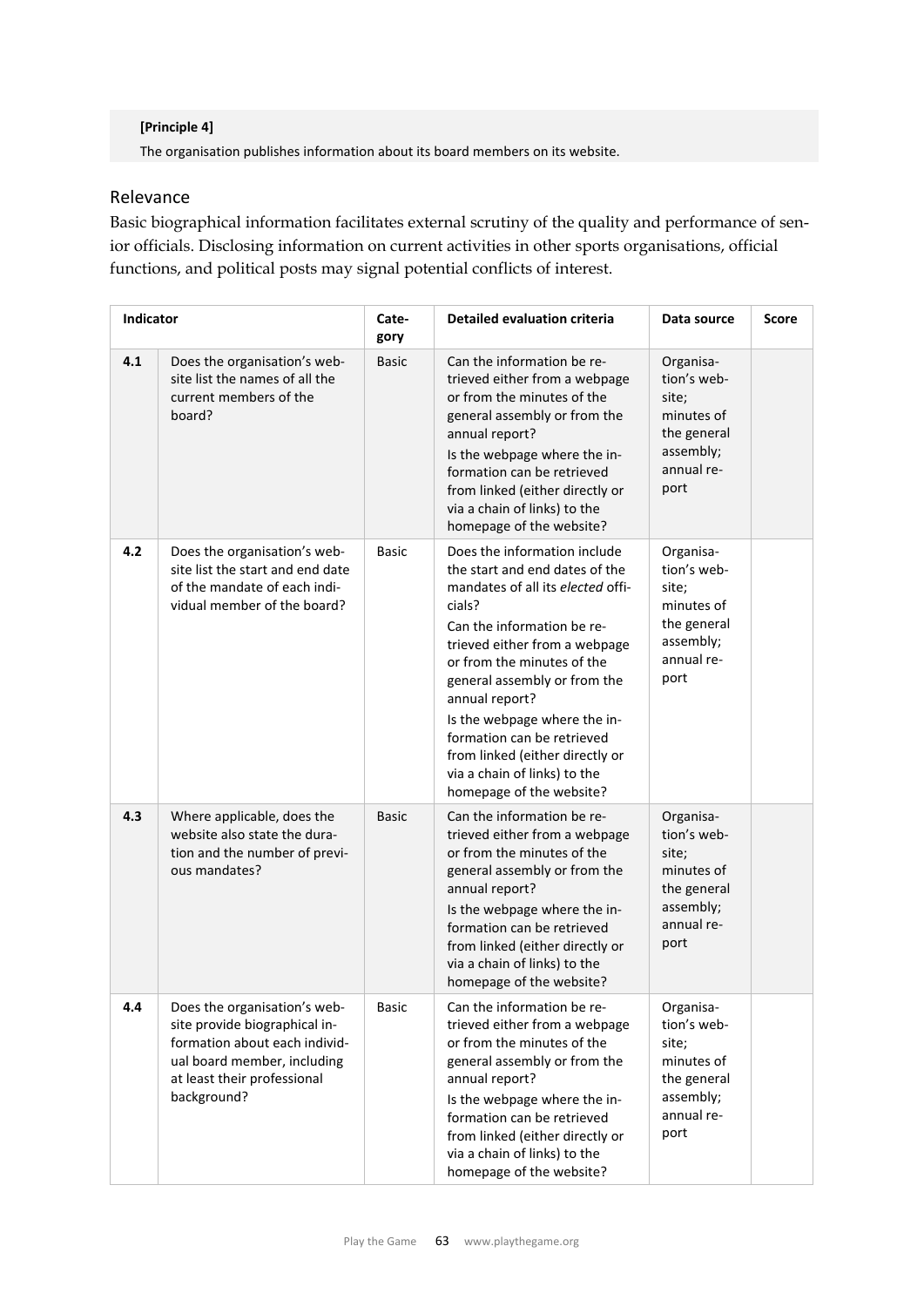| 4.5 | Does the organisation's web-<br>site provide information on<br>other positions in sports or-<br>ganisations held by each indi-<br>vidual board member? | <b>Basic</b> | Can the information be re-<br>trieved either from a webpage<br>or from the minutes of the<br>general assembly or from the<br>annual report?<br>Is the webpage where the in-<br>formation can be retrieved<br>from linked (either directly or<br>via a chain of links) to the<br>homepage of the website?<br>Note: the organisation only<br>fulflls the criteria if it publishes<br>information on other postitions<br>in all other sports organisa-<br>tions. | Organisa-<br>tion's web-<br>site;<br>minutes of<br>the general<br>assembly;<br>annual re-<br>port; inter-<br>view with<br>organisation<br>representa-<br>tive; web<br>search |  |
|-----|--------------------------------------------------------------------------------------------------------------------------------------------------------|--------------|---------------------------------------------------------------------------------------------------------------------------------------------------------------------------------------------------------------------------------------------------------------------------------------------------------------------------------------------------------------------------------------------------------------------------------------------------------------|------------------------------------------------------------------------------------------------------------------------------------------------------------------------------|--|
| 4.6 | Does the organisation's web-<br>site list at least one (general)<br>e-mail address, which may be<br>used to contact the board?                         | <b>Basic</b> | Does the organisation publish<br>either the contact details for<br>one or more board members<br>or does it provide a general ad-<br>dress and is explicit reference<br>made to the address being a<br>contact for the board?<br>Is the webpage where the in-<br>formation can be retrieved<br>from linked (either directly or<br>via a chain of links) to the<br>homepage of the website?                                                                     | Organisa-<br>tion's web-<br>site;<br>minutes of<br>the general<br>assembly;<br>annual re-<br>port                                                                            |  |

## **[Principle 5]**

The organisation publishes information about its members (national federations) on its website.

## Relevance

Information about members gives an indication of the relevance and impact of the organisation.

| <b>Indicator</b> |                                                                                            | Cate-<br>gory | <b>Detailed evaluation criteria</b>                                                                                                                                                                                                                                                                          | Data source                                                                                       | <b>Score</b> |  |
|------------------|--------------------------------------------------------------------------------------------|---------------|--------------------------------------------------------------------------------------------------------------------------------------------------------------------------------------------------------------------------------------------------------------------------------------------------------------|---------------------------------------------------------------------------------------------------|--------------|--|
| 5.1              | Does the organisation's web-<br>site list basic information for<br>each member federation? | <b>Basic</b>  | Can the information be re-<br>trieved either from a webpage<br>or from the minutes of the gen-<br>eral assembly or from the an-<br>nual report?<br>Is the webpage where the infor-<br>mation can be retrieved from<br>linked (either directly or via a<br>chain of links) to the homepage<br>of the website? | Organisa-<br>tion's web-<br>site;<br>minutes of<br>the general<br>assembly;<br>annual re-<br>port |              |  |
| 5.2              | Does the organisation's web-<br>site list contact details for<br>each member federation?   | <b>Basic</b>  | Can the information be re-<br>trieved either from a webpage<br>or from the minutes of the gen-<br>eral assembly or from the an-<br>nual report?<br>Is the webpage where the infor-<br>mation can be retrieved from                                                                                           | Organisa-<br>tion's web-<br>site;<br>minutes of<br>the general<br>assembly;                       |              |  |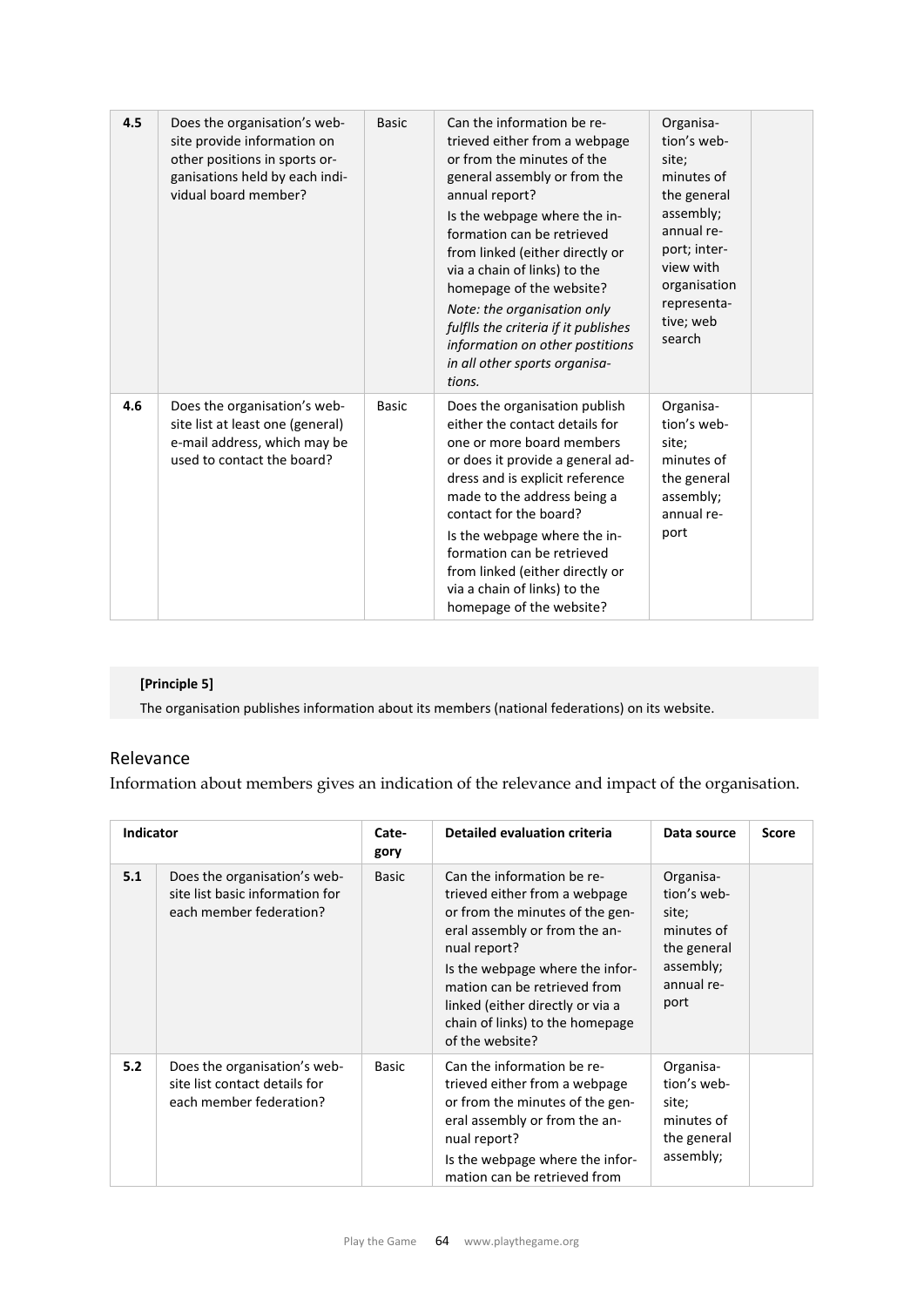|     |                                                                                                       |              | linked (either directly or via a<br>chain of links) to the homepage<br>of the website?                                                                                                                                                                                                                       | annual re-<br>port                                                                                |
|-----|-------------------------------------------------------------------------------------------------------|--------------|--------------------------------------------------------------------------------------------------------------------------------------------------------------------------------------------------------------------------------------------------------------------------------------------------------------|---------------------------------------------------------------------------------------------------|
| 5.3 | Does the organisation's web-<br>site list information about the<br>number of member federa-<br>tions? | <b>Basic</b> | Can the information be re-<br>trieved either from a webpage<br>or from the minutes of the gen-<br>eral assembly or from the an-<br>nual report?<br>Is the webpage where the infor-<br>mation can be retrieved from<br>linked (either directly or via a<br>chain of links) to the homepage<br>of the website? | Organisa-<br>tion's web-<br>site:<br>minutes of<br>the general<br>assembly;<br>annual re-<br>port |

#### **[Principle 6]**

The organisation publishes an annual general activity reports on its website.

## Relevance

The annual general activity report provides stakeholders with an overview of the organisation's general performance, demonstrating if and how objectives have been accomplished.

|     | <b>Indicator</b>                                                                                                                                                                                                                                |              | <b>Detailed evaluation criteria</b>                                                                                                                                                                                                                                                                                                                                                                          | Data<br>source                 | <b>Score</b> |
|-----|-------------------------------------------------------------------------------------------------------------------------------------------------------------------------------------------------------------------------------------------------|--------------|--------------------------------------------------------------------------------------------------------------------------------------------------------------------------------------------------------------------------------------------------------------------------------------------------------------------------------------------------------------------------------------------------------------|--------------------------------|--------------|
| 6.1 | Does the organisation publish<br>its most recent general activity<br>report on its website and is it<br>retrievable through the home<br>page (or sub-levels of the<br>home page accessible through<br>the home page) of the web-<br>site?       | <b>Basic</b> | Did the organisation publish a<br>report in the preceding 12<br>months that reports on its ac-<br>tivities?<br>Is the webpage where the re-<br>port can be retrieved from<br>linked (either directly or via a<br>chain of links) to the homep-<br>age of the website?<br>Note: the report can be pub-<br>lished either separately or as<br>an integral part of the annual<br>policy plan.                    | Organisa-<br>tion's<br>website |              |
| 6.2 | Does the organisation publish<br>the 3 most recent general ac-<br>tivity reports on its website<br>and are they retrievable<br>through the home page (or<br>sub-levels of the home page<br>accessible through the home<br>page) of the website? | <b>Basic</b> | Does the organisation publish<br>on its website the last 3 gen-<br>eral activity reports (that are<br>or should have been pro-<br>duced) and are they retrieva-<br>ble through the home page<br>(or sub-levels of the home<br>page accessible through the<br>home page) of the website?<br>Note: this indicator is not ap-<br>plicable If the organisation<br>has been established less than<br>3 years ago. | Organisa-<br>tion's<br>website |              |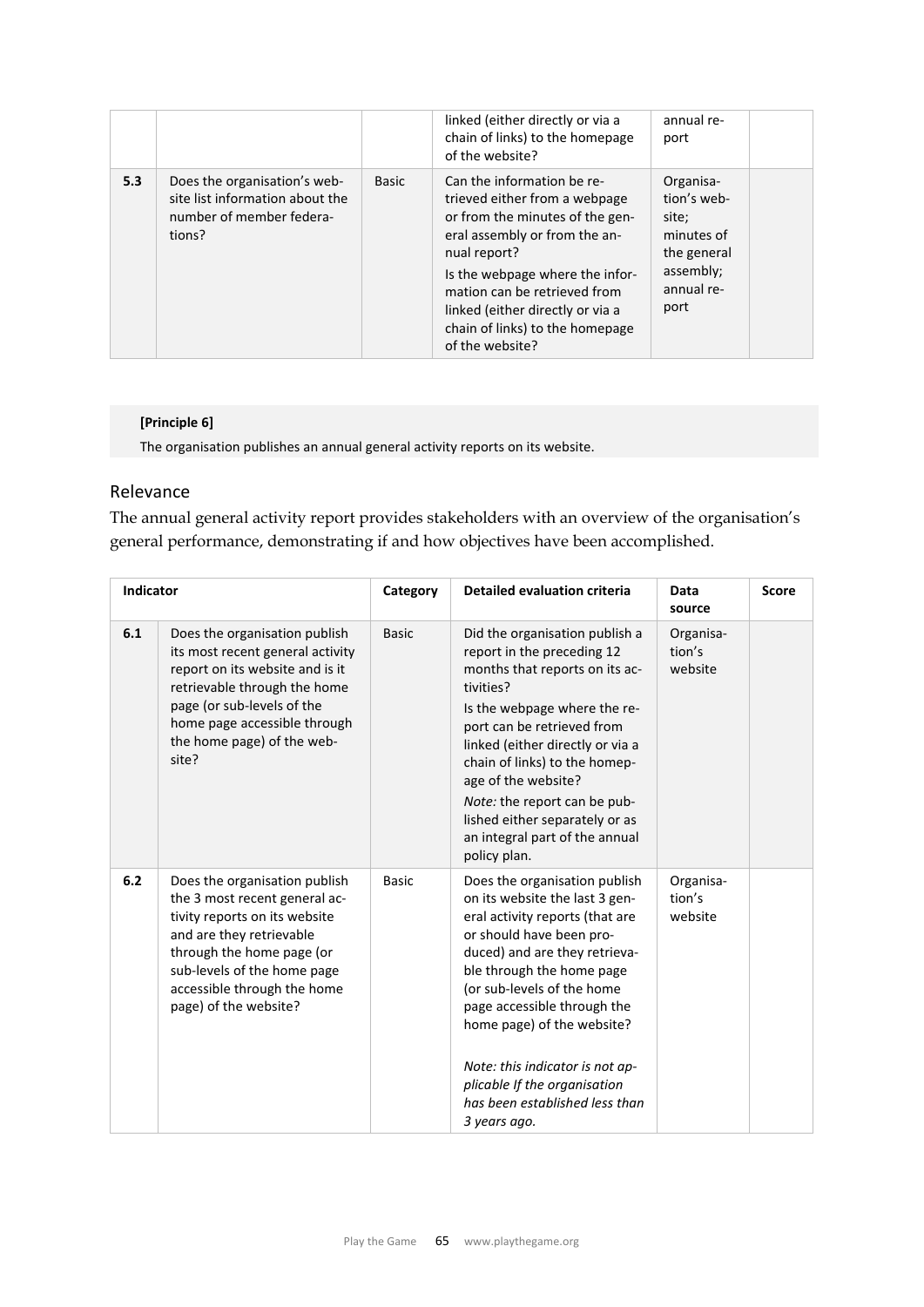| 6.3 | Does the most recent general<br>activity report set out the or-<br>ganisation's objectives and<br>how they have been accom-<br>plished over the preceding<br>year through concrete actions? | <b>Basic</b> | Did the organisation produce<br>a general activity report in<br>the past 12 months?<br>Does the most recent general<br>activity report provide a sum-<br>mary of concrete actions un-<br>dertaken?<br>Does the latest general activ-<br>ity report establish an explicit<br>link between the actions un-<br>dertaken and concrete objec-<br>tives?                                                                                                         | Most re-<br>cent an-<br>nual re-<br>port |  |
|-----|---------------------------------------------------------------------------------------------------------------------------------------------------------------------------------------------|--------------|------------------------------------------------------------------------------------------------------------------------------------------------------------------------------------------------------------------------------------------------------------------------------------------------------------------------------------------------------------------------------------------------------------------------------------------------------------|------------------------------------------|--|
| 6.4 | Does the most recent general<br>activity report contain a report<br>on the activities of all the<br>standing committees?                                                                    | <b>Basic</b> | Did the organisation produce<br>a general activity report in<br>the preceding 12 months?<br>Does the most recent general<br>activity report provide infor-<br>mation on the activities of all<br>standing committees (beyond<br>the meeting dates and the<br>number of meetings held)?                                                                                                                                                                     | Most re-<br>cent an-<br>nual re-<br>port |  |
| 6.5 | Does the most recent general<br>activity report include infor-<br>mation on the championships<br>and events (co-)organised by<br>the organisation?                                          | <b>Basic</b> | Did the organisation produce<br>a general activity report in<br>the preceding 12 months?<br>Does the most recent general<br>activity report include infor-<br>mation on the championships<br>and events (co-)organised by<br>the organisation?<br>Does the information include<br>at least four of the following<br>elements: governance, reve-<br>nue, sponsors, media cover-<br>age, infrastructure, attend-<br>ance, athlete participation,<br>results? | Most re-<br>cent an-<br>nual re-<br>port |  |

#### **[Principle 7]**

The organisation publishes on its website financial statements that are externally audited according to rec‐ ognised international standards.

## Relevance

Disclosing accurate and complete information on finances is of particular relevance to deterring corruption: financial reports provide information that can (circumstantially) corruption.

| <b>Indicator</b> |                                                                                                                                                                                                      | Category     | <b>Detailed evaluation criteria</b>                                                                                                                            | Data<br>source                   | <b>Score</b> |
|------------------|------------------------------------------------------------------------------------------------------------------------------------------------------------------------------------------------------|--------------|----------------------------------------------------------------------------------------------------------------------------------------------------------------|----------------------------------|--------------|
| 7.1              | Does the organisation publish<br>its most recent financial state-<br>ments (externally audited ac-<br>cording to recognised interna-<br>tional standards) on its website<br>and are they retrievable | <b>Basic</b> | Note: the statements can be<br>included in the annual report<br>or in a separate document,<br>published on its website in<br>accordance with indicator<br>1.1. | Organisa-<br>tion's web-<br>site |              |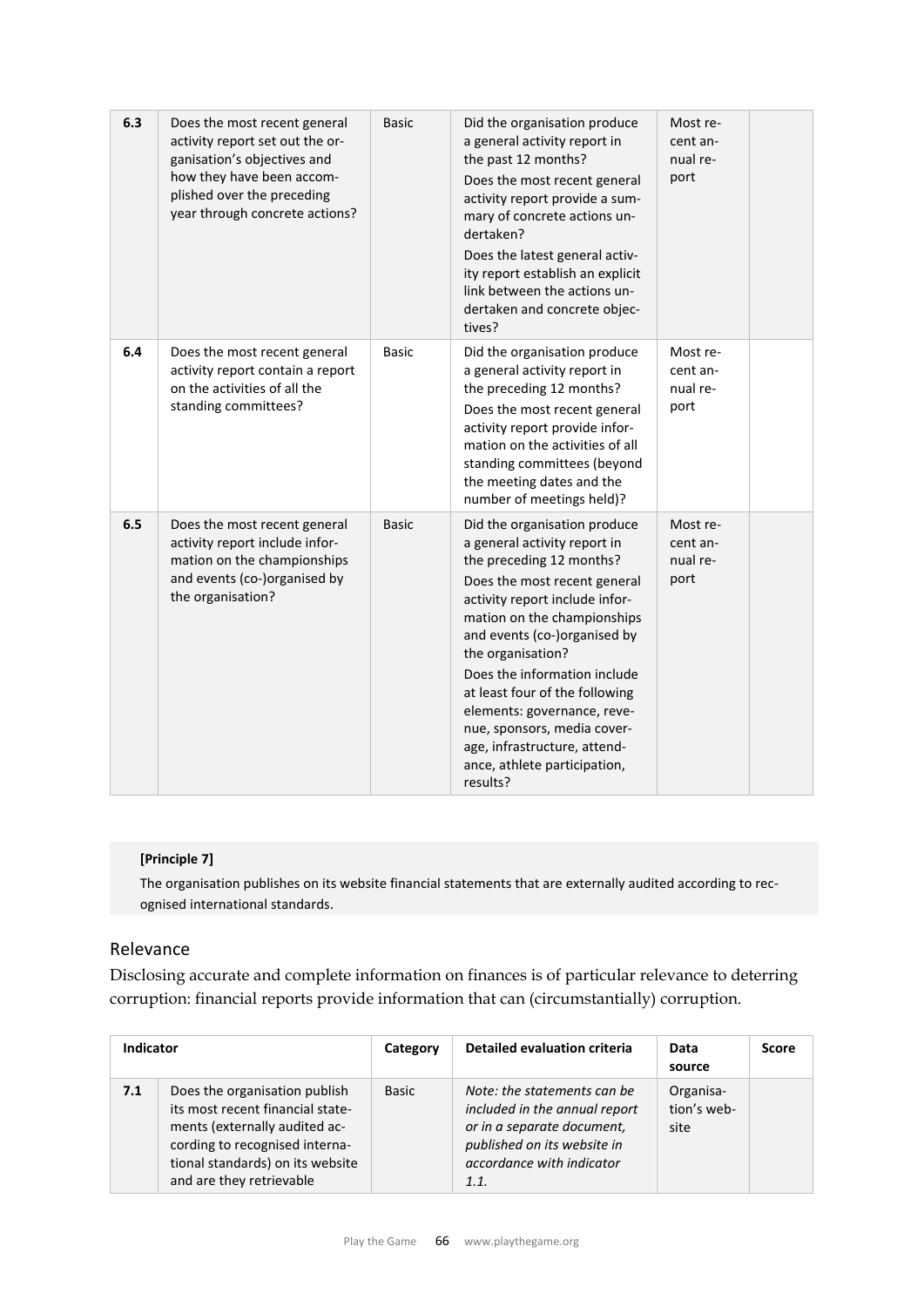|     | through the home page (or<br>sub-levels of the home page<br>accessible through the home<br>page) of the website?                                                                                                                                                                                                         |       |                                                                                                                                                                                                                                                                                                                                                                                                                  |                                  |  |
|-----|--------------------------------------------------------------------------------------------------------------------------------------------------------------------------------------------------------------------------------------------------------------------------------------------------------------------------|-------|------------------------------------------------------------------------------------------------------------------------------------------------------------------------------------------------------------------------------------------------------------------------------------------------------------------------------------------------------------------------------------------------------------------|----------------------------------|--|
| 7.2 | Does the organisation publish<br>its 3 most recent financial<br>statements (externally audited<br>according to recognised inter-<br>national standards) on its web-<br>site and are they retrievable<br>through the home page (or<br>sub-levels of the home page<br>accessible through the home<br>page) of the website? | Basic | Does the organisation publish<br>on its website the last 3 an-<br>nual financial statements<br>(that are or should have been<br>produced) and are they re-<br>trievable through the home<br>page (or sub-levels of the<br>home page accessible<br>through the home page) of<br>the website?<br>Note: this indicator is not ap-<br>plicable If the organisation<br>has been established less<br>than 3 years ago. | Organisa-<br>tion's web-<br>site |  |
|     |                                                                                                                                                                                                                                                                                                                          |       |                                                                                                                                                                                                                                                                                                                                                                                                                  |                                  |  |

#### **[Principle 8]**

The organisation publishes regulations and reports on the remuneration, including compensation and bonuses, of its board members and of management on its website.

## Relevance

Reporting on both the remuneration of senior officials and management, and on the pay-setting process generates trust and generates a powerful deterrence effect for self-dealing.

| <b>Indicator</b> |                                                                                                                                                                                                                                                                                                                                                                 | Cate-<br>gory | <b>Detailed evaluation criteria</b>                                                                                                                                                         | Data<br>source                                                                      | <b>Score</b> |
|------------------|-----------------------------------------------------------------------------------------------------------------------------------------------------------------------------------------------------------------------------------------------------------------------------------------------------------------------------------------------------------------|---------------|---------------------------------------------------------------------------------------------------------------------------------------------------------------------------------------------|-------------------------------------------------------------------------------------|--------------|
| 8.1              | Does the organisation's latest an-<br>nual report include a statement<br>(report) on remuneration?                                                                                                                                                                                                                                                              | <b>Basic</b>  | Does the organisation re-<br>port on remuneration by<br>providing at least general<br>figures?<br>Is the information included<br>in either the financial report<br>or in the annual report? | Financial<br>report; an-<br>nual report                                             |              |
| 8.2              | Does the remuneration report in-<br>clude a statement on the organi-<br>sation's remuneration policy, in-<br>cluding the procedure and rules<br>governing the establishment of<br>the remuneration of the board<br>members and (where applicable)<br>on major changes to the remu-<br>neration policy that have been<br>implemented since the last re-<br>port? | <b>Basic</b>  | Note: the remuneration pol-<br>icy can be included in the an-<br>nual report or in a separate<br>document, published on its<br>website in accordance with<br>indicator 1.1.                 | Financial<br>report; an-<br>nual re-<br>port; or-<br>ganisa-<br>tion's web-<br>site |              |
| 8.3              | Does the remuneration report in-<br>clude a separate statement on<br>the remuneration of the board<br>members, including any fringe<br>benefits, in an anonymous or ag-<br>gregated manner?                                                                                                                                                                     | <b>Basic</b>  |                                                                                                                                                                                             | Financial<br>report; an-<br>nual report                                             |              |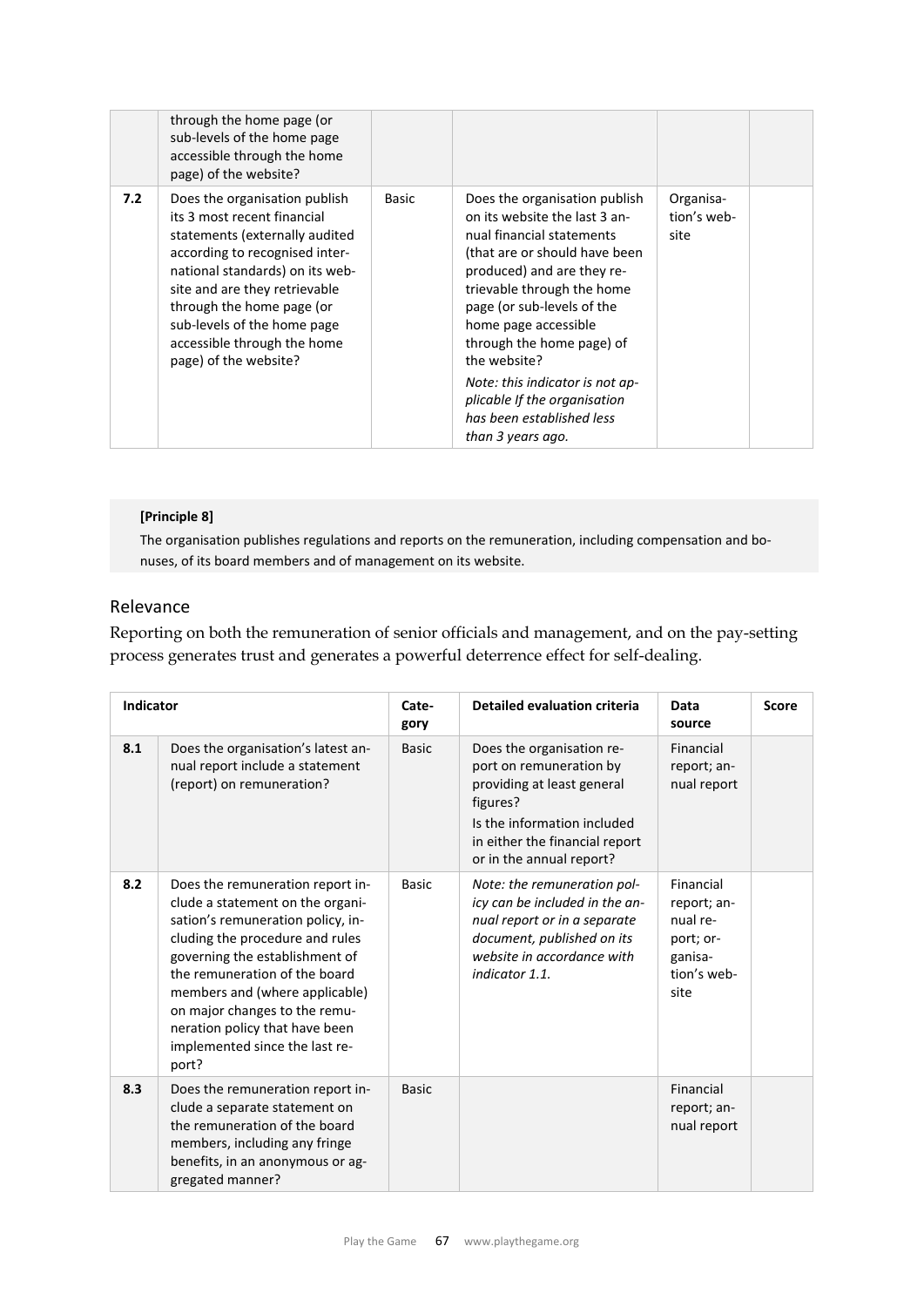| 8.4 | Does the remuneration report in-<br>clude a separate statement on<br>the remuneration of senior man-<br>agement, including any fringe<br>benefits, in an anonymous or ag-<br>gregated manner? | Basic |  | Financial<br>report; an-<br>nual report |  |
|-----|-----------------------------------------------------------------------------------------------------------------------------------------------------------------------------------------------|-------|--|-----------------------------------------|--|
|-----|-----------------------------------------------------------------------------------------------------------------------------------------------------------------------------------------------|-------|--|-----------------------------------------|--|

## **[Principle 9]**

The organisation reports on corruption risks, including conflicts of interest.

## Relevance

Reporting on corruption risks generates trust and increases external scrutiny.

| <b>Indicator</b> |                                                                                                                                                                                                     | Cate-<br>gory | <b>Detailed evaluation</b><br>criteria                                                                                                                                                                                                                                                                                           | Data<br>source                           | <b>Score</b> |
|------------------|-----------------------------------------------------------------------------------------------------------------------------------------------------------------------------------------------------|---------------|----------------------------------------------------------------------------------------------------------------------------------------------------------------------------------------------------------------------------------------------------------------------------------------------------------------------------------|------------------------------------------|--------------|
| 9.1              | Does the most recent annual re-<br>port provide an (anonymised)<br>overview of the declarations of<br>conflicts of interest and the deci-<br>sions in which conflicts of interest<br>were involved? | <b>Basic</b>  | Did the organisation pro-<br>duce an annual report in<br>the preceding 12 months?<br>Does the most recent an-<br>nual report include an<br>(anonymised) overview of<br>the declarations of con-<br>flicts of interest made by<br>board members and of the<br>board decisions in which<br>conflicts of interest were<br>involved? | Most re-<br>cent an-<br>nual re-<br>port |              |
| 9.2              | Does the latest annual report ex-<br>plore the corruption risks faced by<br>the organisation and how it aims<br>to control these risks?                                                             | <b>Basic</b>  | Did the organisation pro-<br>duce an annual report in<br>the preceding 12 months?<br>Does the most recent an-<br>nual report include an ex-<br>plicit section covering<br>risks?<br>Does the section address<br>corruption risks faced by<br>the organisation and how<br>it aims to control these?                               | Most re-<br>cent an-<br>nual re-<br>port |              |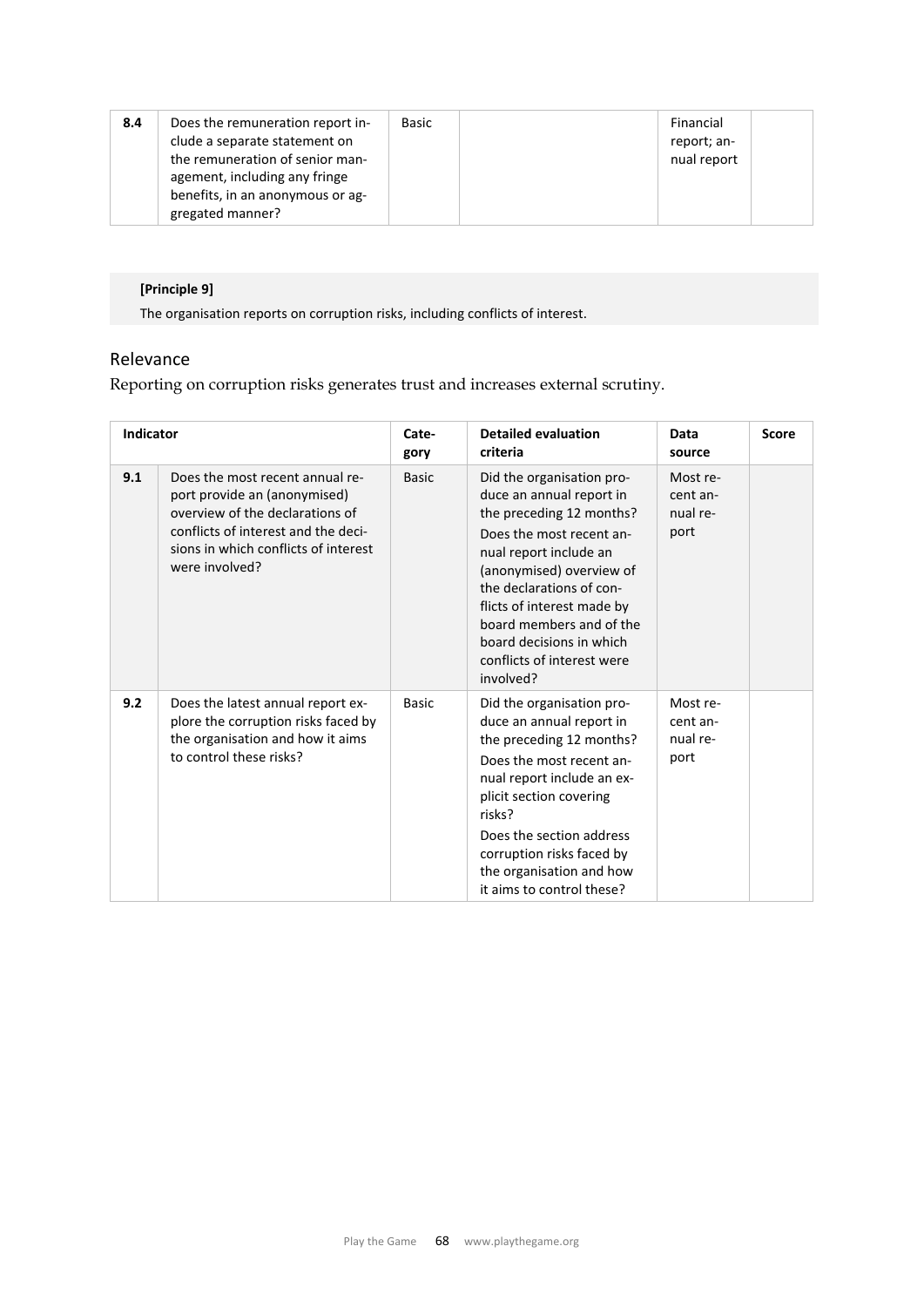## **[Principle 10]**

The organisation publishes its strategic plan on its website.

## Relevance

Publishing a strategic plan makes an organisation more accountable and increases the likelihood that it will reach its goals.

|      | Indicator                                                                                               |              | Detailed evaluation criteria                                                                                                                                                                                                                                                                                                                                                                                               | Data<br>source                                                                                      | <b>Score</b> |
|------|---------------------------------------------------------------------------------------------------------|--------------|----------------------------------------------------------------------------------------------------------------------------------------------------------------------------------------------------------------------------------------------------------------------------------------------------------------------------------------------------------------------------------------------------------------------------|-----------------------------------------------------------------------------------------------------|--------------|
| 10.1 | Does the organisation pub-<br>lish a multi-annual policy<br>plan?                                       | <b>Basic</b> | Did the organisation publish a<br>plan that lays out the policies to<br>be implemented in the following<br>two years or more?                                                                                                                                                                                                                                                                                              | Document<br>outlining<br>multi-an-<br>nual policy<br>plan;<br>minutes of<br>the general<br>assembly |              |
| 10.2 | Does this plan include any<br>long-term financial plan-<br>ning?                                        | <b>Basic</b> | Did the organisation publish a<br>plan that lays out the policies to<br>be implemented in the following<br>two years or more?<br>Does this plan include any finan-<br>cial planning for the next two<br>years or more?                                                                                                                                                                                                     | Document<br>outlining<br>multi-an-<br>nual policy<br>plan;<br>minutes of<br>the general<br>assembly |              |
| 10.3 | Does this plan outline spe-<br>cific objectives and envi-<br>sioned actions?                            | <b>Basic</b> | Did the organisation publish a<br>plan that lays out the policies to<br>be implemented in the following<br>two years or more?<br>Does the document formulate<br>specific objectives (what does<br>the organisation want to<br>achieve?) and actions (how does<br>the organisation want to<br>achieve this?)?                                                                                                               | Document<br>outlining<br>multi-an-<br>nual policy<br>plan;<br>minutes of<br>the general<br>assembly |              |
| 10.4 | Does this plan outline key<br>performance indicators that<br>establish concrete opera-<br>tional goals? | <b>Basic</b> | Did the organisation publish a<br>plan that lays out the policies to<br>be implemented in the following<br>two years or more?<br>Does the document formulate<br>specific objectives (what does<br>the organisation want to<br>achieve?) and actions (how does<br>the organisation want to<br>achieve this?)?<br>Does the document outline key<br>performance indicators that es-<br>tablish concrete operational<br>goals? | Document<br>outlining<br>multi-an-<br>nual policy<br>plan;<br>minutes of<br>the general<br>assembly |              |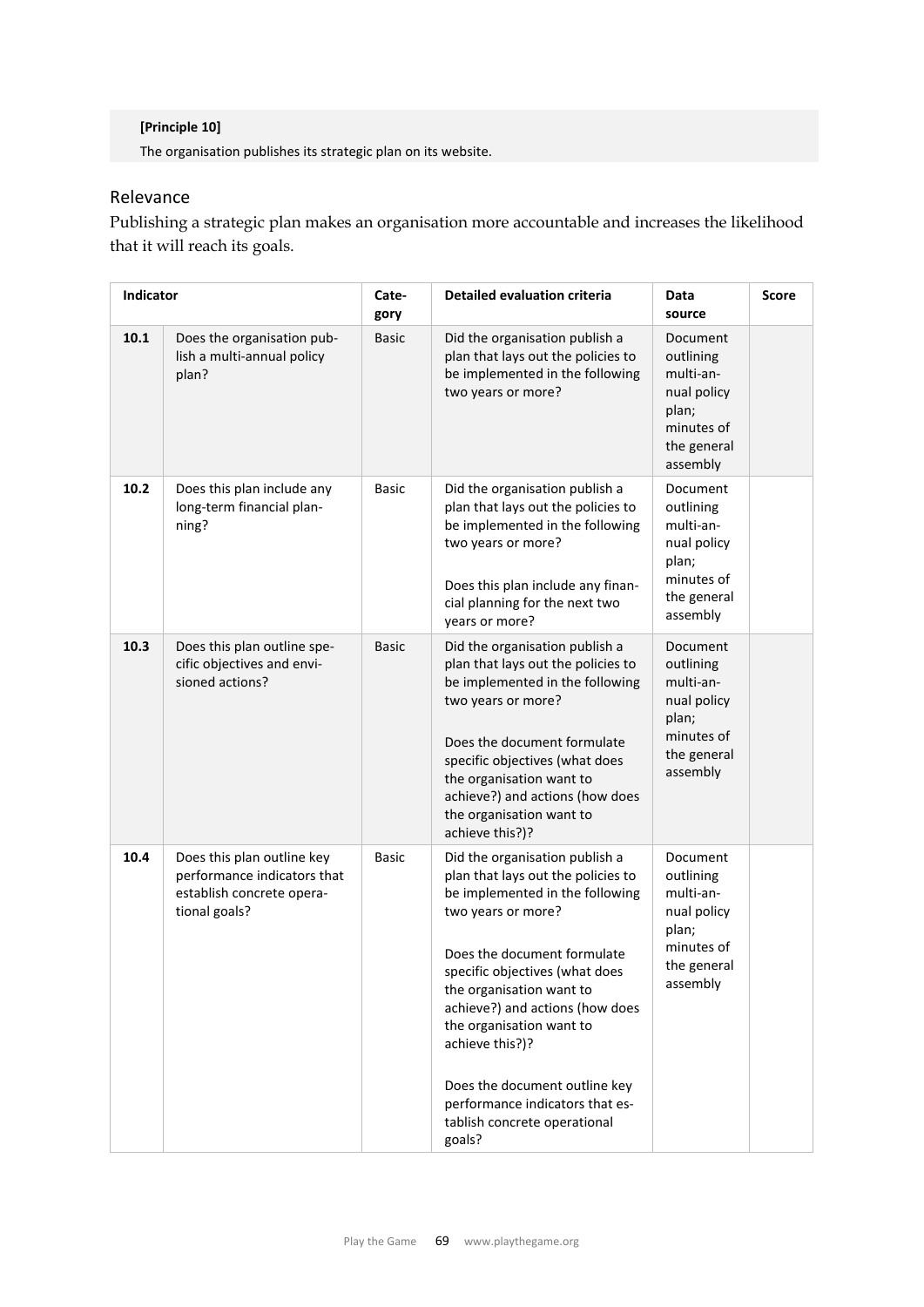| 10.5 | Has the organization pub-<br>lished an annual policy plan<br>which is based on the multi-<br>annual policy plan in the<br>preceding twelve months? | <b>Basic</b> | Did the organisation publish a<br>(separate) document outlining<br>an annual plan which is based<br>on the multi-annual policy plan<br>in the preceding twelve<br>months?     | Document<br>outlining<br>multi-an-<br>nual policy<br>plan;<br>minutes of<br>the general<br>assembly |
|------|----------------------------------------------------------------------------------------------------------------------------------------------------|--------------|-------------------------------------------------------------------------------------------------------------------------------------------------------------------------------|-----------------------------------------------------------------------------------------------------|
| 10.6 | Has the organization pub-<br>lished an annual budget in<br>the preceding twelve<br>months which is based on<br>long-term financial plan-<br>ning?  | Basic        | Did the organisation publish a<br>(separate) document outlining<br>an annual budget in the preced-<br>ing twelve months which is<br>based on long-term financial<br>planning? | Document<br>outlining<br>multi-an-<br>nual policy<br>plan;<br>minutes of<br>the general<br>assembly |

#### **[Principle 11]**

The organisation publishes details on allocated funds on its website.

### Relevance

Publishing details on allocated funds increases external scrutiny and decreases the opportunity for senior officals to engage in patronage systems.

| Indicator |                                                                                                                                                                | Cate-<br>gory | <b>Detailed evaluation criteria</b>                                                                                                                                             | Data<br>source                                                                      | <b>Score</b> |
|-----------|----------------------------------------------------------------------------------------------------------------------------------------------------------------|---------------|---------------------------------------------------------------------------------------------------------------------------------------------------------------------------------|-------------------------------------------------------------------------------------|--------------|
| 11.1      | Does the organisation publish<br>the amount of allocated<br>funding per member federa-<br>tion and per funded develop-<br>ment project?                        | <b>Basic</b>  | Is the webpage where the re-<br>lated documents can be down-<br>loaded linked (either directly or<br>via a chain of links) to the<br>homepage of the website?                   | Organisa-<br>tion's<br>website;<br>activity re-<br>port; fi-<br>nancial re-<br>port |              |
| 11.2      | Does the organisation publish<br>the criteria that determine<br>the amount of funding allot-<br>ted to member federations<br>and to development pro-<br>jects? | <b>Basic</b>  | Is the webpage where the re-<br>lated documents can be down-<br>loaded linked (either directly or<br>via a chain of links) to the<br>homepage of the organisation's<br>website? | Organisa-<br>tion's<br>website;<br>activity re-<br>port; fi-<br>nancial re-<br>port |              |
| 11.3      | Does the federation publish<br>the deliverables of funded<br>development projects?                                                                             | <b>Basic</b>  | Is the webpage where the re-<br>lated documents can be down-<br>loaded linked (either directly or<br>via a chain of links) to the<br>homepage of the organisation's<br>website? | Organisa-<br>tion's<br>website:<br>activity re-<br>port; fi-<br>nancial re-<br>port |              |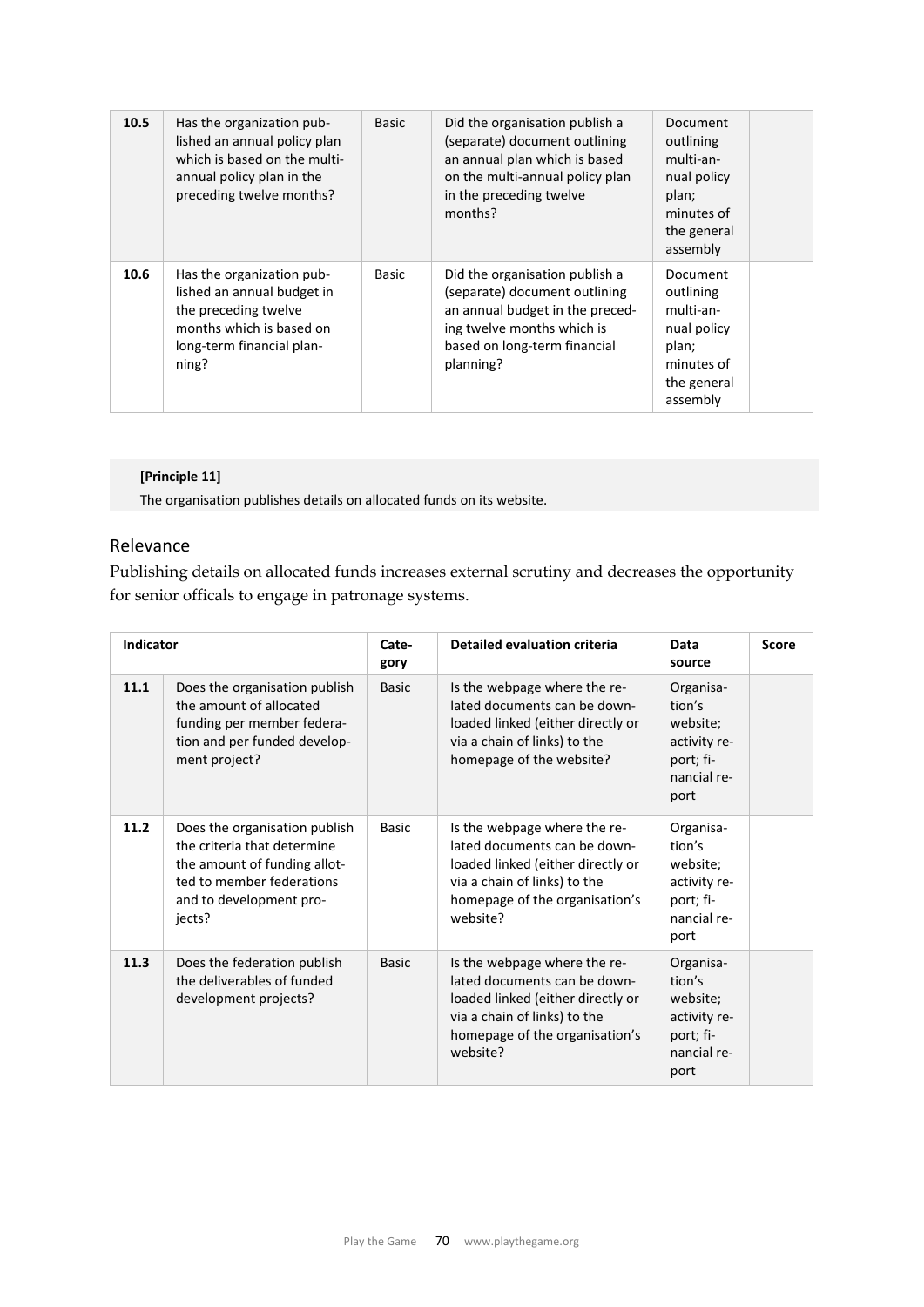## Dimension 2: Democratic processes

## **[Principle 12]**

Board members are (re‐)appointed according to clear and democratic procedures.

## Relevance

The threat of being replaced by a challenger in case of underachieving or inappropriate behaviour incentivises officials to conform to their constituents' wishes, perform better, and refrain from opportunistic behaviour.

| Indicator |                                                                                                                                                                                                                                 | Cate-<br>gory | <b>Detailed evaluation criteria</b>                                                                                                                                                                                                                                                                                                                                                                                                                                                                                                                                                                                                                        | Data<br>source                                                   | <b>Score</b> |
|-----------|---------------------------------------------------------------------------------------------------------------------------------------------------------------------------------------------------------------------------------|---------------|------------------------------------------------------------------------------------------------------------------------------------------------------------------------------------------------------------------------------------------------------------------------------------------------------------------------------------------------------------------------------------------------------------------------------------------------------------------------------------------------------------------------------------------------------------------------------------------------------------------------------------------------------------|------------------------------------------------------------------|--------------|
| 12.1      | Do the organisation's statutes<br>and, where applicable, internal<br>regulations contain procedures<br>for the appointment and reap-<br>pointment of all the members<br>of the board?                                           | <b>Basic</b>  | Do the organisation's stat-<br>utes or internal regulations<br>contain procedures that de-<br>termine the appointment<br>and reappointment of all the<br>members of the board?<br>Note: under these criteria,<br>board members may be co-<br>opted or ex officio members.                                                                                                                                                                                                                                                                                                                                                                                  | Organisa-<br>tion's stat-<br>utes and<br>internal<br>regulations |              |
| 12.2      | Do the rules governing elec-<br>tions cover information on<br>people qualified to vote; ma-<br>jority or percentage needed to<br>win the election and, where<br>applicable, weighting of votes;<br>quorum; and election rounds? | <b>Basic</b>  | Do the rules governing the<br>election of board members<br>include at least information<br>on people qualified to vote<br>and majority or percentage<br>needed to win the election?                                                                                                                                                                                                                                                                                                                                                                                                                                                                        | Organisa-<br>tion's stat-<br>utes and<br>internal<br>regulations |              |
| 12.3      | Do the rules governing elec-<br>tions ensure that the member<br>federations directly elect at<br>least 75% of the members of<br>the board?                                                                                      | <b>Basic</b>  | Do the rules governing elec-<br>tions ensure that the mem-<br>ber federations directly at<br>least 75% of the members of<br>the board?<br>Note: federations may co-opt<br>members of the board (in or-<br>der to help fill gaps in terms<br>of skill and expertise in the<br>short term). They should form<br>a minority of the board and<br>may only be appointed for a<br>limited period of time. If the<br>latter is not the case, the or-<br>ganisation does not meet the<br>criterion.<br>If board members are ap-<br>pointed by regional federa-<br>tions, these members should<br>be elected by the member<br>federations at the regional<br>level. | Organisa-<br>tion's stat-<br>utes and<br>internal<br>regulations |              |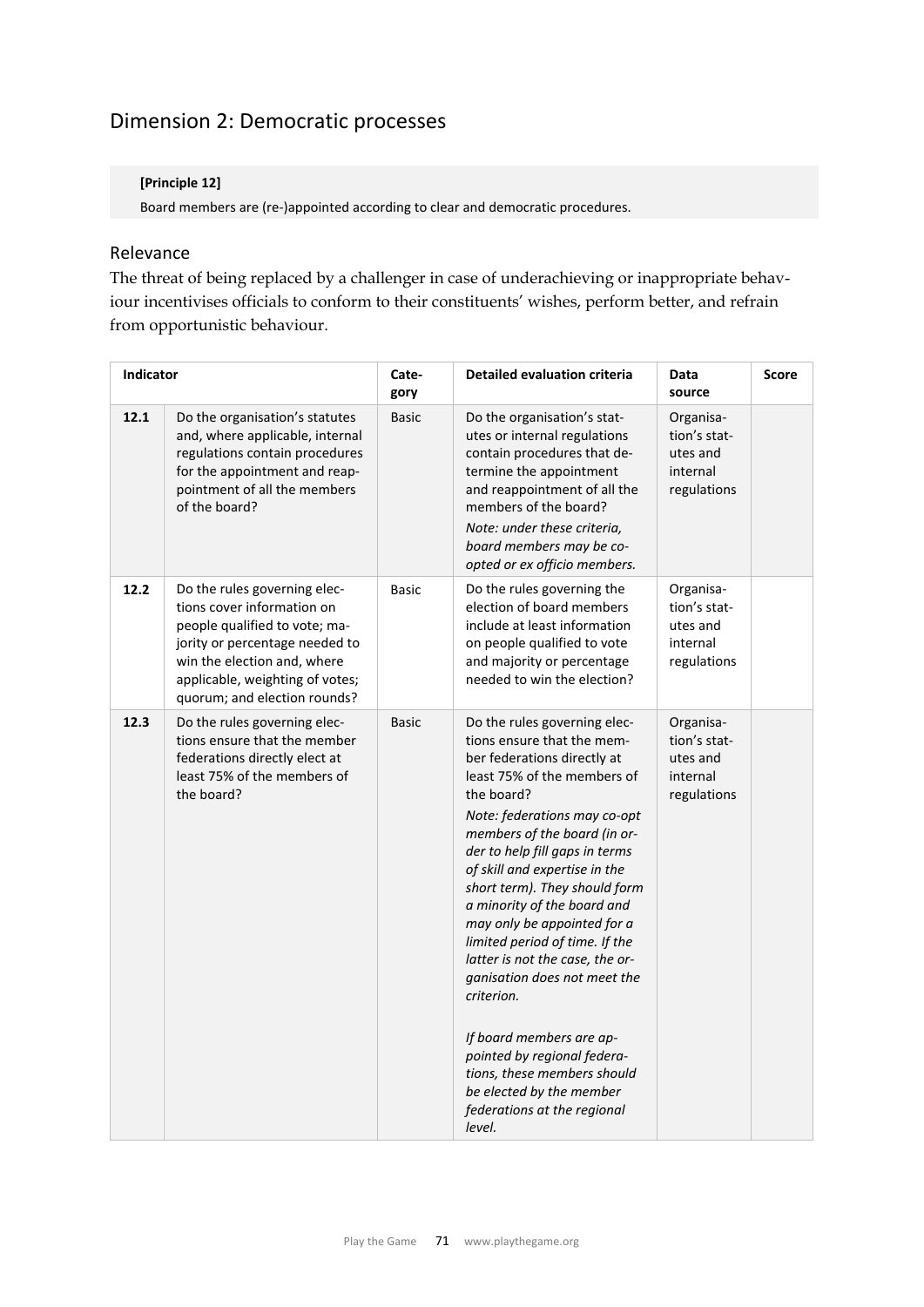| 12.4 | Do the rules governing elec-<br>tions ensure that elections<br>take place on the basis of se-<br>cret ballots? | Basic | Do the rules governing elec-<br>tions establish that elections<br>always take place on the ba-<br>sis of secret ballots?<br>Note: if the rules merely es-<br>tablish that secret ballots can<br>be requested for elections,<br>the organisation does not<br>meet the criterion. | Organisa-<br>tion's stat-<br>utes and<br>internal<br>regulations |
|------|----------------------------------------------------------------------------------------------------------------|-------|---------------------------------------------------------------------------------------------------------------------------------------------------------------------------------------------------------------------------------------------------------------------------------|------------------------------------------------------------------|
|------|----------------------------------------------------------------------------------------------------------------|-------|---------------------------------------------------------------------------------------------------------------------------------------------------------------------------------------------------------------------------------------------------------------------------------|------------------------------------------------------------------|

## **[Principle 13]**

The organisation undertakes steps to ensure that elections of senior officials are open and competitive.

#### Relevance

Open and competitive elections increase the likelihood that underperforming officials are voted out and replaced by high quality officials and that fresh ideas for problem solving may emerge.

| <b>Indicator</b> |                                                                                                                                                                                                                                                                                                                                                                               | Category     | <b>Detailed evaluation crite-</b><br>ria                                                            | Data<br>source                       | <b>Score</b> |
|------------------|-------------------------------------------------------------------------------------------------------------------------------------------------------------------------------------------------------------------------------------------------------------------------------------------------------------------------------------------------------------------------------|--------------|-----------------------------------------------------------------------------------------------------|--------------------------------------|--------------|
| 13.1             | Does the organisation establish<br>rules that ensure that all candi-<br>dates standing for election an-<br>nounce their candidacy at least<br>three months before the elec-<br>tion takes place?                                                                                                                                                                              | <b>Basic</b> | The indicator applies to<br>candidates for all posi-<br>tions appointed by the<br>general assembly. | Statutes;<br>internal<br>regulations |              |
| 13.2             | Does the organisation establish<br>rules that ensure that all candi-<br>dates standing for election must<br>present their programme to the<br>member federations (e.g. at the<br>General Assembly)?                                                                                                                                                                           | <b>Basic</b> |                                                                                                     | Statutes;<br>internal<br>regulations |              |
| 13.3             | Does the organisation establish<br>rules that require an open re-<br>cruitment process in which any<br>board vacancies are published<br>online, candidates that meet eli-<br>gibility requirements can apply,<br>and clear deadlines are set?                                                                                                                                 | <b>Basic</b> |                                                                                                     | Statutes;<br>internal<br>regulations |              |
| 13.4             | Does the organisation establish<br>campaign funding rules that re-<br>strict contributions from private<br>actors to the campaign of a<br>presidential candidate and es-<br>tablish a system in which offi-<br>cially announced candidates<br>that meet a number of specific<br>criteria (e.g. backing by a spe-<br>cific number of member federa-<br>tions) receive funding? | <b>Basic</b> |                                                                                                     | Statutes;<br>internal<br>regulations |              |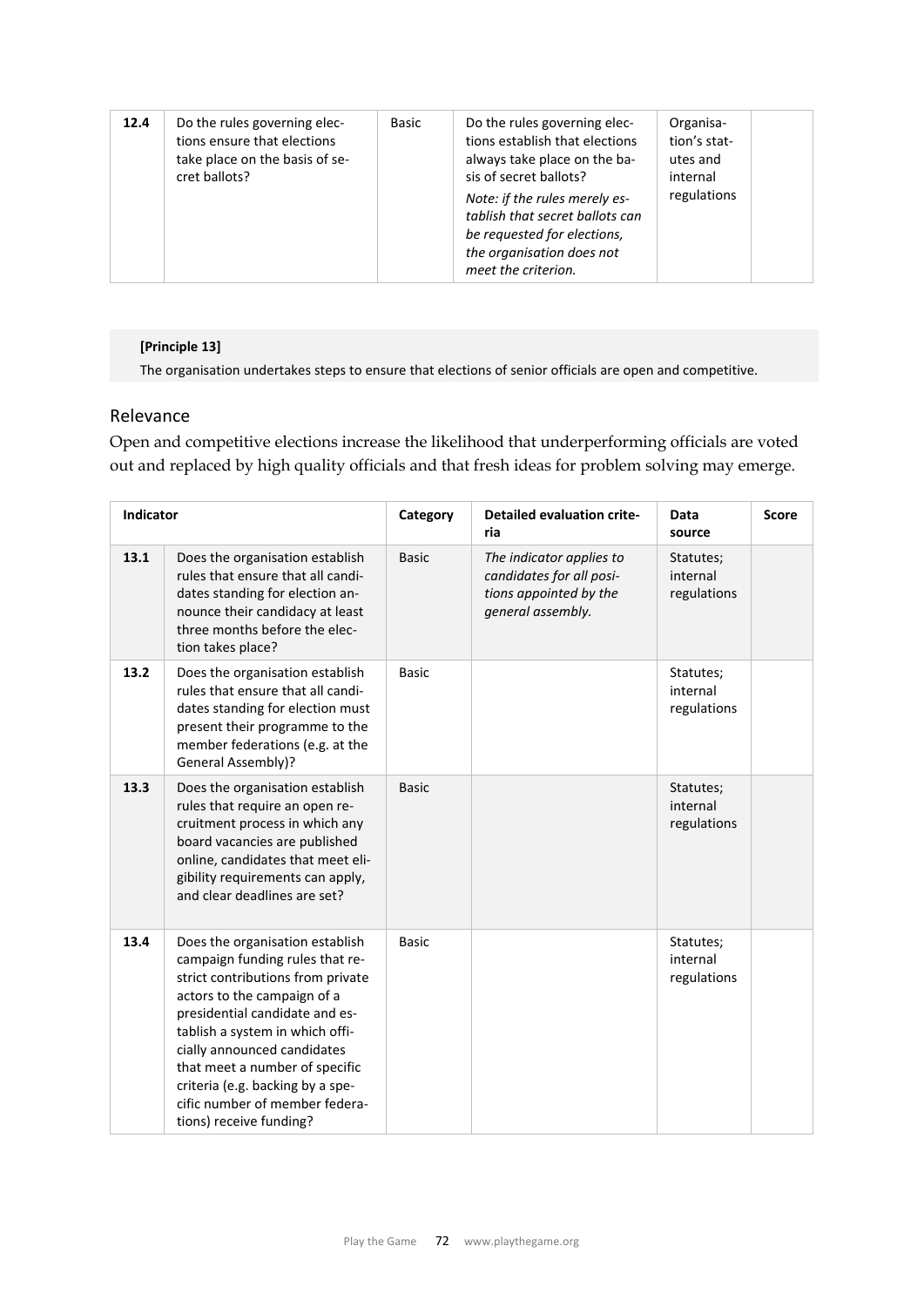#### **[Principle 14]**

The organisation has a nomination committee that oversees the appointment of senior officials.

## Relevance

A nomination committee helps ensure that elections take place according to established procedures and assists with finding suitable candidates for vacancies.

| Indicator |                                                                                                                                                                                                                             | Category     | <b>Detailed evaluation</b><br>criteria                                                                                                                                                                                                                                                                                                                                                                                                                                                        | Data source                                                 | <b>Score</b> |
|-----------|-----------------------------------------------------------------------------------------------------------------------------------------------------------------------------------------------------------------------------|--------------|-----------------------------------------------------------------------------------------------------------------------------------------------------------------------------------------------------------------------------------------------------------------------------------------------------------------------------------------------------------------------------------------------------------------------------------------------------------------------------------------------|-------------------------------------------------------------|--------------|
| 14.1      | Do the organisation's<br>statutes and/or internal<br>regulations establish a<br>nomination committee<br>that oversees the (re-<br>) election process of the<br>members of the board?                                        | <b>Basic</b> | Do the organisation's stat-<br>utes and/or internal regu-<br>lations establish that at<br>least two individuals are<br>appointed to oversee the<br>election process of board<br>positions appointed by the<br>general assembly?                                                                                                                                                                                                                                                               | Organisation's<br>statutes and<br>internal regu-<br>lations |              |
| 14.2      | Do the organisation's<br>statutes and/or internal<br>regulations establish<br>that the president of the<br>board cannot act as the<br>president of the nomina-<br>tion committee?                                           | Basic        | Do the organisation's stat-<br>utes and/or internal regu-<br>lations establish that at<br>least two individuals are<br>appointed to oversee the<br>election process of board<br>positions appointed by the<br>general assembly?<br>Do the organisation's stat-<br>utes and/or internal regu-<br>lations establish that the<br>president of the board<br>does not (or cannot) act as<br>the president of the nomi-<br>nation committee or over-<br>see the election process by<br>him/herself? | Organisation's<br>statutes and<br>internal regu-<br>lations |              |
| 14.3      | Do the organisation's<br>statutes and/or internal<br>regulations establish<br>that at least one mem-<br>ber of the nomination<br>committee should not be<br>a member of the board<br>or an employee of the<br>organisation? | Intermediate | Do the organisation's stat-<br>utes and/or internal regu-<br>lations establish a (perma-<br>nent or ad hoc) committee<br>tasked with at least over-<br>seeing the (re-)election<br>process of the members of<br>the board?<br>Do the organisation's stat-<br>utes and/or internal regu-<br>lations establish that at<br>least one member of the<br>committee is independent,<br>meaning that he/she may<br>not be a member of the<br>board or an employee of<br>the organisation?             | Organisation's<br>statutes and<br>internal regu-<br>lations |              |
| 14.4      | Do the organisation's<br>statutes and/or internal<br>regulations establish<br>that the tasks of the                                                                                                                         | Intermediate | Do the organisation's stat-<br>utes and/or internal regu-<br>lations establish a perma-<br>nent committee tasked                                                                                                                                                                                                                                                                                                                                                                              | Organisation's<br>statutes and<br>internal regu-<br>lations |              |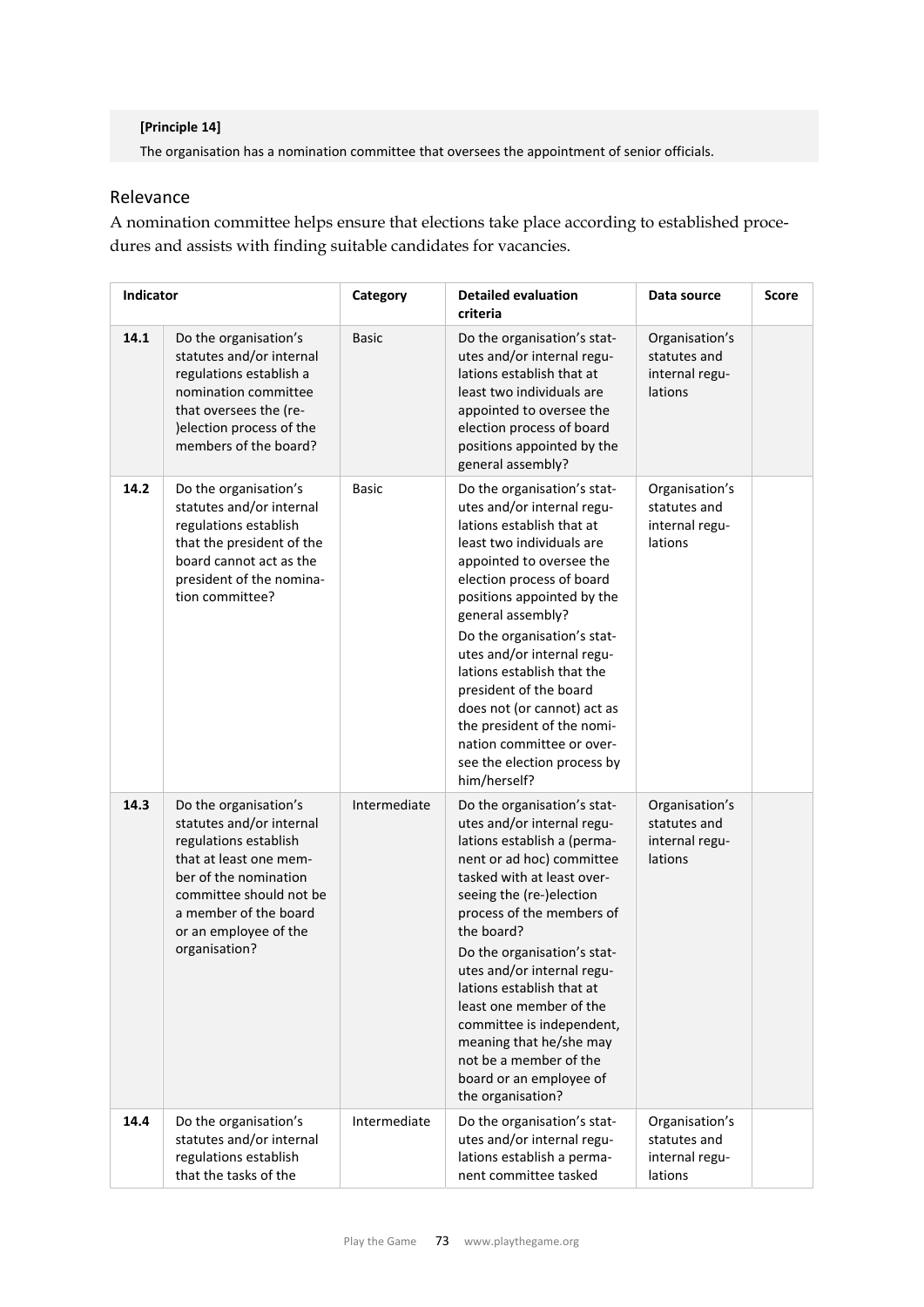| board? |
|--------|
|--------|

## **[Principle 15]**

The organisation establishes a quorum (a minimum number of attendees required to conduct business and to cast votes) in its statutes or internal regulations for the board and the general assembly.

#### Relevance

A quorum ensures that decision-making is not monopolised by a small group.

| <b>Indicator</b> |                                                                                                                                            | Cate-<br>gory | <b>Detailed evaluation criteria</b>                                                                                                                                                                                                          | Data<br>source                                                   | <b>Score</b> |
|------------------|--------------------------------------------------------------------------------------------------------------------------------------------|---------------|----------------------------------------------------------------------------------------------------------------------------------------------------------------------------------------------------------------------------------------------|------------------------------------------------------------------|--------------|
| 15.1             | Does the organisation estab-<br>lish a quorum for the board in<br>its statutes or internal regula-<br>tions?                               | <b>Basic</b>  |                                                                                                                                                                                                                                              | Organisa-<br>tion's stat-<br>utes and<br>internal<br>regulations |              |
| 15.2             | Does the organisation estab-<br>lish a quorum for the general<br>assembly in its statutes or in-<br>ternal regulations?                    | <b>Basic</b>  |                                                                                                                                                                                                                                              | Organisa-<br>tion's stat-<br>utes and<br>internal<br>regulations |              |
| 15.3             | Does the organisation estab-<br>lish a quorum of at least 75%<br>for the board in its statutes or<br>internal regulations?                 | <b>Basic</b>  | Does the organisation estab-<br>lish a quorum of at least 75%<br>for the board in its statutes or<br>internal regulations?<br>Is the quorum applicable for<br>all items put to the vote in all<br>board meetings?                            | Organisa-<br>tion's stat-<br>utes and<br>internal<br>regulations |              |
| 15.4             | Does the organisation estab-<br>lish a quorum of at least 50%<br>for the general assembly in its<br>statutes or internal regula-<br>tions? | <b>Basic</b>  | Does the organisation estab-<br>lish a quorum of at least 50%<br>for the general assembly in its<br>statutes or internal regula-<br>tions?<br>Is the quorum applicable for<br>all items put to the vote in all<br>general assembly meetings? | Organisa-<br>tion's stat-<br>utes and<br>internal<br>regulations |              |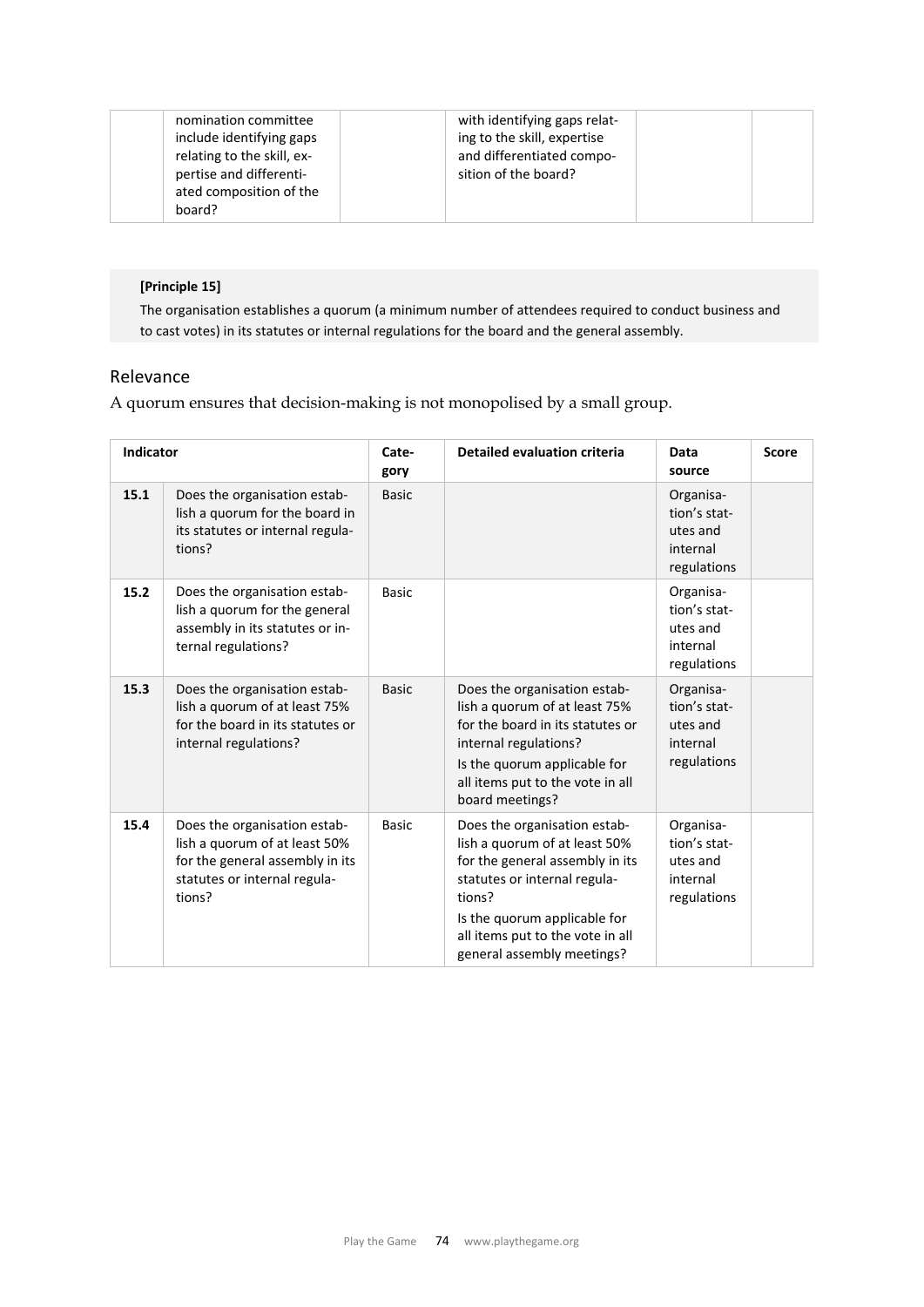#### **[Principle 16]**

The organisation has established term limits.

## Relevance

Term limits remedy high rates of re-election stemming from incumbent advantages. They prevent the monopolisation of power, ensure that office holders do not lose touch with their constituents, and that elections encourage the emergence of new ideas for solving problems.

| <b>Indicator</b> |                                                                                                                                                                                                      | Cate-<br>gory | <b>Detailed evaluation criteria</b>                                                                          | Data<br>source                    | <b>Score</b> |
|------------------|------------------------------------------------------------------------------------------------------------------------------------------------------------------------------------------------------|---------------|--------------------------------------------------------------------------------------------------------------|-----------------------------------|--------------|
| 16.1             | Do the organisation's statutes<br>establish term limits for board<br>members?                                                                                                                        | <b>Basic</b>  | Do the organisation's stat-<br>utes establish a maximum<br>number of defined terms for<br>all board members? | Organisa-<br>tion's stat-<br>utes |              |
| 16.2             | Do the organisation's statutes<br>establish term limits for board<br>members that do not allow<br>board members to stay in of-<br>fice for longer than 12 consecu-<br>tive or non-consecutive years? | <b>Basic</b>  | Note: the criterion applies to<br>all board functions.                                                       | Organisa-<br>tion's stat-<br>utes |              |
| 16.3             | Do the organisation's statutes<br>establish term limits that do<br>not allow the president to stay<br>in office for longer than 8 con-<br>secutive or non-consecutive<br>years?                      | <b>Basic</b>  |                                                                                                              | Organisa-<br>tion's stat-<br>utes |              |

## **[Principle 17]**

The general assembly represents all affiliated members and meets at least once a year.

#### Relevance

Annual general assembly meetings give constituents the opportunity to annually scrutinise financial accounts and past and future policies and to give input to decision-makers.

| <b>Indicator</b> |                                                                                                                                                                       | Cate-<br>gory | <b>Detailed evaluation</b><br>criteria | Data<br>source                                                   | <b>Score</b> |
|------------------|-----------------------------------------------------------------------------------------------------------------------------------------------------------------------|---------------|----------------------------------------|------------------------------------------------------------------|--------------|
| 17.1             | Does the general assembly rep-<br>resent all the organisation's<br>member federations through di-<br>rect representation?                                             | <b>Basic</b>  |                                        | Organisa-<br>tion's stat-<br>utes and<br>internal<br>regulations |              |
| 17.2             | Do the organisation's statutes<br>establish that the general assem-<br>bly meets at least once a year?                                                                | <b>Basic</b>  |                                        | Organisa-<br>tion's stat-<br>utes                                |              |
| 17.3             | Do the organisation's statutes<br>and/ or internal regulations es-<br>tablish procedures that make it<br>possible to convene emergency<br>and extraordinary meetings? | <b>Basic</b>  |                                        | Organisa-<br>tion's stat-<br>utes and<br>internal<br>regulations |              |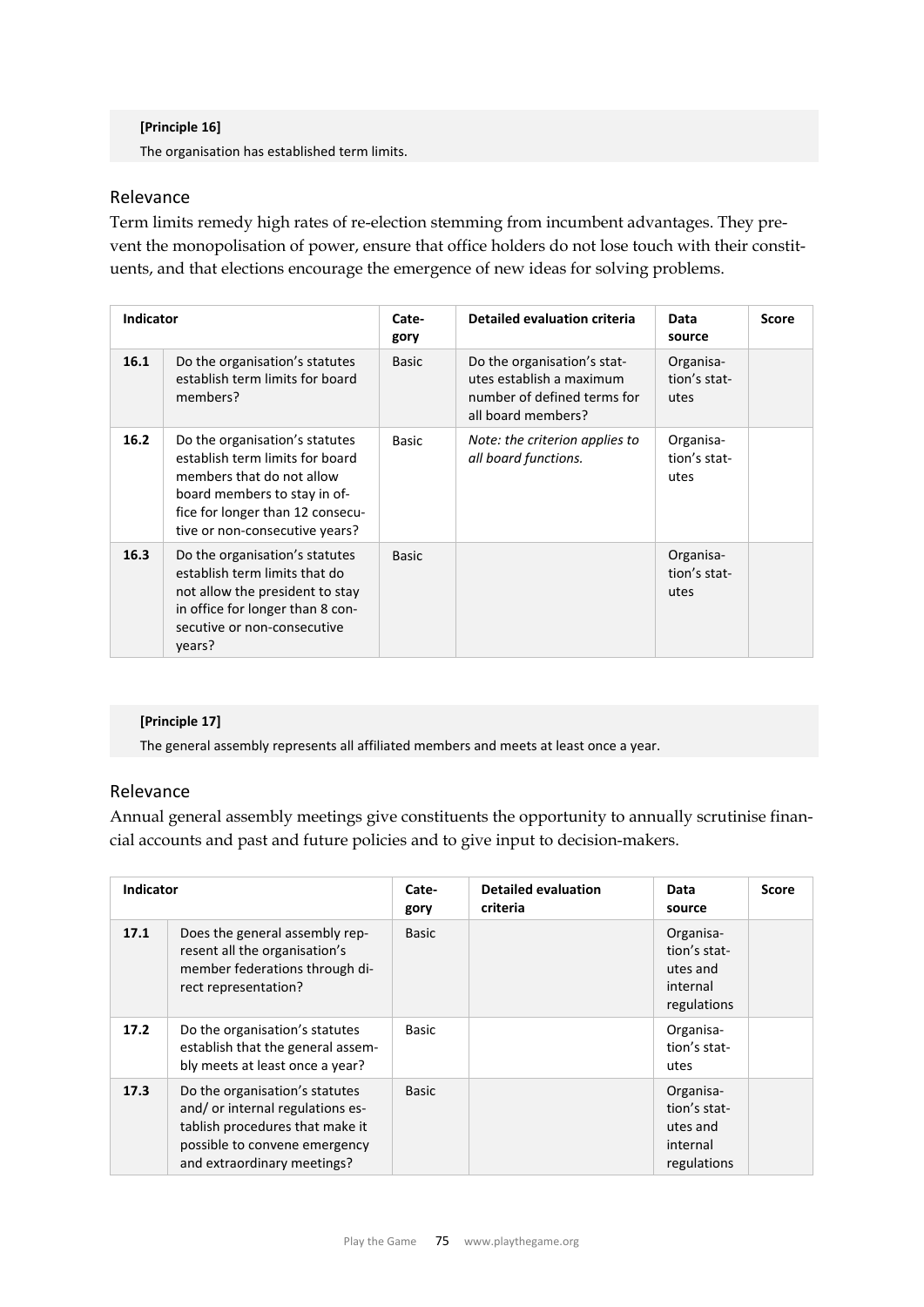| 17.4 | Do the organisation's statutes<br>and/or internal regulations es-<br>tablish that the members of the<br>general assembly have the op-<br>portunity to vote in absentia<br>(e.g. by proxy via communication | Basic | Organisa-<br>tion's stat-<br>utes and<br>internal<br>regulations |  |
|------|------------------------------------------------------------------------------------------------------------------------------------------------------------------------------------------------------------|-------|------------------------------------------------------------------|--|
|      | technology or via a mandate)?                                                                                                                                                                              |       |                                                                  |  |

## **[Principle 18]**

The board meets regularly to discuss relevant issues according to established procedures.

## Relevance

Regular board meetings enhance an organisation's deliberative processes. Regular open debates lead to more effective policy solutions.

| Indicator |                                                                                                                                     | Cate-<br>gory | <b>Detailed evaluation criteria</b>                                                                                                                                                             | Data source                                                                                        | <b>Score</b> |
|-----------|-------------------------------------------------------------------------------------------------------------------------------------|---------------|-------------------------------------------------------------------------------------------------------------------------------------------------------------------------------------------------|----------------------------------------------------------------------------------------------------|--------------|
| 18.1      | Did the board meet at least<br>five times during the pre-<br>ceding twelve months?                                                  | <b>Basic</b>  |                                                                                                                                                                                                 | Evidence<br>provided by<br>organisation<br>representa-<br>tive<br>(agenda,<br>meeting<br>schedule) |              |
| 18.2      | Do the organisation's stat-<br>utes or internal regulations<br>establish that the board<br>must meet at least five<br>times a year? | <b>Basic</b>  | Do the organisation's statutes<br>or internal regulations establish<br>a minimum number of board<br>meetings to be held each year<br>that is equal to or higher than<br>five?                   | Organisa-<br>tion's stat-<br>utes and in-<br>ternal regu-<br>lations                               |              |
| 18.3      | Do the organisation's inter-<br>nal regulations establish<br>the procedures for drawing<br>up the agenda for board<br>meetings?     | <b>Basic</b>  | Do the organisation's internal<br>regulations establish how the<br>agenda of board meetings is es-<br>tablished?                                                                                | Organisa-<br>tion's inter-<br>nal regula-<br>tions                                                 |              |
| 18.4      | Do the organisation's inter-<br>nal regulations establish<br>the board meeting pro-<br>ceedings?                                    | <b>Basic</b>  | Do the organisation's internal<br>regulations establish how board<br>meetings proceed (e.g. voting,<br>taking notes during the meet-<br>ing, presiding over the meet-<br>ing)?                  | Organisa-<br>tion's inter-<br>nal regula-<br>tions                                                 |              |
| 18.5      | Do the organisation's inter-<br>nal regulations establish<br>the procedures for the<br>adoption of decisions?                       | <b>Basic</b>  | Do the organisation's internal<br>regulations establish rules<br>and/or a procedure regarding<br>the adoption of decisions by the<br>board (e.g. unanimity, consen-<br>sus or majority voting)? | Organisa-<br>tion's inter-<br>nal regula-<br>tions                                                 |              |
| 18.6      | Does the board have a doc-<br>ument outlining an annual<br>meeting schedule that ar-<br>ranges for a meeting on                     | <b>Basic</b>  | Does the board have an applica-<br>ble (valid) meeting schedule, in<br>which it schedules meetings<br>and establishes topics to be dis-<br>cussed?                                              | Organisa-<br>tion's web-<br>site; meet-<br>ing schedule<br>document                                |              |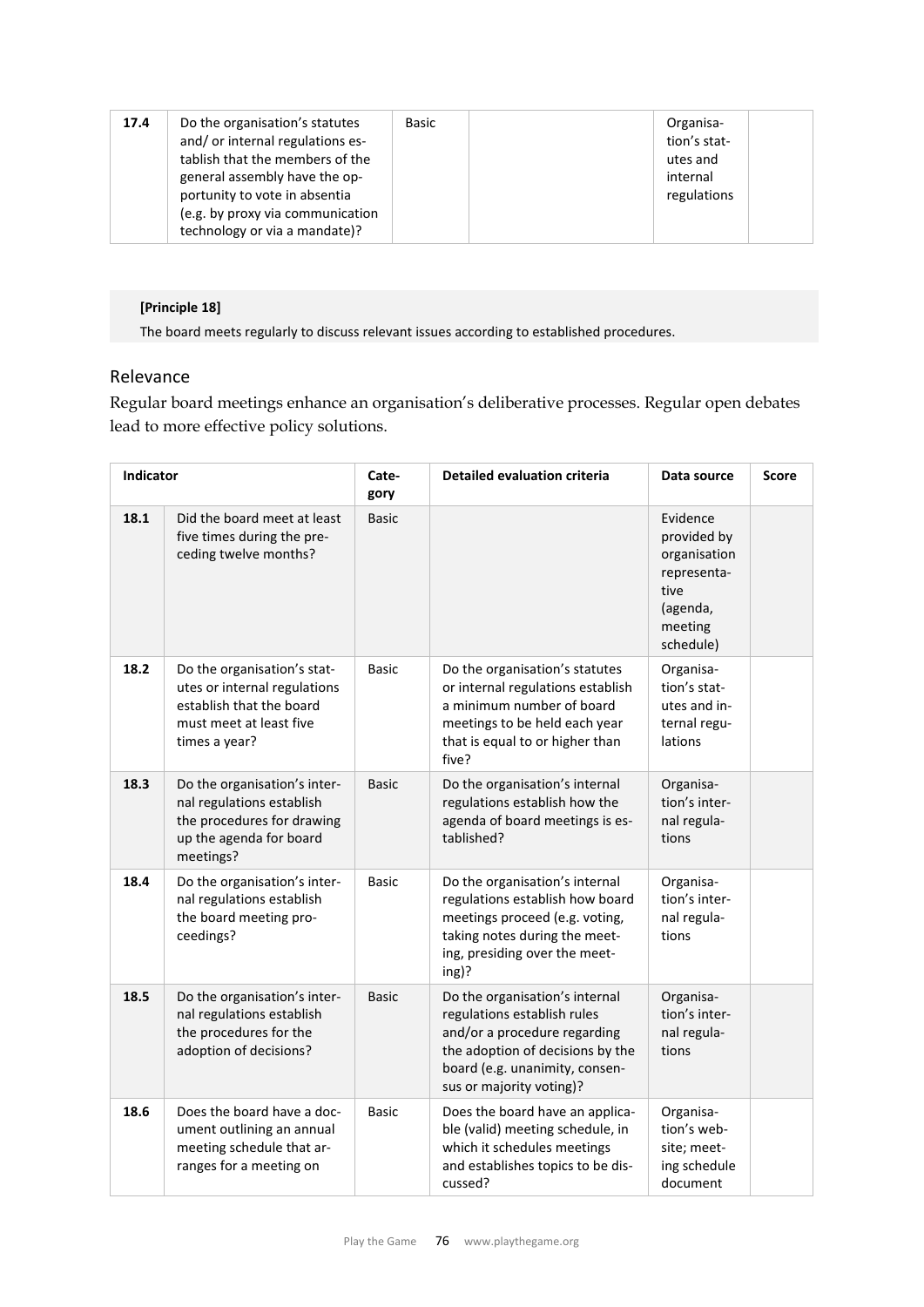| the budget, policy plan, an-<br>nual report, self-assess-<br>ment, appraisal of manage-<br>ment, and preparation of<br>the general assembly? | Has the document been be es-<br>tablished at one point during<br>the preceding 12 months? |
|----------------------------------------------------------------------------------------------------------------------------------------------|-------------------------------------------------------------------------------------------|
|----------------------------------------------------------------------------------------------------------------------------------------------|-------------------------------------------------------------------------------------------|

#### **[Principle 19]**

The organisation ensures the participation of athletes in its policy processes.

## Relevance

Participatory processes enhance the effectiveness and the legitimacy of policies. Through their inclusion in the policy process, athletes provide specialised knowledge and they come to see policies as their own, so that they are more likely to comply.

| Indicator |                                                                                                                                                                          | Cate-<br>gory | <b>Detailed evaluation criteria</b>                                                                                                                                                                                                                       | Data source                                                                                                                                                                                      | <b>Score</b> |
|-----------|--------------------------------------------------------------------------------------------------------------------------------------------------------------------------|---------------|-----------------------------------------------------------------------------------------------------------------------------------------------------------------------------------------------------------------------------------------------------------|--------------------------------------------------------------------------------------------------------------------------------------------------------------------------------------------------|--------------|
| 19.1      | Does the organisation have<br>a formal (written) policy<br>that outlines objectives and<br>specific actions aimed at in-<br>volving athletes in its policy<br>processes? | <b>Basic</b>  | Does the organisation have a<br>document that outlines both<br>objectives and specific actions<br>aimed at involving athletes in<br>its policy processes?                                                                                                 | Document<br>outlining the<br>policy                                                                                                                                                              |              |
| 19.2      | Are athletes formally repre-<br>sented within the organisa-<br>tion (e.g. via a consultative<br>body)?                                                                   | <b>Basic</b>  | Does the organisation have a<br>representative body for ath-<br>letes?                                                                                                                                                                                    | Organisa-<br>tion's web-<br>site; statutes<br>and internal<br>regulations                                                                                                                        |              |
| 19.3      | Is the multi-annual policy<br>plan adopted in consulta-<br>tion with athletes?                                                                                           | <b>Basic</b>  | Did the organisation adopt a<br>plan that lays out the policies<br>to be implemented in the fol-<br>lowing two years or more?<br>Were athletes (formally or in-<br>formally) able to provide input<br>into the most recent multi-an-<br>nual policy plan? | Organisa-<br>tion's web-<br>site; statutes<br>and internal<br>regulations;<br>multi-annual<br>policy plan;<br>additional evi-<br>dence pro-<br>vided by or-<br>ganisation<br>representa-<br>tive |              |
| 19.4      | Does the organisation un-<br>dertake other actions<br>aimed at involving athletes<br>in its decision-making pro-<br>cedures?                                             | Basic         | Does the organisation under-<br>take (ad hoc) actions (e.g.<br>sending questionnaires, organ-<br>ising focus groups,) aimed at<br>involving athletes in its deci-<br>sion-making procedures?                                                              | Organisa-<br>tion's web-<br>site; statutes<br>and internal<br>regulations;<br>multi-annual<br>policy plan;<br>additional evi-<br>dence pro-<br>vided by or-<br>ganisation<br>representa-<br>tive |              |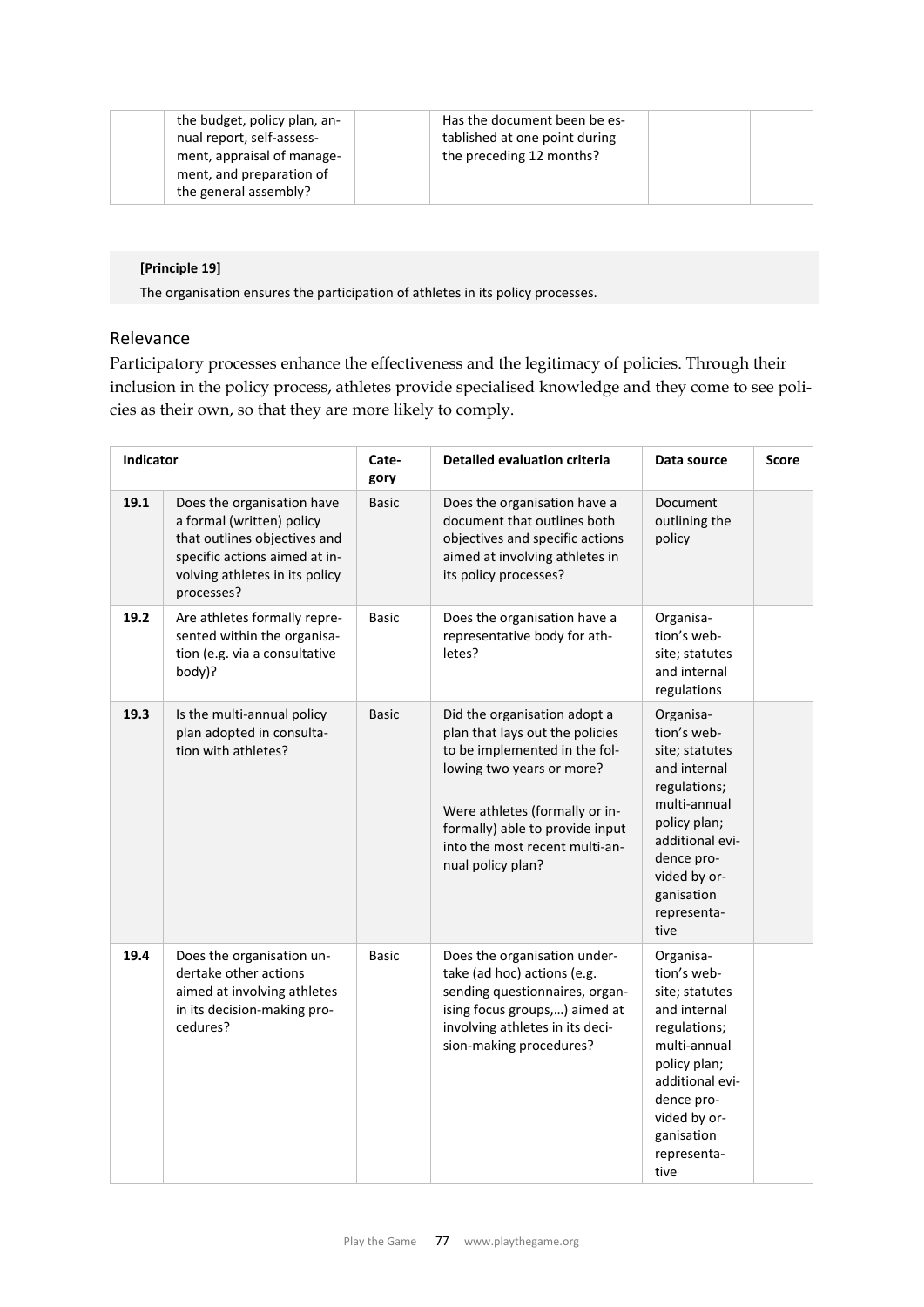#### **[Principle 20]**

The organisation ensures the participation of referees in its policy processes.

## Relevance

Participatory processes enhance the effectiveness and legitimacy of policies. Through their inclusion in the policy process, referees provide specialised knowledge and they come to see policies as their own, so that they are more likely to comply.

| Indicator |                                                                                                                                                                              | Category          | <b>Detailed evaluation</b><br>criteria                                                                                                                                                                                                                 | Data source                                                                                                                                                                  | Score |
|-----------|------------------------------------------------------------------------------------------------------------------------------------------------------------------------------|-------------------|--------------------------------------------------------------------------------------------------------------------------------------------------------------------------------------------------------------------------------------------------------|------------------------------------------------------------------------------------------------------------------------------------------------------------------------------|-------|
| 20.1      | Does the organisation have a<br>formal (written) policy that<br>outlines objectives and spe-<br>cific actions aimed at involv-<br>ing referees in its policy pro-<br>cesses? | Interme-<br>diate | Does the organisation have<br>a document that outlines<br>both objectives and spe-<br>cific actions aimed at in-<br>volving referees in its pol-<br>icy processes?                                                                                     | Document<br>outlining the<br>policy                                                                                                                                          |       |
| 20.2      | Are referees formally repre-<br>sented within the organisa-<br>tion (e.g. via a consultative<br>body)?                                                                       | <b>Basic</b>      | Does the organisation have<br>a representative body for<br>referees?                                                                                                                                                                                   | Organisa-<br>tion's web-<br>site; statutes<br>and internal<br>regulations                                                                                                    |       |
| 20.3      | Is the multi-annual policy plan<br>adopted in consultation with<br>referees?                                                                                                 | <b>Basic</b>      | Did the organisation adopt<br>a plan that lays out the<br>policies to be implemented<br>in the following two years<br>or more?<br>Were referees (formally or<br>informally) able to provide<br>input into the most recent<br>multi-annual policy plan? | Organisa-<br>tion's web-<br>site; statutes<br>and internal<br>regulations;<br>multi-annual<br>policy plan;<br>additional<br>evidence<br>provided by<br>the organisa-<br>tion |       |
| 20.4      | Does the organisation under-<br>take other actions aimed at<br>involving referees in its deci-<br>sion-making procedures?                                                    | Interme-<br>diate | Does the organisation un-<br>dertake (ad hoc) actions<br>(e.g. sending question-<br>naires, organising focus<br>groups, etc.) aimed at in-<br>volving referees in its deci-<br>sion-making procedures?                                                 | Organisa-<br>tion's web-<br>site; statutes<br>and internal<br>regulations;<br>multi-annual<br>policy plan;<br>additional<br>evidence<br>provided by<br>the organisa-<br>tion |       |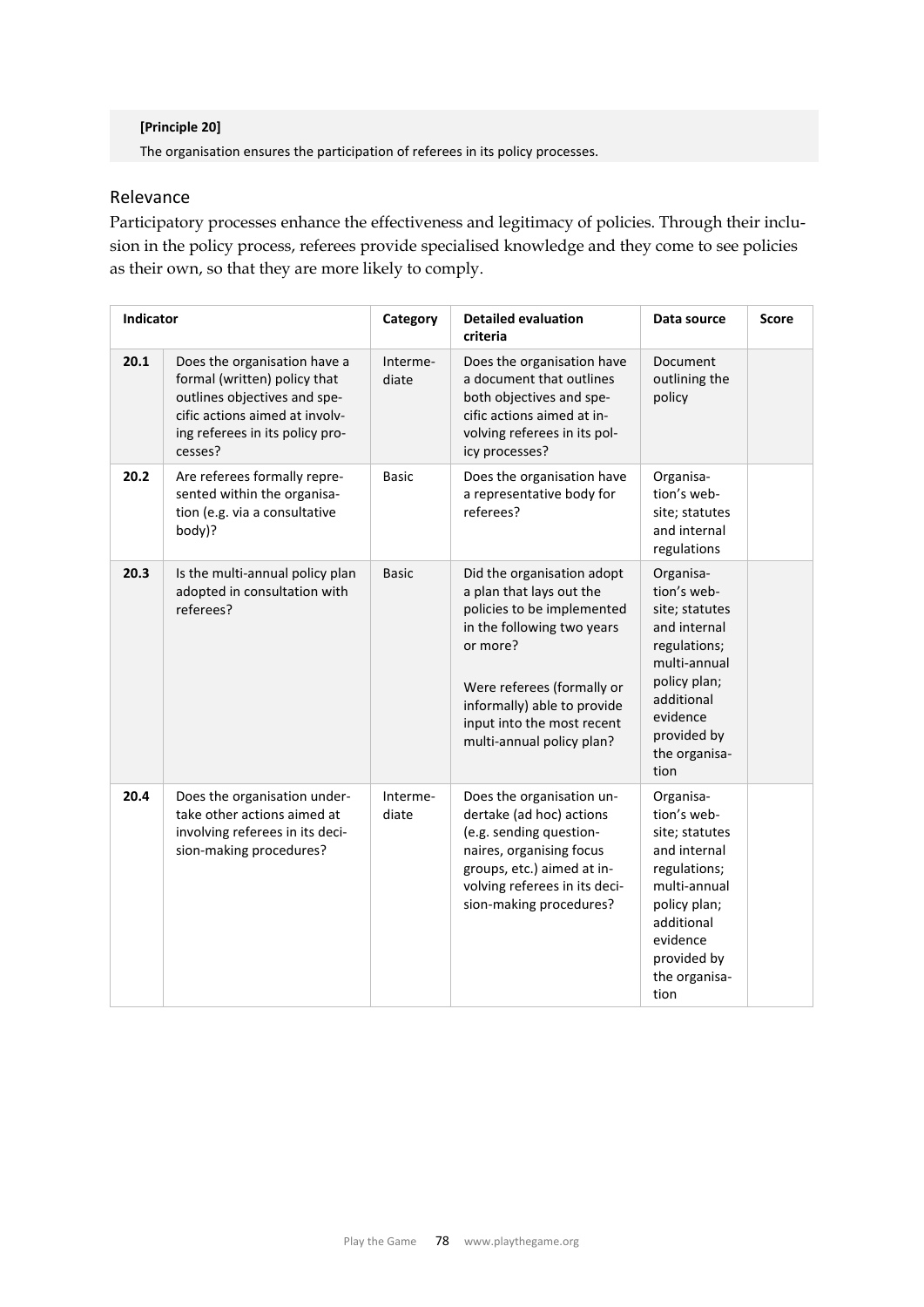#### **[Principle 21]**

The organisation ensures the participation of coaches in its policy processes.

## Relevance

Participatory processes enhance the effectiveness and legitimacy of policies. Through their inclusion in the policy process, coaches provide specialised knowledge and they come to see policies as their own, so that they are more likely to comply.

| <b>Indicator</b> |                                                                                                                                                                             | Cate-<br>gory     | <b>Detailed evaluation</b><br>criteria                                                                                                                                                                                                                  | Data source                                                                                                                                                                | <b>Score</b> |
|------------------|-----------------------------------------------------------------------------------------------------------------------------------------------------------------------------|-------------------|---------------------------------------------------------------------------------------------------------------------------------------------------------------------------------------------------------------------------------------------------------|----------------------------------------------------------------------------------------------------------------------------------------------------------------------------|--------------|
| 21.1             | Does the organisation have a<br>formal (written) policy that<br>outlines objectives and spe-<br>cific actions aimed at involv-<br>ing coaches in its policy pro-<br>cesses? | Interme-<br>diate | Does the organisation<br>have a document that out-<br>lines both objectives and<br>specific actions aimed at<br>involving coaches in its<br>policy processes?                                                                                           | Document out-<br>lining the policy                                                                                                                                         |              |
| 21.2             | Are coaches formally repre-<br>sented within the organisa-<br>tion (e.g. via a consultative<br>body)?                                                                       | <b>Basic</b>      | Does the organisation<br>have a representative<br>body for coaches?                                                                                                                                                                                     | Organisation's<br>website; stat-<br>utes and inter-<br>nal regulations                                                                                                     |              |
| 21.3             | Is the multi-annual policy<br>plan adopted in consultation<br>with coaches?                                                                                                 | <b>Basic</b>      | Did the organisation adopt<br>a plan that lays out the<br>policies to be imple-<br>mented in the following<br>two years or more?<br>Were coaches (formally or<br>informally) able to provide<br>input into the most recent<br>multi-annual policy plan? | Organisation's<br>website; stat-<br>utes and inter-<br>nal regulations;<br>multi-annual<br>policy plan; ad-<br>ditional evi-<br>dence provided<br>by the organisa-<br>tion |              |
| 21.4             | Does the organisation un-<br>dertake other actions aimed<br>at involving coaches in its<br>decision-making proce-<br>dures?                                                 | Interme-<br>diate | Does the organisation un-<br>dertake (ad hoc) actions<br>(e.g. sending question-<br>naires, organising focus<br>groups, etc.) aimed at in-<br>volving coaches in its deci-<br>sion-making procedures?                                                   | Organisation's<br>website; stat-<br>utes and inter-<br>nal regulations;<br>multi-annual<br>policy plan; ad-<br>ditional evi-<br>dence provided<br>by the organisa-<br>tion |              |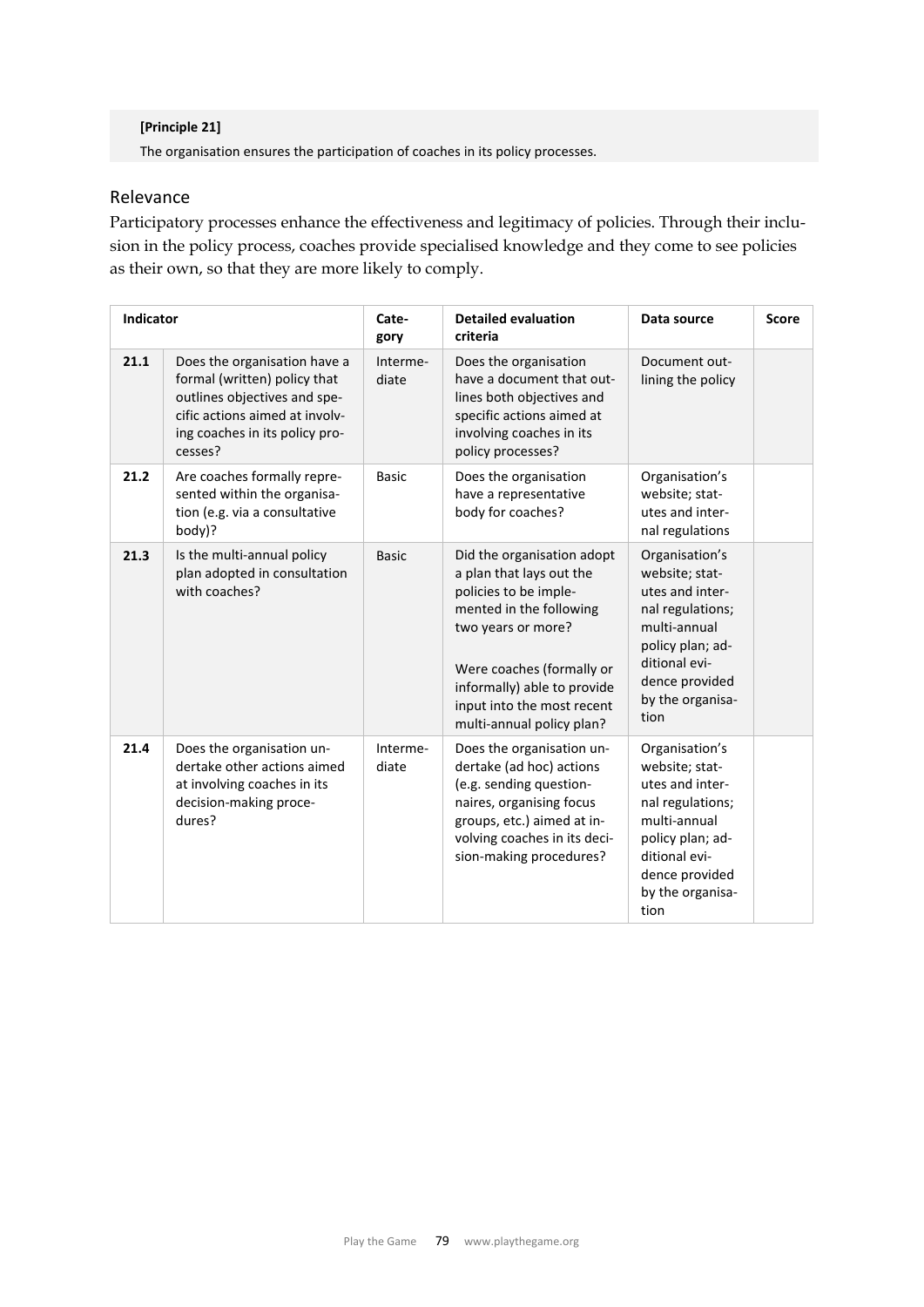#### **[Principle 22]**

The organisation ensures the participation of volunteers in its policy processes.

## Relevance

Participatory processes enhance the effectiveness and legitimacy of policies. Through their inclusion in the policy process, volunteers provide specialised knowledge and they come to see policies as their own, so that they are more likely to comply.

| Indicator |                                                                                                                                                                              | Category          | <b>Detailed evaluation</b><br>criteria                                                                                                                                                                                                                               | Data source                                                                                                                                                          | <b>Score</b> |
|-----------|------------------------------------------------------------------------------------------------------------------------------------------------------------------------------|-------------------|----------------------------------------------------------------------------------------------------------------------------------------------------------------------------------------------------------------------------------------------------------------------|----------------------------------------------------------------------------------------------------------------------------------------------------------------------|--------------|
| 22.1      | Does the organisation have a<br>formal (written) policy that<br>outlines objectives and spe-<br>cific actions aimed at involv-<br>ing volunteers in its policy<br>processes? | Interme-<br>diate | Does the organisation<br>have a document that<br>outlines both objectives<br>and specific actions<br>aimed at involving vol-<br>unteers in its policy pro-<br>cesses?                                                                                                | Document outlin-<br>ing the policy                                                                                                                                   |              |
| 22.2      | Are volunteers formally rep-<br>resented within the organi-<br>sation (e.g. via a consultative<br>body)?                                                                     | Interme-<br>diate | Does the organisation<br>have a representative<br>body for volunteers?                                                                                                                                                                                               | Organisation's<br>website; statutes<br>and internal reg-<br>ulations                                                                                                 |              |
| 22.3      | Is the multi-annual policy<br>plan adopted in consultation<br>with volunteers?                                                                                               | <b>Basic</b>      | Did the organisation<br>adopt a plan that lays<br>out the policies to be<br>implemented in the fol-<br>lowing two years or<br>more?<br>Were volunteers (for-<br>mally or informally) able<br>to provide input into the<br>most recent multi-an-<br>nual policy plan? | Organisation's<br>website; statutes<br>and internal reg-<br>ulations; multi-<br>annual policy<br>plan; additional<br>evidence pro-<br>vided by the or-<br>ganisation |              |
| 22.4      | Does the organisation under-<br>take other actions aimed at<br>involving volunteers in its<br>decision-making proce-<br>dures?                                               | Interme-<br>diate | Does the organisation<br>undertake (ad hoc) ac-<br>tions (e.g. sending ques-<br>tionnaires, organising<br>focus groups, etc.)<br>aimed at involving vol-<br>unteers in its decision-<br>making procedures?                                                           | Organisation's<br>website; statutes<br>and internal reg-<br>ulations; multi-<br>annual policy<br>plan; additional<br>evidence pro-<br>vided by the or-<br>ganisation |              |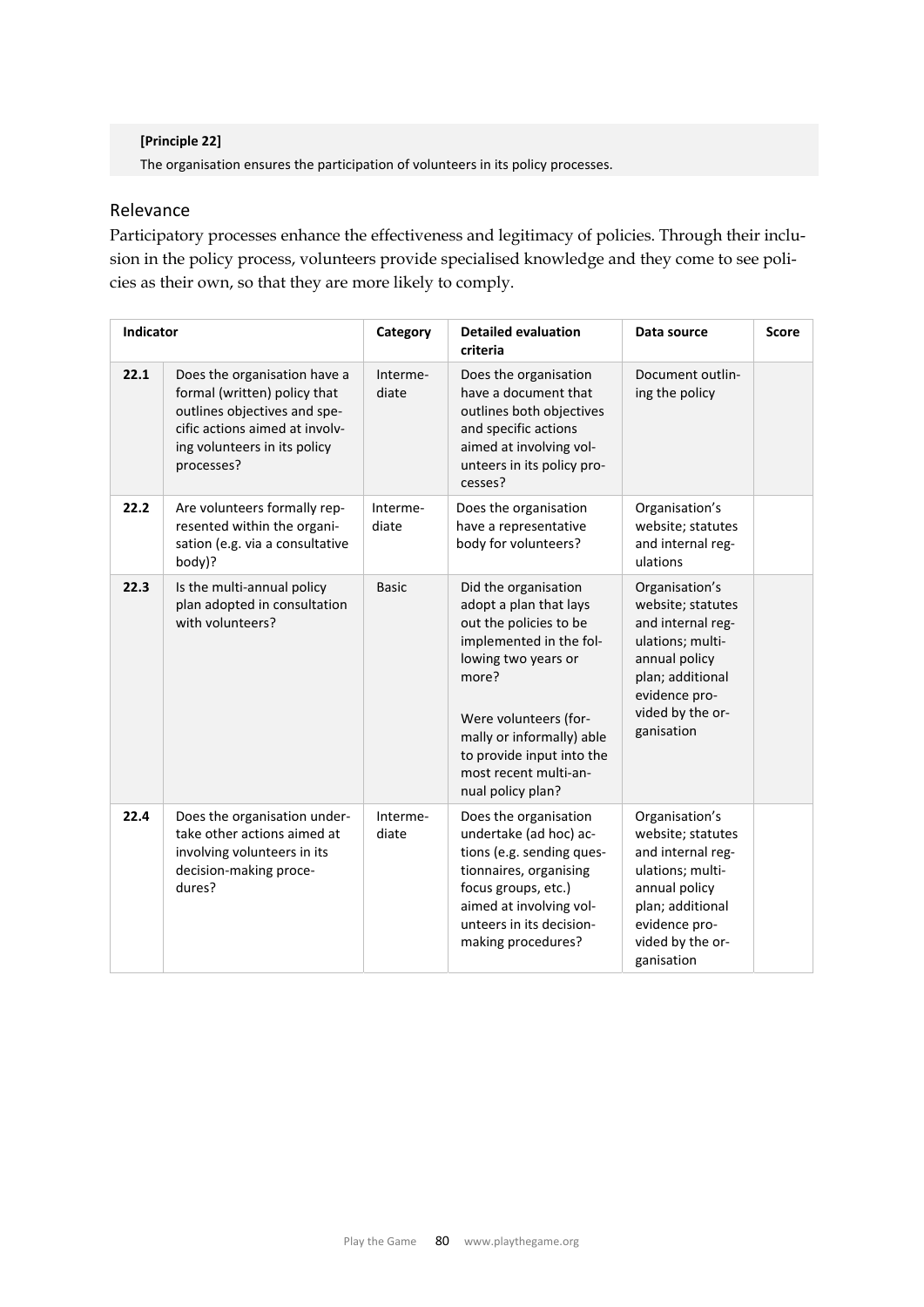#### **[Principle 23]**

The organisation ensures the participation of employees in its policy processes.

## Relevance

Participatory processes enhance the effectiveness and legitimacy of policies. Through their inclusion in the policy process, employees provide specialised knowledge and they come to see policies as their own, so that they are more likely to comply.

| <b>Indicator</b> |                                                                                                                                                                 | Category     | <b>Detailed evaluation</b><br>criteria                                                                                                                                                                                                                                                   | Data source                                                                                                                                                                | <b>Score</b> |
|------------------|-----------------------------------------------------------------------------------------------------------------------------------------------------------------|--------------|------------------------------------------------------------------------------------------------------------------------------------------------------------------------------------------------------------------------------------------------------------------------------------------|----------------------------------------------------------------------------------------------------------------------------------------------------------------------------|--------------|
| 23.1             | Does the organisation have<br>a document that outlines<br>both objectives and specific<br>actions aimed at involving<br>employees in its policy pro-<br>cesses? | Advanced     | Does the organisation<br>have a document that<br>outlines both objectives<br>and specific actions<br>aimed at involving its<br>employees in its policy<br>processes?                                                                                                                     | Document out-<br>lining the policy                                                                                                                                         |              |
| 23.2             | Does the organisation have<br>a representative body for<br>employees?                                                                                           | Advanced     | Does the organisation<br>have a representative<br>body for its employees?                                                                                                                                                                                                                | Organisation's<br>website; stat-<br>utes and inter-<br>nal regulations                                                                                                     |              |
| 23.3             | Were employees (formally<br>or informally) able to pro-<br>vide input to the most re-<br>cent multi-annual policy<br>plan?                                      | <b>Basic</b> | Did the organisation<br>adopt a plan that lays<br>out the policies to be im-<br>plemented in the follow-<br>ing two years or more?<br>Were the organisation's<br>employees (formally or<br>informally) able to pro-<br>vide input into the most<br>recent multi-annual pol-<br>icy plan? | Organisation's<br>website; stat-<br>utes and inter-<br>nal regulations;<br>multi-annual<br>policy plan; ad-<br>ditional evi-<br>dence provided<br>by the organisa-<br>tion |              |
| 23.4             | Does the organisation un-<br>dertake other actions aimed<br>at involving employees in its<br>decision-making proce-<br>dures?                                   | Advanced     | Does the organisation<br>undertake (ad hoc) ac-<br>tions (e.g. sending ques-<br>tionnaires, organising fo-<br>cus groups, etc.) aimed<br>at involving its employ-<br>ees in its decision-mak-<br>ing procedures?                                                                         | Organisation's<br>website; stat-<br>utes and inter-<br>nal regulations;<br>multi-annual<br>policy plan; ad-<br>ditional evi-<br>dence provided<br>by the organisa-<br>tion |              |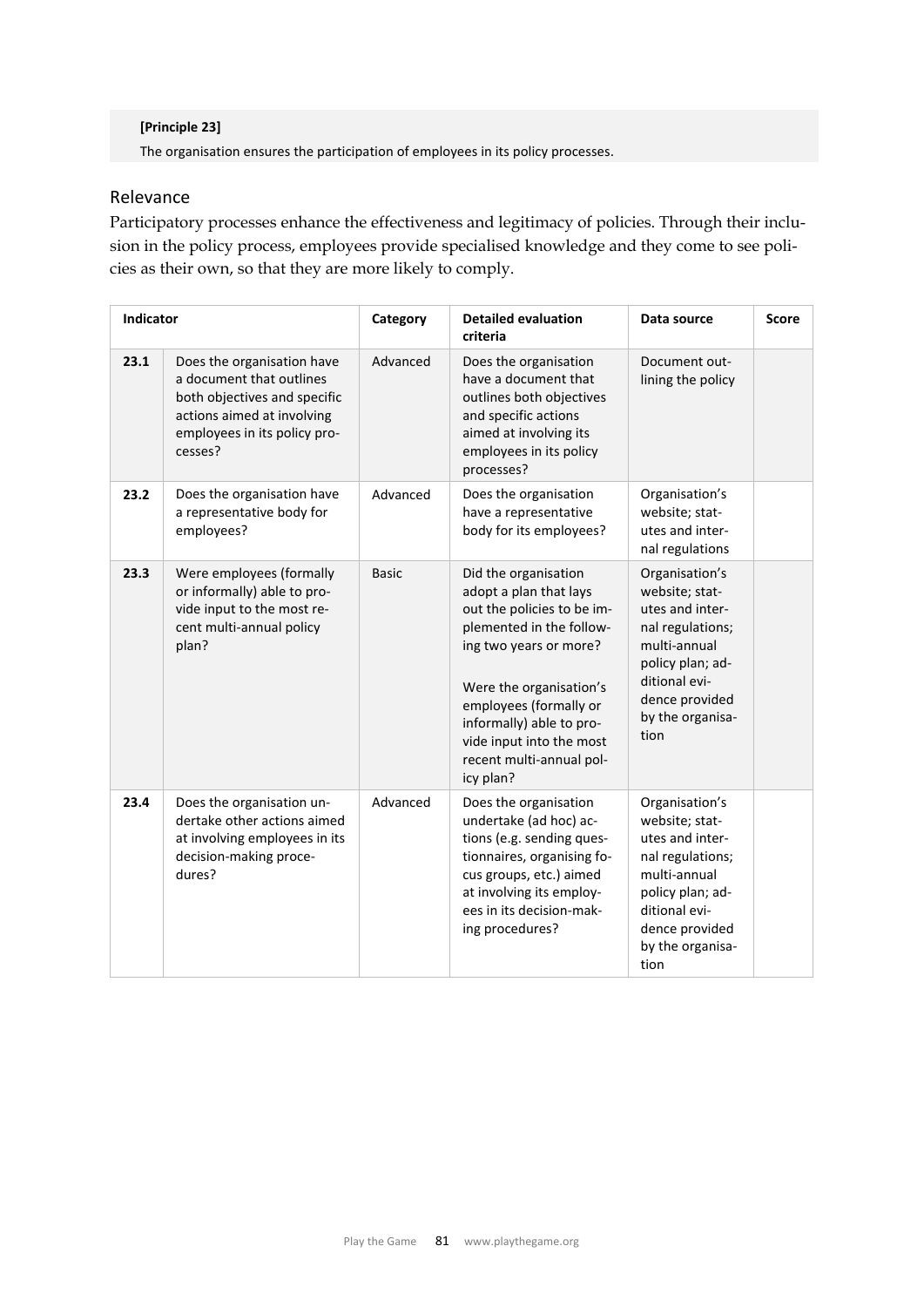## **[Principle 24]**

The organisation implements a gender equality policy.

## Relevance

Gender equality contributes to fairness and, thus, legitimacy. It also contributes to diversity, which has a positive impact on performance.

| <b>Indicator</b> |                                                                                                                                                                                                                                                         | Category          | <b>Detailed evaluation</b><br>criteria                                                                                                                                                                                                                                                                                                        | Data source                                                                                                                                                                 | <b>Score</b> |
|------------------|---------------------------------------------------------------------------------------------------------------------------------------------------------------------------------------------------------------------------------------------------------|-------------------|-----------------------------------------------------------------------------------------------------------------------------------------------------------------------------------------------------------------------------------------------------------------------------------------------------------------------------------------------|-----------------------------------------------------------------------------------------------------------------------------------------------------------------------------|--------------|
| 24.1             | Does the organisation have a<br>formal (written) policy that<br>outlines objectives and spe-<br>cific actions aimed at encour-<br>aging the equal access to rep-<br>resentation for women and<br>men in all stages of the deci-<br>sion-making process? | Interme-<br>diate | Does the organisation<br>have a document that<br>outlines both objectives<br>and specific actions aimed<br>at encouraging the equal<br>access to representation<br>for women and men in all<br>stages of the decision-<br>making process?                                                                                                     | Document<br>outlining the<br>policy                                                                                                                                         |              |
| 24.2             | Does the organisation imple-<br>ment gender sensitive proce-<br>dures for identifying candi-<br>dates for positions awarded<br>as part of electoral proce-<br>dures?                                                                                    | Basic             | Does the organisation im-<br>plement procedures that<br>encourage (but not neces-<br>sarily establish) a more<br>equal representation of<br>males and females (e.g.<br>taking gender into consid-<br>eration in board member<br>profiles or establishing<br>quota)?                                                                           | Organisa-<br>tion's web-<br>site; statutes<br>and internal<br>regulations;<br>multi-annual<br>policy plan;<br>additional evi-<br>dence pro-<br>vided by the<br>organisation |              |
| 24.3             | Does the organisation imple-<br>ment gender sensitive proce-<br>dures for identifying candi-<br>dates for positions awarded<br>as part of human resources<br>policies?                                                                                  | Interme-<br>diate | Does the organisation im-<br>plement procedures that<br>encourage equal access to<br>representation for<br>women and men in all<br>stages of the decision-<br>making process?                                                                                                                                                                 | Organisa-<br>tion's web-<br>site; statutes<br>and internal<br>regulations;<br>multi-annual<br>policy plan;<br>additional evi-<br>dence pro-<br>vided by the<br>organisation |              |
| 24.4             | Does the organisation have a<br>gender balanced representa-<br>tion of women and men on<br>the nomination committee<br>seeking candidates for deci-<br>sion-making positions?                                                                           | Interme-<br>diate | Do the organisation's stat-<br>utes and/or internal regu-<br>lations establish a (perma-<br>nent or ad hoc) commit-<br>tee tasked with searching<br>for candidates for vacant<br>board mandates?<br>Is there a gender bal-<br>anced representation of<br>women and men on the<br>committee (at least 1/3 of<br>the least represented<br>sex)? | Organisa-<br>tion's statutes<br>and internal<br>regulations                                                                                                                 |              |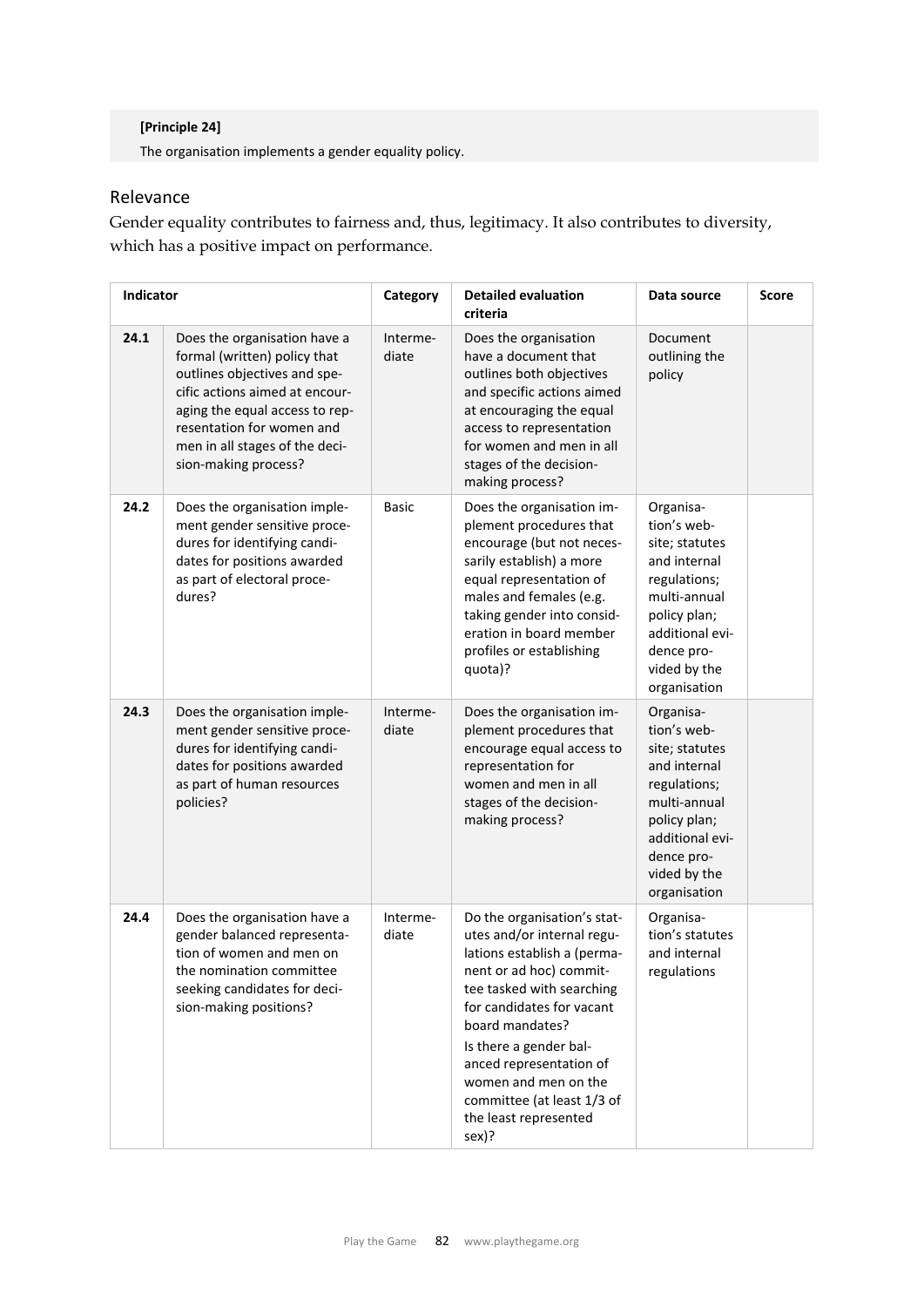| 24.5 | Does the organisation under-<br>take actions aimed at the rec-<br>onciliation of family responsi-<br>bilities and professional or<br>elective obligations for board<br>members and staff? | Interme-<br>diate | Organisa-<br>tion's web-<br>site; statutes<br>and internal<br>regulations;<br>multi-annual<br>policy plan;<br>additional evi-<br>dence pro-<br>vided by the<br>organisation |
|------|-------------------------------------------------------------------------------------------------------------------------------------------------------------------------------------------|-------------------|-----------------------------------------------------------------------------------------------------------------------------------------------------------------------------|
| 24.6 | Does the organisation under-<br>take other actions aimed at<br>promoting gender equality in-<br>ternally?                                                                                 | Interme-<br>diate | Organisa-<br>tion's web-<br>site; statutes<br>and internal<br>regulations;<br>multi-annual<br>policy plan;<br>additional evi-<br>dence pro-<br>vided by the<br>organisation |

# Dimension 3: Internal accountability and control

## **[Principle 25]**

The general assembly supervises the board appropriately.

## Relevance

A clear separation of powers and checks and balances ensures that an organisation's internal bodies stimulate, control, and inspire each other.

| <b>Indicator</b> |                                                                                                                                                             | Category     | <b>Detailed evaluation</b><br>criteria                                                                                                                                                                   | Data source                                                                                     | <b>Score</b> |
|------------------|-------------------------------------------------------------------------------------------------------------------------------------------------------------|--------------|----------------------------------------------------------------------------------------------------------------------------------------------------------------------------------------------------------|-------------------------------------------------------------------------------------------------|--------------|
| 25.1             | Has the general assembly<br>approved a multi-annual<br>policy plan?                                                                                         | <b>Basic</b> | Has the general assembly<br>approved a plan that lays<br>out the policies to be im-<br>plemented in the following<br>two years or more?                                                                  | Document out-<br>lining multi-an-<br>nual policy<br>plan; minutes<br>of the general<br>assembly |              |
| 25.2             | Do the statutes or internal<br>regulations establish that<br>the general assembly must<br>approve the multi-annual<br>policy plan proposed by<br>the board? | Basic        | Do the statutes or internal<br>regulations establish that<br>the general assembly must<br>approve a document that<br>lays out the policies to be<br>implemented in the follow-<br>ing two years or more? | Organisation's<br>statutes and in-<br>ternal regula-<br>tions                                   |              |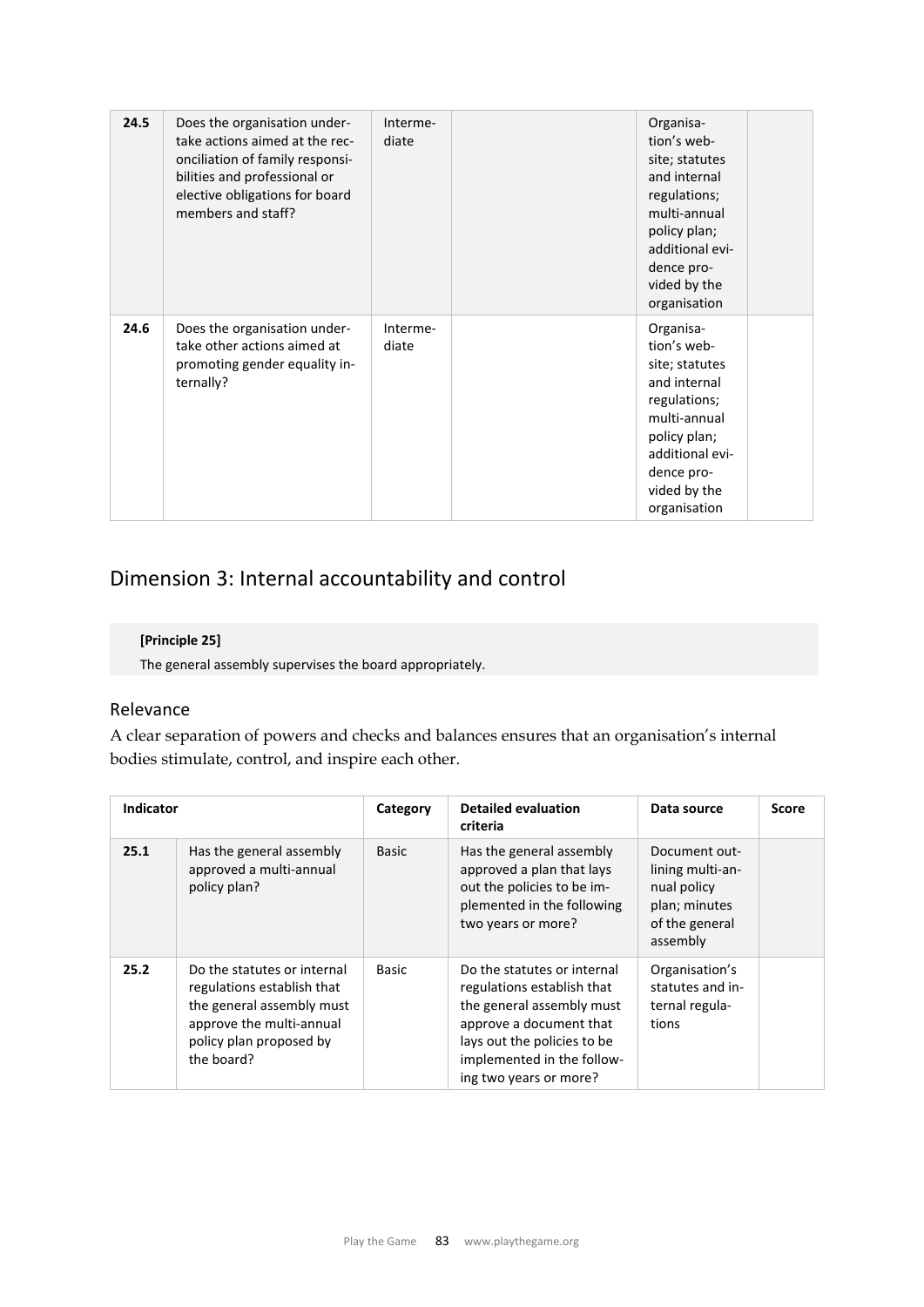| 25.3 | Does the approved multi-<br>annual policy plan include<br>a long-term financial plan-<br>ning?                                               | <b>Basic</b> | Has the general assembly<br>approved a plan that lays<br>out the policies to be im-<br>plemented in the following<br>two years or more?<br>Does this plan include the<br>financial planning for the<br>next two years or more?                                                                                                  | Document out-<br>lining multi-an-<br>nual policy<br>plan; minutes<br>of the general<br>assembly                                                    |  |
|------|----------------------------------------------------------------------------------------------------------------------------------------------|--------------|---------------------------------------------------------------------------------------------------------------------------------------------------------------------------------------------------------------------------------------------------------------------------------------------------------------------------------|----------------------------------------------------------------------------------------------------------------------------------------------------|--|
| 25.4 | Does the approved multi-<br>annual policy plan outline<br>specific objectives and en-<br>visioned actions?                                   | Basic        | Has the general assembly<br>approved a plan that lays<br>out the policies to be im-<br>plemented in the following<br>two years or more?<br>Does the document formu-<br>late specific objectives<br>(what does the organisa-<br>tion want to achieve?) and<br>actions (how does the or-<br>ganisation want to achieve<br>this?)? | Document out-<br>lining multi-an-<br>nual policy<br>plan; minutes<br>of the general<br>assembly                                                    |  |
| 25.5 | Has the general assembly<br>approved an annual policy<br>plan based on the multi-<br>annual policy plan in the<br>preceding twelve months?   | <b>Basic</b> | Does the organisation have<br>a separate document out-<br>lining an annual plan?<br>Has this document has<br>been approved by the gen-<br>eral assembly?                                                                                                                                                                        | Document out-<br>lining annual<br>policy plan;<br>minutes of the<br>general assem-<br>bly; interview<br>with organisa-<br>tion repre-<br>sentative |  |
| 25.6 | Do the statutes and/or in-<br>ternal regulations estab-<br>lish that the general as-<br>sembly approves the an-<br>nual policy plan?         | <b>Basic</b> |                                                                                                                                                                                                                                                                                                                                 | Organisation's<br>statutes and in-<br>ternal regula-<br>tions                                                                                      |  |
| 25.7 | Has the general assembly<br>approved an annual<br>budget based on the long-<br>term financial planning in<br>the preceding twelve<br>months? | <b>Basic</b> | Does the organisation have<br>a document outlining a fi-<br>nancial planning for the<br>following two years or<br>more?<br>Does the organisation have<br>a document outlining an<br>annual budget based on<br>the multi-annual financial<br>planning?<br>Has this document has<br>been approved by the gen-<br>eral assembly?   | Minutes of the<br>general assem-<br>bly; interview<br>with organisa-<br>tion repre-<br>sentative                                                   |  |
| 25.8 | Do the statutes and/or in-<br>ternal regulations estab-<br>lish that the general as-<br>sembly approves the an-<br>nual budget?              | <b>Basic</b> |                                                                                                                                                                                                                                                                                                                                 | Organisation's<br>statutes and in-<br>ternal regula-<br>tions                                                                                      |  |
| 25.9 | Has the general assembly<br>approved financial state-<br>ments in the preceding<br>twelve months?                                            | <b>Basic</b> | Does the organisation have<br>a document outlining fi-<br>nancial statements?                                                                                                                                                                                                                                                   | Minutes of the<br>general assem-<br>bly; interview                                                                                                 |  |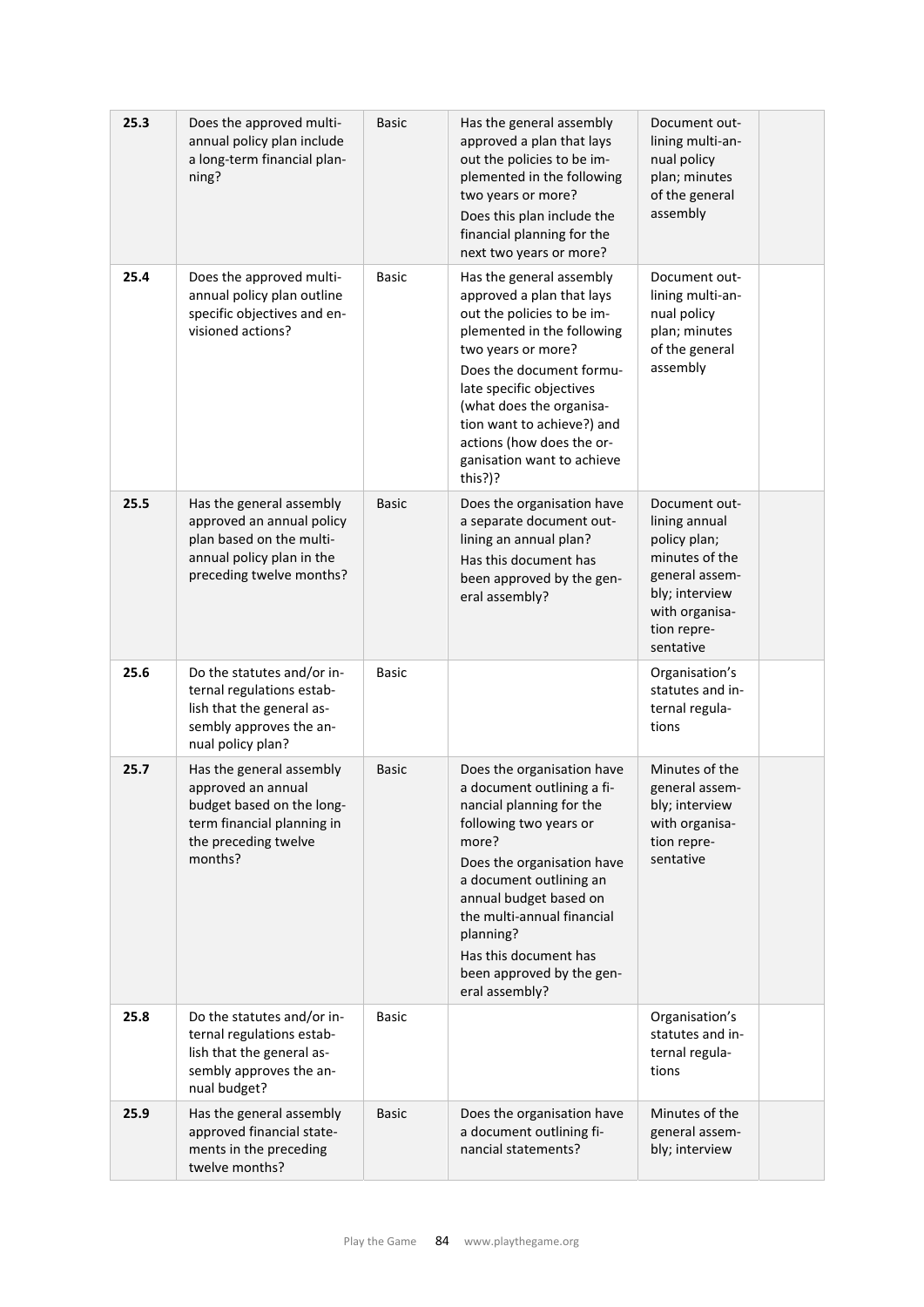|       |                                                                                                                                                                              |              | Has this document has<br>been approved by the gen-<br>eral assembly?                                                                                                                                                                                                                                                                                                                                                                                                                                                                                                                                                                                                                               | with organisa-<br>tion repre-<br>sentative                                                                             |  |
|-------|------------------------------------------------------------------------------------------------------------------------------------------------------------------------------|--------------|----------------------------------------------------------------------------------------------------------------------------------------------------------------------------------------------------------------------------------------------------------------------------------------------------------------------------------------------------------------------------------------------------------------------------------------------------------------------------------------------------------------------------------------------------------------------------------------------------------------------------------------------------------------------------------------------------|------------------------------------------------------------------------------------------------------------------------|--|
| 25.10 | Do the statutes and/or in-<br>ternal regulations estab-<br>lish that the general as-<br>sembly approves the an-<br>nual financial statements?                                | <b>Basic</b> |                                                                                                                                                                                                                                                                                                                                                                                                                                                                                                                                                                                                                                                                                                    | Organisation's<br>statutes and in-<br>ternal regula-<br>tions                                                          |  |
| 25.11 | Do the statutes and/ or in-<br>ternal regulations deny<br>the members of the board<br>voting rights in the general<br>assembly (even in another<br>representative capacity)? | <b>Basic</b> | Note: Check if the statutes<br>are drafted in such a way<br>that no board members are<br>granted voting rights in the<br>general assembly. There<br>should not (necessarily) be<br>a specific provision that<br>forbids voting by board<br>members at the general as-<br>sembly. However, some-<br>times, statutes can be<br>drafted in such a way that<br>board members have the<br>opportunity to vote, e.g. if<br>they are formally part of<br>the General Assembly. This<br>undermines the supervis-<br>ing/controlling/monitoring<br>capacity of the general as-<br>sembly vis-a-vis the board.<br>Ask your contact person<br>whether board members<br>(can) vote at the general<br>assembly. | Organisation's<br>statutes and in-<br>ternal regula-<br>tions; interview<br>with organisa-<br>tion repre-<br>sentative |  |

## **[Principle 26]**

The board establishes procedures regarding the premature resignation of board members.

## Relevance

Procedures that settle the premature resignation of board members ensure that underachieving or unethical board members can be forced to step down between elections.

| <b>Indicator</b> |                                                                                                                                                                      | Cate-<br>gory | <b>Detailed evaluation criteria</b>                                                                                                                                                                                                                                                                                       | Data source                                                       | <b>Score</b> |
|------------------|----------------------------------------------------------------------------------------------------------------------------------------------------------------------|---------------|---------------------------------------------------------------------------------------------------------------------------------------------------------------------------------------------------------------------------------------------------------------------------------------------------------------------------|-------------------------------------------------------------------|--------------|
| 26.1             | Do the organisation's stat-<br>utes and/or internal regula-<br>tions establish general pro-<br>cedures regarding the prem-<br>ature resignation of board<br>members? | Basic         | Do the organisation's statutes<br>and/or internal regulations es-<br>tablish procedures regarding<br>the premature resignation of<br>board members without spec-<br>ifying circumstances?<br>Note: these criteria are auto-<br>matically fulfilled if the<br>(stricter) criteria in 26.3, 26.4,<br>or 26.5 are fulfilled. | Organisa-<br>tion's stat-<br>utes; inter-<br>nal regula-<br>tions |              |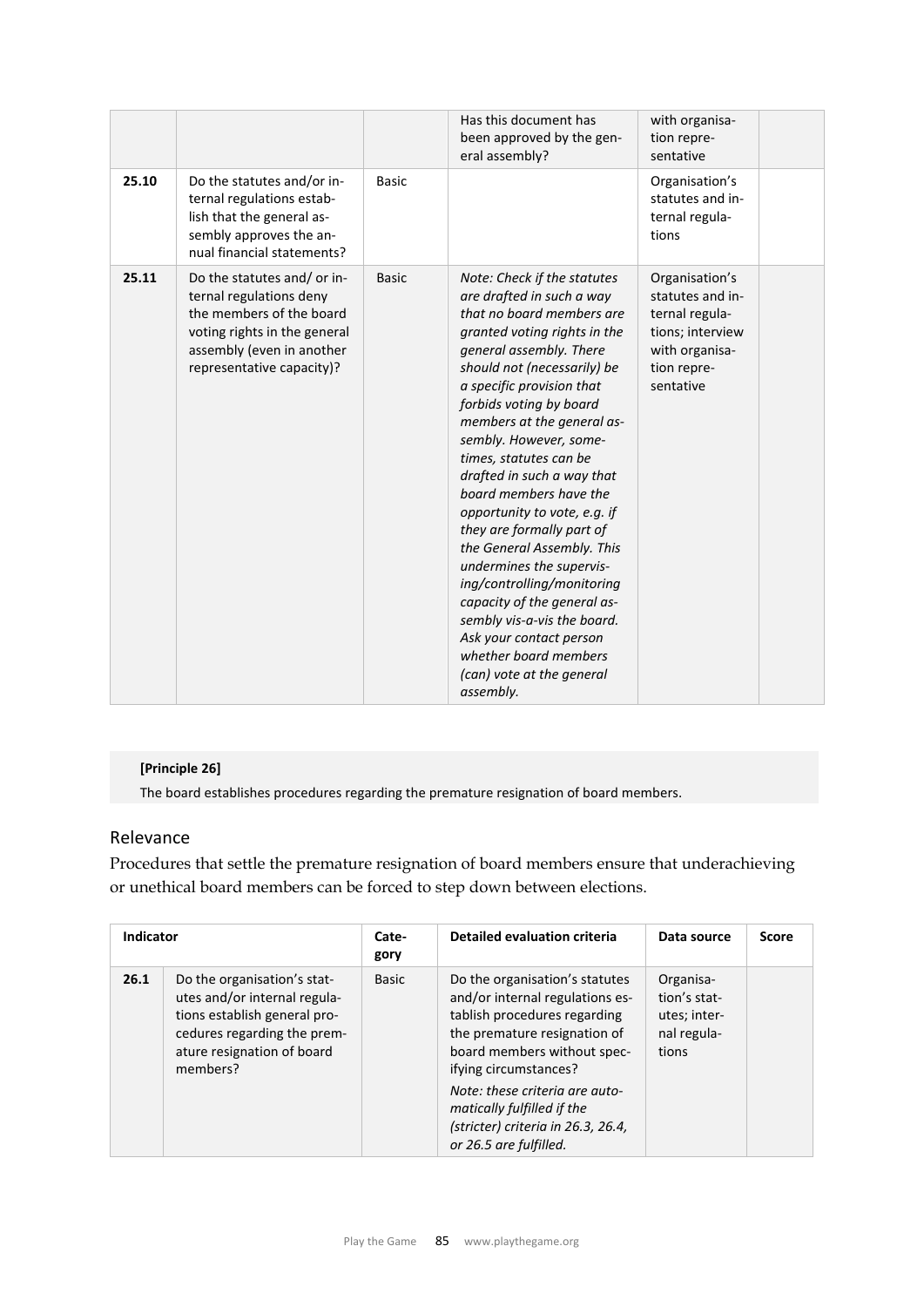| 26.2 | Do these procedures clearly<br>establish those situations in<br>which the general assembly<br>has to vote on the issue?                                                                                                              | <b>Basic</b> |                                                                                                                                                                                                                                     | Organisa-<br>tion's stat-<br>utes; inter-<br>nal regula-<br>tions |  |
|------|--------------------------------------------------------------------------------------------------------------------------------------------------------------------------------------------------------------------------------------|--------------|-------------------------------------------------------------------------------------------------------------------------------------------------------------------------------------------------------------------------------------|-------------------------------------------------------------------|--|
| 26.3 | Do the organisation's stat-<br>utes and/or internal regula-<br>tions establish procedures<br>regarding the premature<br>resignation of board mem-<br>bers in case of repeated ab-<br>senteeism?                                      | <b>Basic</b> |                                                                                                                                                                                                                                     | Organisa-<br>tion's stat-<br>utes; inter-<br>nal regula-<br>tions |  |
| 26.4 | Do the organisation's stat-<br>utes and/or internal regula-<br>tions establish procedures<br>regarding the premature<br>resignation of board mem-<br>bers in case of conflict (such<br>as incompatible views)?                       | <b>Basic</b> |                                                                                                                                                                                                                                     | Organisa-<br>tion's stat-<br>utes; inter-<br>nal regula-<br>tions |  |
| 26.5 | Do the organisation's stat-<br>utes and/or internal regula-<br>tions establish procedures<br>regarding the premature<br>resignation of board mem-<br>bers in case of unethical<br>conduct (as established by<br>the code of ethics)? | <b>Basic</b> | Does the organisation have a<br>code of ethics applicable to<br>board members?<br>Does the organisation estab-<br>lish procedures regarding the<br>premature resignation of<br>board members for breaches<br>of the code of ethics? | Organisa-<br>tion's stat-<br>utes; inter-<br>nal regula-<br>tions |  |

#### **[Principle 27]**

The organisation defines in its statutes those circumstances in which, due to a serious conflict of interest or integrity issue, a person is ineligible to serve as a member of the board.

## Relevance

Conflicts of interest arise when board members decide on certain actions or transactions which might directly or indirectly benefit them. Conflicts of interest are often unavoidable, yet people with particular backgrounds, such as sponsors or judicial body members, are subject to particularly high risks for conflicts of interest.

| <b>Indicator</b> |                                                                                                                                                                                                                                    | Cate-<br>gory | <b>Detailed evaluation criteria</b>                                                                                                                                                                                                                                                                           | Data source                                                | <b>Score</b> |
|------------------|------------------------------------------------------------------------------------------------------------------------------------------------------------------------------------------------------------------------------------|---------------|---------------------------------------------------------------------------------------------------------------------------------------------------------------------------------------------------------------------------------------------------------------------------------------------------------------|------------------------------------------------------------|--------------|
| 27.1             | Does the organisation de-<br>fine in its statutes and/or in-<br>ternal regulations those cir-<br>cumstances in which, due to<br>a serious conflict of interest,<br>a person is ineligible to<br>serve as a member of the<br>board? | <b>Basic</b>  | Do the statutes and/or inter-<br>nal regulations establish<br>which individuals, given their<br>professional, personal or<br>sporting background cannot<br>be a member of the board?<br>Note: these criteria are auto-<br>matically fulfilled if the<br>(stricter) criteria in 27.2 or<br>27.4 are fulfilled? | Organisation's<br>statutes; in-<br>ternal regula-<br>tions |              |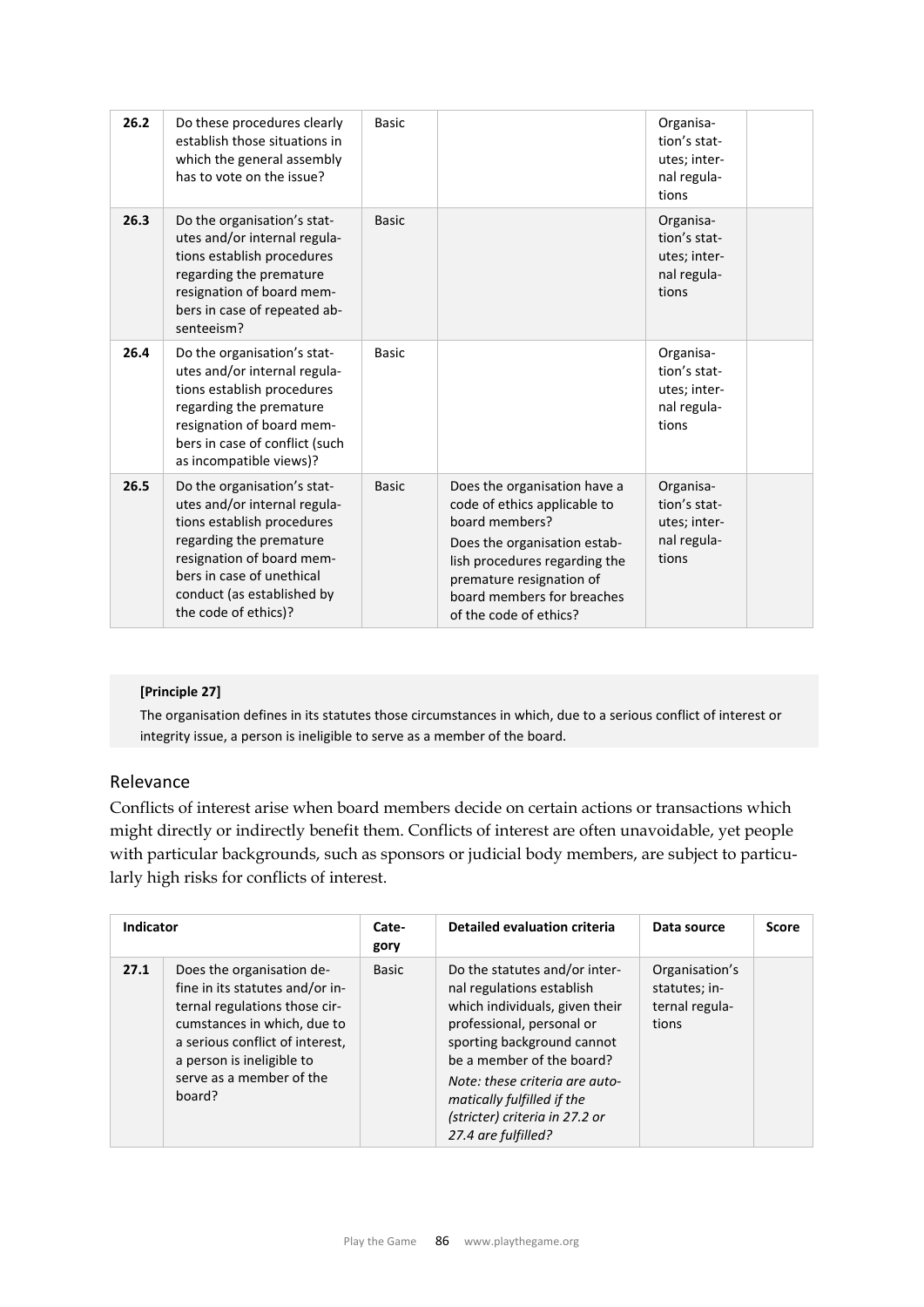| 27.2 | Do the organisation's stat-<br>utes and/or internal regula-<br>tions establish that a person<br>who is employed by a com-<br>pany that has a commercial<br>relationship with the organi-<br>sation (e.g. sponsors) can-<br>not serve as a board mem-<br>ber? | <b>Basic</b> | Do the organisation's stat-<br>utes and/or internal regula-<br>tions clearly and unambigu-<br>ously establish that a person<br>who is employed by a com-<br>pany that has a commercial<br>relationship with the organi-<br>sation (e.g. sponsors) cannot<br>serve as a board member? | Organisation's<br>statutes; in-<br>ternal regula-<br>tions                                        |  |
|------|--------------------------------------------------------------------------------------------------------------------------------------------------------------------------------------------------------------------------------------------------------------|--------------|--------------------------------------------------------------------------------------------------------------------------------------------------------------------------------------------------------------------------------------------------------------------------------------|---------------------------------------------------------------------------------------------------|--|
| 27.3 | Do individuals employed by<br>a company that has a com-<br>mercial relationship with<br>the organisation (e.g. spon-<br>sors) not serve as members<br>of the board in practice?                                                                              | <b>Basic</b> | Are there de facto no individ-<br>uals on the board that are<br>employed by a company that<br>has a commercial relation-<br>ship with the organisation<br>(e.g. sponsors)?<br>Note: a 1 score indicates that<br>no such employee serves as<br>member of the board.                   | Organisation's<br>website; web<br>search; inter-<br>view with or-<br>ganisation<br>representative |  |
| 27.4 | Do the organisation's stat-<br>utes and/or internal regula-<br>tions establish that a person<br>who is a member of any ju-<br>dicial body within the organ-<br>isation cannot serve as a<br>board member?                                                    | <b>Basic</b> | Do the organisation's stat-<br>utes clearly and unambigu-<br>ously establish that members<br>of any judicial body within<br>the organisation cannot serve<br>as board members?                                                                                                       | Organisation's<br>statutes; in-<br>ternal regula-<br>tions                                        |  |
| 27.5 | Do members of a judicial<br>body within the organisa-<br>tion not serve as a board<br>member in practice?                                                                                                                                                    | <b>Basic</b> | Are there no judicial body<br>members who serve as mem-<br>bers of the board?<br>Note: a 1 score indicates that<br>judicial body members do not<br>serve as members of the<br>board.                                                                                                 | Organisation's<br>website; web<br>search; inter-<br>view with or-<br>ganisation<br>representative |  |
| 27.6 | Does the board exclude act-<br>ing national politicians?                                                                                                                                                                                                     | <b>Basic</b> | Are there no acting national<br>politicians who serve as<br>members of the board?<br>Note: a 1 score indicates that<br>acting national politicians do<br>not serve as members of the<br>board.                                                                                       | Organisation's<br>website; web<br>search; inter-<br>view with or-<br>ganisation<br>representative |  |
| 27.7 | Do the organisation's stat-<br>utes and/or internal regula-<br>tions establish that integrity<br>checks are implemented for<br>all candidates standing for<br>election?                                                                                      | <b>Basic</b> | Do the organisation's stat-<br>utes and/or internal regula-<br>tions establish procedures<br>that ensure that all candi-<br>dates standing for election by<br>the general assembly are<br>subject to a check of their<br>personal integrity?                                         | Organisation's<br>statutes; in-<br>ternal regula-<br>tions                                        |  |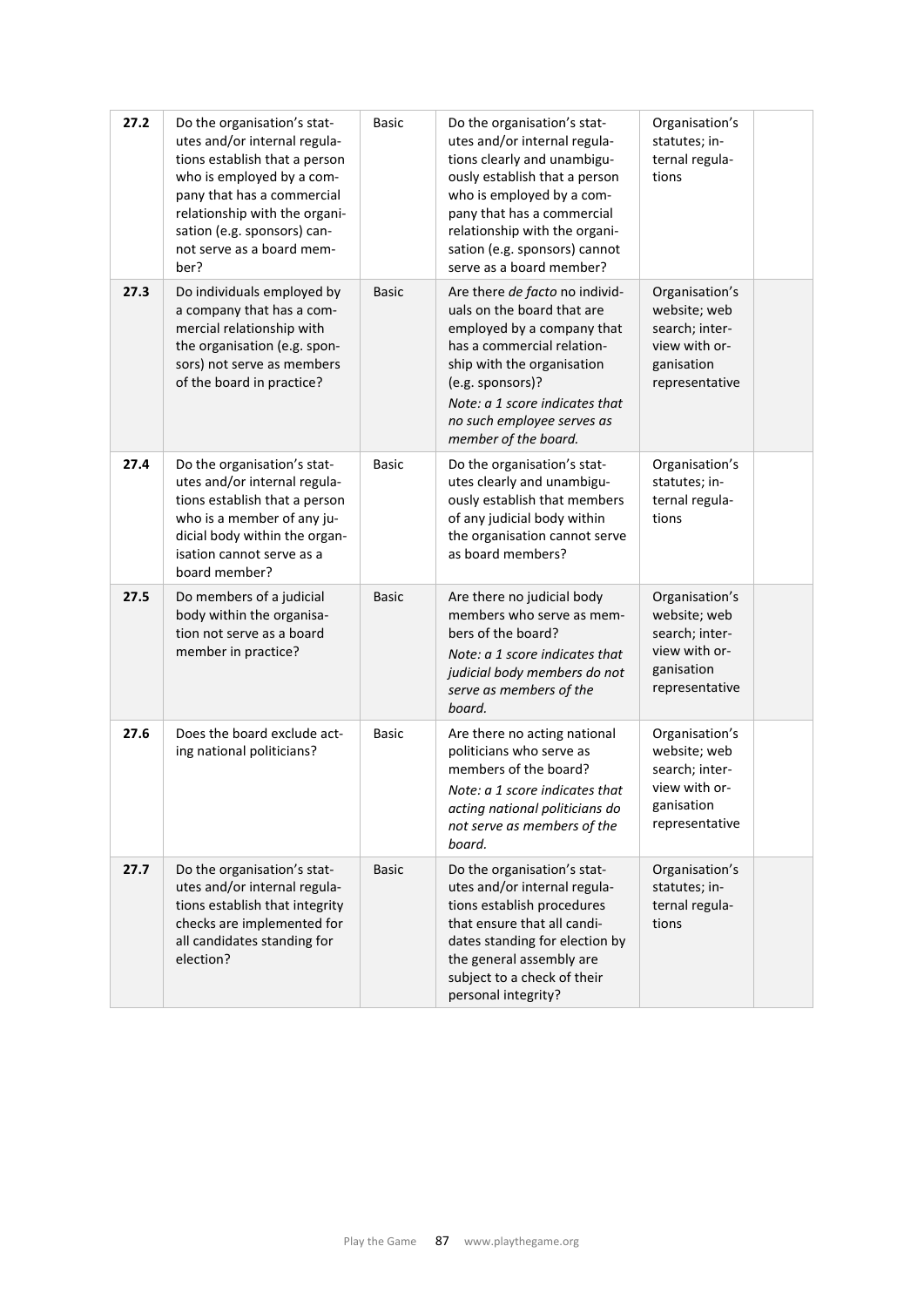#### **[Principle 28]**

The organisation applies a clear governance structure according to the principle of separation of powers.

## Relevance

A clear separation of powers prevents a single person or entity from monopolising power.

| <b>Indicator</b> |                                                                                                                                                                                                                  | Cate-<br>gory | <b>Detailed evaluation criteria</b>                                                                                                                                                                                                                                                                                                                                                                                                                | Data source                                                          | <b>Score</b> |
|------------------|------------------------------------------------------------------------------------------------------------------------------------------------------------------------------------------------------------------|---------------|----------------------------------------------------------------------------------------------------------------------------------------------------------------------------------------------------------------------------------------------------------------------------------------------------------------------------------------------------------------------------------------------------------------------------------------------------|----------------------------------------------------------------------|--------------|
| 28.1             | Do the organisation's stat-<br>utes and/ or internal regula-<br>tions define key positions on<br>the board, including those of<br>president and at least one<br>other position (e.g. secretary<br>or treasurer)? | <b>Basic</b>  | Do the organisation's stat-<br>utes and/ or internal regula-<br>tions define specific board<br>member functions and re-<br>lated tasks, including those of<br>president and at least one<br>other position (e.g. secretary<br>or treasurer)?                                                                                                                                                                                                       | Organisa-<br>tion's stat-<br>utes and in-<br>ternal regu-<br>lations |              |
| 28.2             | Do the organisation's stat-<br>utes and/ or internal regula-<br>tions establish that the board<br>determines the organisa-<br>tion's general policy (e.g.<br>mission, vision, and strat-<br>egy)?                | <b>Basic</b>  | Do the statutes and/or inter-<br>nal regulations establish the<br>board's exclusive responsibil-<br>ities?<br>Do these responsibilities in-<br>clude carrying out the organi-<br>sation's general policy (they<br>do not have to mention vi-<br>sion, mission and strategy ex-<br>plicitly)?                                                                                                                                                       | Organisa-<br>tion's stat-<br>utes and in-<br>ternal regu-<br>lations |              |
| 28.3             | Do the organisation's stat-<br>utes and/ or internal regula-<br>tions establish that the board<br>has final authority over the<br>organisation's budget and fi-<br>nances?                                       | <b>Basic</b>  | Do the statutes and/or inter-<br>nal regulations establish the<br>board's exclusive tasks/re-<br>sponsibilities?<br>Do these tasks include having<br>final authority over the or-<br>ganisation's budget and fi-<br>nances?<br>Note: it is for the board, and<br>not for management or staff,<br>to determine the organisa-<br>tion's budget and finances.<br>However, the adopted budget<br>may be subject to the general<br>assembly's approval. | Organisa-<br>tion's stat-<br>utes and in-<br>ternal regu-<br>lations |              |
| 28.4             | Do the organisation's stat-<br>utes and/ or internal regula-<br>tions establish that manage-<br>ment is tasked with defining<br>the organisation's opera-<br>tional policy?                                      | Basic         | Do the organisation's stat-<br>utes and/or internal regula-<br>tions establish management's<br>exclusive tasks?<br>Do these tasks refer to issues<br>of operational policy?<br>Note: management's func-<br>tions must not include estab-<br>lishing the organisation's<br>general policy or having au-<br>thority over the organisa-<br>tion's budget and finances.<br>Management cannot have<br>voting rights on the board.                       | Organisa-<br>tion's stat-<br>utes and in-<br>ternal regu-<br>lations |              |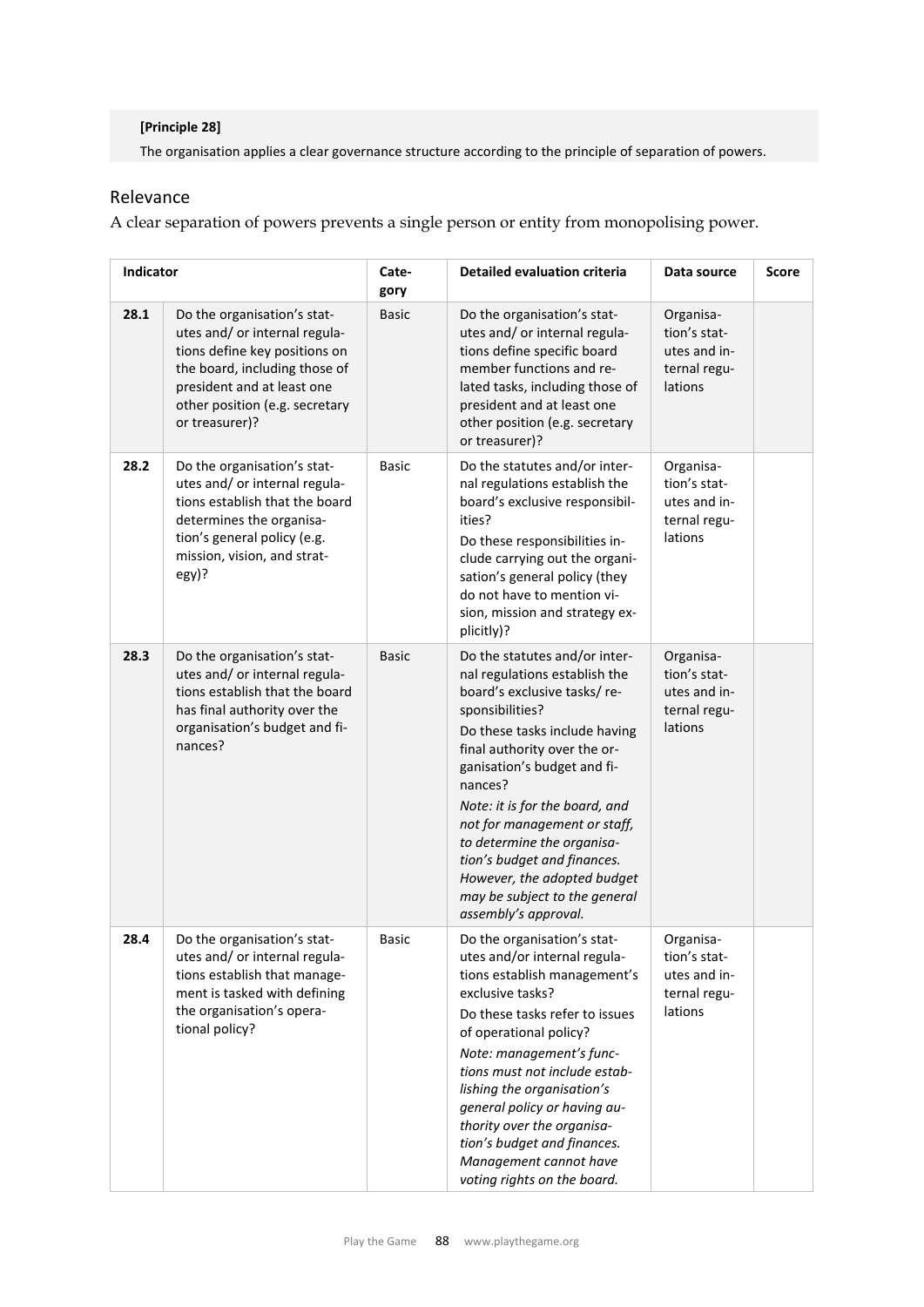| 28.5 | Do the organisation's stat-<br>utes and/ or internal regula-<br>tions define the purpose of<br>each of the standing commit-<br>tees?                 | <b>Basic</b> | Do the organisation's stat-<br>utes and/ or internal regula-<br>tions explicitly and unambig-<br>uously define a purpose/<br>function for each of the<br>standing committees?                                                                             | Organisa-<br>tion's stat-<br>utes and in-<br>ternal regu-<br>lations; or-<br>ganisation's<br>website (to<br>check the<br>number of<br>standing<br>committees) |
|------|------------------------------------------------------------------------------------------------------------------------------------------------------|--------------|-----------------------------------------------------------------------------------------------------------------------------------------------------------------------------------------------------------------------------------------------------------|---------------------------------------------------------------------------------------------------------------------------------------------------------------|
| 28.6 | Do the organisation's stat-<br>utes and/ or internal regula-<br>tions define the delegated<br>tasks of each of the standing<br>committees?           | <b>Basic</b> | Do the organisation's stat-<br>utes and/ or internal regula-<br>tions explicitly and unambig-<br>uously define the tasks dele-<br>gated to each of the standing<br>committees?                                                                            | Organisa-<br>tion's stat-<br>utes and in-<br>ternal regu-<br>lations; or-<br>ganisation's<br>website (to<br>check the<br>number of<br>standing<br>committees) |
| 28.7 | Do the organisation's stat-<br>utes and/ or internal regula-<br>tions define the composition<br>of each of the standing com-<br>mittees?             | <b>Basic</b> | Do the organisation's stat-<br>utes and/ or internal regula-<br>tions explicitly and unambig-<br>uously define the composi-<br>tion (number of members<br>and the procedures for ap-<br>pointing the members) of<br>each of the standing commit-<br>tees? | Organisa-<br>tion's stat-<br>utes and in-<br>ternal regu-<br>lations; or-<br>ganisation's<br>website (to<br>check the<br>number of<br>standing<br>committees) |
| 28.8 | Do the organisation's stat-<br>utes and/ or internal regula-<br>tions define the reporting re-<br>quirements for each of the<br>standing committees? | <b>Basic</b> | Do the organisation's stat-<br>utes and/ or internal regula-<br>tions explicitly and unambig-<br>uously define the reporting<br>requirements for each of the<br>standing committees?                                                                      | Organisa-<br>tion's stat-<br>utes and in-<br>ternal regu-<br>lations; or-<br>ganisation's<br>website (to<br>check the<br>number of<br>standing<br>committees) |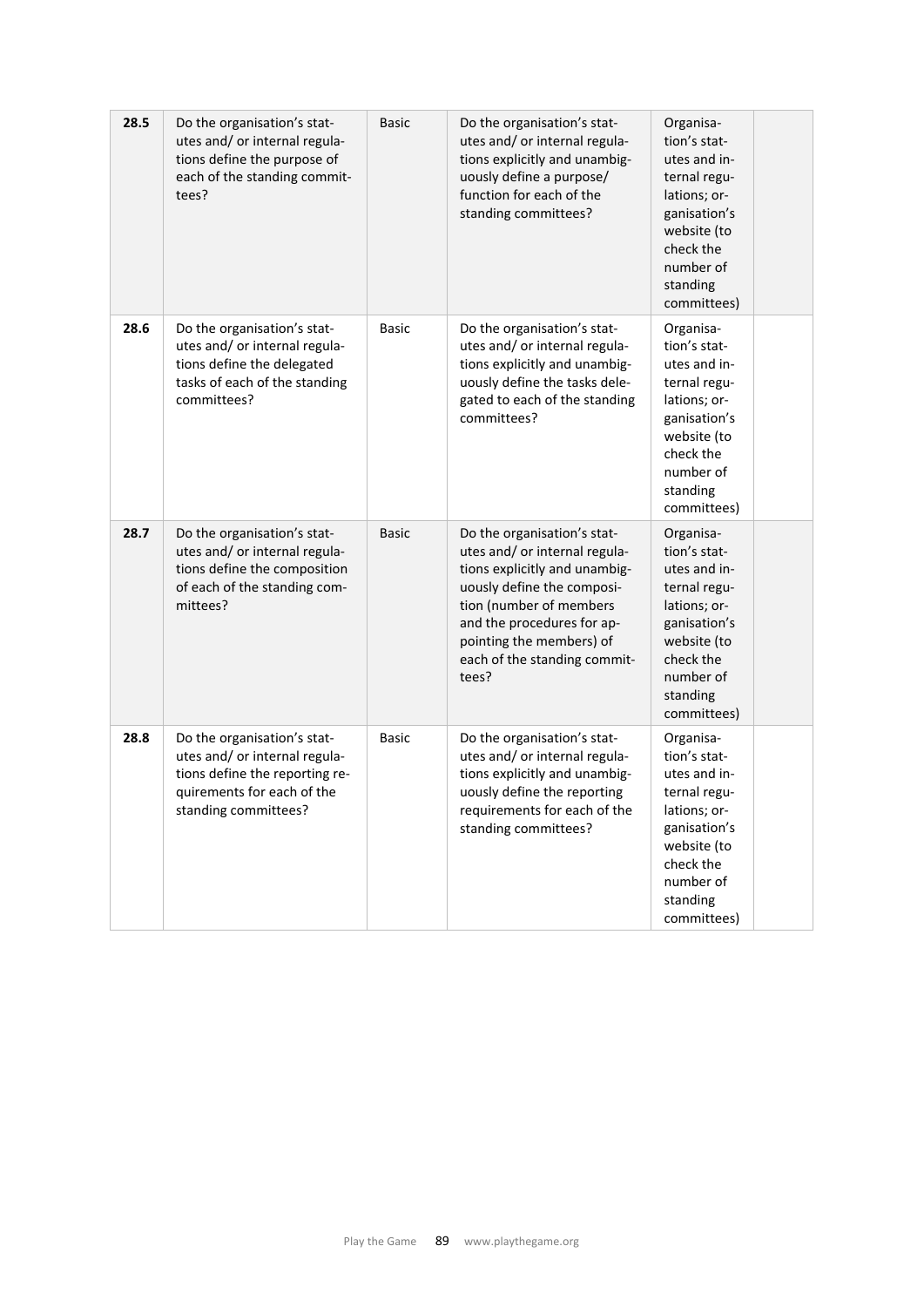#### **[Principle 29]**

The board supervises management appropriately.

## Relevance

A clear separation of powers and checks and balances ensures that an organisation's internal bodies stimulate, control, and inspire each other.

| <b>Indicator</b> |                                                                                                                                                                                                                                                             | Cate-<br>gory | <b>Detailed evaluation criteria</b>                                                                                                                                                                                                                                                                                                                                                                      | Data source                                                 | <b>Score</b> |
|------------------|-------------------------------------------------------------------------------------------------------------------------------------------------------------------------------------------------------------------------------------------------------------|---------------|----------------------------------------------------------------------------------------------------------------------------------------------------------------------------------------------------------------------------------------------------------------------------------------------------------------------------------------------------------------------------------------------------------|-------------------------------------------------------------|--------------|
| 29.1             | Do the statutes and/or inter-<br>nal regulations outline the<br>responsibilities and compe-<br>tences delegated to manage-<br>ment?                                                                                                                         | <b>Basic</b>  | Do the organisation's stat-<br>utes and/or internal regula-<br>tions outline the responsibil-<br>ities or delimit the compe-<br>tences of management?<br>Note: the internal regula-<br>tions do not need to list all<br>responsibilities.                                                                                                                                                                | Organisation's<br>statutes and<br>internal regu-<br>lations |              |
| 29.2             | Do the statutes and/or inter-<br>nal regulations establish that<br>the board determines the re-<br>muneration of manage-<br>ment?                                                                                                                           | <b>Basic</b>  | Note: If (a) member(s) of<br>management $act(s)$ as $(a)$<br>board member(s), the stat-<br>utes and/or internal regula-<br>tions must determine that<br>management cannot be a<br>part of the discussion and<br>voting on remuneration.                                                                                                                                                                  | Organisation's<br>statutes and<br>internal regu-<br>lations |              |
| 29.3             | Do the statutes and/or inter-<br>nal regulations establish that<br>management regularly and<br>periodically reports (at least<br>four times a year) to the<br>board about the organisa-<br>tion's operational manage-<br>ment and financial situa-<br>tion? | <b>Basic</b>  | Do the statutes and/or inter-<br>nal regulations clearly and<br>unambiguously establish<br>that management regularly<br>and periodically reports (at<br>least four times a year) to<br>the board about the organi-<br>sation's operational manage-<br>ment and financial situation?                                                                                                                      | Organisation's<br>statutes and<br>internal regu-<br>lations |              |
| 29.4             | Do the statutes and/or inter-<br>nal regulations establish that<br>the board organises an an-<br>nual appraisal with manage-<br>ment to discuss individual<br>performance?                                                                                  | <b>Basic</b>  | Note: the annual appraisal<br>may be conducted by a<br>member of the board (and<br>not the entire board).                                                                                                                                                                                                                                                                                                | Organisation's<br>statutes and<br>internal regu-<br>lations |              |
| 29.5             | Do the statutes and/or inter-<br>nal regulations establish that<br>a report is drawn up of this<br>meeting which is approved<br>by the board?                                                                                                               | <b>Basic</b>  | Do the statutes and/or inter-<br>nal regulations establish that<br>the board organises an an-<br>nual appraisal with manage-<br>ment to discuss individual<br>performance?<br>Do the statutes and/or inter-<br>nal regulations establish that<br>a report is drawn up of this<br>meeting?<br>Do the statutes and/or inter-<br>nal regulations establish that<br>this report is approved by<br>the board? | Organisation's<br>statutes and<br>internal regu-<br>lations |              |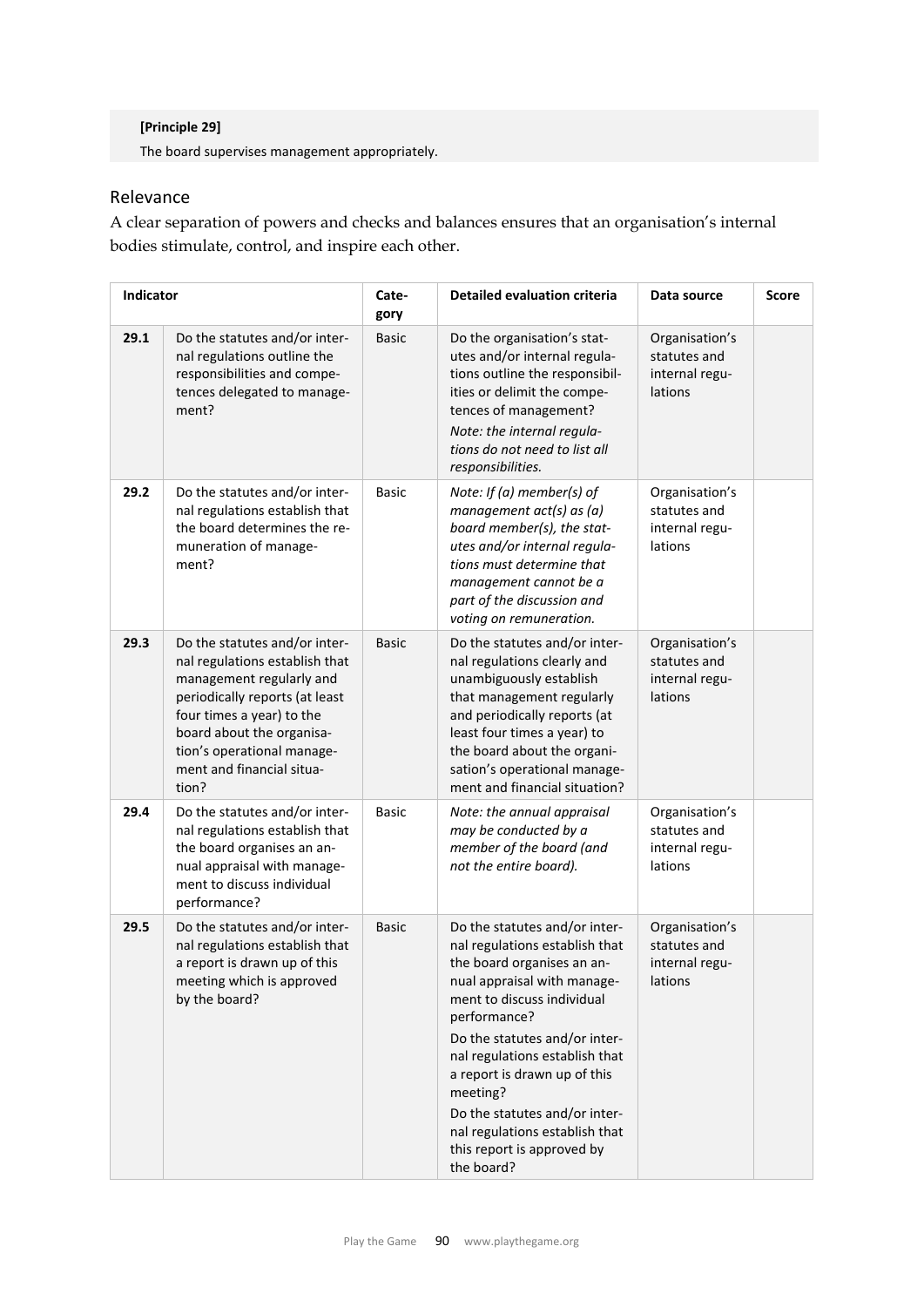| 29.6 | Did the board conduct an<br>appraisal with management<br>during the preceding 12<br>months? | Basic | Did the board conduct an<br>appraisal with management<br>during the preceding 12<br>months and is there a report<br>of this appraisal? | Interview with<br>management<br>and board<br>member (re-<br>viewing report<br>may not be<br>possible as it<br>may contain<br>personal/sen-<br>sitive infor-<br>mation) |
|------|---------------------------------------------------------------------------------------------|-------|----------------------------------------------------------------------------------------------------------------------------------------|------------------------------------------------------------------------------------------------------------------------------------------------------------------------|
|------|---------------------------------------------------------------------------------------------|-------|----------------------------------------------------------------------------------------------------------------------------------------|------------------------------------------------------------------------------------------------------------------------------------------------------------------------|

#### **[Principle 30]**

The organisation has an internal financial or audit committee.

#### Relevance

The financial or audit committee constitutes a crucial component of internal accountability. The committee monitors whether funds have been allocated efficiently and as budgeted and whether financial control and accountability procedures have been complied with. It also checks whether the organisation's (long-term) financial stability is guaranteed.

| Indicator |                                                                                                                                                                | Category          | <b>Detailed evaluation</b><br>criteria                                                                                                                                                                                                                                                                                                                                                                                                                                                                                                                                                                                                                                                                                                                                                                                                                              | Data source                | <b>Score</b> |
|-----------|----------------------------------------------------------------------------------------------------------------------------------------------------------------|-------------------|---------------------------------------------------------------------------------------------------------------------------------------------------------------------------------------------------------------------------------------------------------------------------------------------------------------------------------------------------------------------------------------------------------------------------------------------------------------------------------------------------------------------------------------------------------------------------------------------------------------------------------------------------------------------------------------------------------------------------------------------------------------------------------------------------------------------------------------------------------------------|----------------------------|--------------|
| 30.1      | Do the organisation's stat-<br>utes establish an inde-<br>pendent financial or audit<br>committee whose mem-<br>bers are appointed by the<br>general assembly? | Interme-<br>diate | Do the organisation's stat-<br>utes and/or internal regu-<br>lations establish unambig-<br>uously that the tasks of<br>one of the standing com-<br>mittees relate to oversee-<br>ing the organisation's fi-<br>nances and/or internal au-<br>dit?<br>Do the organisation's stat-<br>utes establish that the ma-<br>jority of the members of<br>the financial or audit com-<br>mittee do not serve as<br>board members?<br>Do the organisation's stat-<br>utes and/or internal regu-<br>lations establish unambig-<br>uously that the members<br>of the financial or audit<br>committee are appointed<br>by the general assembly?<br>Note: the members may be<br>nominated (but not ap-<br>pointed) by another body.<br>If one independent person<br>(i.e. not a board member)<br>with a financial back-<br>ground is appointed by the<br>general assembly to super- | Organisation's<br>statutes |              |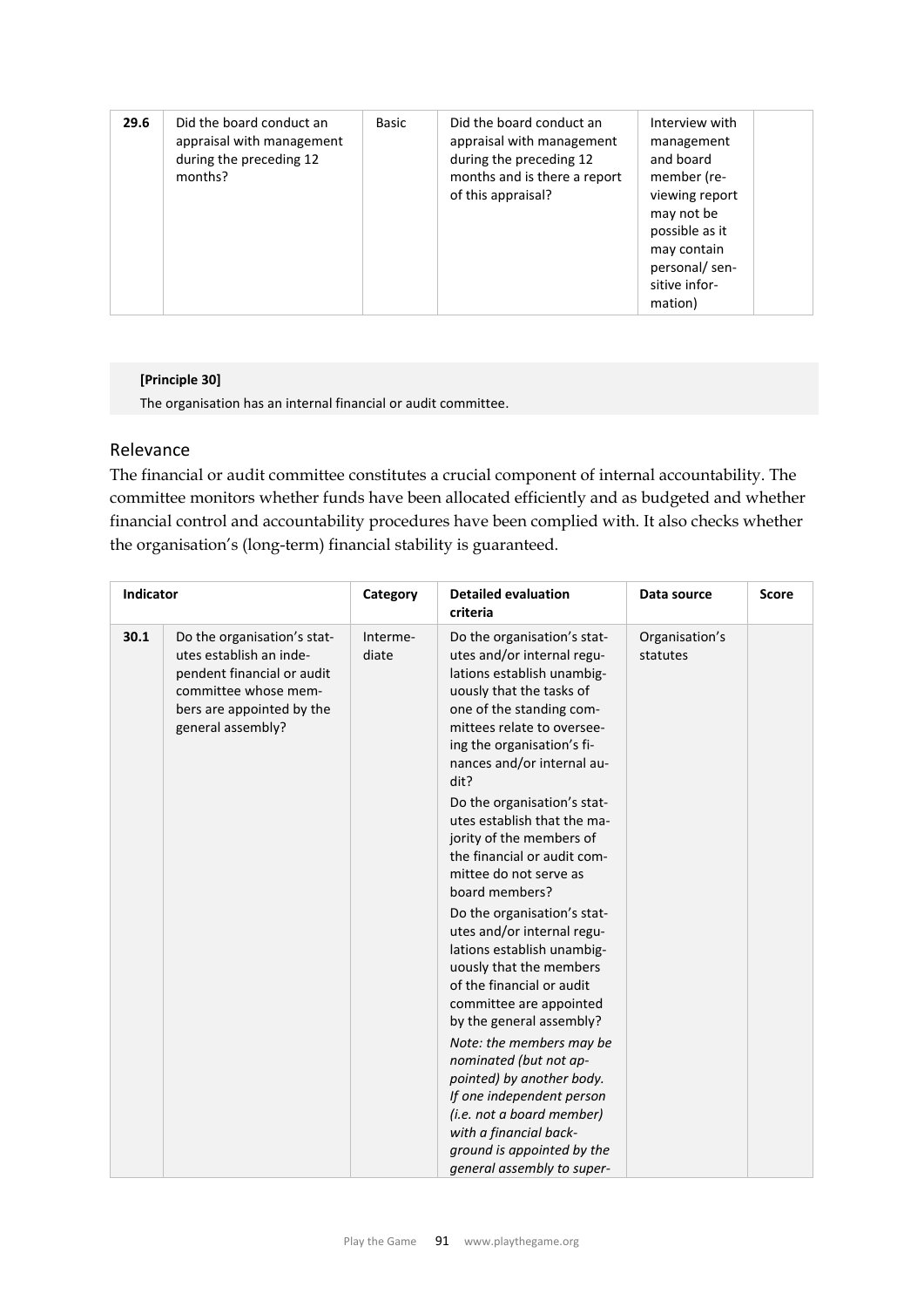|      |                                                                                                                                                                                                                                                             |                   | vise the organisation's fi-<br>nancial policy and infor-<br>mation, s/he only qualifies<br>as 'audit committee' within<br>the meaning of the indica-<br>tor when this person does<br>not fulfil the role of treas-<br>urer and the organisation<br>has also appointed an ex-<br>ternal auditor (see Princi-<br>ple 36).                                                                                                |                                                               |  |
|------|-------------------------------------------------------------------------------------------------------------------------------------------------------------------------------------------------------------------------------------------------------------|-------------------|------------------------------------------------------------------------------------------------------------------------------------------------------------------------------------------------------------------------------------------------------------------------------------------------------------------------------------------------------------------------------------------------------------------------|---------------------------------------------------------------|--|
| 30.2 | Do the organisation's stat-<br>utes and/or internal regu-<br>lations determine the<br>tasks, operation and com-<br>position of the financial or<br>audit committee?                                                                                         | Interme-<br>diate | Do the organisation's stat-<br>utes and/or internal regu-<br>lations establish unambig-<br>uously that the tasks of<br>one of the standing com-<br>mittees relate to oversee-<br>ing the organisation's fi-<br>nances and/or internal au-<br>dit?<br>Do the organisation's stat-<br>utes and/or internal regu-<br>lations unambiguously de-<br>termine the tasks, opera-<br>tion and composition of<br>that committee? | Organisation's<br>statutes and in-<br>ternal regula-<br>tions |  |
| 30.3 | Do the organisation's stat-<br>utes and/or internal regu-<br>lations establish that the<br>financial or audit commit-<br>tee's tasks include the as-<br>sessment of systems of in-<br>ternal control as well as<br>recommendations regard-<br>ing the same? | Interme-<br>diate | Do the organisation's stat-<br>utes and/or internal regu-<br>lations establish unambig-<br>uously that the tasks of<br>one of the standing com-<br>mittees include the assess-<br>ment of the systems of in-<br>ternal control and recom-<br>mendations /review re-<br>garding the same?                                                                                                                               | Organisation's<br>statutes and in-<br>ternal regula-<br>tions |  |
| 30.4 | Do the organisation's stat-<br>utes and/or internal regu-<br>lations establish that the<br>financial or audit commit-<br>tee's tasks include the as-<br>sessment of risk manage-<br>ment and recommenda-<br>tions regarding the same?                       | Advanced          | Do the organisation's stat-<br>utes and/or internal regu-<br>lations establish unambig-<br>uously that the tasks of<br>one of the standing com-<br>mittees include reviewing<br>or assessing the organisa-<br>tion's management of op-<br>erational and/or financial<br>risks (excluding corruption)<br>and that they include mak-<br>ing recommendations<br>based on that assessment?                                 | Organisation's<br>statutes and in-<br>ternal regula-<br>tions |  |
| 30.5 | Do the organisation's stat-<br>utes and/or internal regu-<br>lations establish that the<br>financial or audit commit-<br>tee's tasks include the as-<br>sessment of governance<br>and recommendations re-<br>garding the same?                              | Advanced          | Do the organisation's stat-<br>utes and/or internal regu-<br>lations establish unambig-<br>uously that the tasks of<br>one of the standing com-<br>mittees include the assess-<br>ment of governance ele-                                                                                                                                                                                                              | Organisation's<br>statutes and in-<br>ternal regula-<br>tions |  |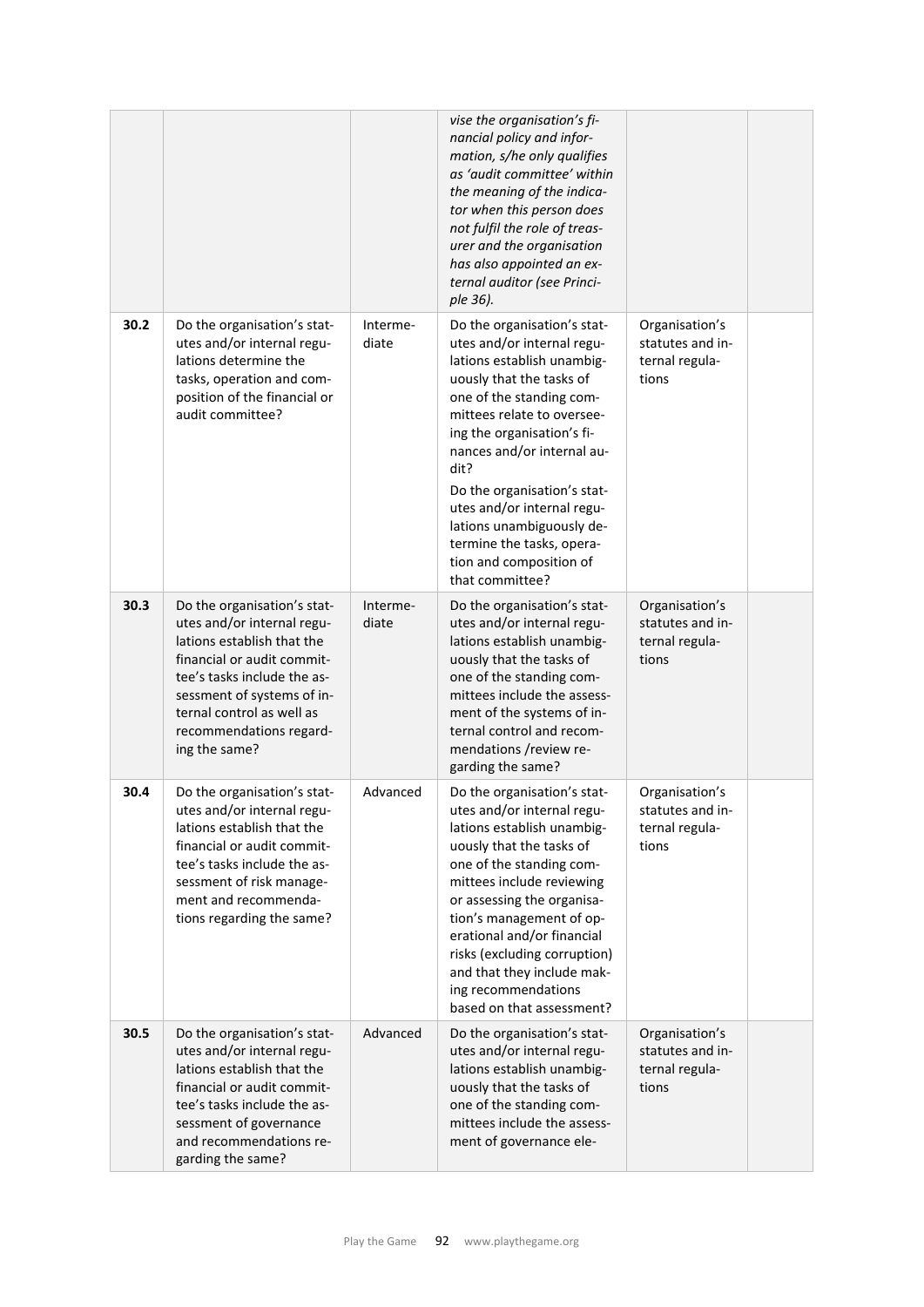|      |                                                                                                                                                                                             |          | ments and recommenda-<br>tions/review regarding the<br>same?                                                                                                                                                                                  |                                                               |  |
|------|---------------------------------------------------------------------------------------------------------------------------------------------------------------------------------------------|----------|-----------------------------------------------------------------------------------------------------------------------------------------------------------------------------------------------------------------------------------------------|---------------------------------------------------------------|--|
| 30.6 | Do the organisation's stat-<br>utes and/or internal regu-<br>lations establish that the<br>financial or audit commit-<br>tee's tasks include over-<br>seeing the internal audit<br>process? | Advanced | Check if the organisation's<br>statutes and/or internal<br>regulations establish un-<br>ambiguously that one of<br>the standing committees<br>has the task of overseeing/<br>supervising the organisa-<br>tion's internal audit pro-<br>cess. | Organisation's<br>statutes and in-<br>ternal regula-<br>tions |  |

## **[Principle 31]**

The organisation regularly conducts a corruption risks assessment.

## Relevance

A corruption risks assessment constitutes the basis for implementing effective anti-corruption controls.

| <b>Indicator</b> |                                                                                                                                                                                                                                                                                                                             | Cate-<br>gory | <b>Detailed evaluation</b><br>criteria                                                                                                                                                                                                                           | Data source                                                   | <b>Score</b> |
|------------------|-----------------------------------------------------------------------------------------------------------------------------------------------------------------------------------------------------------------------------------------------------------------------------------------------------------------------------|---------------|------------------------------------------------------------------------------------------------------------------------------------------------------------------------------------------------------------------------------------------------------------------|---------------------------------------------------------------|--------------|
| 31.1             | Did the organisation conduct<br>a corruption risk assessment<br>in the previous 48 months<br>that identified and assessed<br>risks?                                                                                                                                                                                         | <b>Basic</b>  | Does the organisation<br>have a report on the cor-<br>ruption risk assessment<br>that was conducted in the<br>previous 48 months?<br>Does this report identify<br>and assess risks?                                                                              | Corruption risk<br>assessment                                 |              |
| 31.2             | Did the organisation conduct<br>a corruption risk assessment<br>in the previous 48 months<br>that evaluated the suitability<br>and effectiveness of the ex-<br>isting controls to mitigate<br>these risks?                                                                                                                  | <b>Basic</b>  | Does the organisation<br>have a report on the cor-<br>ruption risk assessment<br>that was conducted in the<br>previous 48 months?<br>Does this report evaluate<br>the suitability and effec-<br>tiveness of the existing<br>controls to mitigate these<br>risks? |                                                               |              |
| 31.3             | Do the organisation's stat-<br>utes and/or internal regula-<br>tions establish that a corrup-<br>tion risk assessment must be<br>carried out periodically and<br>every time a significant<br>change or event occurs (e.g.<br>changes to the structure or<br>activities of the organisation<br>or revelation of corruption)? | <b>Basic</b>  |                                                                                                                                                                                                                                                                  | Organisation's<br>statutes and in-<br>ternal regula-<br>tions |              |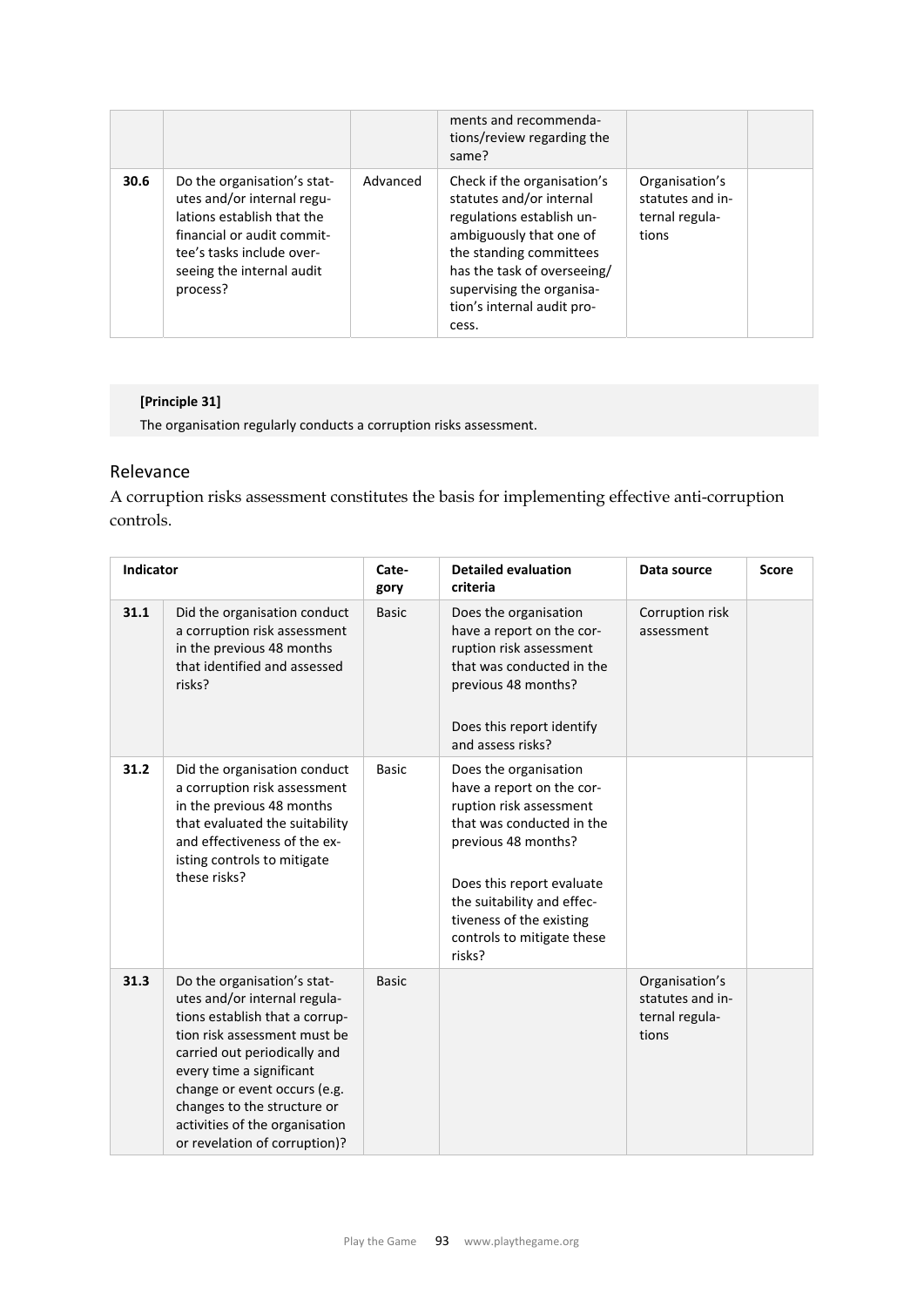## **[Principle 32]**

The organisation implements a financial control system.

## Relevance

A financial control system prevents fraud, embezzlement and the misallocation of funds.

| Indicator |                                                                                                                                                                                                                                        | Cate-<br>gory     | <b>Detailed evaluation</b><br>criteria | Data source                                                   | <b>Score</b> |
|-----------|----------------------------------------------------------------------------------------------------------------------------------------------------------------------------------------------------------------------------------------|-------------------|----------------------------------------|---------------------------------------------------------------|--------------|
| 32.1      | Do the organisation's statutes<br>and/or internal regulations estab-<br>lish a system in which agreements<br>or payments on behalf of the or-<br>ganisation must be signed by at<br>least two individuals?                             | <b>Basic</b>      |                                        | Organisation's<br>statutes and in-<br>ternal regula-<br>tions |              |
| 32.2      | Do the organisation's statutes<br>and/or internal internal regula-<br>tions establish a financial thresh-<br>old for contracts with external<br>parties which determines<br>whether management or the<br>board must take the decision? | <b>Basic</b>      |                                        | Organisation's<br>statutes and in-<br>ternal regula-<br>tions |              |
| 32.3      | Do the organisation's statutes<br>and/or internal internal regula-<br>tions establish a separation of du-<br>ties, so that the same person can-<br>not both initiate and approve<br>payments?                                          | Interme-<br>diate |                                        | Organisation's<br>statutes and in-<br>ternal regula-<br>tions |              |
| 32.4      | Do the organisation's statutes<br>and/or internal internal regula-<br>tions establish that the same per-<br>son cannot receive, record and<br>deposit funds?                                                                           | Interme-<br>diate |                                        | Organisation's<br>statutes and in-<br>ternal regula-<br>tions |              |
| 32.5      | Do the organisation's statutes<br>and/or internal internal regula-<br>tions restrict the use of cash?                                                                                                                                  | <b>Basic</b>      |                                        | Organisation's<br>statutes and in-<br>ternal regula-<br>tions |              |
| 32.6      | Do the organisation's statutes<br>and/or internal internal regula-<br>tions establish a requirement for<br>accurate and clear payment cate-<br>gorizations and descriptions in<br>the financial accounts?                              | <b>Basic</b>      |                                        | Organisation's<br>statutes and in-<br>ternal regula-<br>tions |              |
| 32.7      | Do the organisation's statutes<br>and/or internal internal regula-<br>tions establish a system in which<br>(significant) financial transactions<br>are periodically reviewed?                                                          | Interme-<br>diate |                                        | Organisation's<br>statutes and in-<br>ternal regula-<br>tions |              |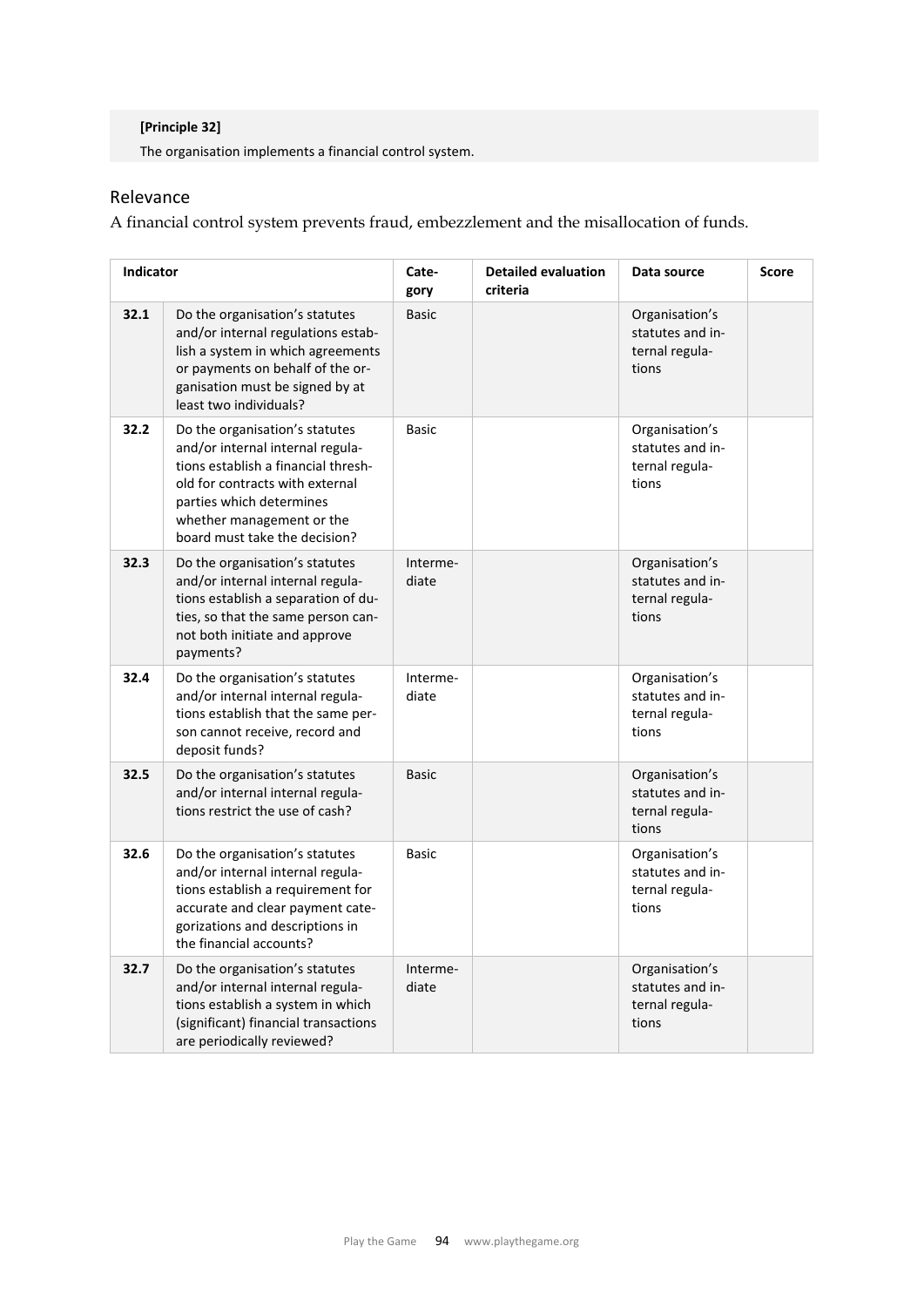## **[Principle 33]**

The organisation employs open tenders for major commercial and procurement contracts.

## Relevance

Open tenders decrease bribery risks.

| Indicator |                                                                                                                                                                                                                                 | Category          | <b>Detailed evaluation criteria</b>                                                                                                                                                                                                                                                                                                                                                                                                           | Data<br>source                       | <b>Score</b> |
|-----------|---------------------------------------------------------------------------------------------------------------------------------------------------------------------------------------------------------------------------------|-------------------|-----------------------------------------------------------------------------------------------------------------------------------------------------------------------------------------------------------------------------------------------------------------------------------------------------------------------------------------------------------------------------------------------------------------------------------------------|--------------------------------------|--------------|
| 33.1      | Do the organisation's statutes<br>and/or internal regulations es-<br>tablish that a competitive ten-<br>der process between at least<br>three competitors must take<br>place for major commercial<br>and procurement contracts? | <b>Basic</b>      |                                                                                                                                                                                                                                                                                                                                                                                                                                               | Statutes;<br>internal<br>regulations |              |
| 33.2      | Do the organisation's statutes<br>and/or internal regulations es-<br>tablish that at least two indi-<br>viduals evaluate tenders and<br>formally approve the award of<br>the contract?                                          | Basic             | Do the organisation's stat-<br>utes and/or internal regula-<br>tions establish that a com-<br>petitive tender process be-<br>tween at least three com-<br>petitors must take place for<br>major commercial and pro-<br>curement contracts?<br>Do the organisation's stat-<br>utes and/or internal regula-<br>tions establish that at least<br>two individuals evaluate<br>tenders and formally ap-<br>prove the award of the con-<br>tract?   | Statutes;<br>internal<br>regulations |              |
| 33.3      | Do the organisation's statutes<br>and/or internal regulations es-<br>tablish that those who ap-<br>prove the placement of a con-<br>tract are different from those<br>who request the placement of<br>the contract?             | Interme-<br>diate | Do the organisation's stat-<br>utes and/or internal regula-<br>tions establish that a com-<br>petitive tender process be-<br>tween at least three com-<br>petitors must take place for<br>major commercial and pro-<br>curement contracts?<br>Do the organisation's stat-<br>utes and/or internal regula-<br>tions establish that approv-<br>ing the placement of a con-<br>tract and requesting it are<br>done by distinct individu-<br>als? | Statutes;<br>internal<br>regulations |              |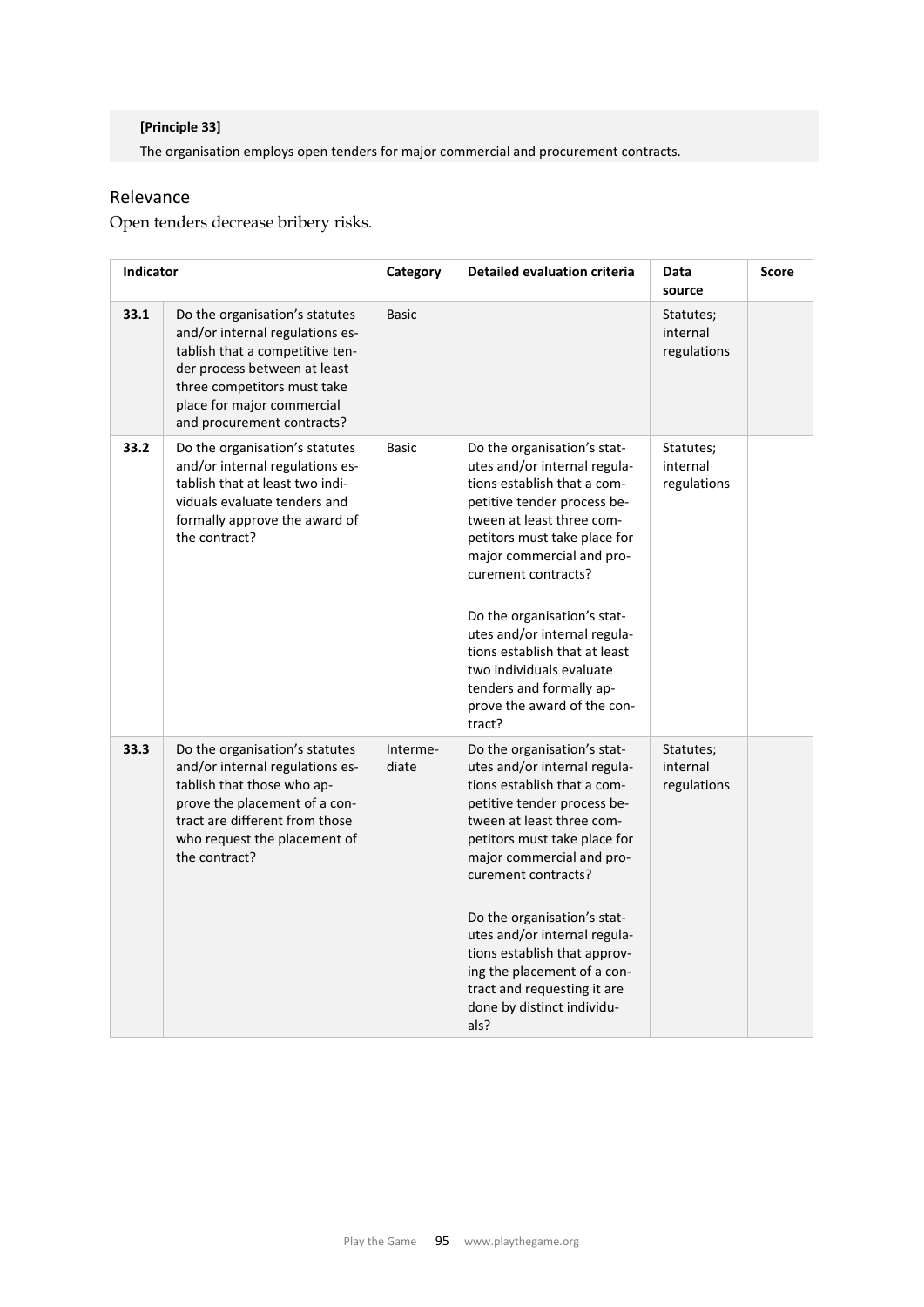### **[Principle 34]**

Decisions on the allocation of major events are made through a democratic, open, transparent and objec‐ tively reproducible process.

# Relevance

The high risks associated with the allocation of hosting privileges for major events can be decreased by making the bidding process democratic, objective, open, and transparent.

| Indicator |                                                                                                                                                                                                                                     | Category     | <b>Detailed evaluation</b><br>criteria                                                                                                                                                                                                                                                                                                                                                     | Data source                                                                                      | <b>Score</b> |
|-----------|-------------------------------------------------------------------------------------------------------------------------------------------------------------------------------------------------------------------------------------|--------------|--------------------------------------------------------------------------------------------------------------------------------------------------------------------------------------------------------------------------------------------------------------------------------------------------------------------------------------------------------------------------------------------|--------------------------------------------------------------------------------------------------|--------------|
| 34.1      | Do the organisation's stat-<br>utes and/or internal regula-<br>tions establish that the crite-<br>ria for bids for major events<br>are communicated to its<br>members in good time (min.<br>1 year before the event is<br>awarded)? | <b>Basic</b> |                                                                                                                                                                                                                                                                                                                                                                                            | Organisation's<br>statutes and/or<br>internal regula-<br>tions                                   |              |
| 34.2      | Do the organisation's stat-<br>utes and/or internal regula-<br>tions establish that bidding<br>dossiers are reviewed, evalu-<br>ated and scores are assigned<br>on the basis of pre-estab-<br>lished and objective criteria?        | <b>Basic</b> |                                                                                                                                                                                                                                                                                                                                                                                            | Organisation's<br>statutes and/or<br>internal regula-<br>tions; bidding<br>process docu-<br>ment |              |
| 34.3      | Do the organisation's stat-<br>utes and/or internal regula-<br>tions establish that external<br>procurement experts assist<br>with the evaluation specified<br>in 34.2?                                                             | Advanced     | Do the organisation's<br>statutes and/or internal<br>regulations establish that<br>bidding dossiers are re-<br>viewed, evaluated and<br>scores are assigned on<br>the basis of pre-estab-<br>lished and objective crite-<br>ria?<br>Do the organisation's<br>statutes and/or internal<br>regulations establish that<br>external procurement ex-<br>perts assist with this eval-<br>uation? | Organisation's<br>statutes and/or<br>internal regula-<br>tions; bidding<br>process docu-<br>ment |              |
| 34.4      | Do the organisation's stat-<br>utes and/or internal regula-<br>tions establish that only bids<br>achieving a minimum score<br>are shortlisted?                                                                                      | <b>Basic</b> | Do the organisation's<br>statutes and/or internal<br>regulations establish that<br>bidding dossiers are re-<br>viewed, evaluated and<br>scores are assigned on<br>the basis of pre-estab-<br>lished and objective crite-<br>ria?<br>Do the organisation's<br>statutes and/or internal                                                                                                      | Organisation's<br>statutes and/or<br>internal regula-<br>tions; bidding<br>process docu-<br>ment |              |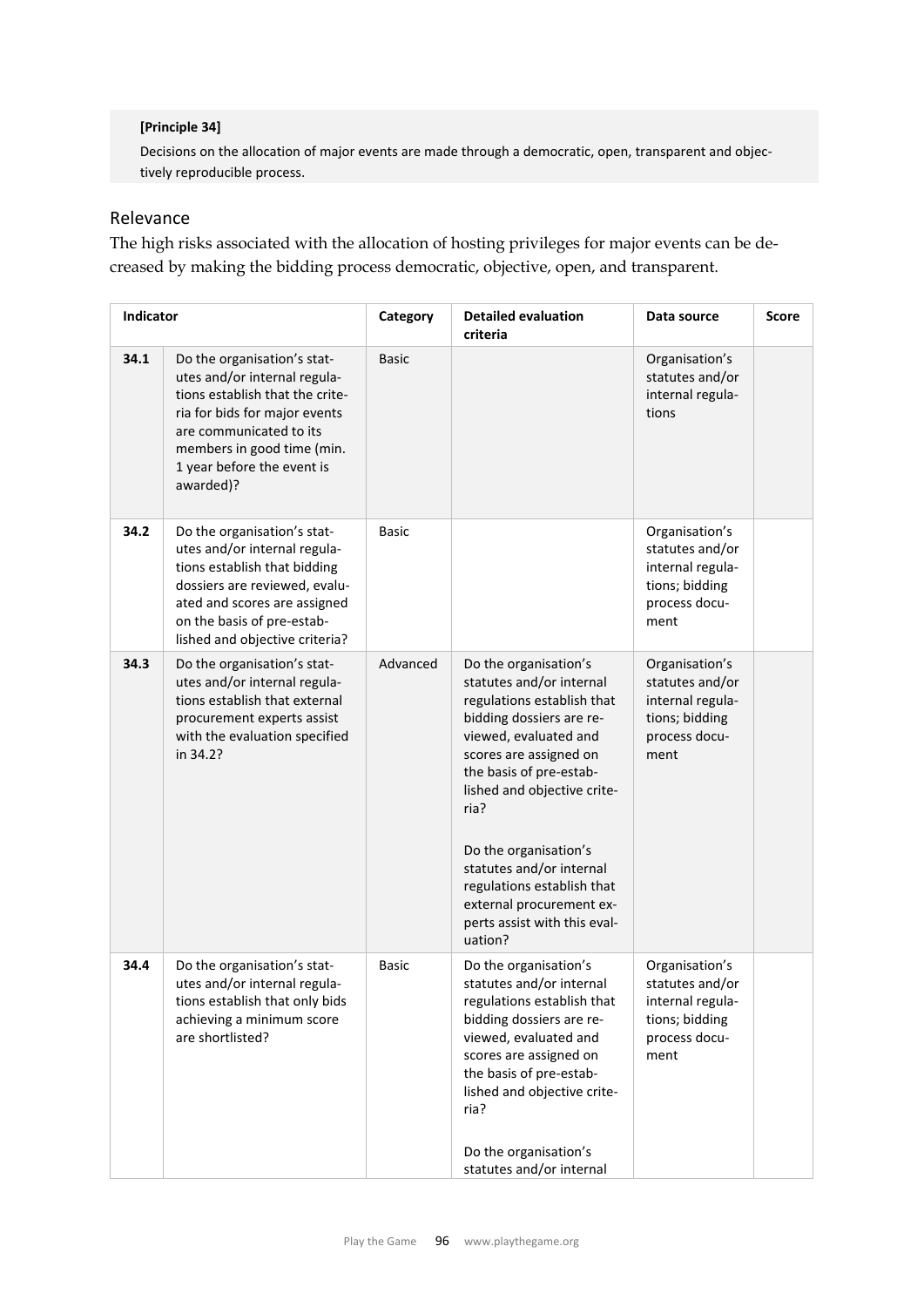|      |                                                                                                                                                                    |              | regulations establish that<br>only bids achieving a min-<br>imum score are<br>shortlisted? |                                                                                                  |  |
|------|--------------------------------------------------------------------------------------------------------------------------------------------------------------------|--------------|--------------------------------------------------------------------------------------------|--------------------------------------------------------------------------------------------------|--|
| 34.5 | Do the organisation's stat-<br>utes and/or internal regula-<br>tions establish that the gen-<br>eral assembly awards the<br>hosting privileges of major<br>events? | <b>Basic</b> |                                                                                            | Organisation's<br>statutes and/or<br>internal regula-<br>tions; bidding<br>process docu-<br>ment |  |

# **[Principle 35]**

The board annually evaluates its own composition and performance.

# Relevance

A self-assessment allows the board to gain insight into its own functioning by openly discussing areas for improvement.

| Indicator |                                                                                                                                                                                                        | Category     | <b>Detailed evaluation criteria</b>                                                                                                                                                                                                                                                                                                                                                                                                                                                                                                                 | Data source                                                                                                                                 | <b>Score</b> |
|-----------|--------------------------------------------------------------------------------------------------------------------------------------------------------------------------------------------------------|--------------|-----------------------------------------------------------------------------------------------------------------------------------------------------------------------------------------------------------------------------------------------------------------------------------------------------------------------------------------------------------------------------------------------------------------------------------------------------------------------------------------------------------------------------------------------------|---------------------------------------------------------------------------------------------------------------------------------------------|--------------|
| 35.1      | Does the organisation have<br>a document reporting on<br>the evaluation of its own<br>composition and perfor-<br>mance? This evaluation is to<br>have taken place in the pre-<br>ceding twelve months. | <b>Basic</b> | Does the organisation have a<br>document reporting on the<br>evaluation of its own com-<br>position and performance?<br>This evaluation is to have<br>taken place in the preceding<br>twelve months.<br>Note: there are no formal re-<br>quirements for the evalua-<br>tion. It can be conducted ei-<br>ther by the board or by an<br>external consultant. The sub-<br>ject of the evaluation can ei-<br>ther be the board's composi-<br>tion (e.g. expertise gaps) or<br>performance (e.g. board in<br>its entirety or its individual<br>members). | Performance<br>evaluation<br>document;<br>(anony-<br>mised)<br>board<br>minutes.                                                            |              |
| 35.2      | Did external experts assist<br>the board with conducting<br>this evaluation?                                                                                                                           | Advanced     | Does the organisation have a<br>report on the evaluation of<br>its own composition or per-<br>formance which has taken<br>place in the preceding<br>twelve months?<br>Did individuals not directly<br>affiliated to the organisation<br>and with relevant expertise<br>assist with the evaluation?                                                                                                                                                                                                                                                  | Performance<br>evaluation<br>document;<br>(anony-<br>mised)<br>board<br>minutes; in-<br>terview with<br>organisation<br>representa-<br>tive |              |
| 35.3      | Do the organisation's inter-<br>nal regulations (or statutes)<br>establish that the board has<br>to conduct an annual self-<br>evaluation?                                                             | <b>Basic</b> | Do the organisation's inter-<br>nal regulations (or statutes)<br>establish unambiguously                                                                                                                                                                                                                                                                                                                                                                                                                                                            | Organisa-<br>tion's stat-<br>utes and in-<br>ternal regu-<br>lations                                                                        |              |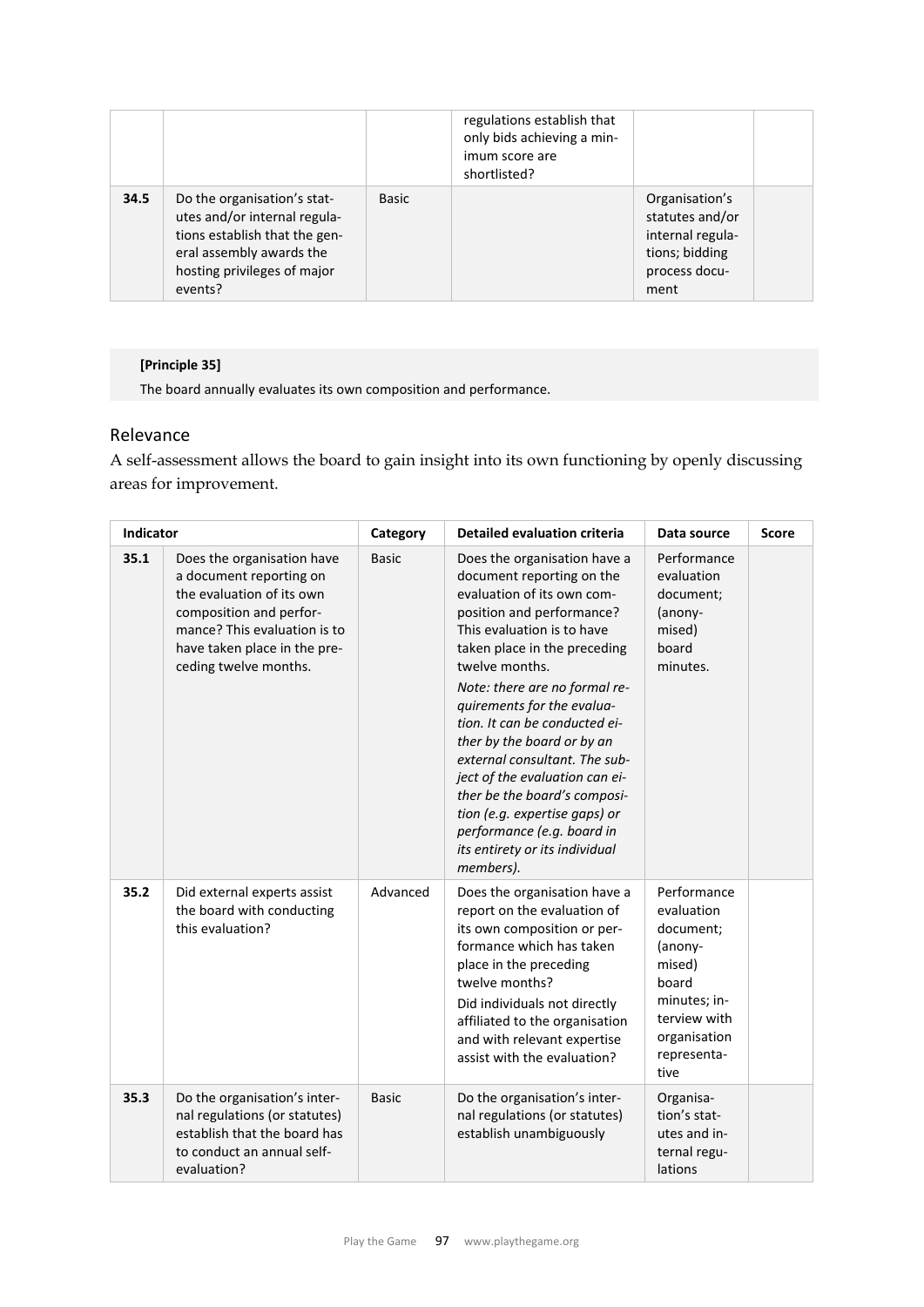|  | that the board has to con-  |  |
|--|-----------------------------|--|
|  | duct an annual self-evalua- |  |
|  | tion?                       |  |

### **[Principle 36]**

The organisation is externally audited by an independent auditor.

### Relevance

The appointment of an external auditor allows independent verification of the accuracy and completeness of financial statements. Modern auditing procedures often extend well beyond financial statement audit and evaluate internal controls, risks, governance, and/or performance.

| Indicator |                                                                                                                                                                                                                                                                  | Cate-<br>gory     | Detailed evaluation criteria                                                                                                                                                                                                                                              | Data source                                                                                                                                 | <b>Score</b> |
|-----------|------------------------------------------------------------------------------------------------------------------------------------------------------------------------------------------------------------------------------------------------------------------|-------------------|---------------------------------------------------------------------------------------------------------------------------------------------------------------------------------------------------------------------------------------------------------------------------|---------------------------------------------------------------------------------------------------------------------------------------------|--------------|
| 36.1      | Have the organisation's fi-<br>nancial statements and ac-<br>counting records been re-<br>viewed by an independent<br>and officially approved au-<br>ditor?                                                                                                      | <b>Basic</b>      | Have the organisation's fi-<br>nancial statements and ac-<br>counting records been re-<br>viewed by a person or organ-<br>isation that has no formal af-<br>filiation with the organisa-<br>tion and that is approved by<br>an official party (i.e. the gov-<br>ernment)? | Organisation's<br>statutes; finan-<br>cial statements<br>and account-<br>ing records, in-<br>terview with<br>organisation<br>representative |              |
| 36.2      | Have the organisation's risk<br>management procedures<br>and risk assessment meth-<br>odologies (application and<br>effectiveness) been re-<br>viewed at least once by an<br>independent and an offi-<br>cially approved auditor in<br>the preceding five years? | Interme-<br>diate |                                                                                                                                                                                                                                                                           | Organisation's<br>statutes; inter-<br>view with or-<br>ganisation rep-<br>resentative                                                       |              |
| 36.3      | Has the organisation's gov-<br>ernance (compliance pro-<br>gramme, governance struc-<br>ture, internal processes,<br>etc.) been reviewed by an<br>independent and officially<br>approved auditor in the<br>preceding five years?                                 | Interme-<br>diate |                                                                                                                                                                                                                                                                           | Organisation's<br>statutes; inter-<br>view with or-<br>ganisation rep-<br>resentative                                                       |              |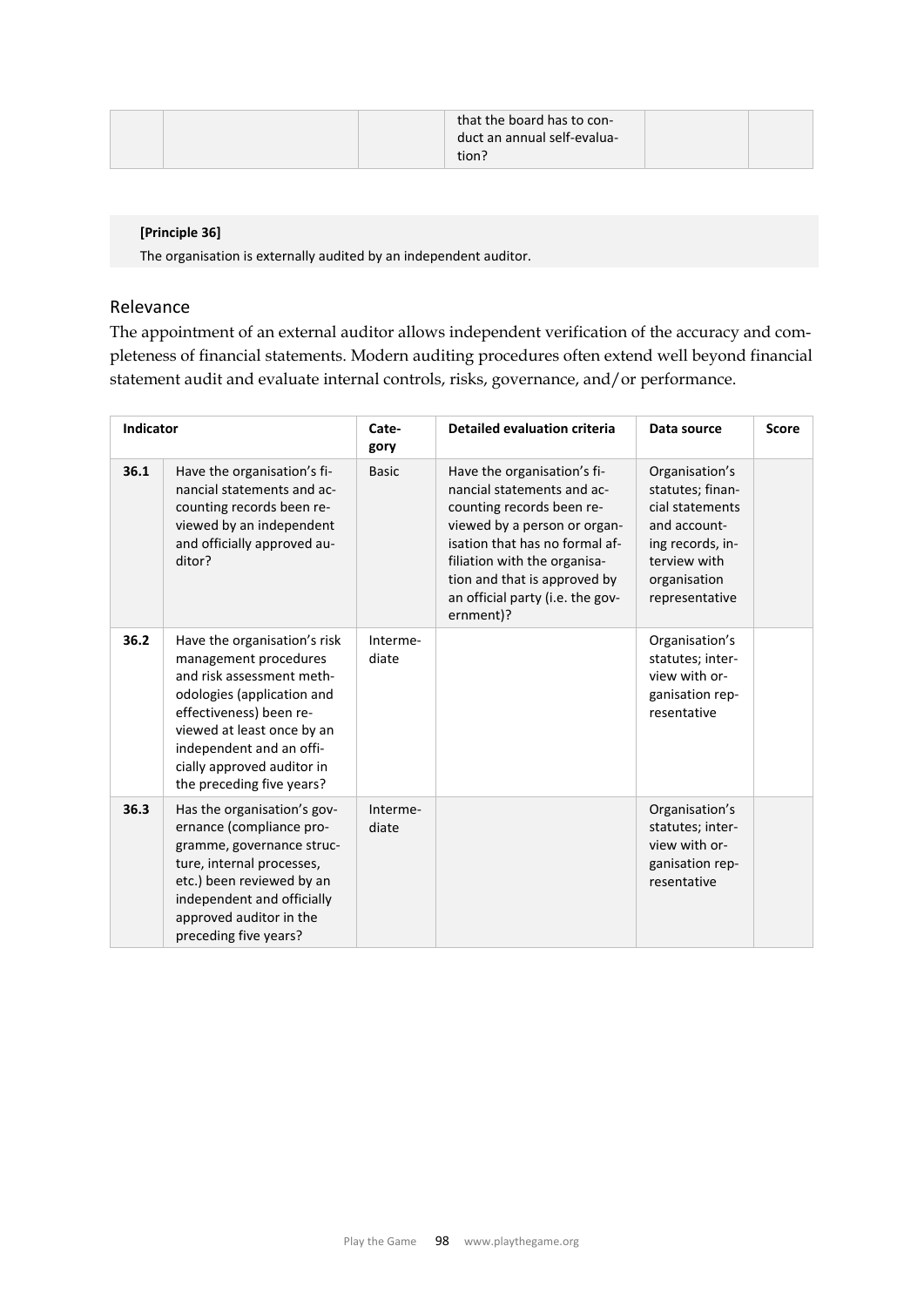### **[Principle 37]**

The organisation has or recognises a code of conduct applicable to the members of the board, management and personnel.

# Relevance

Codes of coduct are self-imposed, internal norms that define and thus highlight unacceptable behaviour.

| Indicator |                                                                                                                                               | Cate-<br>gory | <b>Detailed evaluation cri-</b><br>teria                                                                                                                                                                                                                                                                                                                                                                                                                   | Data source                                                                                   | <b>Score</b> |
|-----------|-----------------------------------------------------------------------------------------------------------------------------------------------|---------------|------------------------------------------------------------------------------------------------------------------------------------------------------------------------------------------------------------------------------------------------------------------------------------------------------------------------------------------------------------------------------------------------------------------------------------------------------------|-----------------------------------------------------------------------------------------------|--------------|
| 37.1      | Does the organisation have a<br>code of conduct that applies to<br>its board members?                                                         | <b>Basic</b>  | Does the organisation<br>have a comprehensive<br>set of principles that es-<br>tablishes good conduct<br>or did it adopt an exist-<br>ing set of principles?<br>Do these principles ap-<br>ply to its board mem-<br>bers?                                                                                                                                                                                                                                  | Organisation's<br>statutes and<br>internal regu-<br>lations; web-<br>site; code of<br>conduct |              |
| 37.2      | Does the organisation have a<br>code of conduct that applies to<br>its management?                                                            | <b>Basic</b>  | Does the organisation<br>have a comprehensive<br>set of principles that es-<br>tablishes good conduct<br>or did it adopt an exist-<br>ing set of principles?<br>Do these principles ap-<br>ply to its management?                                                                                                                                                                                                                                          | Organisation's<br>statutes and<br>internal regu-<br>lations; web-<br>site; code of<br>conduct |              |
| 37.3      | Does the organisation have a<br>code of conduct that applies to<br>its staff?                                                                 | <b>Basic</b>  | Does the organisation<br>have a comprehensive<br>set of principles that es-<br>tablishes good conduct<br>or did it adopt an exist-<br>ing set of principles?<br>Do these principles ap-<br>ply to its staff?                                                                                                                                                                                                                                               | Organisation's<br>statutes and<br>internal regu-<br>lations; web-<br>site; code of<br>conduct |              |
| 37.4      | Does the code of conduct that<br>applies to the organisation's<br>board members contain a gen-<br>eral obligation to act with integ-<br>rity? | <b>Basic</b>  | Does the organisation<br>have a comprehensive<br>set of principles that es-<br>tablishes good conduct<br>or did it adopt an exist-<br>ing set of principles?<br>Do these principles ap-<br>ply to its board mem-<br>bers?<br>Do these principles con-<br>tain a general require-<br>ment that obliges board<br>members to refrain from<br>unethical behaviour (e.g.<br>"shall act with integrity";<br>"shall not engage in cor-<br>rupt practices"; "shall | Organisation's<br>statutes and<br>internal regu-<br>lations; web-<br>site; code of<br>conduct |              |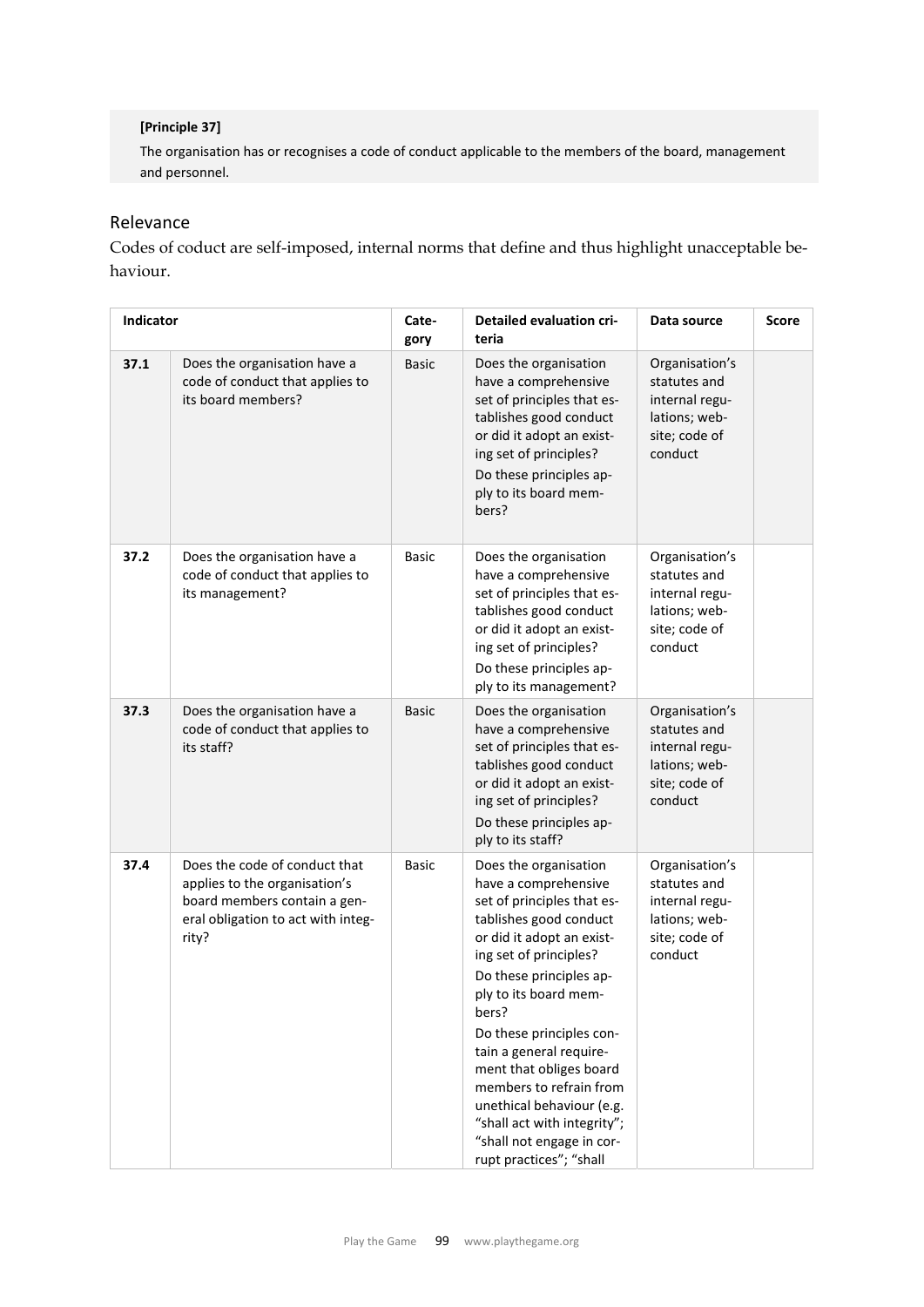|      |                                                                                                                                                                                         |              | adhere to principles of<br>ethical conduct", etc.)?                                                                                                                                                                                                                                                                                                                                                                            |                                                                                               |  |
|------|-----------------------------------------------------------------------------------------------------------------------------------------------------------------------------------------|--------------|--------------------------------------------------------------------------------------------------------------------------------------------------------------------------------------------------------------------------------------------------------------------------------------------------------------------------------------------------------------------------------------------------------------------------------|-----------------------------------------------------------------------------------------------|--|
| 37.5 | Does the code of conduct that<br>applies to board members con-<br>tain rules on expenses?                                                                                               | <b>Basic</b> | Does the organisation<br>have a comprehensive<br>set of principles that es-<br>tablishes good conduct<br>or did it adopt an exist-<br>ing set of principles?<br>Do these principles ap-<br>ply to its board mem-<br>bers?<br>Do these principles con-<br>tain specific rules on ex-<br>penses?                                                                                                                                 | Organisation's<br>statutes and<br>internal regu-<br>lations; web-<br>site; code of<br>conduct |  |
| 37.6 | Does the code of conduct that<br>applies to board members con-<br>tain rules on accepting gifts?                                                                                        | <b>Basic</b> | Does the organisation<br>have a comprehensive<br>set of principles that es-<br>tablishes good conduct<br>or did it adopt an exist-<br>ing set of principles?<br>Do these principles ap-<br>ply to its board mem-<br>bers?<br>Do these principles con-<br>tain specific rules on ac-<br>cepting gifts?                                                                                                                          | Organisation's<br>statutes and<br>internal regu-<br>lations; web-<br>site; code of<br>conduct |  |
| 37.7 | Does the code of conduct that<br>applies to board members con-<br>tain rules on conflicts of inter-<br>est?                                                                             | <b>Basic</b> | Does the code of con-<br>duct that applies to<br>board members contain<br>provisions on conflicts of<br>interest?                                                                                                                                                                                                                                                                                                              | Organisation's<br>statutes and<br>internal regu-<br>lations; web-<br>site; code of<br>conduct |  |
| 37.8 | Does the code of conduct that<br>applies to board members con-<br>tain an obligation to notify<br>breaches of the code of ethics to<br>appropriate internal individuals<br>or entities? | <b>Basic</b> | Does the organisation<br>have a comprehensive<br>set of principles that es-<br>tablishes good conduct<br>or did it adopt an exist-<br>ing set of principles?<br>Do these principles ap-<br>ply to its board mem-<br>bers?<br>Does the code of con-<br>duct that applies to<br>board members contain<br>an obligation to notify<br>breaches of the code of<br>ethics to appropriate in-<br>ternal individuals or en-<br>tities? |                                                                                               |  |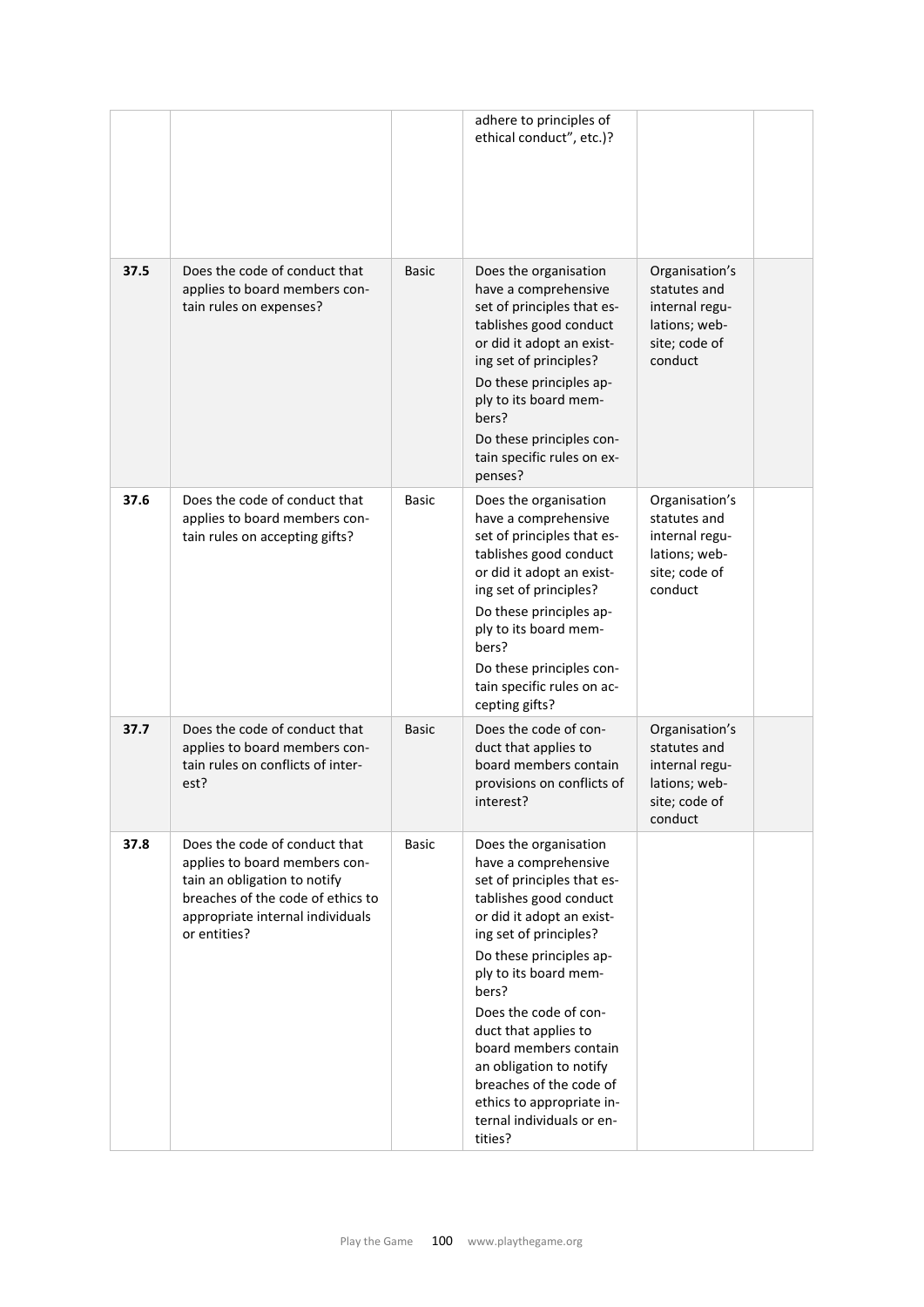| 37.9  | Has the code of conduct been<br>signed by all the members of the<br>board?                                                                                                                            | <b>Basic</b> | Does the organisation<br>have a comprehensive<br>set of principles that es-<br>tablishes good conduct<br>or did it adopt an exist-<br>ing set of principles?<br>Do these principles ap-<br>ply to its board mem-<br>bers?<br>Has the code of conduct<br>been signed by all the<br>members of the board?                                                                                                                                                                                                                                                                                                                                                                                          | Organisation's<br>statutes and<br>internal regu-<br>lations; web-<br>site; code of<br>conduct; inter-<br>view with or-<br>ganisation rep-<br>resentative;<br>additional evi-<br>dence pro-<br>vided by or-<br>ganisation rep-<br>resentative                                   |  |
|-------|-------------------------------------------------------------------------------------------------------------------------------------------------------------------------------------------------------|--------------|--------------------------------------------------------------------------------------------------------------------------------------------------------------------------------------------------------------------------------------------------------------------------------------------------------------------------------------------------------------------------------------------------------------------------------------------------------------------------------------------------------------------------------------------------------------------------------------------------------------------------------------------------------------------------------------------------|--------------------------------------------------------------------------------------------------------------------------------------------------------------------------------------------------------------------------------------------------------------------------------|--|
| 37.10 | Did the organisation take steps<br>during the previous twelve<br>months to ensure that all the<br>relevant stakeholders are noti-<br>fied of the contents of the code<br>and that they understand it? | <b>Basic</b> | Does the organisation<br>have a comprehensive<br>set of principles that es-<br>tablishes good conduct<br>or did it adopt an exist-<br>ing set of principles?<br>Do these principles ap-<br>ply to its board mem-<br>bers?<br>Did the organisation<br>take steps during the<br>previous twelve months<br>to ensure that all the rel-<br>evant stakeholders are<br>notified of the contents<br>of the code and that<br>they understand it?<br>Note: steps may include<br>distributing the code via<br>website announcements,<br>newsletters, publication<br>in a general activity re-<br>port, or specific actions<br>aimed at education /<br>training (seminars, elec-<br>tronic resources etc.). | Organisation's<br>statutes and<br>internal regu-<br>lations; web-<br>site; code of<br>conduct; inter-<br>view with or-<br>ganisation rep-<br>resentative;<br>additional evi-<br>dence pro-<br>vided by or-<br>ganisation rep-<br>resentative                                   |  |
| 37.11 | Has the general assembly been<br>informed about the code of con-<br>duct?                                                                                                                             | <b>Basic</b> | Does the organisation<br>have a comprehensive<br>set of principles that es-<br>tablishes good conduct<br>or did it adopt an exist-<br>ing set of principles?<br>Do these principles ap-<br>ply to its board mem-<br>bers?<br>Has the general assem-<br>bly been informed about<br>the code of conduct?                                                                                                                                                                                                                                                                                                                                                                                           | Organisation's<br>statutes and<br>internal regu-<br>lations; web-<br>site; code of<br>conduct; gen-<br>eral assembly<br>minutes; inter-<br>view with or-<br>ganisation rep-<br>resentative;<br>additional evi-<br>dence pro-<br>vided by or-<br>ganisation rep-<br>resentative |  |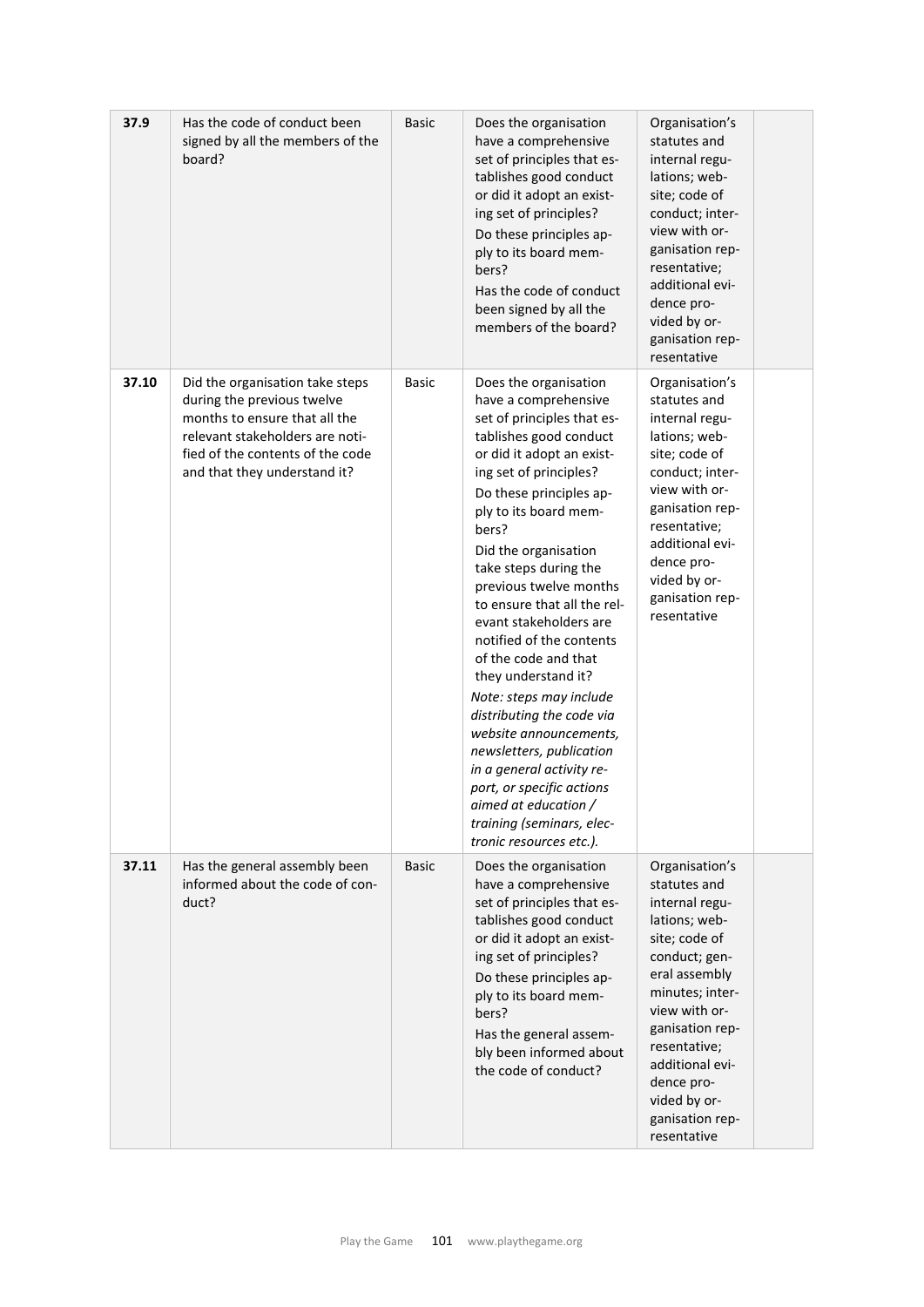### **[Principle 38]**

The organisation establishes clear conflict of interest procedures that apply to the members of the board.

# Relevance

Clear conflict of interest procedures enhance trust in decisions by making sure that they are free from improper influence.

| Indicator |                                                                                                                                                                                                                                                                                            | Cate-<br>gory | <b>Detailed evaluation criteria</b>                                                                                                                                                                                                                                                                                                                                                                                                                           | Data source                                                                     | Score |
|-----------|--------------------------------------------------------------------------------------------------------------------------------------------------------------------------------------------------------------------------------------------------------------------------------------------|---------------|---------------------------------------------------------------------------------------------------------------------------------------------------------------------------------------------------------------------------------------------------------------------------------------------------------------------------------------------------------------------------------------------------------------------------------------------------------------|---------------------------------------------------------------------------------|-------|
| 38.1      | Do the organisation's statutes<br>and/or internal regulations<br>establish procedures regard-<br>ing conflicts of interest?                                                                                                                                                                | <b>Basic</b>  | Do the organisation's stat-<br>utes and/or internal regula-<br>tions establish procedures<br>that handle board members'<br>conflicts of interest?                                                                                                                                                                                                                                                                                                             | Organisation's<br>statutes and<br>internal regu-<br>lations; code<br>of conduct |       |
| 38.2      | Do these procedures ensure<br>that (perceived) conflicts of<br>interest are reported before<br>or at the start of every board<br>meeting, listed in the<br>minutes, and recorded in a<br>registry?                                                                                         | <b>Basic</b>  | Do the organisation's stat-<br>utes and/or internal regula-<br>tions establish procedures<br>that handle board members'<br>conflicts of interest?<br>Do these procedures ensure<br>that (perceived) conflicts of<br>interest are notified before<br>or at the start of every board<br>meeting, listed in the<br>minutes of the board meet-<br>ings, and recorded in a regis-<br>try?                                                                          | Organisation's<br>statutes and<br>internal regu-<br>lations; code<br>of conduct |       |
| 38.3      | Do these procedures ensure<br>that every commercial trans-<br>action with a third party, with<br>which a board member has an<br>(in)direct familial or commer-<br>cial relationship, must be sub-<br>mitted to the general assem-<br>bly or to a body mandated by<br>the general assembly? | <b>Basic</b>  | Do the organisation's stat-<br>utes and/or internal regula-<br>tions establish procedures<br>that handle board members'<br>conflicts of interest?<br>Do these procedures ensure<br>that every commercial trans-<br>action with a third party,<br>with which a board member<br>has an (in)direct familial or<br>commercial relationship,<br>must be submitted for ap-<br>proval to the general assem-<br>bly or to a body mandated<br>by the general assembly? | Organisation's<br>statutes and<br>internal regu-<br>lations; code<br>of conduct |       |
| 38.4      | Do these procedures guaran-<br>tee that the members of the<br>board may not participate in<br>the vote about certain deci-<br>sions for which a conflict of<br>interest exists?                                                                                                            | Basic         | Do the organisation's stat-<br>utes and/or internal regula-<br>tions establish procedures<br>that handle board members'<br>conflicts of interest?<br>Do these procedures ensure<br>that (perceived) conflicts of<br>interest are notified before<br>or at the start of every board<br>meeting, listed in the<br>minutes of the board meet-<br>ings, and recorded in a regis-<br>try?                                                                          | Organisation's<br>statutes and<br>internal regu-<br>lations; code<br>of conduct |       |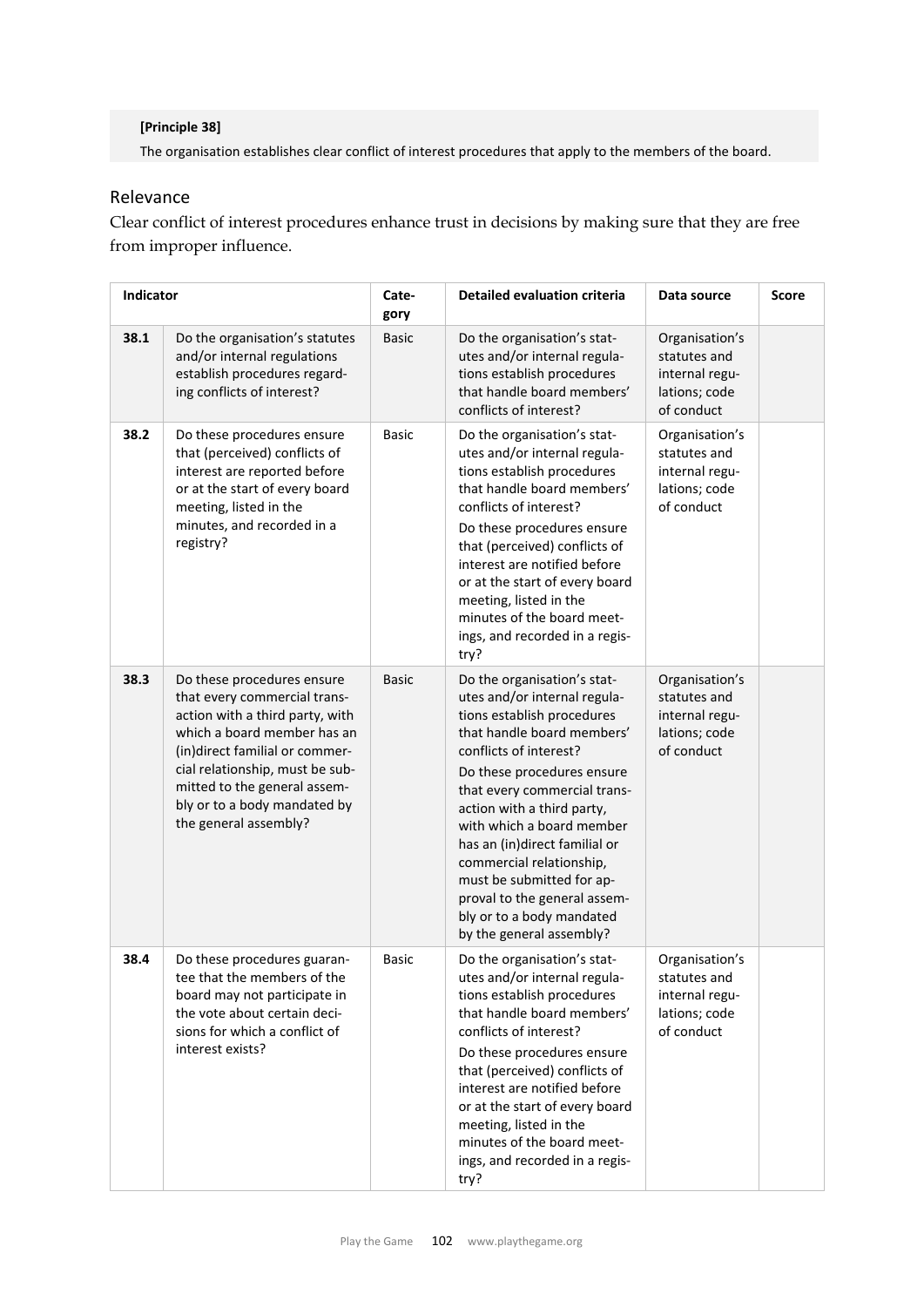|      |                                                                                              |              | Do these procedures forbid<br>board members to vote<br>and/or to participate in dis-<br>cussions in clearly defined<br>situations in which a conflict<br>of interest exists?<br>Note: it is not necessary that<br>the procedures forbid a<br>board member to vote<br>and/or participate in discus-<br>sions every time a conflict of<br>interest exists. |  |
|------|----------------------------------------------------------------------------------------------|--------------|----------------------------------------------------------------------------------------------------------------------------------------------------------------------------------------------------------------------------------------------------------------------------------------------------------------------------------------------------------|--|
| 38.5 | Do these procedures include<br>specific conflict of interest<br>rules for funding decisions? | <b>Basic</b> | Do the organisation's stat-<br>utes and/or internal regula-<br>tions establish procedures<br>that handle board members'<br>conflicts of interest?<br>Do these procedures include<br>specific conflict of interest<br>rules for funding decisions?                                                                                                        |  |

### **[Principle 39]**

The organisation takes steps to ensure that applicable rules of conduct are adequately checked and that transgressors face consequences.

## Relevance

Ensuring that rules of conduct are checked and transgressors face consequences decreases the likelihood of inappropriate behaviour.

| <b>Indicator</b> |                                                                                                                                                                                            | Cate-<br>gory | Detailed evaluation criteria                                                                                                                                                                                                                                                                                                                                                                                                                                                                                                                                                                | Data source                                           | <b>Score</b> |
|------------------|--------------------------------------------------------------------------------------------------------------------------------------------------------------------------------------------|---------------|---------------------------------------------------------------------------------------------------------------------------------------------------------------------------------------------------------------------------------------------------------------------------------------------------------------------------------------------------------------------------------------------------------------------------------------------------------------------------------------------------------------------------------------------------------------------------------------------|-------------------------------------------------------|--------------|
| 39.1             | Do the organisation's statutes<br>and/or internal regulations<br>establish that a person and/<br>or entity is tasked with inves-<br>tigating breaches of applica-<br>ble rules of conduct? | <b>Basic</b>  | Does the organisation have<br>a code of conduct or does it<br>recognise/adopt an existing<br>set of principles?<br>Do these principles apply to<br>its board members, manage-<br>ment and staff?<br>Do the organisation's stat-<br>utes and/or internal regula-<br>tions establish that a person<br>and/or entity is tasked with<br>investigating breaches of ap-<br>plicable rules of conduct?<br>Note: the organisation is not<br>obliged to have its own sep-<br>arate ethics commission. For<br>instance, a third party can<br>be engaged, a person can be<br>employed for the specific | Organisation's<br>statutes; inter-<br>nal regulations |              |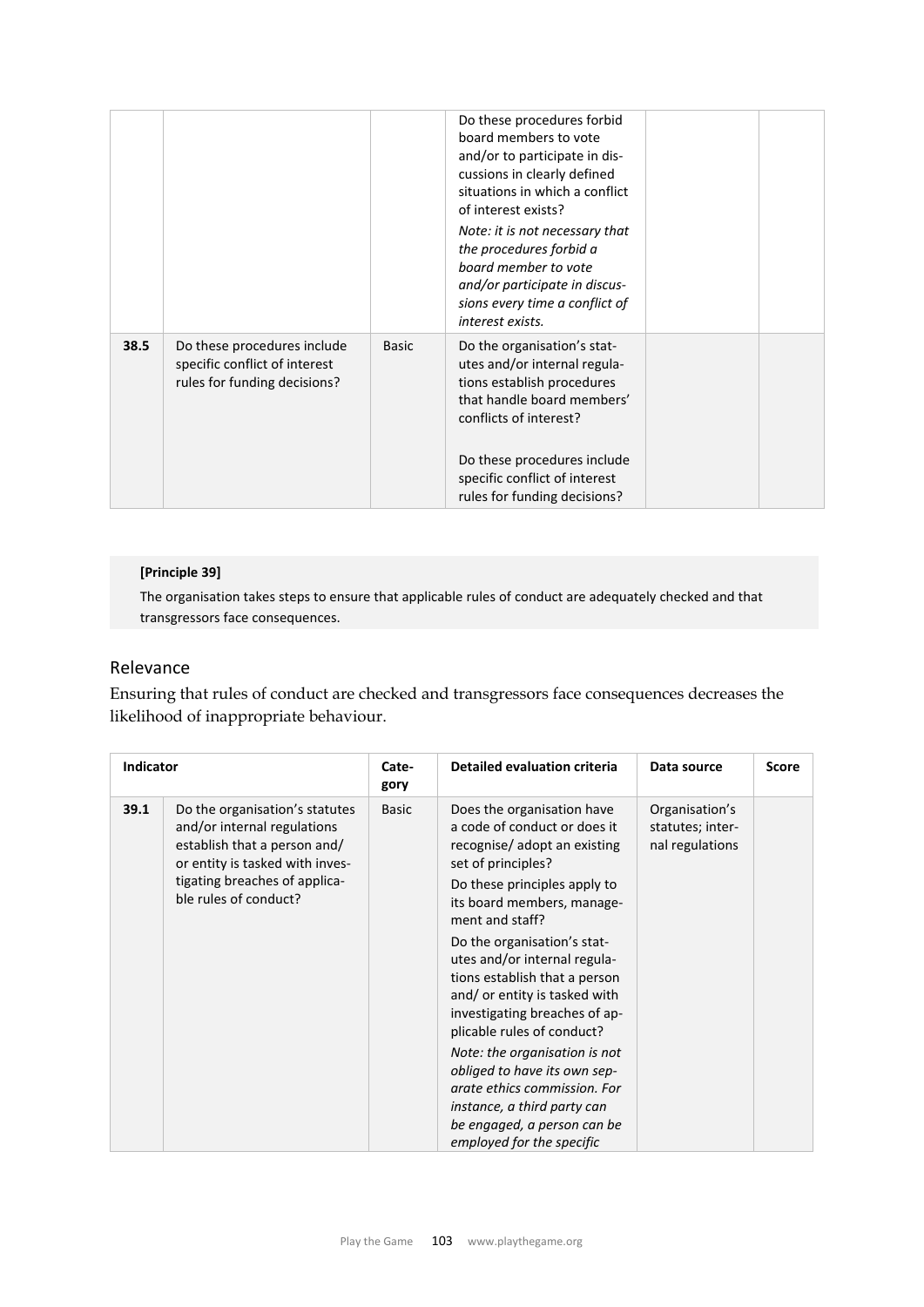|      |                                                                                                                                                                                                                                                                                                                  |              | function, or another commit-<br>tee (e.g. audit committee)<br>can exercise the function.                                                                                                                                                                                                                                                                                                                                                                                                                                                                                                                                                                                         |                                                       |  |
|------|------------------------------------------------------------------------------------------------------------------------------------------------------------------------------------------------------------------------------------------------------------------------------------------------------------------|--------------|----------------------------------------------------------------------------------------------------------------------------------------------------------------------------------------------------------------------------------------------------------------------------------------------------------------------------------------------------------------------------------------------------------------------------------------------------------------------------------------------------------------------------------------------------------------------------------------------------------------------------------------------------------------------------------|-------------------------------------------------------|--|
| 39.2 | Do the organisation's statutes<br>and/or internal regulations<br>establish that the person or<br>entity tasked with investigat-<br>ing breaches of applicable<br>rules of conduct is independ-<br>ent?                                                                                                           | <b>Basic</b> | Does the organisation have<br>a code of conduct or does it<br>recognise/ adopt an existing<br>set of principles?<br>Do these principles apply to<br>its board members, manage-<br>ment and staff?<br>Do the organisation's stat-<br>utes and/or internal regula-<br>tions establish that a person<br>and/ or entity is tasked with<br>investigating breaches of ap-<br>plicable rules of conduct?<br>Is the person/ entity tasked<br>with investigating breaches<br>of applicable rules of con-<br>duct specifically appointed<br>for this process or are they<br>an external entity (i.e, not<br>part of the organisation)<br>that has been delegated in-<br>vestigatory power? | Organisation's<br>statutes; inter-<br>nal regulations |  |
| 39.3 | Do the organisation's statutes<br>and/or internal regulations<br>establish that the person or<br>entity tasked with investigat-<br>ing breaches of applicable<br>rules of conduct has the au-<br>thority to investigate sus-<br>pected breaches either on<br>their own initiative or follow-<br>ing a complaint? | <b>Basic</b> | Does the organisation have<br>a code of conduct or does it<br>recognise/ adopt an existing<br>set of principles?<br>Do these principles apply to<br>its board members, manage-<br>ment and staff?<br>Do the organisation's stat-<br>utes and/or internal regula-<br>tions establish that a person<br>and/ or entity is tasked with<br>investigating breaches of ap-<br>plicable rules of conduct?<br>Does this person/entity have<br>the authority to investigate<br>suspected breaches either<br>on their own initiative or fol-<br>lowing a complaint?                                                                                                                         | Organisation's<br>statutes; inter-<br>nal regulations |  |
| 39.4 | Do the organisation's statutes<br>and/or internal regulations<br>establish that the person or<br>entity tasked with investigat-<br>ing breaches of applicable<br>rules of conduct has the au-<br>thority to impose pre-set<br>sanctions (e.g. disciplinary<br>reprimands) to address minor<br>breaches?          | <b>Basic</b> | Does the organisation have<br>a code of conduct or does it<br>recognise/ adopt an existing<br>set of principles?<br>Do these principles apply to<br>its board members, manage-<br>ment and staff?<br>Do the organisation's stat-<br>utes and/or internal regula-<br>tions establish that a person<br>and/ or entity is tasked with<br>investigating breaches of ap-<br>plicable rules of conduct?                                                                                                                                                                                                                                                                                | Organisation's<br>statutes; inter-<br>nal regulations |  |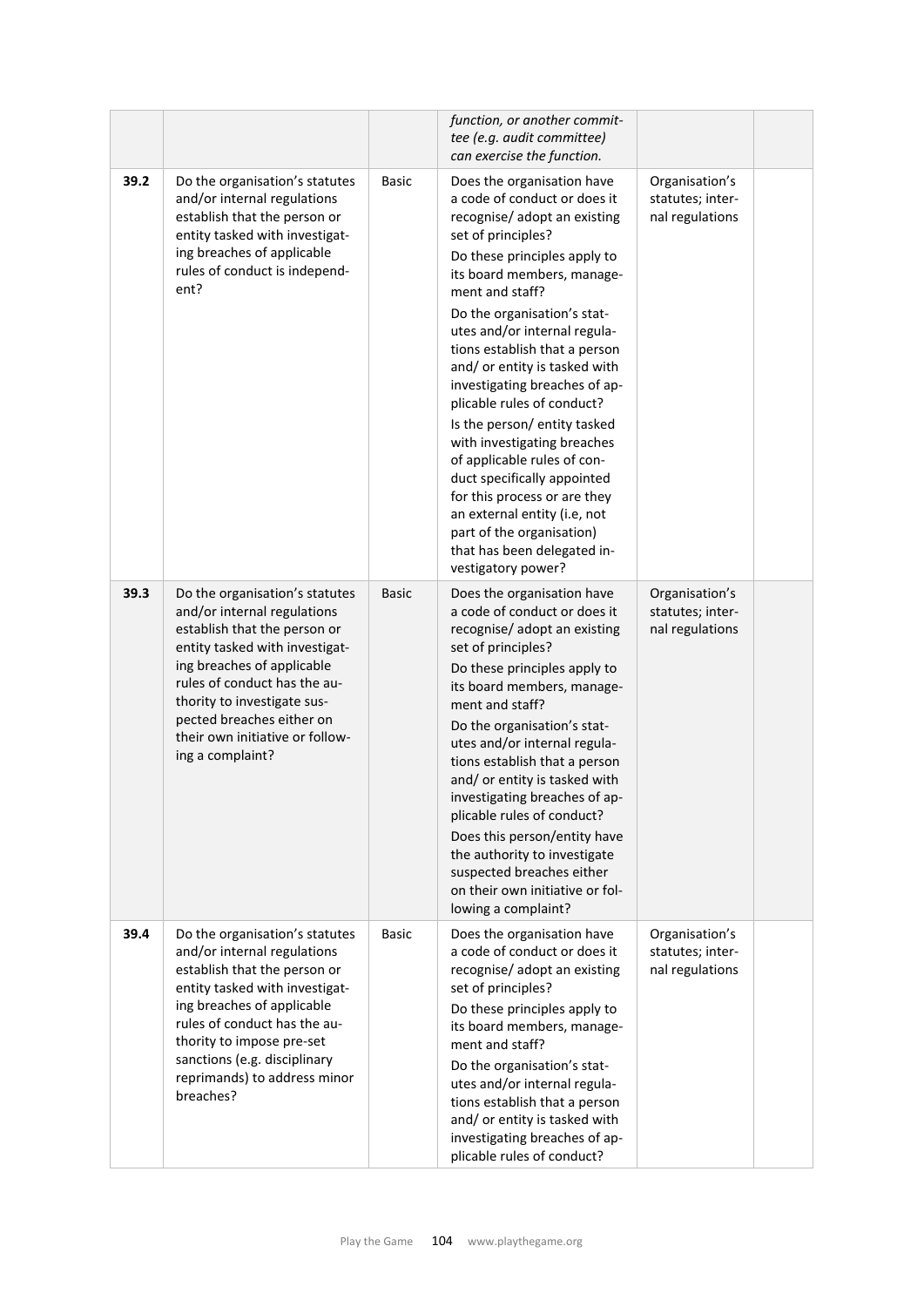|      |                                                                                                                                                                                                                                                                                                                                                                                    |              | Does this person/entity have<br>the authority to investigate<br>suspected breaches either<br>on their own initiative or fol-<br>lowing a complaint?<br>Do the organisation's stat-<br>utes and/or internal regula-<br>tions establish that the per-<br>son or entity tasked with in-<br>vestigating breaches of ap-<br>plicable rules of conduct has<br>the authority to impose pre-<br>set sanctions (e.g. discipli-<br>nary reprimands) to address<br>minor breaches?                                                                                                                                                                                                                                                                                                                                                                                                                                                                                       |                                                       |  |
|------|------------------------------------------------------------------------------------------------------------------------------------------------------------------------------------------------------------------------------------------------------------------------------------------------------------------------------------------------------------------------------------|--------------|---------------------------------------------------------------------------------------------------------------------------------------------------------------------------------------------------------------------------------------------------------------------------------------------------------------------------------------------------------------------------------------------------------------------------------------------------------------------------------------------------------------------------------------------------------------------------------------------------------------------------------------------------------------------------------------------------------------------------------------------------------------------------------------------------------------------------------------------------------------------------------------------------------------------------------------------------------------|-------------------------------------------------------|--|
| 39.5 | Do the organisation's statutes<br>and/or internal regulations<br>establish that the person or<br>entity tasked with investigat-<br>ing breaches of applicable<br>rules of conduct reports the<br>outcome of the investigation<br>internally to a person or en-<br>tity with the authority to im-<br>pose sanctions unless the<br>same person is the person<br>under investigation? | <b>Basic</b> | Does the organisation have<br>a code of conduct or does it<br>recognise/ adopt an existing<br>set of principles?<br>Do these principles apply to<br>its board members, manage-<br>ment and staff?<br>Do the organisation's stat-<br>utes and/or internal regula-<br>tions establish that a person<br>and/ or entity is tasked with<br>investigating breaches of ap-<br>plicable rules of conduct?<br>Does this person/entity have<br>the authority to investigate<br>suspected breaches either<br>on their own initiative or fol-<br>lowing a complaint?<br>Do the organisation's stat-<br>utes and/or internal regula-<br>tions establish that the per-<br>son or entity tasked with in-<br>vestigating breaches of ap-<br>plicable rules of conduct re-<br>ports the outcome of the in-<br>vestigation internally to a<br>person or entity with the au-<br>thority to impose sanctions<br>unless the same person is<br>the person under investiga-<br>tion? | Organisation's<br>statutes; inter-<br>nal regulations |  |
| 39.6 | Do the organisation's statutes<br>and/or internal regulations<br>establish that the person or<br>entity tasked with investigat-<br>ing breaches of applicable<br>rules of conduct is appointed<br>by the general assembly?                                                                                                                                                         | Basic        | Does the organisation have<br>a code of conduct or does it<br>recognise/ adopt an existing<br>set of principles?<br>Do these principles apply to<br>its board members, manage-<br>ment and staff?<br>Do the organisation's stat-<br>utes and/or internal regula-<br>tions establish that a person<br>and/ or entity is tasked with                                                                                                                                                                                                                                                                                                                                                                                                                                                                                                                                                                                                                            | Organisation's<br>statutes; inter-<br>nal regulations |  |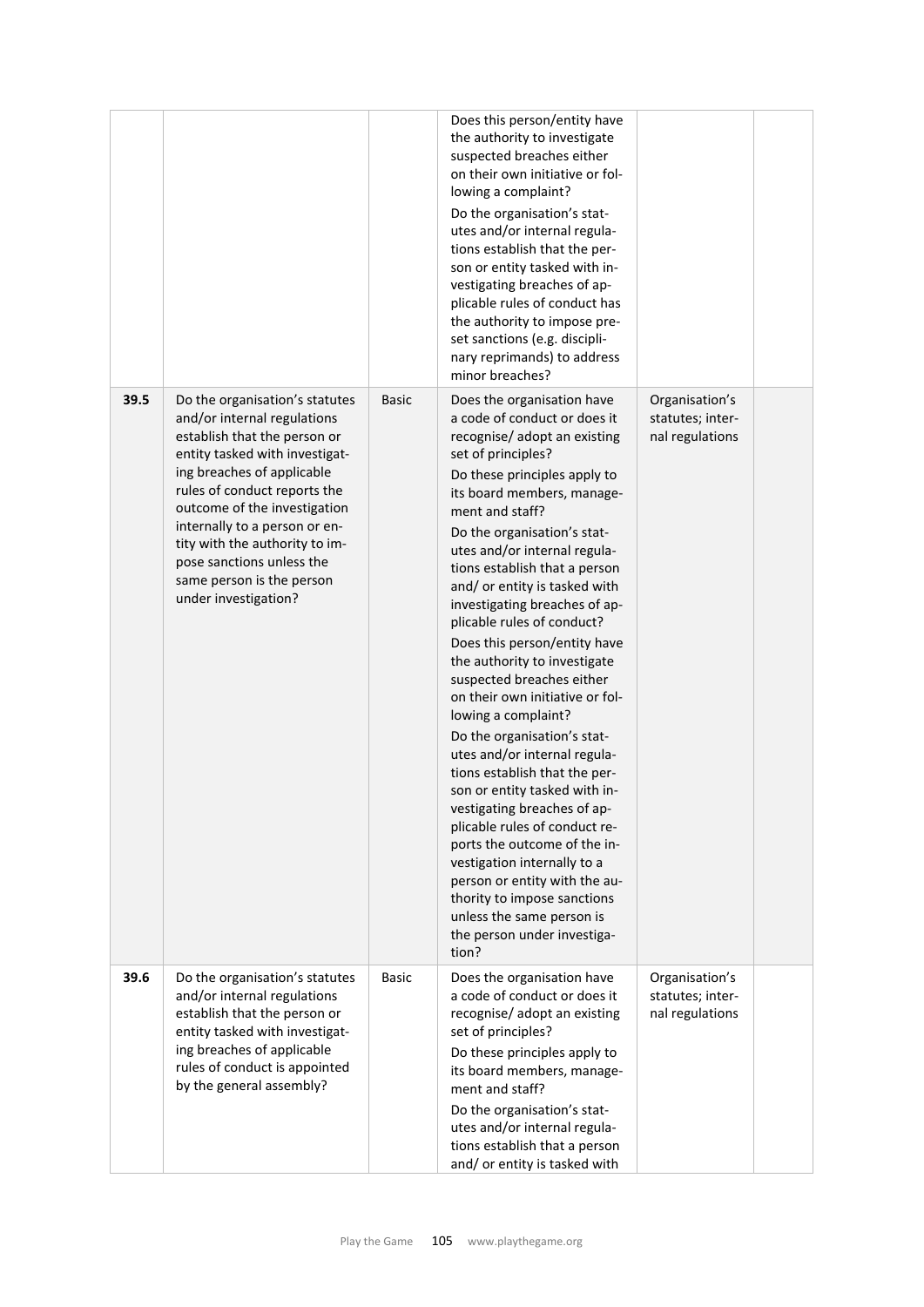| investigating breaches of ap-<br>plicable rules of conduct?                                                                                                                                                                                                                                                                           |  |
|---------------------------------------------------------------------------------------------------------------------------------------------------------------------------------------------------------------------------------------------------------------------------------------------------------------------------------------|--|
| Do the organisation's stat-<br>utes and/or internal regula-<br>tions establish that the per-<br>son or entity tasked with in-<br>vestigating breaches of ap-<br>plicable rules of conduct is<br>appointed for a specific term<br>by the general assembly and<br>can only be dismissed by the<br>general assembly during this<br>term? |  |

#### **[Principle 40]**

The organisation establishes procedures for the processing of complaints about violations of applicable rules of conduct.

## Relevance

Complaint procedures allow stakeholders to express their grievances and to call to account those that violate applicable rules.

| <b>Indicator</b> |                                                                                                                                                                               | Cate-<br>gory | <b>Detailed evaluation</b><br>criteria                                                                                                                                                                                                                                                                                                                                                                                                                                                                                                    | Data source                                                                     | <b>Score</b> |
|------------------|-------------------------------------------------------------------------------------------------------------------------------------------------------------------------------|---------------|-------------------------------------------------------------------------------------------------------------------------------------------------------------------------------------------------------------------------------------------------------------------------------------------------------------------------------------------------------------------------------------------------------------------------------------------------------------------------------------------------------------------------------------------|---------------------------------------------------------------------------------|--------------|
| 40.1             | Do the organisation's statutes<br>and/or internal regulations<br>establish procedures for pro-<br>cessing complaints about vio-<br>lations of applicable rules of<br>conduct? | <b>Basic</b>  | Do the organisation's stat-<br>utes and/ or internal regu-<br>lations establish proce-<br>dures for processing com-<br>plaints about violations of<br>the rules of conduct that<br>have been established/<br>adopted by the organisa-<br>tion?<br>Note: this principle con-<br>cerns (and therefore re-<br>quires the adoption/estab-<br>lishment of) rules of con-<br>duct applicable to staff,<br>management and board<br>members. These criteria<br>are automatically fulfilled<br>when the criteria in 40.2 or<br>40.3 are fulfilled. | Organisation's<br>statutes and<br>internal regu-<br>lations; code<br>of conduct |              |
| 40.2             | Do these procedures contain<br>clearly defined rules for sub-<br>mitting complaints relating to<br>violations of applicable rules<br>of conduct?                              | <b>Basic</b>  | Do the organisation's stat-<br>utes and/or internal regu-<br>lations establish proce-<br>dures for processing com-<br>plaints about violations of<br>the rules of conduct that<br>have been established/<br>adopted by the organisa-<br>tion?                                                                                                                                                                                                                                                                                             | Organisation's<br>statutes and<br>internal regu-<br>lations; code<br>of conduct |              |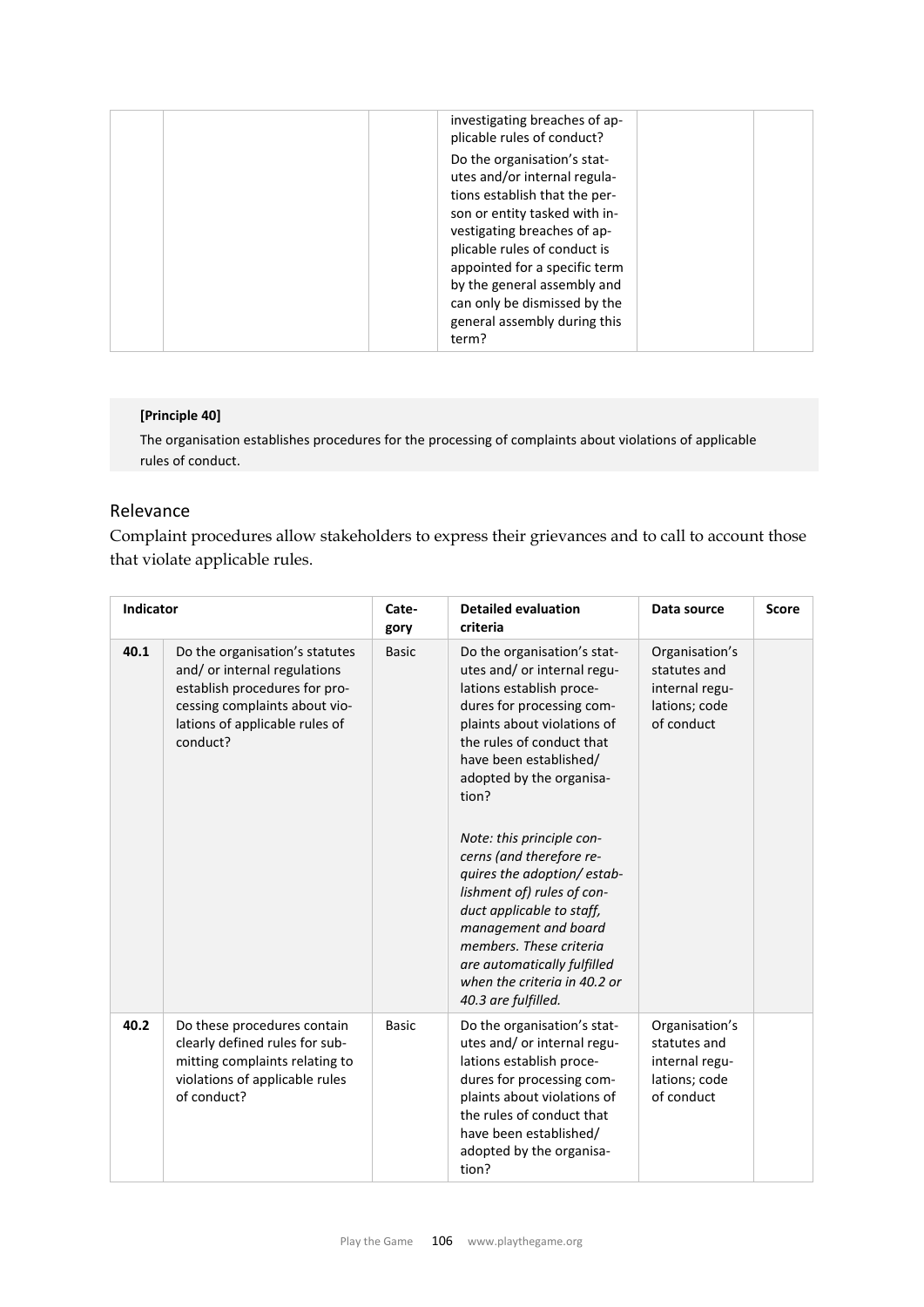|      |                                                                                                                                                              |              | Do the procedures contain<br>clearly defined rules estab-<br>lishing how and where<br>complaints must be sub-<br>mitted?                                                                                                                                                                                                                                                                                                                       |                                                                                 |  |
|------|--------------------------------------------------------------------------------------------------------------------------------------------------------------|--------------|------------------------------------------------------------------------------------------------------------------------------------------------------------------------------------------------------------------------------------------------------------------------------------------------------------------------------------------------------------------------------------------------------------------------------------------------|---------------------------------------------------------------------------------|--|
| 40.3 | Do the procedures contain<br>clearly defined rules for inves-<br>tigating complaints relating to<br>violations of applicable rules<br>of conduct?            | <b>Basic</b> | Do the organisation's stat-<br>utes and/ or internal regu-<br>lations establish proce-<br>dures for processing com-<br>plaints about violations of<br>the rules of conduct that<br>have been established/<br>adopted by the organisa-<br>tion?<br>Do the procedures contain<br>clearly defined rules estab-<br>lishing how and by whom<br>complaints must be investi-<br>gated?                                                                | Organisation's<br>statutes and<br>internal regu-<br>lations; code<br>of conduct |  |
| 40.4 | Do the procedures contain<br>clearly defined rules for noti-<br>fying the person who submit-<br>ted the complaint about the<br>outcome of the investigation? | <b>Basic</b> | Do the organisation's stat-<br>utes and/ or internal regu-<br>lations establish proce-<br>dures for processing com-<br>plaints about violations of<br>the rules of conduct that<br>have been established/<br>adopted by the organisa-<br>tion?<br>Do the procedures contain<br>clearly defined rules estab-<br>lishing how and when the<br>person who submitted the<br>complaint must be notified<br>of the outcome of the in-<br>vestigation? | Organisation's<br>statutes and<br>internal regu-<br>lations; code<br>of conduct |  |

## **[Principle 41]**

The organisation establishes procedures that ensure whistleblower protection.

## Relevance

Whistleblower protection allows employees and stakeholders to report wrongdoing without fearing reprisal.

| <b>Indicator</b> |                                                                                                                                                               | Cate-<br>gory | <b>Detailed evaluation criteria</b>                                                                                                                                                   | Data source                                                 | <b>Score</b> |
|------------------|---------------------------------------------------------------------------------------------------------------------------------------------------------------|---------------|---------------------------------------------------------------------------------------------------------------------------------------------------------------------------------------|-------------------------------------------------------------|--------------|
| 41.1             | Do the procedures establish<br>that no person who, in good<br>faith, reports a concern<br>shall be subject to retalia-<br>tion or negative conse-<br>quences? | Basic         | Do the organisation's stat-<br>utes and/ or internal regula-<br>tions establish procedures<br>for processing complaints<br>about violations of the rules<br>of conduct that have been | Organisation's<br>statutes and<br>internal regu-<br>lations |              |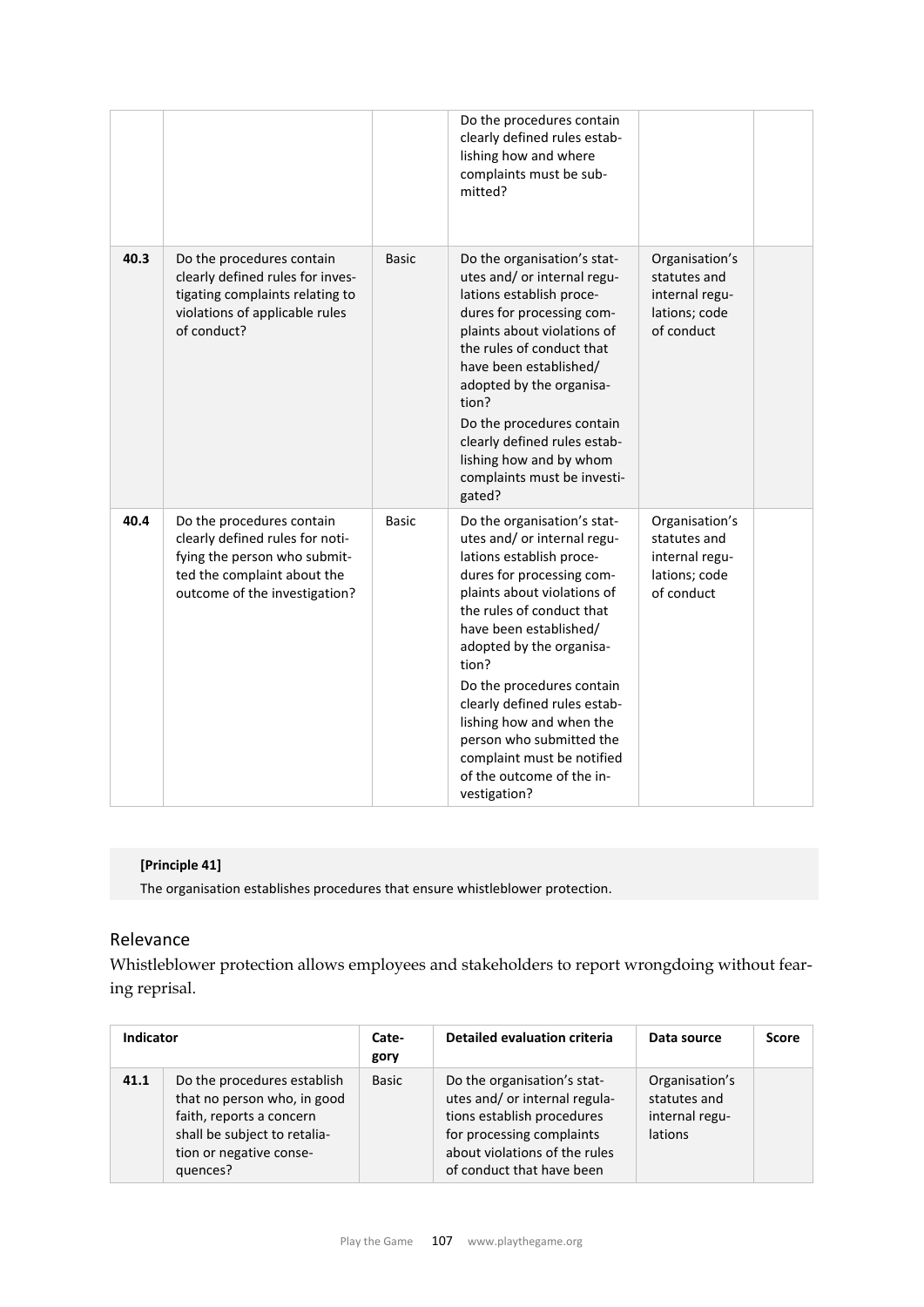|      |                                                                                                                                     |              | established/adopted by the<br>organisation?<br>Do the procedures establish<br>that no person who, in good<br>faith, reports a concern shall<br>be subject to retaliation or<br>negative consequences?                                                                                                                                                                       |                                                             |  |
|------|-------------------------------------------------------------------------------------------------------------------------------------|--------------|-----------------------------------------------------------------------------------------------------------------------------------------------------------------------------------------------------------------------------------------------------------------------------------------------------------------------------------------------------------------------------|-------------------------------------------------------------|--|
| 41.2 | Do the procedures establish<br>that reports and related in-<br>vestigations must be kept<br>confidential to the extent<br>possible? | <b>Basic</b> | Do the organisation's stat-<br>utes and/ or internal regula-<br>tions establish procedures<br>for processing complaints<br>about violations of the rules<br>of conduct that have been<br>established/adopted by the<br>organisation?<br>Do the procedures establish<br>that reports and related in-<br>vestigations must be kept<br>confidential to the extent<br>possible? | Organisation's<br>statutes and<br>internal regu-<br>lations |  |
| 41.3 | Do the procedures enable<br>individuals to file an anony-<br>mous complaint?                                                        | <b>Basic</b> | Do the organisation's stat-<br>utes and/ or internal regula-<br>tions establish procedures<br>for processing complaints<br>about violations of the rules<br>of conduct that have been<br>established/adopted by the<br>organisation?<br>Do the procedures enable in-<br>dividuals to file an anony-<br>mous complaint?                                                      | Organisation's<br>statutes and<br>internal regu-<br>lations |  |

## **[Principle 42]**

The organisation's decisions can be contested through internal or external mechanisms.

# Relevance

Procedures for contesting the organisation's decisions allow stakeholders to call decision-makers to account.

| Indicator |                                                                                                                                                                                                           | Category | <b>Detailed evaluation criteria</b>                                                                                                                                                                                                                                                                                               | Data source                                                   | <b>Score</b> |
|-----------|-----------------------------------------------------------------------------------------------------------------------------------------------------------------------------------------------------------|----------|-----------------------------------------------------------------------------------------------------------------------------------------------------------------------------------------------------------------------------------------------------------------------------------------------------------------------------------|---------------------------------------------------------------|--------------|
| 42.1      | Do the organisation's<br>statutes and/or internal<br>regulations establish<br>procedures that allow<br>athletes, coaches, refer-<br>ees, delegates and clubs<br>to appeal against a<br>sporting sanction? | Basic    | Do the organisation's statutes<br>and/or internal regulations<br>establish a formal procedure<br>for appealing against a sport-<br>ing sanction?<br>Do the organisation's statutes<br>and/or internal regulations<br>ensure that none of the listed<br>parties are excluded from ap-<br>pealing against a sporting de-<br>cision? | Organisation's<br>statutes and in-<br>ternal regula-<br>tions |              |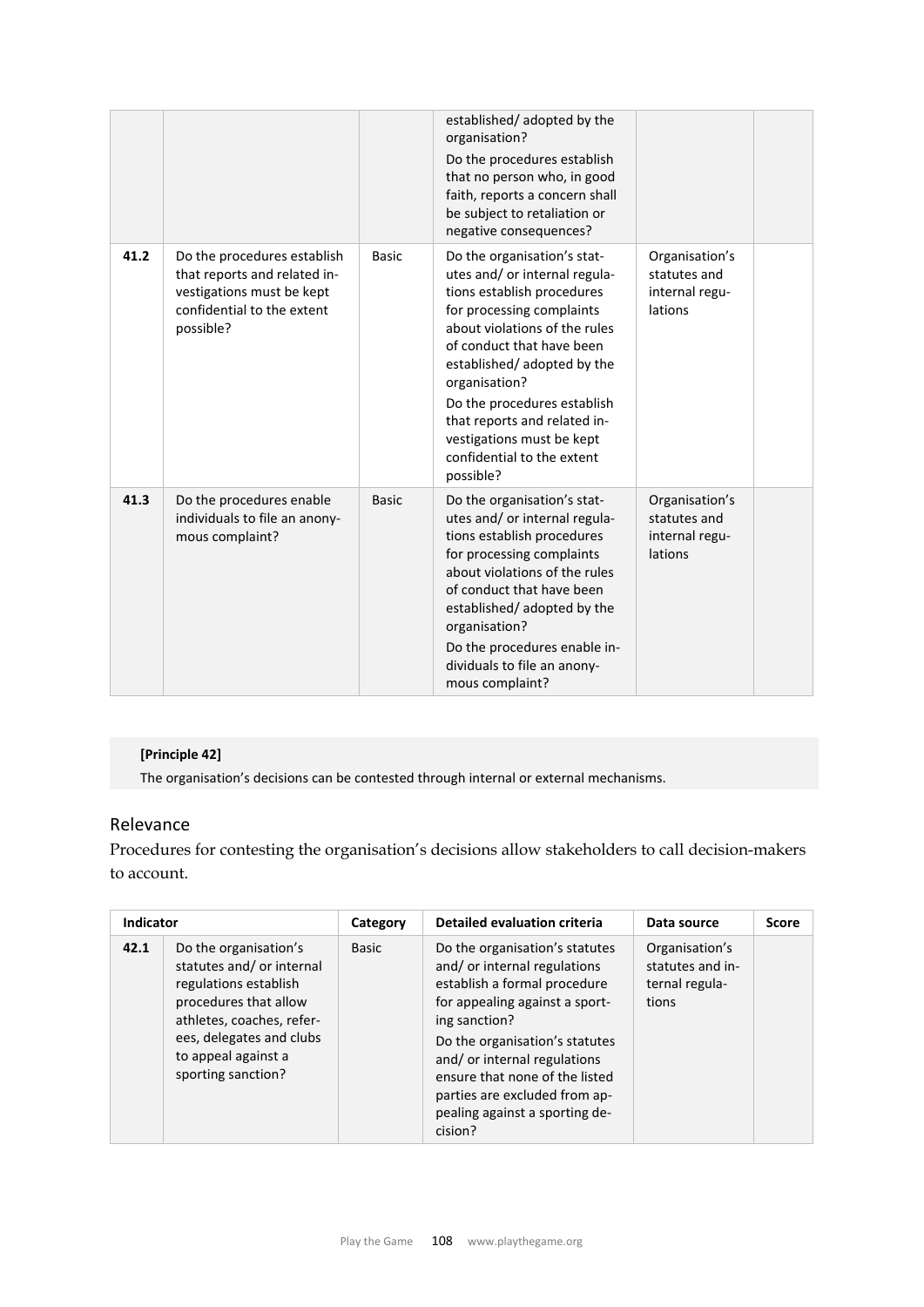|      |                                                                                                                                                                                                              |                   | Note: the dispute resolution<br>body where the decision is ap-<br>pealed may be either internal<br>or external.                                                                                                                                                                                                                                                                                                                                |                                                                                                                                         |  |
|------|--------------------------------------------------------------------------------------------------------------------------------------------------------------------------------------------------------------|-------------------|------------------------------------------------------------------------------------------------------------------------------------------------------------------------------------------------------------------------------------------------------------------------------------------------------------------------------------------------------------------------------------------------------------------------------------------------|-----------------------------------------------------------------------------------------------------------------------------------------|--|
| 42.2 | Do the relevant proce-<br>dures establish that the<br>parties concerned are<br>entitled to a hearing if<br>they so desire?                                                                                   | Basic             | Do the organisation's statutes<br>and/ or internal regulations<br>establish a formal procedure<br>for appealing against a sport-<br>ing sanction?<br>Do the relevant procedures<br>establish that the parties con-<br>cerned are entitled to a hear-<br>ing if they so desire?<br>Note: these criteria also apply<br>to external dispute resolution<br>bodies.                                                                                 | Organisation's<br>statutes and in-<br>ternal regula-<br>tions                                                                           |  |
| 42.3 | Do the applicable proce-<br>dures establish that the<br>members of the relevant<br>dispute resolution body<br>may not belong to the<br>board or to any of the<br>standing committees of<br>the organisation? | Ad-<br>vanced     | Do the organisation's statutes<br>and/ or internal regulations<br>establish a formal procedure<br>for appealing against a sport-<br>ing sanction?<br>Do the applicable procedures<br>establish that the members of<br>the relevant dispute resolu-<br>tion body may not belong to<br>the board or to any of the<br>standing committees of the<br>organisation?<br>Note: these criteria also apply<br>to external dispute resolution<br>bodies. | Organisation's<br>statutes and in-<br>ternal regula-<br>tions; rules ap-<br>plicable to the<br>external dis-<br>pute resolution<br>body |  |
| 42.4 | Do the relevant proce-<br>dures establish clearly<br>defined rules for appeal-<br>ing the decision of the<br>dispute resolution body?                                                                        | <b>Basic</b>      | Do the organisation's statutes<br>and/ or internal regulations<br>establish a formal procedure<br>for appealing against a sport-<br>ing sanction?<br>Do the relevant procedures<br>establish clearly defined rules<br>for appealing the decision of<br>the dispute resolution body?<br>Note: these criteria also apply<br>to external dispute resolution<br>bodies.                                                                            | Organisation's<br>statutes and in-<br>ternal regula-<br>tions; rules ap-<br>plicable to the<br>external dis-<br>pute resolution<br>body |  |
| 42.5 | Does the organisation<br>provide means for legal<br>aid or pro bono counsel?                                                                                                                                 | Interme-<br>diate | Do the organisation's statutes<br>and/ or internal regulations<br>establish a formal procedure<br>for appealing against a sport-<br>ing sanction?<br>Does the organisation provide<br>means for legal aid or pro<br>bono counsel?                                                                                                                                                                                                              | Organisation's<br>statutes and in-<br>ternal regula-<br>tions; interview<br>with organisa-<br>tion repre-<br>sentative                  |  |
| 42.6 | Do the organisation's<br>statutes and/ or internal<br>regulations establish<br>procedures that allow<br>staff or board members                                                                               | Basic             | Do the organisation's statutes<br>and/ or internal regulations<br>establish a formal procedure<br>for appealing against a discipli-<br>nary sanction?                                                                                                                                                                                                                                                                                          | Organisation's<br>statutes and in-<br>ternal regula-<br>tions                                                                           |  |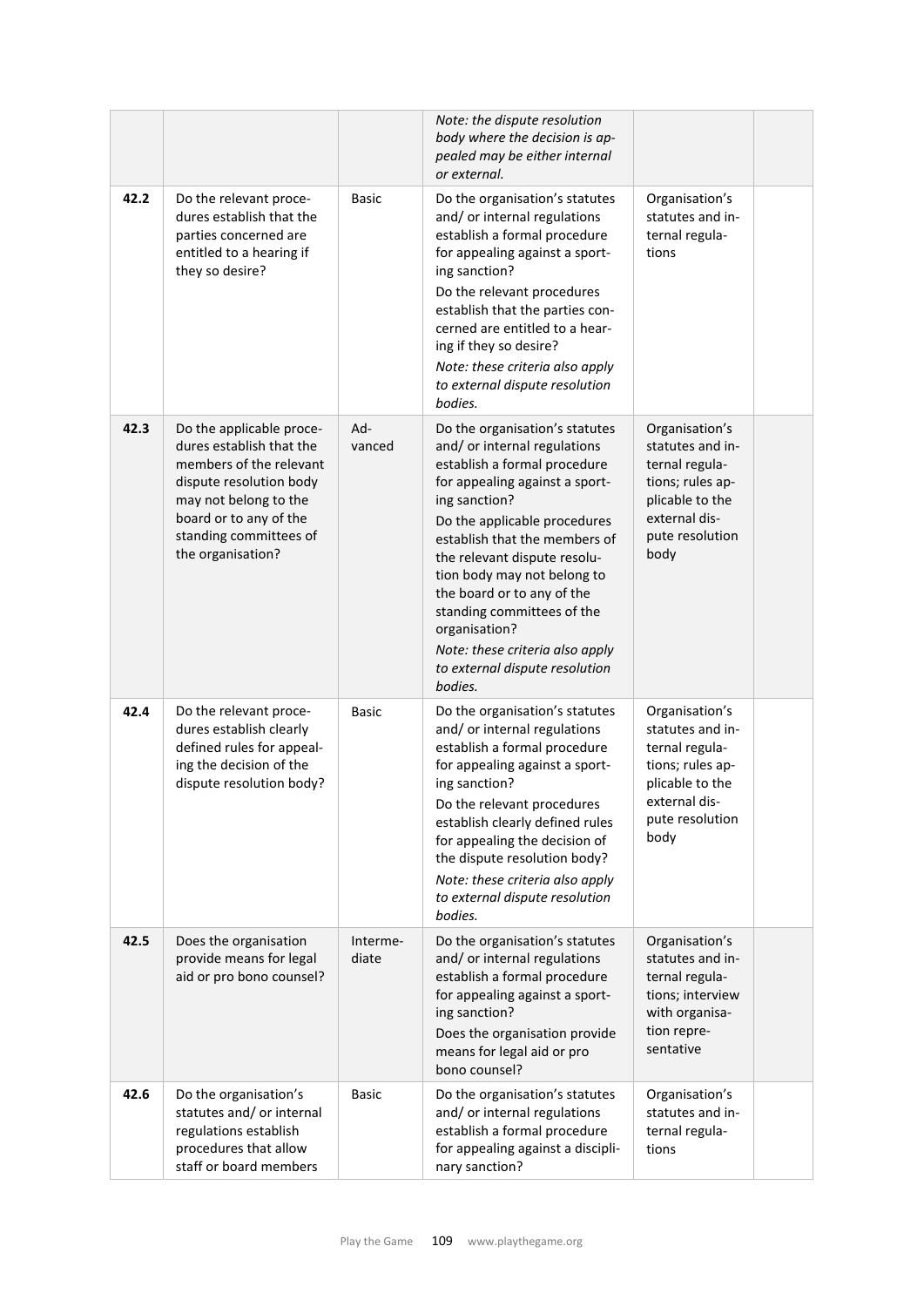|      | to appeal against a disci-<br>plinary sanction?                                                                                                                                                              |              | Do the organisation's statutes<br>and/ or internal regulations<br>ensure that none of the listed<br>parties are excluded from ap-<br>pealing against a sporting de-<br>cision?<br>Note: the dispute resolution<br>body where the decision is ap-<br>pealed may be either internal<br>or external. If the organisation<br>recognizes an external dispute<br>resolution body, the regula-<br>tions must acknowledge the<br>individual's right to appeal to<br>this body or guarantee that<br>the individual is informed<br>about his/her right to appeal<br>to this body. |                                                                                                                                         |  |
|------|--------------------------------------------------------------------------------------------------------------------------------------------------------------------------------------------------------------|--------------|-------------------------------------------------------------------------------------------------------------------------------------------------------------------------------------------------------------------------------------------------------------------------------------------------------------------------------------------------------------------------------------------------------------------------------------------------------------------------------------------------------------------------------------------------------------------------|-----------------------------------------------------------------------------------------------------------------------------------------|--|
| 42.7 | Do the relevant proce-<br>dures establish that the<br>parties concerned are<br>entitled to a hearing if<br>they so desire?                                                                                   | <b>Basic</b> | Do the organisation's statutes<br>and/ or internal regulations<br>establish a formal procedure<br>for appealing against a discipli-<br>nairy sanction?<br>Do the relevant procedures<br>establish that the parties con-<br>cerned are entitled to a hear-<br>ing if they so desire?                                                                                                                                                                                                                                                                                     | Organisation's<br>statutes and in-<br>ternal regula-<br>tions                                                                           |  |
| 42.8 | Do the applicable proce-<br>dures establish that the<br>members of the relevant<br>dispute resolution body<br>may not belong to the<br>board or to any of the<br>standing committees of<br>the organisation? | Basic        | Do the organisation's statutes<br>and/ or internal regulations<br>establish a formal procedure<br>for appealing against a discipli-<br>nairy sanction?<br>Do the applicable procedures<br>establish that the members of<br>the relevant dispute resolu-<br>tion body may not belong to<br>the board or to any of the<br>standing committees of the<br>organisation?<br>Note: these criteria also apply<br>to external dispute resolution<br>bodies.                                                                                                                     | Organisation's<br>statutes and in-<br>ternal regula-<br>tions; rules ap-<br>plicable to the<br>external dis-<br>pute resolution<br>body |  |
| 42.9 | Do the relevant proce-<br>dures establish clearly<br>defined rules for appeal-<br>ing the decision of the<br>dispute resolution body?                                                                        | <b>Basic</b> | Do the organisation's statutes<br>and/ or internal regulations<br>establish a formal procedure<br>for appealing against a discipli-<br>nairy sanction?<br>Do the relevant procedures<br>establish clearly defined rules<br>for appealing the decision of<br>the dispute resolution body?                                                                                                                                                                                                                                                                                | Organisation's<br>statutes and in-<br>ternal regula-<br>tions; rules ap-<br>plicable to the<br>external dis-<br>pute resolution<br>body |  |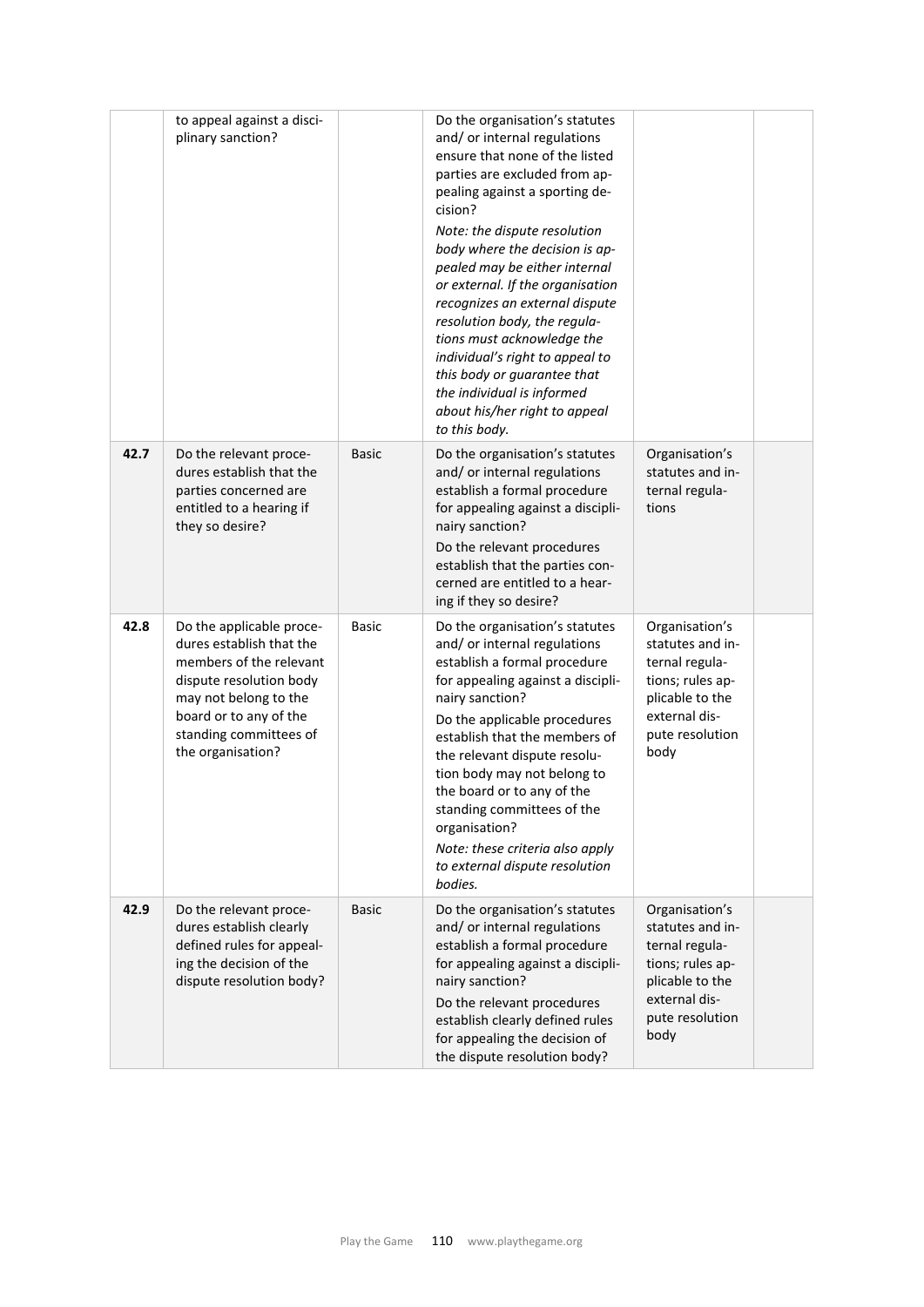### **[Principle 43]**

The organisation implements procedures that ensure that a proportion of the board members are inde‐ pendent.

### Relevance

Independent board members increase objective scrutiny and provide an independent perspective, which decreases the likelihood of improper influence and increases external legitimacy and trust.

| Indicator |                                                                                                                                                                                                   | Category          | <b>Detailed evaluation criteria</b>                                                                                                                                                                                                                                                                                                                                                                                                                                                                                                                                                                                                                                                    | Data source                                                          | <b>Score</b> |
|-----------|---------------------------------------------------------------------------------------------------------------------------------------------------------------------------------------------------|-------------------|----------------------------------------------------------------------------------------------------------------------------------------------------------------------------------------------------------------------------------------------------------------------------------------------------------------------------------------------------------------------------------------------------------------------------------------------------------------------------------------------------------------------------------------------------------------------------------------------------------------------------------------------------------------------------------------|----------------------------------------------------------------------|--------------|
| 43.1      | The organisation's statutes<br>and/or internal regulations<br>ensure that at least 25% of<br>the board members are in-<br>dependent.                                                              | <b>Basic</b>      | Do the organisation's stat-<br>utes and/or internal regula-<br>tions ensure that at least<br>25% of the board members<br>do not have or have not had<br>a formal connection with a<br>governing body within the<br>sport?                                                                                                                                                                                                                                                                                                                                                                                                                                                              | Organisa-<br>tion's stat-<br>utes and in-<br>ternal regu-<br>lations |              |
| 43.2      | Do the organisation's stat-<br>utes and/or internal regula-<br>tions establish that the tasks<br>of the nomination commit-<br>tee include searching for<br>suitable independent board<br>members? | Interme-<br>diate | Do the organisation's stat-<br>utes and/ or internal regula-<br>tions ensure that at least<br>25% of the board members<br>do not have or have not had<br>a formal connection with a<br>governing body within the<br>sport?<br>Do the organisation's stat-<br>utes and/or internal regula-<br>tions establish a (permanent<br>or ad hoc) committee tasked<br>with searching for candi-<br>dates for vacant board mem-<br>ber mandates that are inde-<br>pendent?<br>Note: the general assembly<br>should always retain the<br>right to elect the proposed<br>candidates or not, or to elect<br>a person who has not been<br>nominated by the committee<br>unless the person is coopted. | Organisa-<br>tion's stat-<br>utes and in-<br>ternal regu-<br>lations |              |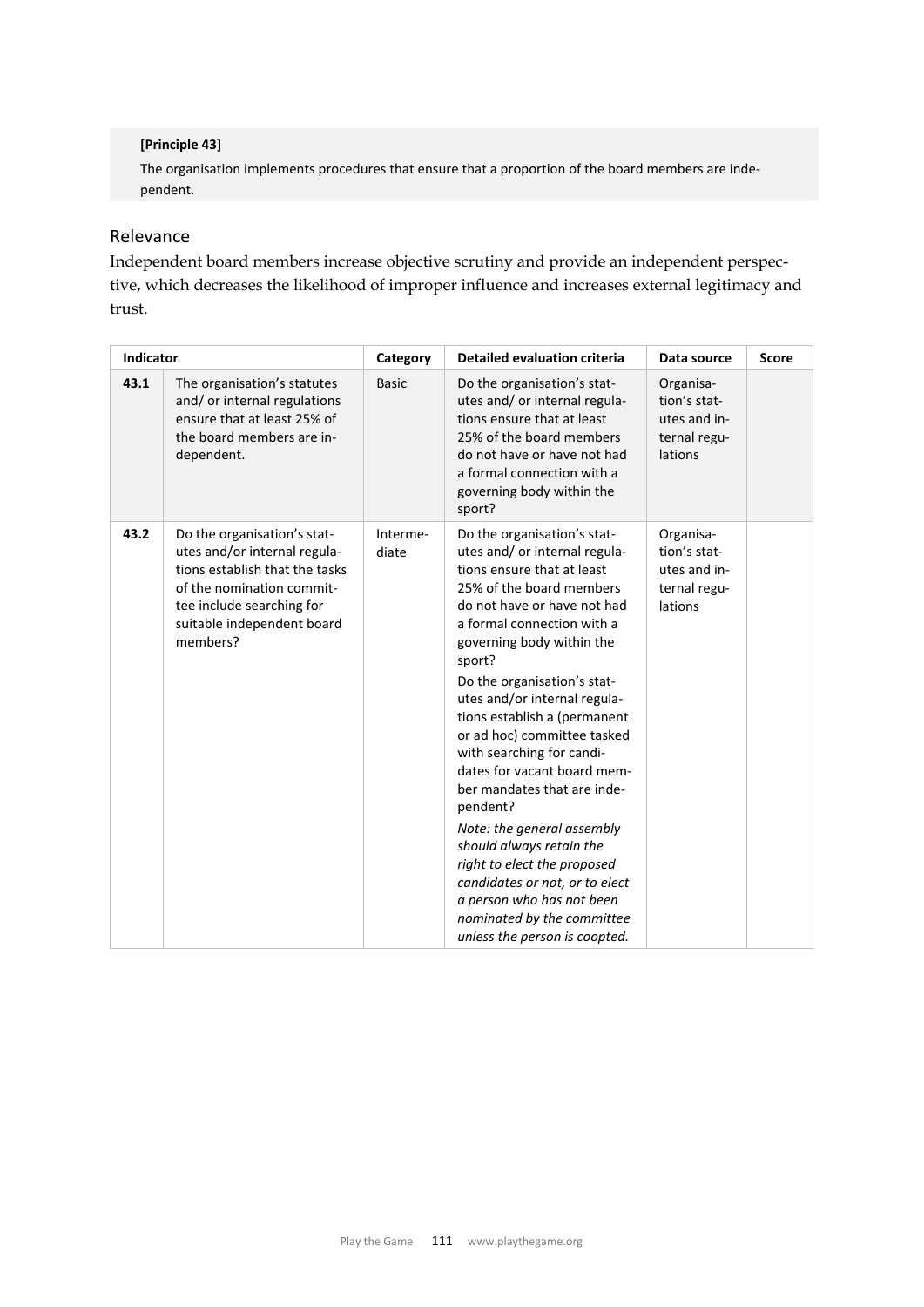# Dimension 4: Societal responsibility

### **[Principle 44]**

The organisation offers consulting to its member federations in the areas of management or governance.

## Relevance

Sports federations are in a good position to enhance the capacity and expertise of their member federations in the areas of management or governance through their capacity to engage in cooperative processes with their members and other relevant organisations.

| <b>Indicator</b> |                                                                                                                                                                                                                                           | Cate-<br>gory     | <b>Detailed evaluation</b><br>criteria                                                                                                                                                                                                                                                                                                                                                                                                                                                                                                                          | Data source                                                                                                                                                                                             | <b>Score</b> |
|------------------|-------------------------------------------------------------------------------------------------------------------------------------------------------------------------------------------------------------------------------------------|-------------------|-----------------------------------------------------------------------------------------------------------------------------------------------------------------------------------------------------------------------------------------------------------------------------------------------------------------------------------------------------------------------------------------------------------------------------------------------------------------------------------------------------------------------------------------------------------------|---------------------------------------------------------------------------------------------------------------------------------------------------------------------------------------------------------|--------------|
| 44.1             | Does the organisation have<br>a formal (written) policy<br>that outlines objectives<br>and specific actions to be<br>taken regarding the con-<br>sulting of its member fed-<br>erations in the areas of<br>management or govern-<br>ance? | <b>Basic</b>      | Does the organisation<br>have a written policy that<br>defines specific objectives<br>and actions, specifically<br>aimed at providing con-<br>sulting to member federa-<br>tions in the areas of man-<br>agement or governance?<br>Note: the specific objec-<br>tives and actions may be<br>part of a wider policy.<br>Management or govern-<br>ance includes anything<br>that has to do with the<br>operational management<br>of the organisation and<br>the internal structure,<br>procedures and bureau-<br>cratic practices of the or-<br>ganisation        | Organisation's<br>website; multi-an-<br>nual policy plan;<br>annual policy<br>plan; policy evalu-<br>ations; annual re-<br>port; additional<br>evidence provided<br>by organisation's<br>representative |              |
| 44.2             | Does the organisation have<br>a staff member who for-<br>mally acts as a single point<br>of contact and is responsi-<br>ble for all matters related<br>to management and/or<br>governance consulting?                                     | Interme-<br>diate | Does the organisation<br>mention on a webpage<br>(easily retrievable in ac-<br>cordance with indicator<br>1.1), in its latest annual<br>report or latest (multi-an-<br>nual) policy plan a single<br>person who is responsible<br>for all matters related to<br>management and/ or gov-<br>ernance consulting?<br>Does the organisation<br>provide the contact de-<br>tails of this person on a<br>webpage (easily retrieva-<br>ble in accordance with in-<br>dicator 1.1), in its latest<br>annual report or in its lat-<br>est (multi-annual) policy<br>plan? | Organisation's<br>website; multi-an-<br>nual policy plan;<br>annual policy<br>plan; policy evalu-<br>ations; annual re-<br>port; additional<br>evidence provided<br>by organisation's<br>representative |              |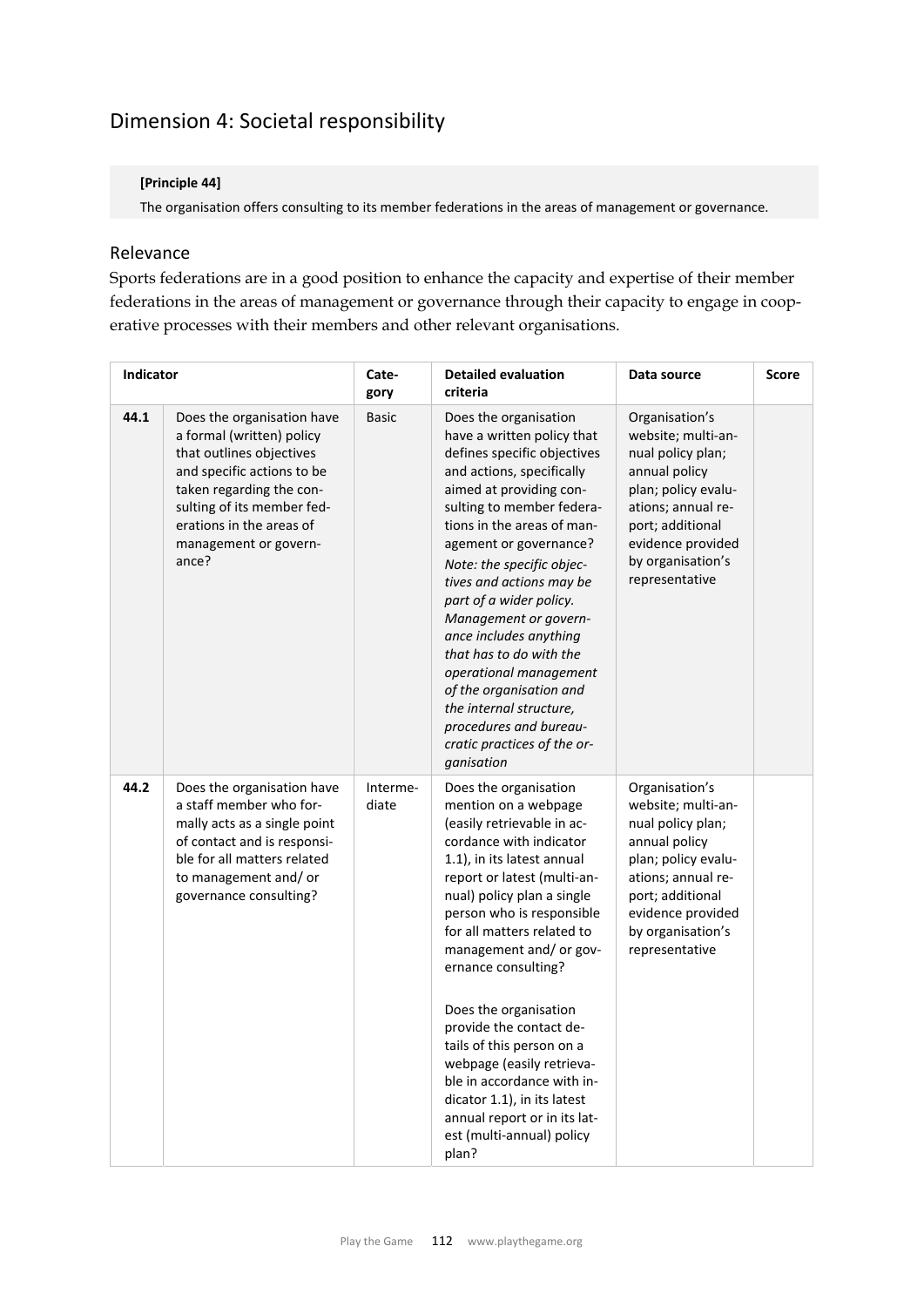| 44.3 | Does the organisation pro-<br>vide some form of consult-<br>ing to member federations<br>in the areas of manage-<br>ment or governance<br>through knowledge trans-<br>fer? | <b>Basic</b>      | Note: this criterion is au-<br>tomatically fulfilled when<br>the criteria in 44.4, 44.5 or<br>44.6 are fulfilled.                                                                                                                | Organisation's<br>website; multi-an-<br>nual policy plan;<br>annual policy<br>plan; policy evalu-<br>ations; annual re-<br>port; additional<br>evidence provided<br>by organisation's<br>representative |  |
|------|----------------------------------------------------------------------------------------------------------------------------------------------------------------------------|-------------------|----------------------------------------------------------------------------------------------------------------------------------------------------------------------------------------------------------------------------------|---------------------------------------------------------------------------------------------------------------------------------------------------------------------------------------------------------|--|
| 44.4 | Does the consulting in-<br>clude the organisation of<br>workshops or training ses-<br>sions?                                                                               | Interme-<br>diate |                                                                                                                                                                                                                                  | Organisation's<br>website; multi-an-<br>nual policy plan;<br>annual policy<br>plan; policy evalu-<br>ations; annual re-<br>port; additional<br>evidence provided<br>by organisation's<br>representative |  |
| 44.5 | Does the consulting in-<br>clude tailored (one-on-<br>one) advice?                                                                                                         | Interme-<br>diate |                                                                                                                                                                                                                                  | Organisation's<br>website; multi-an-<br>nual policy plan;<br>annual policy<br>plan; policy evalu-<br>ations; annual re-<br>port; additional<br>evidence provided<br>by organisation's<br>representative |  |
| 44.6 | Does the consulting in-<br>clude the distribution of<br>templates or good prac-<br>tices?                                                                                  | <b>Basic</b>      |                                                                                                                                                                                                                                  | Organisation's<br>website; multi-an-<br>nual policy plan;<br>annual policy<br>plan; policy evalu-<br>ations; annual re-<br>port; additional<br>evidence provided<br>by organisation's<br>representative |  |
| 44.7 | Did the organisation carry<br>out an evaluation of the<br>impact of its relevant ac-<br>tions?                                                                             | <b>Basic</b>      | Does the organisation<br>have a written report that<br>analyses the impact of the<br>relevant actions?<br>Note: impact evaluations<br>can either be published as<br>part of the annual report<br>or as a separate docu-<br>ment. | Organisation's<br>website; multi-an-<br>nual policy plan;<br>annual policy<br>plan; policy evalu-<br>ations; annual re-<br>port; additional<br>evidence provided<br>by organisation's<br>representative |  |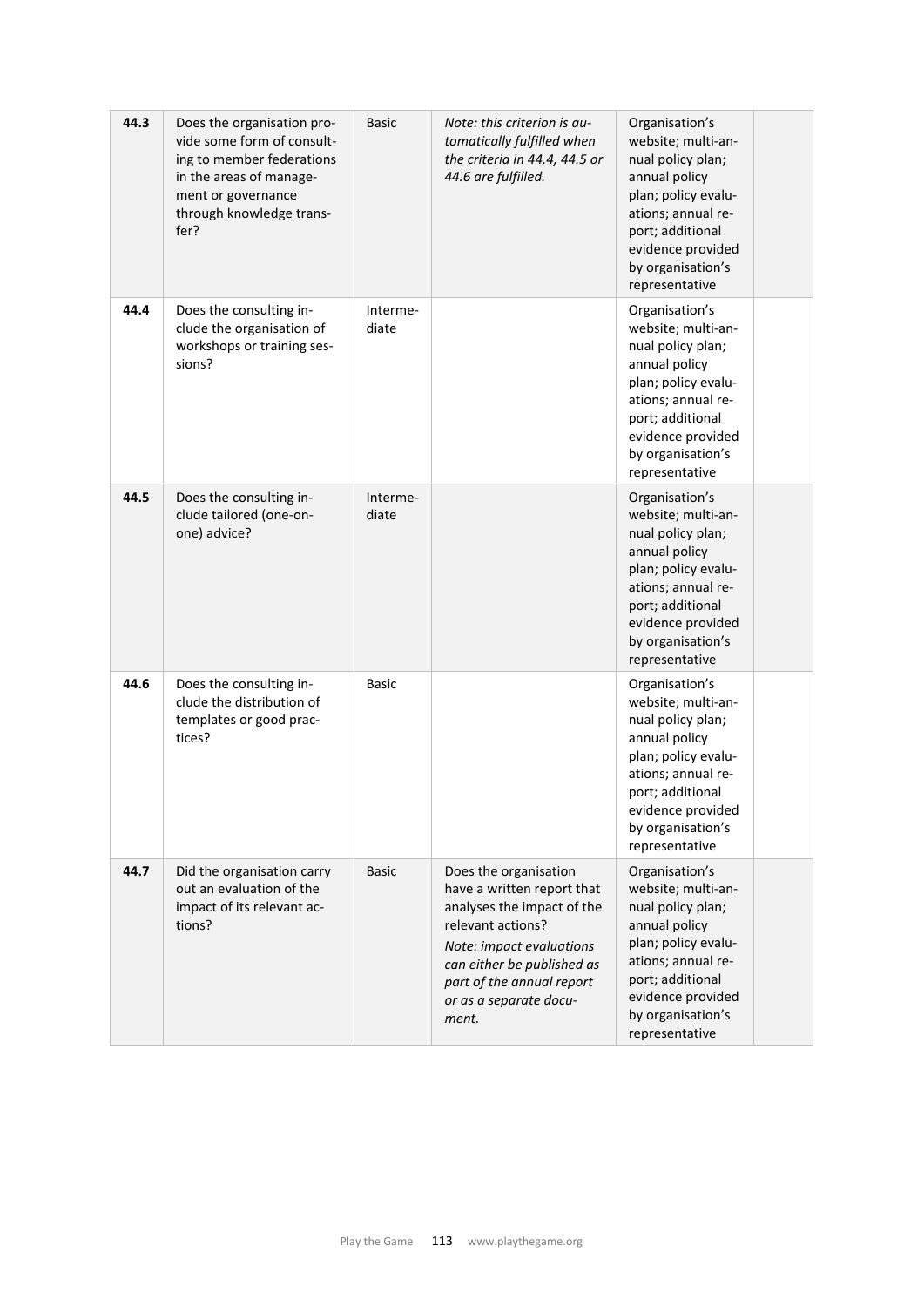### **[Principle 45]**

The organisation implements a policy aimed at mitigating the health risks of sporting activities.

## Relevance

Sports federations are in a good position to stimulate the mitigation of the health risks of sporting activities through their capacity to raise awareness, organise events and campaigns, and to engage in cooperative actions with their members and other relevant organisations.

| Indicator |                                                                                                                                                                                                        | Category          | <b>Detailed evaluation</b><br>criteria                                                                                                                                                                                                                                                                                                                       | Data source                                                                                                                                                                                             | <b>Score</b> |
|-----------|--------------------------------------------------------------------------------------------------------------------------------------------------------------------------------------------------------|-------------------|--------------------------------------------------------------------------------------------------------------------------------------------------------------------------------------------------------------------------------------------------------------------------------------------------------------------------------------------------------------|---------------------------------------------------------------------------------------------------------------------------------------------------------------------------------------------------------|--------------|
| 45.1      | Does the organisation have<br>a formal (written) policy<br>that outlines objectives<br>and specific actions aimed<br>at mitigating the health<br>risks of sporting activities?                         | <b>Basic</b>      | Does the organisation<br>have a written policy that<br>defines specific objectives<br>and actions specifically<br>aimed at mitigating the<br>health risks one faces<br>when exercising the rele-<br>vant sport?<br>Note: the specific objec-<br>tives and actions may be<br>part of a wider policy.                                                          | Organisation's<br>website; multi-an-<br>nual policy plan;<br>annual policy<br>plan; policy evalu-<br>ations; annual re-<br>port; additional<br>evidence provided<br>by organisation's<br>representative |              |
| 45.2      | Does the organisation have<br>a staff member who for-<br>mally acts as a single point<br>of contact and is responsi-<br>ble for all matters regard-<br>ing the health risks of<br>sporting activities? | Interme-<br>diate | Does the organisation<br>mention on a webpage<br>(easily retrievable in ac-<br>cordance with indicator<br>1.1), in its latest annual<br>report or in its latest<br>(multi-annual) policy plan<br>a single person who is re-<br>sponsible for all matters<br>regarding the health risks<br>of sporting activities?<br>Does the organisation                   | Organisation's<br>website; multi-an-<br>nual policy plan;<br>annual policy<br>plan; policy evalu-<br>ations; annual re-<br>port; additional<br>evidence provided<br>by organisation's<br>representative |              |
|           |                                                                                                                                                                                                        |                   | provide the contact de-<br>tails of this person on a<br>webpage (easily retrieva-<br>ble in accordance with in-<br>dicator 1.1), in its latest<br>annual report, or in its lat-<br>est (multi-annual) policy<br>plan?<br>Note: a medical commis-<br>sion does not (necessarily)<br>qualify as a "staff mem-<br>ber" within the meaning<br>of this indicator. |                                                                                                                                                                                                         |              |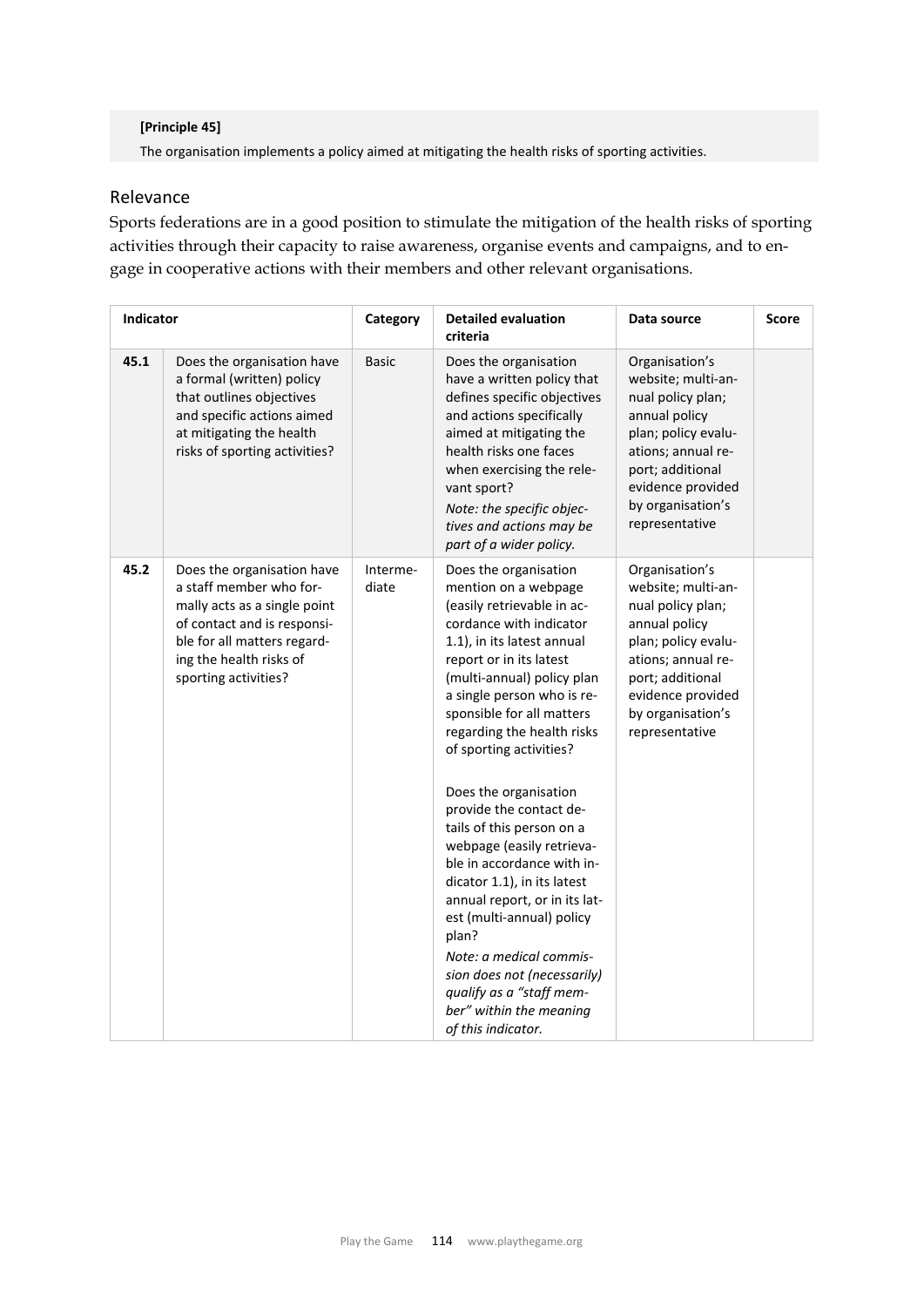| 45.3 | Does the organisation un-<br>dertake actions aimed at<br>informing athletes of the<br>specific risks associated<br>with the sport in question?         | <b>Basic</b> | Note: this criterion is au-<br>tomatically fulfilled when<br>the criterion in 45.4 is ful-<br>filled.                                                                                                                            | Organisation's<br>website; multi-an-<br>nual policy plan;<br>annual policy<br>plan; policy evalu-<br>ations; annual re-<br>port; additional<br>evidence provided<br>by organisation's<br>representative |
|------|--------------------------------------------------------------------------------------------------------------------------------------------------------|--------------|----------------------------------------------------------------------------------------------------------------------------------------------------------------------------------------------------------------------------------|---------------------------------------------------------------------------------------------------------------------------------------------------------------------------------------------------------|
| 45.4 | Does the organisation un-<br>dertake actions aimed at<br>preventing or mitigating<br>the specific risks associ-<br>ated with the sport in<br>question? | <b>Basic</b> |                                                                                                                                                                                                                                  | Organisation's<br>website; multi-an-<br>nual policy plan;<br>annual policy<br>plan; policy evalu-<br>ations; annual re-<br>port; additional<br>evidence provided<br>by organisation's<br>representative |
| 45.5 | Did the organisation con-<br>duct an analysis of the spe-<br>cific risks associated with<br>the sport in question?                                     | <b>Basic</b> |                                                                                                                                                                                                                                  | Organisation's<br>website; multi-an-<br>nual policy plan;<br>annual policy<br>plan; policy evalu-<br>ations; annual re-<br>port; additional<br>evidence provided<br>by organisation's<br>representative |
| 45.6 | Did the organisation carry<br>out an evaluation of the<br>impact of its relevant ac-<br>tions?                                                         | <b>Basic</b> | Does the organisation<br>have a written report that<br>analyses the impact of<br>the relevant actions?<br>Note: impact evaluations<br>can either be published as<br>part of the annual report<br>or as a separate docu-<br>ment. | Organisation's<br>website; multi-an-<br>nual policy plan;<br>annual policy<br>plan; policy evalu-<br>ations; annual re-<br>port; additional<br>evidence provided<br>by organisation's<br>representative |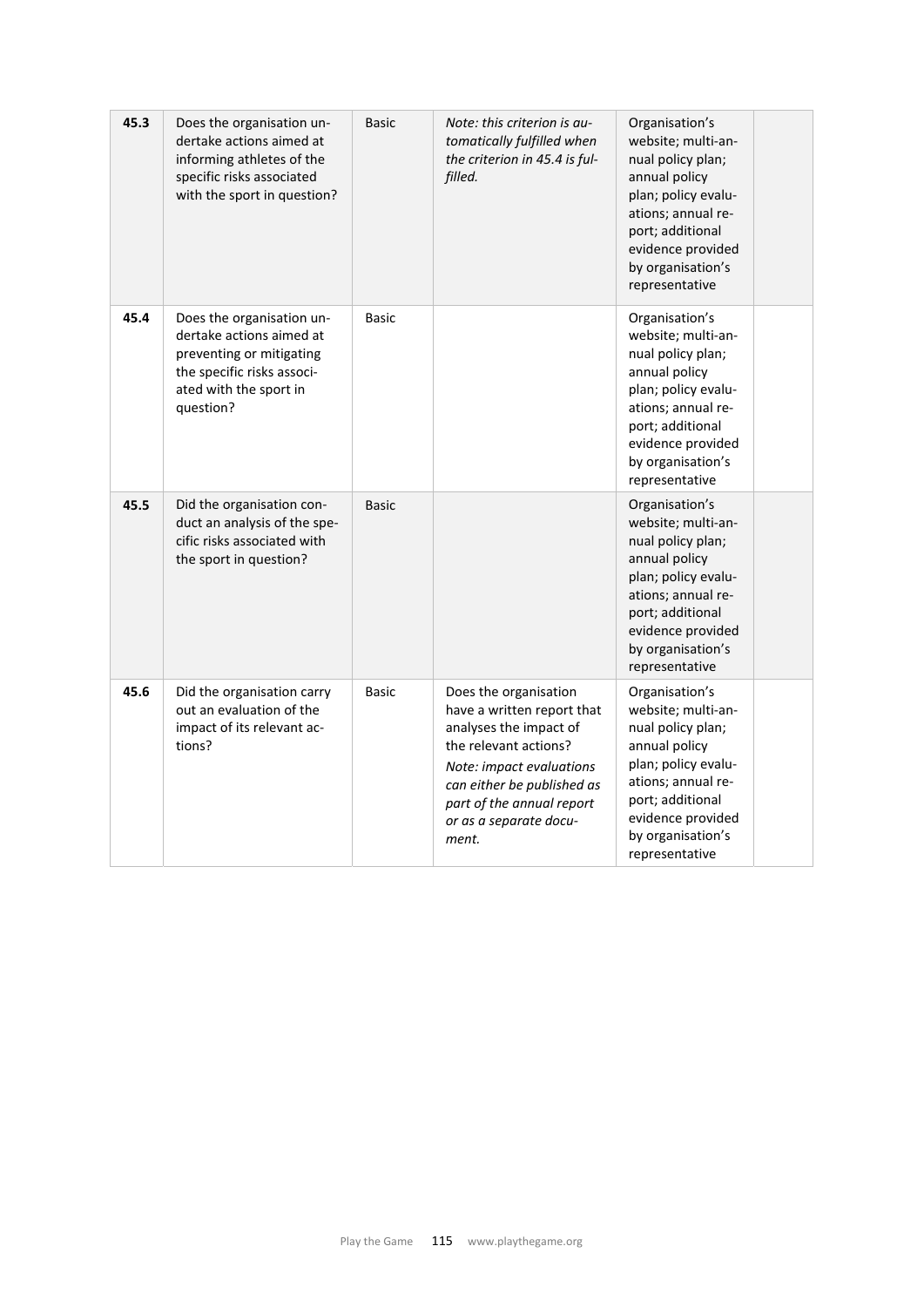### **[Principle 46]**

The organisation implements a policy on combating sexual harassment in sport.

## Relevance

Young athletes are often in a vulnerable position regarding sexual harassment. Sports federations are in a good position to combat sexual harassment in sport through their capacity to issue disciplinary rules, raise awareness, organise events and campaigns, and to engage in cooperative actions with their members and other relevant organisations.

| Indicator |                                                                                                                                                                                                | Cate-<br>gory | <b>Detailed evaluation</b><br>criteria                                                                                                                                                                                                                                                                                                                                                                                                                     | Data source                                                                                                                                                                                                                        | Score |
|-----------|------------------------------------------------------------------------------------------------------------------------------------------------------------------------------------------------|---------------|------------------------------------------------------------------------------------------------------------------------------------------------------------------------------------------------------------------------------------------------------------------------------------------------------------------------------------------------------------------------------------------------------------------------------------------------------------|------------------------------------------------------------------------------------------------------------------------------------------------------------------------------------------------------------------------------------|-------|
| 46.1      | Does the organisation have a for-<br>mal (written) policy that outlines<br>objectives and specific actions<br>aimed at combating sexual har-<br>assment in sport?                              | <b>Basic</b>  | Does the organisation<br>have a written policy<br>that defines specific ob-<br>jectives and actions,<br>specifically aimed at<br>combating sexual har-<br>assment in sport?<br>Note: the specific objec-<br>tives and actions may<br>be part of a wider pol-<br>icy.                                                                                                                                                                                       | Organisa-<br>tion's web-<br>site; multi-an-<br>nual policy<br>plan; annual<br>policy plan;<br>policy evalua-<br>tions; annual<br>report; addi-<br>tional evi-<br>dence pro-<br>vided by or-<br>ganisation's<br>representa-<br>tive |       |
| 46.2      | Does the organisation have a<br>code of conduct which outlines<br>rules aimed at promoting the<br>physical integrity of athletes?                                                              | <b>Basic</b>  | Does the organisation<br>have or did it adopt a<br>code of conduct which<br>outlines rules aimed at<br>promoting the physical<br>integrity of athletes or<br>do the organisation's<br>statutes explicitly for-<br>bid sexual harassment<br>in sport?                                                                                                                                                                                                       | Organisa-<br>tion's statutes<br>and internal<br>regulations;<br>code of con-<br>duct                                                                                                                                               |       |
| 46.3      | Does the organisation have a<br>staff member who formally acts<br>as a single point of contact and is<br>responsible for all matters re-<br>garding combating sexual harass-<br>ment in sport? | <b>Basic</b>  | Does the organisation<br>mention on a webpage<br>(easily retrievable in ac-<br>cordance with indicator<br>1.1), in its latest annual<br>report or in itsc latest<br>(multi-annual) policy<br>plan a single person<br>who is responsible for<br>all matters regarding<br>combating sexual har-<br>assment in sport?<br>Does the organisation<br>provide the contact de-<br>tails of this person on a<br>webpage (easily retriev-<br>able in accordance with | Organisa-<br>tion's web-<br>site; multi-an-<br>nual policy<br>plan; annual<br>policy plan;<br>policy evalua-<br>tions; annual<br>report; addi-<br>tional evi-<br>dence pro-<br>vided by or-<br>ganisation's<br>representa-<br>tive |       |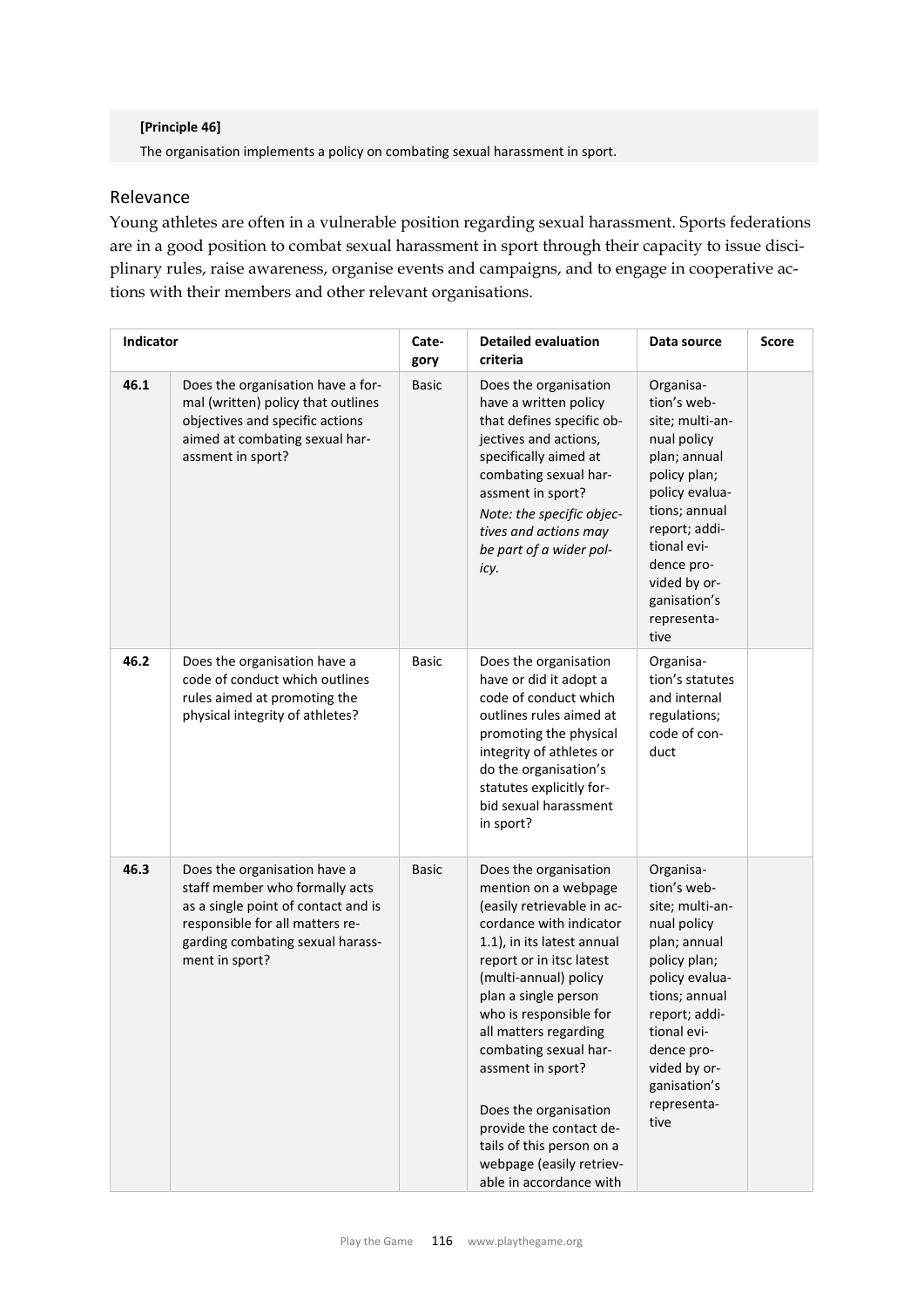|      |                                                                                                                                                                                                                   |              | indicator 1.1), in its lat-<br>est annual report, or in<br>its latest (multi-annual)<br>policy plan?                                                                               |                                                                                                                                                                                                                                    |  |
|------|-------------------------------------------------------------------------------------------------------------------------------------------------------------------------------------------------------------------|--------------|------------------------------------------------------------------------------------------------------------------------------------------------------------------------------------|------------------------------------------------------------------------------------------------------------------------------------------------------------------------------------------------------------------------------------|--|
| 46.4 | Does the organisation cooperate<br>with other organisations (other<br>than its member organisations or<br>regional federations) with a view<br>to combating sexual harassment<br>in sport?                        | <b>Basic</b> |                                                                                                                                                                                    | Organisa-<br>tion's web-<br>site; multi-an-<br>nual policy<br>plan; annual<br>policy plan;<br>policy evalua-<br>tions; annual<br>report; addi-<br>tional evi-<br>dence pro-<br>vided by or-<br>ganisation's<br>representa-<br>tive |  |
| 46.5 | Does the organisation promote<br>the exchange of best practices on<br>combating sexual harassment<br>among its member federations?                                                                                | <b>Basic</b> |                                                                                                                                                                                    | Organisa-<br>tion's web-<br>site; multi-an-<br>nual policy<br>plan; annual<br>policy plan;<br>policy evalua-<br>tions; annual<br>report; addi-<br>tional evi-<br>dence pro-<br>vided by or-<br>ganisation's<br>representa-<br>tive |  |
| 46.6 | Does the organisation undertake<br>other actions (not related to the<br>exchange of best practices or co-<br>operation with other organisa-<br>tions) aimed at raising awareness<br>for sexual harassment issues? | <b>Basic</b> |                                                                                                                                                                                    | Organisa-<br>tion's web-<br>site; multi-an-<br>nual policy<br>plan; annual<br>policy plan;<br>policy evalua-<br>tions; annual<br>report; addi-<br>tional evi-<br>dence pro-<br>vided by or-<br>ganisation's<br>representa-<br>tive |  |
| 46.7 | Do the organisation's statutes<br>and/ or internal regulations es-<br>tablish procedures for processing<br>complaints about unwanted sex-<br>ual behaviour?                                                       | <b>Basic</b> | Does the organisation<br>have or did it adopt a<br>code of conduct which<br>outlines rules aimed at<br>promoting the physical<br>integrity of athletes or<br>do the organisation's | Organisa-<br>tion's statutes<br>and internal<br>regulations                                                                                                                                                                        |  |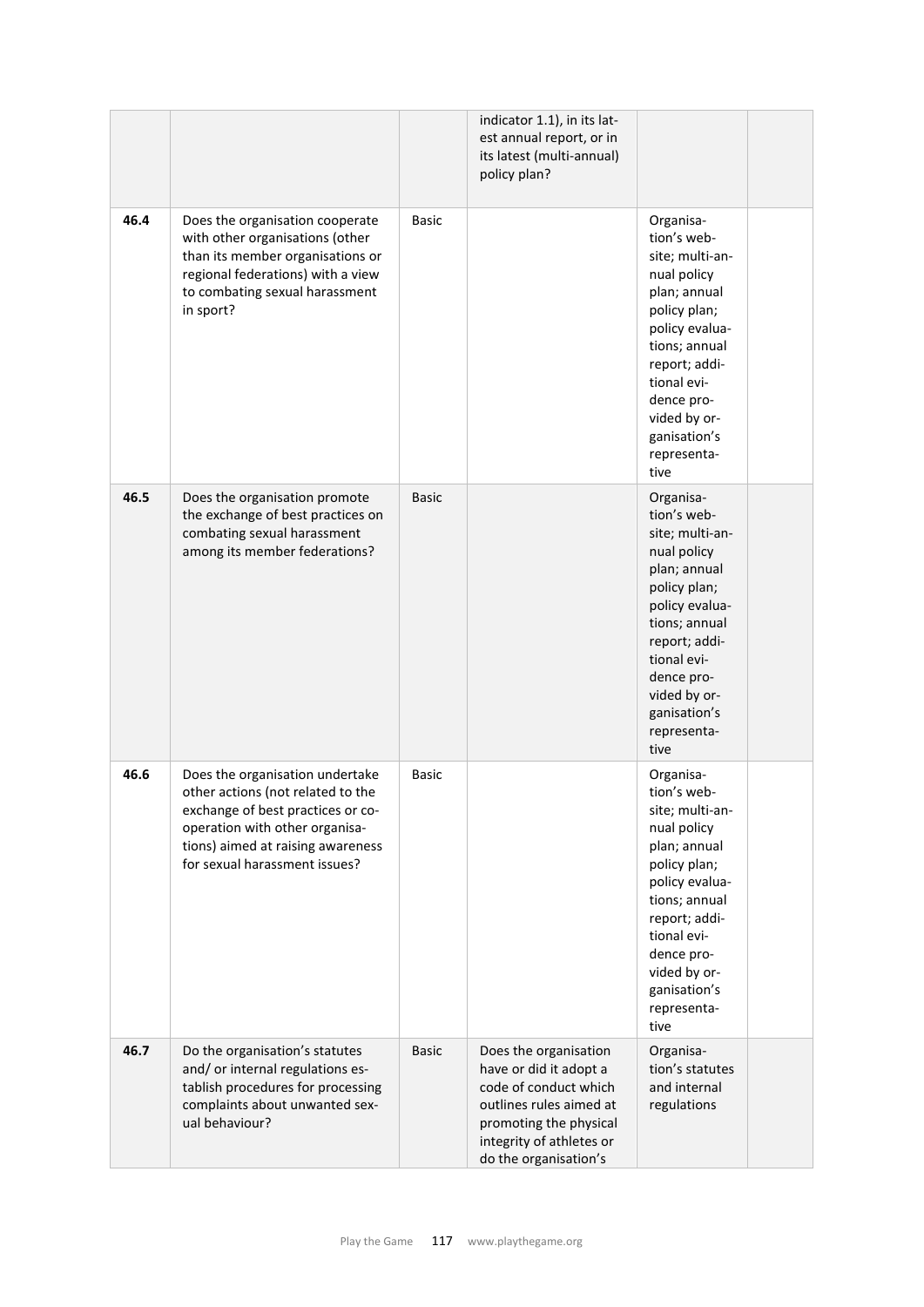|      |                                                                |              | statutes explicitly for-<br>bid sexual harassment<br>in sport?<br>Do the organisation's<br>statutes and/ or inter-<br>nal regulations estab-<br>lish procedures for pro-<br>cessing complaints<br>about violations of<br>these rules?<br>Note: if the organisa-<br>tion has a general com-<br>plaints procedure which<br>does not exclude these<br>specific complaints (i.e.<br>when complaints about<br>unwanted sexual be-<br>havious can indeed be<br>filed under this proce-<br>dure), this general pro-<br>cedure qualifies as a<br>procedure within the<br>meaning of this indica-<br>tor. |                                                             |  |
|------|----------------------------------------------------------------|--------------|--------------------------------------------------------------------------------------------------------------------------------------------------------------------------------------------------------------------------------------------------------------------------------------------------------------------------------------------------------------------------------------------------------------------------------------------------------------------------------------------------------------------------------------------------------------------------------------------------|-------------------------------------------------------------|--|
| 46.8 | Does the procedure contain rules<br>for submitting complaints? | <b>Basic</b> | Does the organisation<br>have or did it adopt a<br>code of conduct which<br>outlines rules aimed at<br>promoting the physical<br>integrity of athletes or<br>do the organisation's<br>statutes explicitly for-<br>bid sexual harassment<br>in sport?<br>Do the organisation's<br>statutes and/ or inter-<br>nal regulations estab-<br>lish procedures for pro-<br>cessing complaints<br>about violations of<br>these rules?<br>Do the procedures con-<br>tain clearly defined<br>rules establishing how<br>and where complaints<br>must be submitted<br>about violations of<br>these rules?      | Organisa-<br>tion's statutes<br>and internal<br>regulations |  |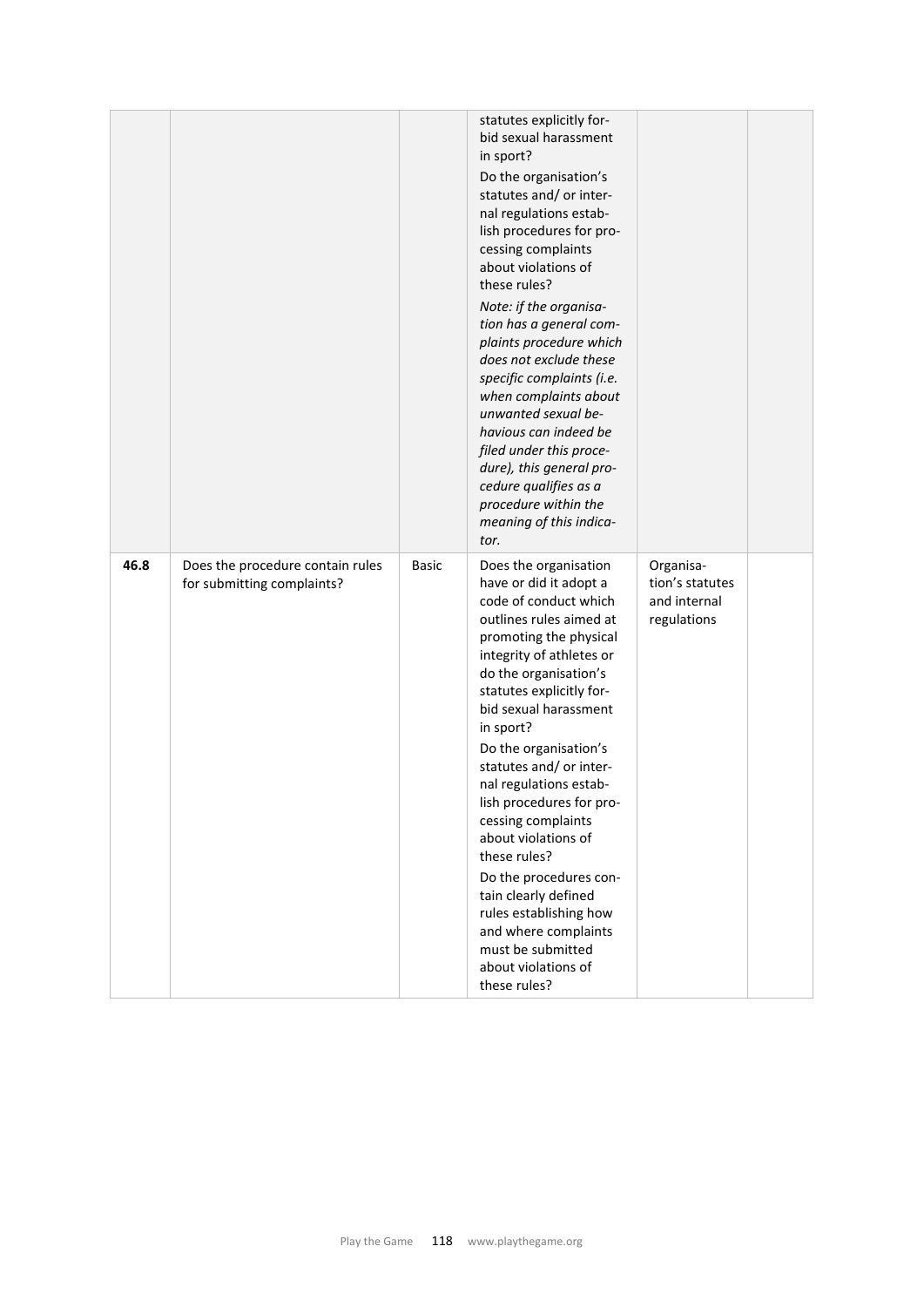| 46.9  | Does the procedure contain rules<br>for investigating complaints?                                                                        | <b>Basic</b> | Does the organisation<br>have or did it adopt a<br>code of conduct which<br>outlines rules aimed at<br>promoting the physical<br>integrity of athletes or<br>do the organisation's<br>statutes explicitly for-<br>bid sexual harassment<br>in sport?<br>Do the organisation's<br>statutes and/ or inter-<br>nal regulations estab-<br>lish procedures for pro-<br>cessing complaints<br>about violations of<br>these rules?<br>Do the procedures con-<br>tain clearly defined<br>rules establishing how<br>and by whom com-<br>plaints about violations<br>of these rules must be<br>investigated?                                                              | Organisa-<br>tion's statutes<br>and internal<br>regulations |  |
|-------|------------------------------------------------------------------------------------------------------------------------------------------|--------------|-----------------------------------------------------------------------------------------------------------------------------------------------------------------------------------------------------------------------------------------------------------------------------------------------------------------------------------------------------------------------------------------------------------------------------------------------------------------------------------------------------------------------------------------------------------------------------------------------------------------------------------------------------------------|-------------------------------------------------------------|--|
| 46.10 | Does the procedure contain rules<br>for notifying the person who sub-<br>mitted the complaint about the<br>outcome of the investigation? | Basic        | Does the organisation<br>have or did it adopt a<br>code of conduct which<br>outlines rules aimed at<br>promoting the physical<br>integrity of athletes or<br>do the organisation's<br>statutes explicitly for-<br>bid sexual harassment<br>in sport?<br>Do the organisation's<br>statutes and/ or inter-<br>nal regulations estab-<br>lish procedures for pro-<br>cessing complaints<br>about violations of<br>these rules?<br>Do the procedures con-<br>tain clearly defined<br>rules establishing how<br>and when the person<br>who submitted a com-<br>plaint about violations<br>of these rules must be<br>notified of the outcome<br>of the investigation? | Organisa-<br>tion's statutes<br>and internal<br>regulations |  |
| 46.11 | Does the procedure contain rules<br>for the establishment of an inde-<br>pendent tribunal?                                               | <b>Basic</b> | Does the organisation<br>have or did it adopt a<br>code of conduct which<br>outlines rules aimed at<br>promoting the physical<br>integrity of athletes or<br>do the organisation's                                                                                                                                                                                                                                                                                                                                                                                                                                                                              | Organisa-<br>tion's statutes<br>and internal<br>regulations |  |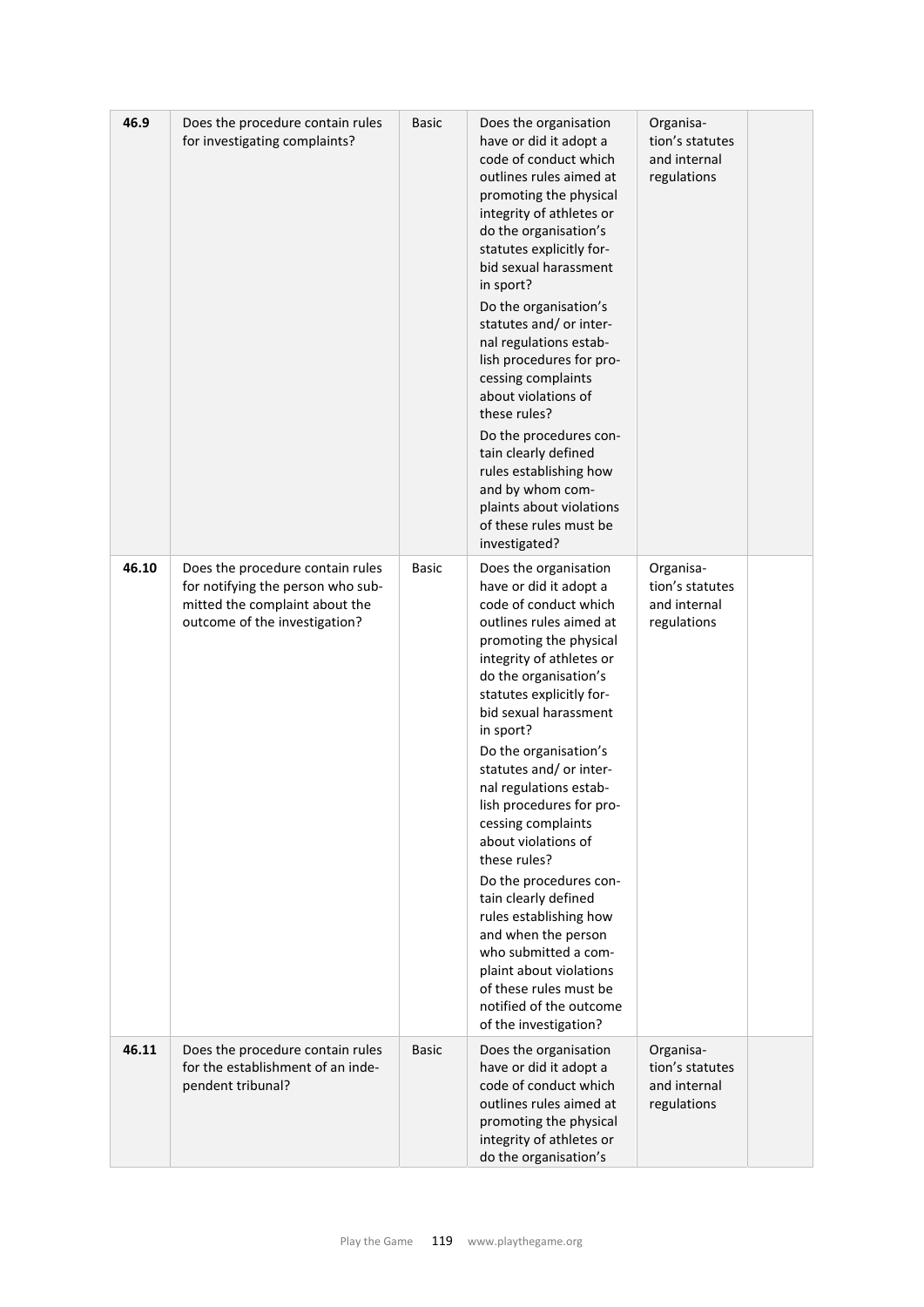|       |                                                                                             |              | statutes explicitly for-<br>bid sexual harassment<br>in sport?<br>Do the organisation's<br>statutes and/ or inter-<br>nal regulations estab-<br>lish procedures for pro-<br>cessing complaints<br>about violations of<br>these rules?<br>Do the procedures con-<br>tain clearly defined<br>rules establishing how<br>and when a case about<br>violations of these rules<br>must be submitted to<br>an independent or ex-<br>ternal tribunal? |                                                                                                                                                                                                                                    |  |
|-------|---------------------------------------------------------------------------------------------|--------------|----------------------------------------------------------------------------------------------------------------------------------------------------------------------------------------------------------------------------------------------------------------------------------------------------------------------------------------------------------------------------------------------------------------------------------------------|------------------------------------------------------------------------------------------------------------------------------------------------------------------------------------------------------------------------------------|--|
| 46.12 | Did the organisation carry out an<br>evaluation of the impact of its rel-<br>evant actions? | <b>Basic</b> | Does the organisation<br>have a written report<br>that analyses the im-<br>pact of the relevant ac-<br>tions?<br>Note: impact evalua-<br>tions can either be pub-<br>lished as part of the an-<br>nual report or as a sep-<br>arate document.                                                                                                                                                                                                | Organisa-<br>tion's web-<br>site; multi-an-<br>nual policy<br>plan; annual<br>policy plan;<br>policy evalua-<br>tions; annual<br>report; addi-<br>tional evi-<br>dence pro-<br>vided by or-<br>ganisation's<br>representa-<br>tive |  |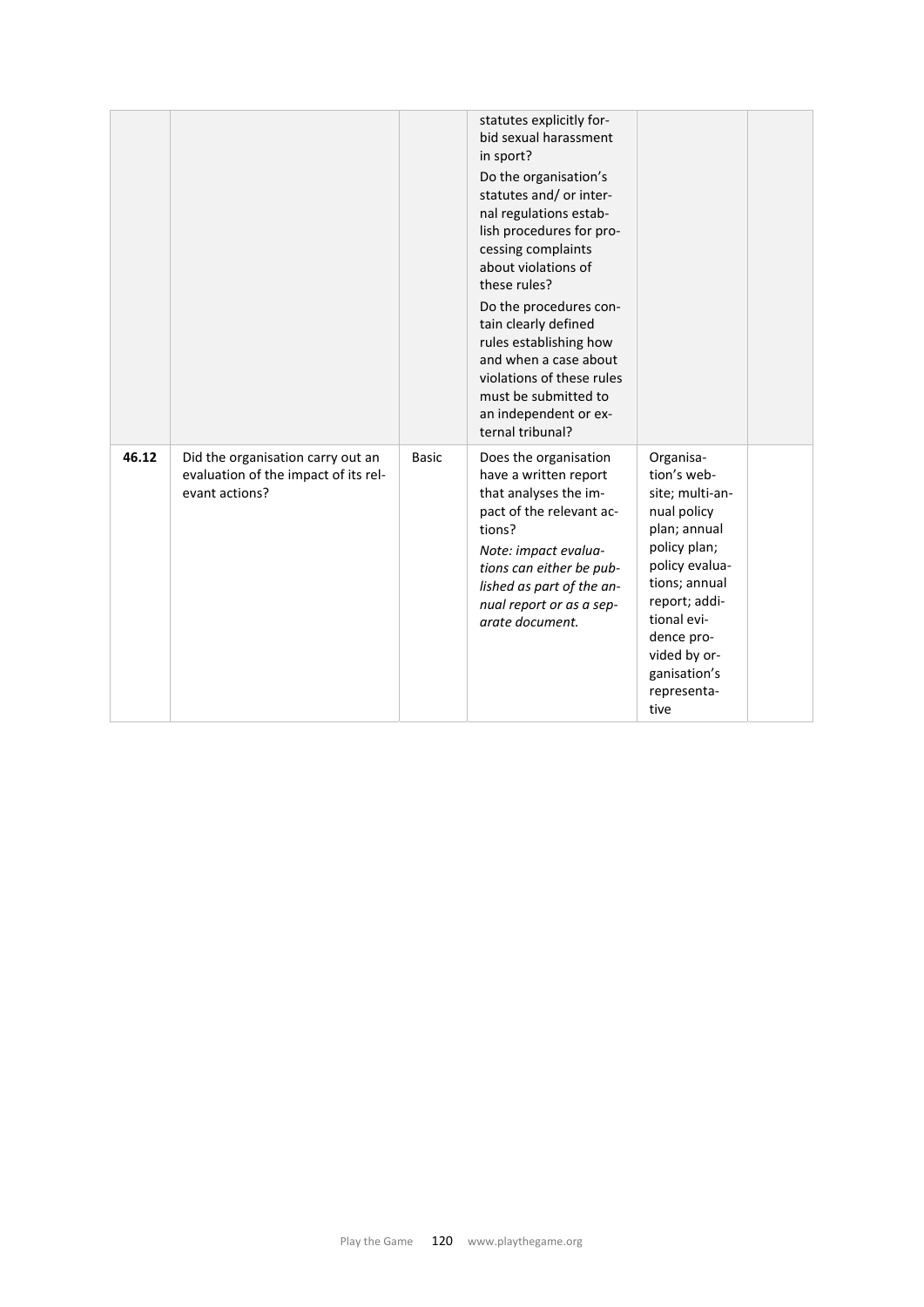### **[Principle 47]**

The organisation implements an anti‐doping policy.

# Relevance

Sports federations constitute a crucial chain in the international anti-doping regime due to their capacity to issue disciplinary rules, raise awareness, and engage in cooperative actions with their members, anti-doping authorities, and other relevant organisations.

| <b>Indicator</b> |                                                                                                                                                                                         | Category     | <b>Detailed evaluation</b><br>criteria                                                                                                                                                                                                                                                                                                                                                                                                        | Data source                                                                                                                                                                                                    | <b>Score</b> |
|------------------|-----------------------------------------------------------------------------------------------------------------------------------------------------------------------------------------|--------------|-----------------------------------------------------------------------------------------------------------------------------------------------------------------------------------------------------------------------------------------------------------------------------------------------------------------------------------------------------------------------------------------------------------------------------------------------|----------------------------------------------------------------------------------------------------------------------------------------------------------------------------------------------------------------|--------------|
| 47.1             | Does the organisation<br>have a formal (written)<br>policy that outlines objec-<br>tives and specific actions<br>aimed at preventing, de-<br>tecting and combating<br>doping practices? | <b>Basic</b> | Does the organisa-<br>tion have a written<br>policy that defines<br>specific objectives<br>and actions, specifi-<br>cally aimed at pre-<br>venting, detecting<br>and combating dop-<br>ing practices?<br>Note: the specific ob-<br>jectives and actions<br>may be part of a<br>wider policy.                                                                                                                                                  | Organisation's<br>website; multi-<br>annual policy<br>plan; annual<br>policy plan;<br>policy evalua-<br>tions; annual<br>report; addi-<br>tional evidence<br>provided by or-<br>ganisation's<br>representative |              |
| 47.2             | Does the organisation im-<br>plement disciplinary rules<br>to combat doping in con-<br>formity with the World<br>Anti-Doping Code?                                                      | <b>Basic</b> | Does the organisa-<br>tion implement the<br>WADA Code Anti-<br>Doping Rules either<br>directly or by refer-<br>ence to its rules?                                                                                                                                                                                                                                                                                                             | Organisation's<br>statutes and in-<br>ternal regula-<br>tions; discipli-<br>nary rules; ad-<br>ditional evi-<br>dence provided<br>by organisa-<br>tion's repre-<br>sentative                                   |              |
| 47.3             | Does the organisation<br>have a staff member who<br>formally acts as a single<br>point of contact and is re-<br>sponsible for all matters<br>regarding combating dop-<br>ing in sport?  | <b>Basic</b> | Does the organisation<br>mention on a webpage<br>(easily retrievable in<br>accordance with indica-<br>tor 1.1), in its latest an-<br>nual report or in its lat-<br>est (multi-annual) pol-<br>icy plan a single person<br>who is responsible for<br>all matters regarding<br>combating doping in<br>sport?<br>Does the organisation<br>provide the contact de-<br>tails of this person on a<br>webpage (easily re-<br>trievable in accordance | Organisation's<br>website; multi-<br>annual policy<br>plan; annual<br>policy plan;<br>policy evalua-<br>tions; annual<br>report; addi-<br>tional evidence<br>provided by or-<br>ganisation's<br>representative |              |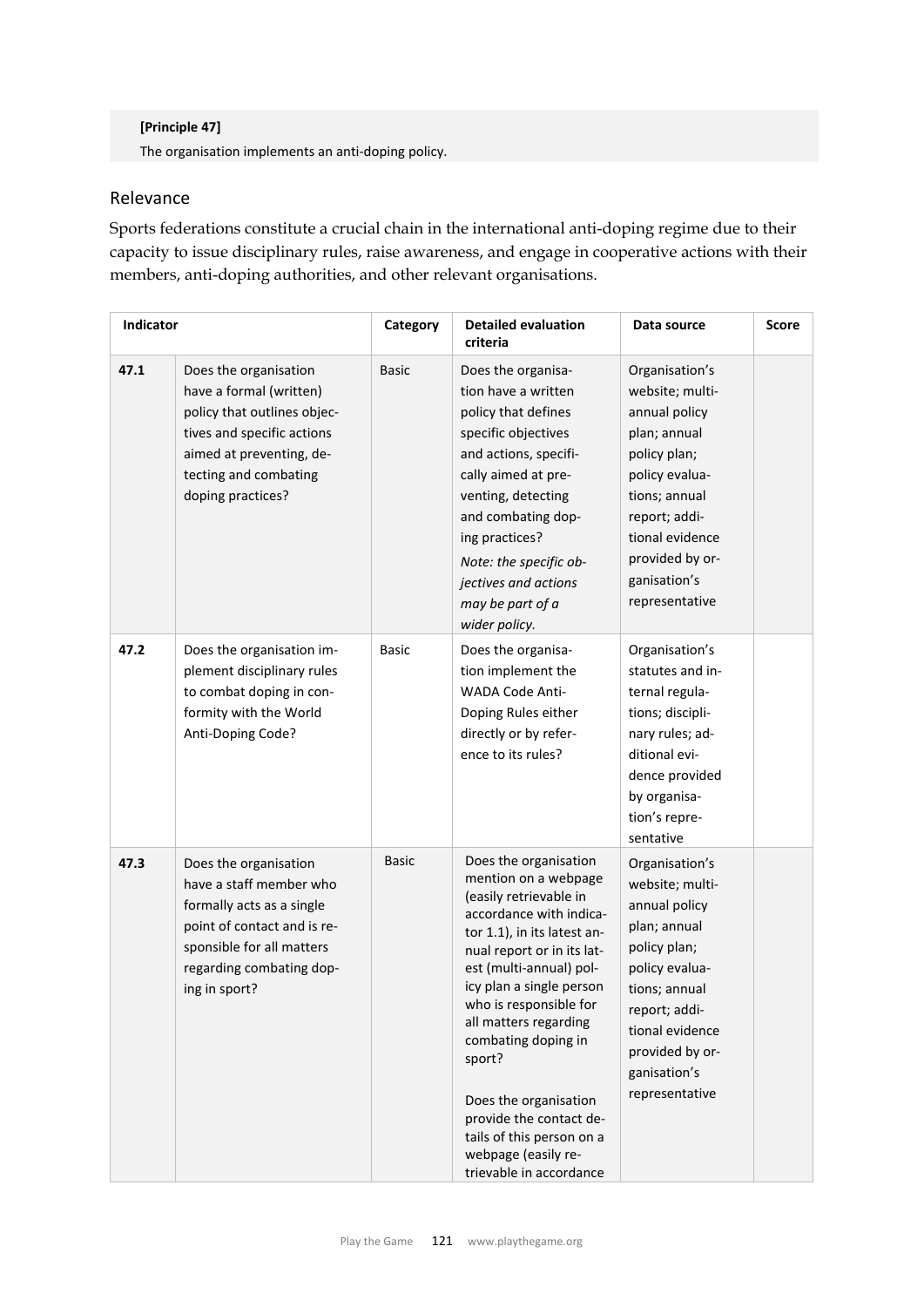|      |                                                                                                                                     |              | with indicator 1.1), in<br>its latest annual report<br>or in its latest (multi-<br>annual) policy plan?                                                                              |                                                                                                                                                                                                                                                     |  |
|------|-------------------------------------------------------------------------------------------------------------------------------------|--------------|--------------------------------------------------------------------------------------------------------------------------------------------------------------------------------------|-----------------------------------------------------------------------------------------------------------------------------------------------------------------------------------------------------------------------------------------------------|--|
| 47.4 | Does the organisation un-<br>dertake actions aimed at<br>raising awareness for<br>anti-doping rules?                                | Basic        | Note: this criterion is<br>automatically ful-<br>filled if the (stricter)<br>criterion of indicator<br>47.5 is fulfilled.                                                            | Organisation's<br>website; multi-<br>annual policy<br>plan; annual<br>policy plan;<br>policy evalua-<br>tions; annual<br>report; addi-<br>tional evidence<br>provided by or-<br>ganisation's<br>representative                                      |  |
| 47.5 | Does the organisation un-<br>dertake actions aimed at<br>educating athletes on the<br>dangers of doping?                            | <b>Basic</b> |                                                                                                                                                                                      | Organisation's<br>website; multi-<br>annual policy<br>plan; annual<br>policy plan;<br>policy evalua-<br>tions; annual<br>report; addi-<br>tional evidence<br>provided by or-<br>ganisation's<br>representative                                      |  |
| 47.6 | Does the organisation im-<br>plement formal proce-<br>dures establishing its co-<br>operation with the World<br>Anti-Doping Agency? | Basic        | Does the organisa-<br>tion have a written<br>procedure establish-<br>ing cooperation (i.e.<br>exchange of infor-<br>mation) with the<br>World Anti-Doping<br>Agency?                 | Organisation's<br>statutes and in-<br>ternal regula-<br>tions; multi-an-<br>nual policy<br>plan; annual<br>policy plan;<br>policy evalua-<br>tions; annual<br>report; addi-<br>tional evidence<br>provided by or-<br>ganisation's<br>representative |  |
| 47.7 | Did the organisation carry<br>out an evaluation of the<br>impact of its relevant ac-<br>tions?                                      | <b>Basic</b> | Does the organisa-<br>tion have a written<br>report that analyses<br>the impact of the rel-<br>evant actions?<br>Note: impact evalua-<br>tions can either be<br>published as part of | Organisation's<br>website; multi-<br>annual policy<br>plan; annual<br>policy plan;<br>policy evalua-<br>tions; annual                                                                                                                               |  |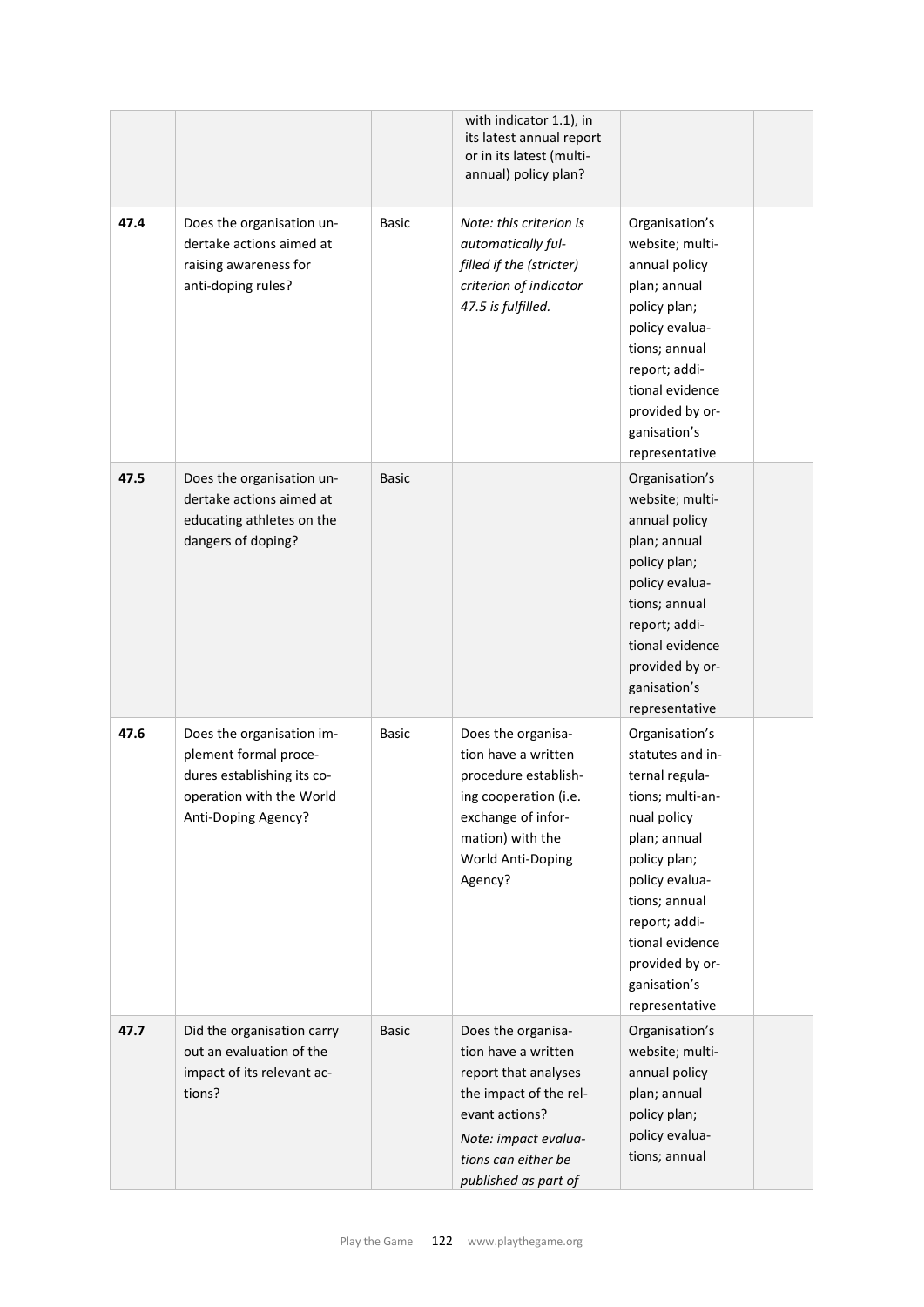|  | the annual report or<br>as a separate docu-<br>ment. | report; addi-<br>tional evidence<br>provided by or- |  |
|--|------------------------------------------------------|-----------------------------------------------------|--|
|  |                                                      | ganisation's                                        |  |
|  |                                                      | representative                                      |  |

### **[Principle 48]**

The organisation implements a policy on social inclusion through sport.

# Relevance

Sports federations are in a good position to stimulate social inclusion through sport via their capacity to raise awareness, organise events and campaigns, and to engage in cooperative actions with their members and other relevant organisations.

| <b>Indicator</b> |                                                                                                                                                                                                                                                                                      | Category          | <b>Detailed evaluation</b><br>criteria                                                                                                                                                                                                                                                                                                                                                                                                                                                                                                                  | Data source                                                                                                                                                                                                      | Score |
|------------------|--------------------------------------------------------------------------------------------------------------------------------------------------------------------------------------------------------------------------------------------------------------------------------------|-------------------|---------------------------------------------------------------------------------------------------------------------------------------------------------------------------------------------------------------------------------------------------------------------------------------------------------------------------------------------------------------------------------------------------------------------------------------------------------------------------------------------------------------------------------------------------------|------------------------------------------------------------------------------------------------------------------------------------------------------------------------------------------------------------------|-------|
| 48.1             | Does the organisation have<br>a formal (written) policy<br>that outlines objectives and<br>specific actions aimed at<br>improving the social, cul-<br>tural, educational or psy-<br>chological circumstances of<br>marginalised and/or frac-<br>tured communities through<br>sports? | <b>Basic</b>      | Does the organisation have<br>a written policy that de-<br>fines specific objectives<br>and actions, specifically<br>aimed at improving the so-<br>cial, cultural, educational<br>or psychological circum-<br>stances of marginalised<br>and/or fractured commu-<br>nities (e.g. economically<br>disadvantaged groups, ref-<br>ugees, individuals with dis-<br>abilities, elderly, etc.)<br>through sport?                                                                                                                                              | Organisation's<br>website;<br>multi-annual<br>policy plan;<br>annual policy<br>plan; policy<br>evaluations;<br>annual report;<br>additional evi-<br>dence pro-<br>vided by or-<br>ganisation's<br>representative |       |
| 48.2             | Does the organisation have<br>a staff member who for-<br>mally acts as a single point<br>of contact and is responsi-<br>ble for all matters regard-<br>ing social inclusion through<br>sports?                                                                                       | Interme-<br>diate | Does the organisation<br>mention on a webpage<br>(easily retrievable in ac-<br>cordance with indicator<br>1.1), in its latest annual re-<br>port or in its latest (multi-<br>annual) policy plan a single<br>person who is responsible<br>for all matters regarding<br>social inclusion through<br>sport?<br>Does the organisation pro-<br>vide the contact details of<br>this person on a webpage<br>(easily retrievable in ac-<br>cordance with indicator<br>1.1), in its latest annual re-<br>port, or in its latest (multi-<br>annual) policy plan? | Organisation's<br>website;<br>multi-annual<br>policy plan;<br>annual policy<br>plan; policy<br>evaluations;<br>annual report;<br>additional evi-<br>dence pro-<br>vided by or-<br>ganisation's<br>representative |       |
| 48.3             | Does the organisation pro-<br>mote the exchange of best                                                                                                                                                                                                                              | <b>Basic</b>      |                                                                                                                                                                                                                                                                                                                                                                                                                                                                                                                                                         | Organisation's<br>website;                                                                                                                                                                                       |       |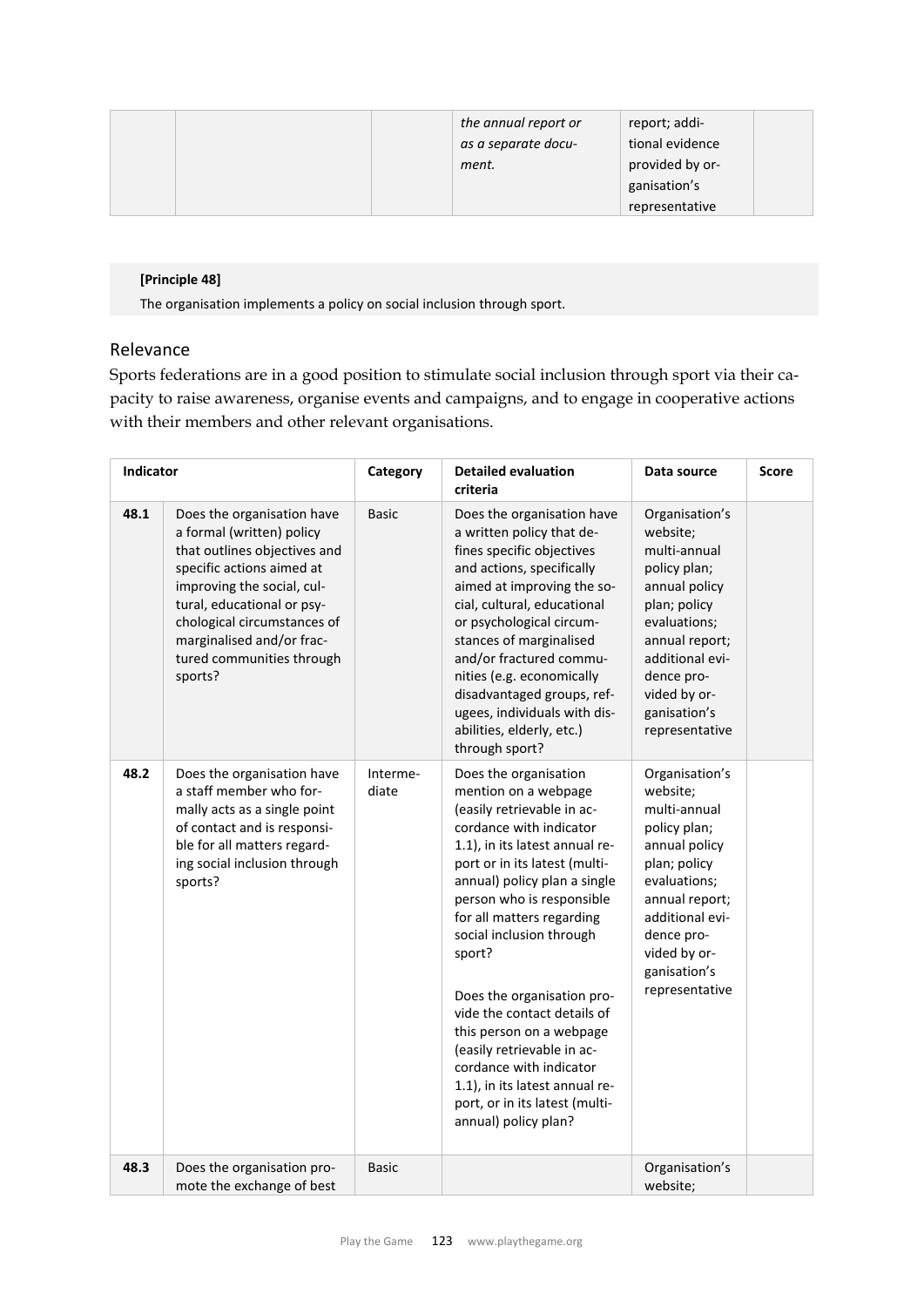|      | practices on social inclusion<br>among its member federa-<br>tions?                                                                                                                                                                                                                                                  |              |                                                                                                                                                                                                                                 | multi-annual<br>policy plan;<br>annual policy<br>plan; policy<br>evaluations;<br>annual report;<br>additional evi-<br>dence pro-<br>vided by or-<br>ganisation's<br>representative                               |  |
|------|----------------------------------------------------------------------------------------------------------------------------------------------------------------------------------------------------------------------------------------------------------------------------------------------------------------------|--------------|---------------------------------------------------------------------------------------------------------------------------------------------------------------------------------------------------------------------------------|------------------------------------------------------------------------------------------------------------------------------------------------------------------------------------------------------------------|--|
| 48.4 | Does the organisation co-<br>operate with other organi-<br>sations (other than its<br>member organisations or<br>regional federations) with a<br>view to improving the so-<br>cial, cultural, educational or<br>psychological circum-<br>stances of marginalised<br>and/or fractured communi-<br>ties through sport? | <b>Basic</b> |                                                                                                                                                                                                                                 | Organisation's<br>website;<br>multi-annual<br>policy plan;<br>annual policy<br>plan; policy<br>evaluations;<br>annual report;<br>additional evi-<br>dence pro-<br>vided by or-<br>ganisation's<br>representative |  |
| 48.5 | Does the organisation pro-<br>vide resources for disability<br>disciplines?                                                                                                                                                                                                                                          | <b>Basic</b> |                                                                                                                                                                                                                                 | Organisation's<br>website;<br>multi-annual<br>policy plan;<br>annual policy<br>plan; policy<br>evaluations;<br>annual report;<br>additional evi-<br>dence pro-<br>vided by or-<br>ganisation's<br>representative |  |
| 48.6 | Does the organisation un-<br>dertake other actions<br>aimed at improving the so-<br>cial, cultural, educational or<br>psychological circum-<br>stances of marginalised<br>and/or fractured communi-<br>ties through sport?                                                                                           | Advanced     |                                                                                                                                                                                                                                 | Organisation's<br>website;<br>multi-annual<br>policy plan;<br>annual policy<br>plan; policy<br>evaluations;<br>annual report;<br>additional evi-<br>dence pro-<br>vided by or-<br>ganisation's<br>representative |  |
| 48.7 | Did the organisation carry<br>out an evaluation of the<br>impact of its relevant ac-<br>tions?                                                                                                                                                                                                                       | <b>Basic</b> | Does the organisation have<br>a written report that anal-<br>yses the impact of the rele-<br>vant actions?<br>Note: impact evaluations<br>can either be published as<br>part of the annual report<br>or as a separate document. | Organisation's<br>website;<br>multi-annual<br>policy plan;<br>annual policy<br>plan; policy<br>evaluations;<br>annual report;                                                                                    |  |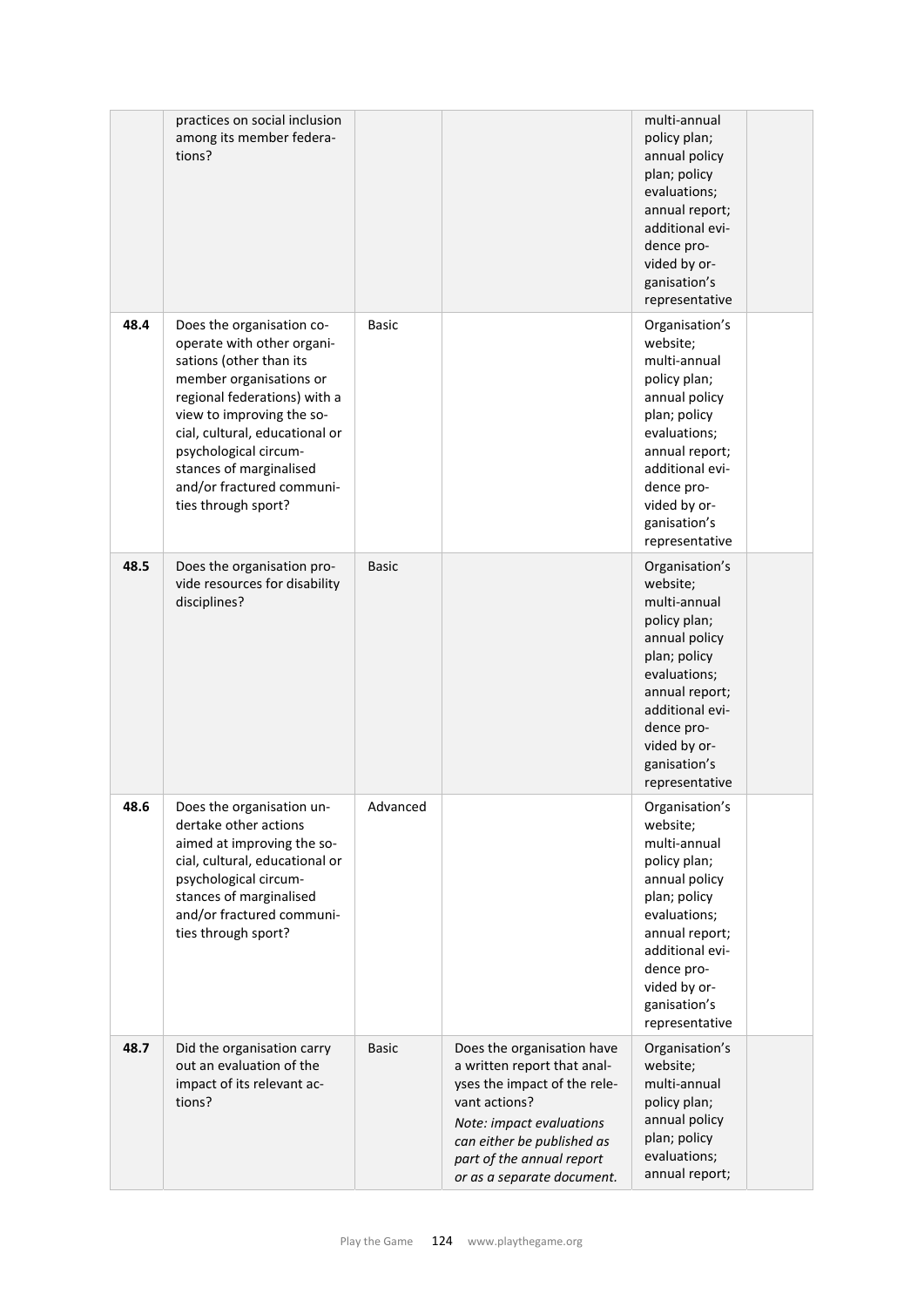| additional evi- |  |
|-----------------|--|
| dence pro-      |  |
| vided by or-    |  |
| ganisation's    |  |
| representative  |  |

### **[Principle 49]**

The organisation implements a policy combating discrimination in sport.

# Relevance

Sports federations are in a good position to combat discrimination in sport through their capacity to issue disciplinary rules, raise awareness, organise events and campaigns, and to engage in cooperative actions with their members and other relevant organisations.

| Indicator |                                                                                                                                                                                     | Cate-<br>gory | <b>Detailed evaluation criteria</b>                                                                                                                                                                                                                                                                                                                                                                                                            | Data source                                                                                                                                                                                                      | <b>Score</b> |
|-----------|-------------------------------------------------------------------------------------------------------------------------------------------------------------------------------------|---------------|------------------------------------------------------------------------------------------------------------------------------------------------------------------------------------------------------------------------------------------------------------------------------------------------------------------------------------------------------------------------------------------------------------------------------------------------|------------------------------------------------------------------------------------------------------------------------------------------------------------------------------------------------------------------|--------------|
| 49.1      | Does the organisation have<br>a formal (written) policy<br>that outlines objectives and<br>specific actions aimed at<br>combating discrimination in<br>sport?                       | <b>Basic</b>  | Does the organisation have<br>a written policy that defines<br>specific objectives and ac-<br>tions, specifically aimed at<br>combating discrimination in<br>sport?<br>Note: the specific objectives<br>and actions may be part of<br>a wider policy.                                                                                                                                                                                          | Organisation's<br>website; multi-<br>annual policy<br>plan; annual<br>policy plan; pol-<br>icy evaluations;<br>annual report;<br>additional evi-<br>dence provided<br>by organisa-<br>tion's repre-<br>sentative |              |
| 49.2      | Does the organisation have<br>a code of conduct which<br>outlines rules aimed at<br>combating discrimination in<br>sport?                                                           | <b>Basic</b>  | Does the organisation have<br>or did it adopt a code of<br>conduct which outlines<br>rules aimed at combating<br>discrimination in sport or<br>do the organisation's stat-<br>utes explicitly forbid dis-<br>crimination in sport?                                                                                                                                                                                                             | Organisation's<br>statutes, inter-<br>nal regulations,<br>code of conduct                                                                                                                                        |              |
| 49.3      | Does the organisation have<br>a staff member who for-<br>mally acts as a single point<br>of contact and is responsi-<br>ble for all matters regard-<br>ing discrimination in sport? | <b>Basic</b>  | Does the organisation men-<br>tion on a webpage (easily<br>retrievable in accordance<br>with indicator 1.1), in its<br>latest annual report or in its<br>latest (multi-annual) policy<br>plan a single person who is<br>responsible for all matters<br>regarding discrimination in<br>sport?<br>Does the organisation pro-<br>vide the contact details of<br>this person on a webpage<br>(easily retrievable in ac-<br>cordance with indicator | Organisation's<br>website; multi-<br>annual policy<br>plan; annual<br>policy plan; pol-<br>icy evaluations;<br>annual report;<br>additional evi-<br>dence provided<br>by organisa-<br>tion's repre-<br>sentative |              |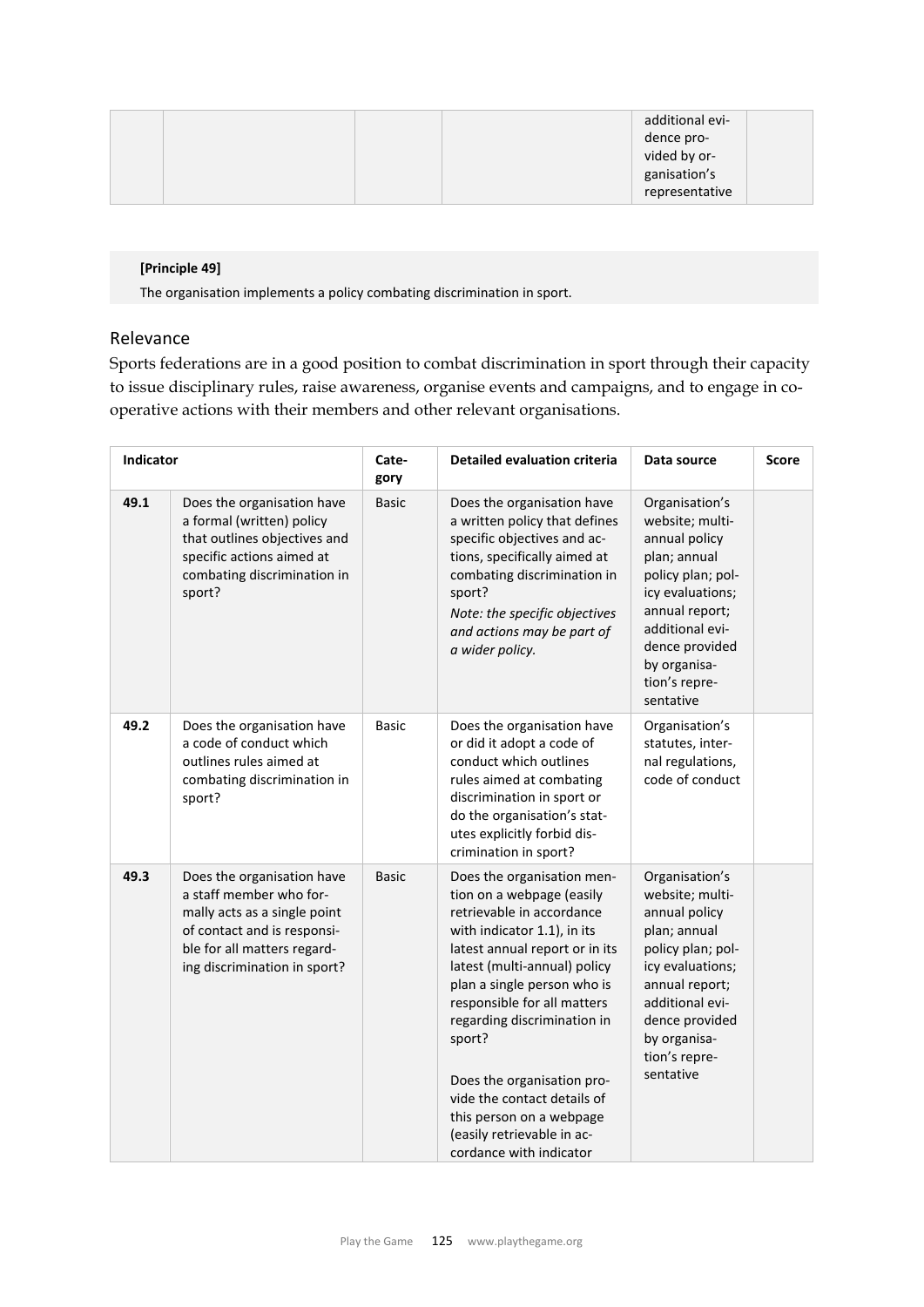|      |                                                                                                                                                                                                  |              | 1.1), in its latest annual re-<br>port, or in its latest (multi-<br>annual) policy plan?                                                                                                                                                                                                                                                                                                                                                                                                                                                                                                                                                                                                                                              |                                                                                                                                                                                                                  |  |
|------|--------------------------------------------------------------------------------------------------------------------------------------------------------------------------------------------------|--------------|---------------------------------------------------------------------------------------------------------------------------------------------------------------------------------------------------------------------------------------------------------------------------------------------------------------------------------------------------------------------------------------------------------------------------------------------------------------------------------------------------------------------------------------------------------------------------------------------------------------------------------------------------------------------------------------------------------------------------------------|------------------------------------------------------------------------------------------------------------------------------------------------------------------------------------------------------------------|--|
| 49.4 | Does the organisation co-<br>operate with other organi-<br>sations (other than its<br>member organisations or<br>regional federations) with a<br>view to combating discrimi-<br>nation in sport? | <b>Basic</b> |                                                                                                                                                                                                                                                                                                                                                                                                                                                                                                                                                                                                                                                                                                                                       | Organisation's<br>website; multi-<br>annual policy<br>plan; annual<br>policy plan; pol-<br>icy evaluations;<br>annual report;<br>additional evi-<br>dence provided<br>by organisa-<br>tion's repre-<br>sentative |  |
| 49.5 | Does the organisation un-<br>dertake actions aimed at<br>raising awareness for dis-<br>crimination issues?                                                                                       | <b>Basic</b> | Note that the aims pursued<br>by the actions must be rais-<br>ing awareness for discrimi-<br>nation issues. Actions with<br>another explicit aim that<br>may have an indirect effect<br>on raising awareness for<br>discrimination issues do not<br>qualify as actions within the<br>meaning of the indicator.                                                                                                                                                                                                                                                                                                                                                                                                                        | Organisation's<br>website; multi-<br>annual policy<br>plan; annual<br>policy plan; pol-<br>icy evaluations;<br>annual report;<br>additional evi-<br>dence provided<br>by organisa-<br>tion's repre-<br>sentative |  |
| 49.6 | Do the organisation's stat-<br>utes and/ or internal regu-<br>lations establish proce-<br>dures for processing com-<br>plaints about discrimina-<br>tion?                                        | <b>Basic</b> | Does the organisation have<br>or did it adopt a code of<br>conduct which outlines<br>rules aimed at combating<br>discrimination in sport or<br>do the organisation's stat-<br>utes explicitly forbid dis-<br>crimination in sport?<br>Do the organisation's stat-<br>utes and/ or internal regu-<br>lations establish procedures<br>for processing complaints<br>about violations of these<br>rules?<br>Note: if the organisation<br>has a general complaints<br>procedure which does not<br>exclude these specific com-<br>plaints (i.e. when com-<br>plaints about discrimination<br>can indeed be filed under<br>this procedure), this general<br>procedure qualifies as a<br>procedure within the mean-<br>ing of this indicator. | Organisation's<br>statutes and in-<br>ternal regula-<br>tions                                                                                                                                                    |  |
| 49.7 | Does the procedure contain<br>rules for submitting com-<br>plaints?                                                                                                                              | <b>Basic</b> | Does the organisation have<br>or did it adopt a code of<br>conduct which outlines<br>rules aimed at combating<br>discrimination in sport?                                                                                                                                                                                                                                                                                                                                                                                                                                                                                                                                                                                             | Organisation's<br>statutes and in-<br>ternal regula-<br>tions                                                                                                                                                    |  |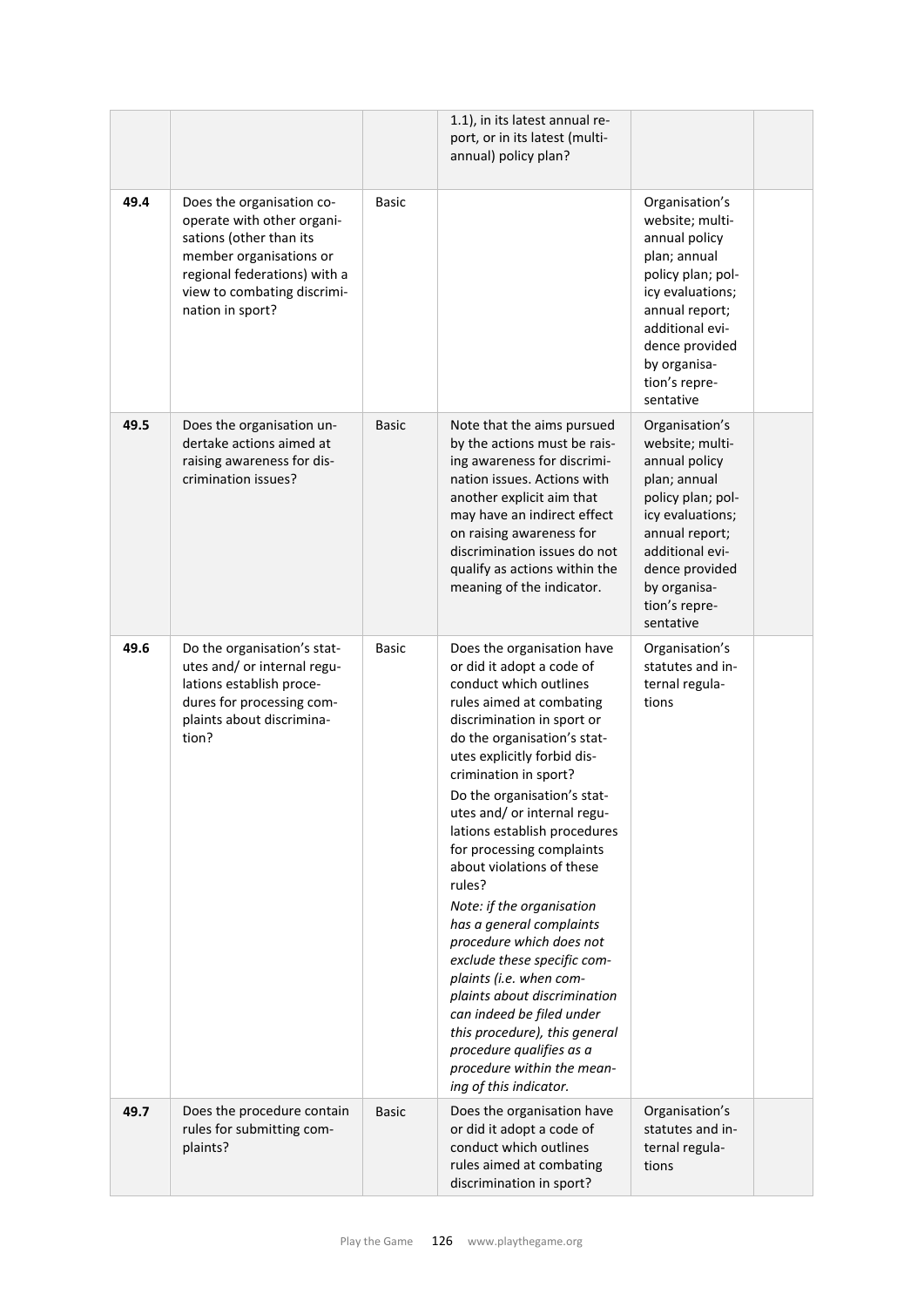|       |                                                                                                                                                                    |              | Do the organisation's stat-<br>utes and/ or internal regu-<br>lations establish procedures<br>for processing complaints<br>about violations of these<br>rules?<br>Do the procedures contain<br>clearly defined rules estab-<br>lishing how and where<br>complaints must be submit-<br>ted about violations of<br>these rules?                                                                                                                                                                                                                 |                                                               |  |
|-------|--------------------------------------------------------------------------------------------------------------------------------------------------------------------|--------------|-----------------------------------------------------------------------------------------------------------------------------------------------------------------------------------------------------------------------------------------------------------------------------------------------------------------------------------------------------------------------------------------------------------------------------------------------------------------------------------------------------------------------------------------------|---------------------------------------------------------------|--|
| 49.8  | Does the procedure contain<br>rules for investigating com-<br>plaints?                                                                                             | <b>Basic</b> | Does the organisation have<br>or did it adopt a code of<br>conduct which outlines<br>rules aimed at combating<br>discrimination in sports?<br>Do the organisation's stat-<br>utes and/ or internal regu-<br>lations establish procedures<br>for processing complaints<br>about violations of these<br>rules?<br>Do the procedures contain<br>clearly defined rules estab-<br>lishing how and by whom<br>complaints about violations<br>of these rules must be in-<br>vestigated?                                                              | Organisation's<br>statutes and in-<br>ternal regula-<br>tions |  |
| 49.9  | Does the procedure contain<br>clearly defined rules for no-<br>tifying the person who sub-<br>mitted the complaint about<br>the outcome of the investi-<br>gation? | <b>Basic</b> | Does the organisation have<br>or did it adopt a code of<br>conduct which outlines<br>rules aimed at combating<br>discrimination in sports?<br>Do the organisation's stat-<br>utes and/ or internal regu-<br>lations establish procedures<br>for processing complaints<br>about violations of these<br>rules?<br>Do the procedures contain<br>clearly defined rules estab-<br>lishing how and when the<br>person who submitted a<br>complaint about violations<br>of these rules must be noti-<br>fied of the outcome of the<br>investigation? | Organisation's<br>statutes and in-<br>ternal regula-<br>tions |  |
| 49.10 | Does the procedure contain<br>rules for the establishment<br>of an independent tribu-<br>nal?                                                                      | <b>Basic</b> | Does the organisation have<br>or did it adopt a code of<br>conduct which outlines<br>rules aimed at combating<br>discrimination in sports?<br>Do the organisation's stat-<br>utes and/ or internal regu-<br>lations establish procedures<br>for processing complaints                                                                                                                                                                                                                                                                         | Organisation's<br>statutes and in-<br>ternal regula-<br>tions |  |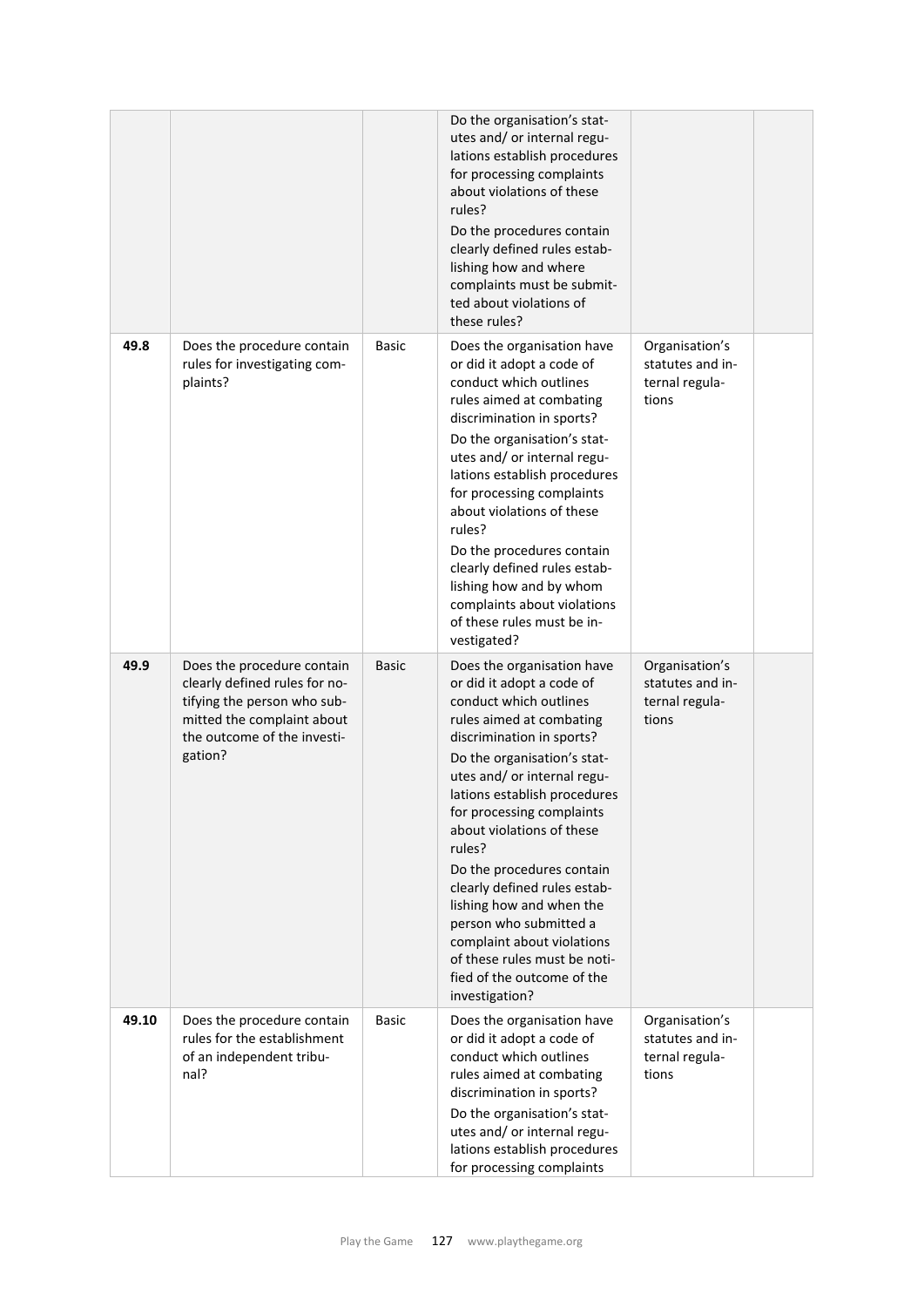|       |                                                                                             |              | about violations of these<br>rules?<br>Do the procedures contain<br>clearly defined rules estab-<br>lishing how and when a<br>case about violations of<br>these rules must be submit-<br>ted to an independent or<br>external tribunal? |                                                                                                                                                                                                                  |  |
|-------|---------------------------------------------------------------------------------------------|--------------|-----------------------------------------------------------------------------------------------------------------------------------------------------------------------------------------------------------------------------------------|------------------------------------------------------------------------------------------------------------------------------------------------------------------------------------------------------------------|--|
| 49.11 | Did the organisation carry<br>out an evaluation of the im-<br>pact of its relevant actions? | <b>Basic</b> | Does the organisation have<br>a written report that anal-<br>yses the impact of the rele-<br>vant actions?<br>Note: impact evaluations<br>can either be published as<br>part of the annual report or<br>as a separate document.         | Organisation's<br>website; multi-<br>annual policy<br>plan; annual<br>policy plan; pol-<br>icy evaluations;<br>annual report;<br>additional evi-<br>dence provided<br>by organisa-<br>tion's repre-<br>sentative |  |

## **[Principle 50]**

The organisation implements a policy to promote gender equality in sport.

# Relevance

Sports federations are in a good position to promote gender equality in sport through their capacity to raise awareness, organise events and campaigns, and to engage in cooperative actions with their members and other relevant organisations.

| <b>Indicator</b> |                                                                                                                                                                                                                   | Cate-<br>gory     | <b>Detailed evaluation</b><br>criteria                                                                                                                                                                                                                   | Data source                                                                                                                                                                                                    | <b>Score</b> |
|------------------|-------------------------------------------------------------------------------------------------------------------------------------------------------------------------------------------------------------------|-------------------|----------------------------------------------------------------------------------------------------------------------------------------------------------------------------------------------------------------------------------------------------------|----------------------------------------------------------------------------------------------------------------------------------------------------------------------------------------------------------------|--------------|
| 50.1             | Does the organisation have<br>a formal (written) policy<br>that outlines objectives and<br>specific actions aimed at<br>promoting gender equality<br>in sport?                                                    | <b>Basic</b>      | Does the organisation<br>have a written policy that<br>defines specific objectives<br>and actions, specifically<br>aimed at promoting gen-<br>der equality in sport?<br>Note: the specific objec-<br>tives and actions may be<br>part of a wider policy. | Organisation's<br>website; multi-<br>annual policy<br>plan; annual<br>policy plan;<br>policy evalua-<br>tions; annual<br>report; addi-<br>tional evidence<br>provided by or-<br>ganisation's<br>representative |              |
| 50.2             | Does the organisation raise<br>awareness via educational<br>materials for all decision<br>makers on the importance<br>of having diverse represen-<br>tation on decision-making<br>organs throughout the<br>sport? | Interme-<br>diate |                                                                                                                                                                                                                                                          | Organisation's<br>website; multi-<br>annual policy<br>plan; annual<br>policy plan;<br>policy evalua-<br>tions; annual<br>report; addi-<br>tional evidence                                                      |              |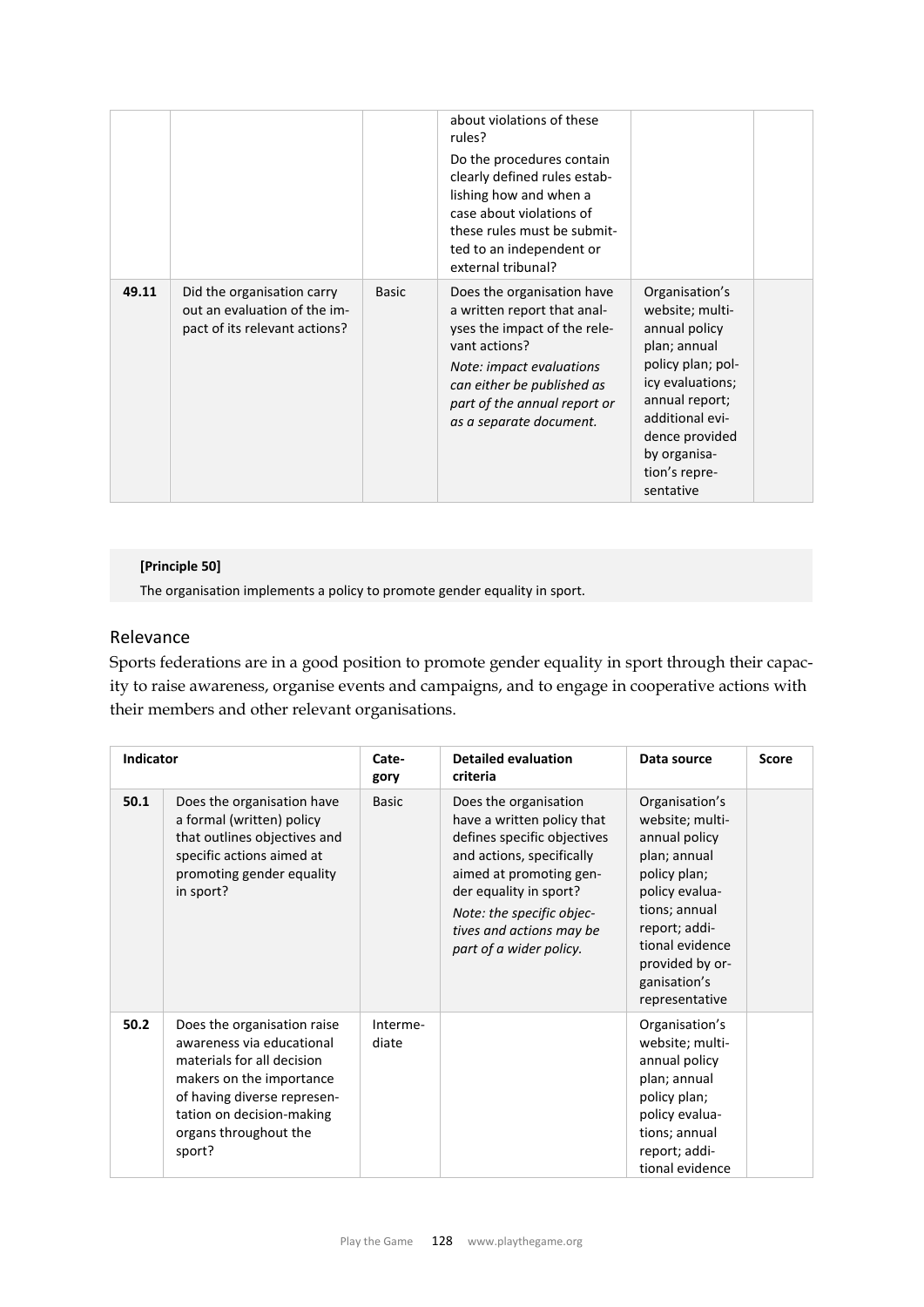|      |                                                                                                                                                                                                     |                   |                                                                                                                                                                                                                                                                                                                                                                                                                                                                                                                                              | provided by or-<br>ganisation's<br>representative                                                                                                                                                              |  |
|------|-----------------------------------------------------------------------------------------------------------------------------------------------------------------------------------------------------|-------------------|----------------------------------------------------------------------------------------------------------------------------------------------------------------------------------------------------------------------------------------------------------------------------------------------------------------------------------------------------------------------------------------------------------------------------------------------------------------------------------------------------------------------------------------------|----------------------------------------------------------------------------------------------------------------------------------------------------------------------------------------------------------------|--|
| 50.3 | Does the organisation un-<br>dertake actions aimed at<br>supporting (future) leaders<br>of both sexes through either<br>formal training or informal<br>arrangements (e.g. mentor-<br>ing system)?   | Interme-<br>diate |                                                                                                                                                                                                                                                                                                                                                                                                                                                                                                                                              | Organisation's<br>website; multi-<br>annual policy<br>plan; annual<br>policy plan;<br>policy evalua-<br>tions; annual<br>report; addi-<br>tional evidence<br>provided by or-<br>ganisation's<br>representative |  |
| 50.4 | Does the organisation have<br>a staff member who for-<br>mally acts as a single point<br>of contact and is responsi-<br>ble for all matters regarding<br>gender equality issues?                    | Interme-<br>diate | Does the organisation<br>mention on a webpage<br>(easily retrievable in ac-<br>cordance with indicator<br>1.1), in its latest annual re-<br>port or in its latest (multi-<br>annual) policy plan a single<br>person who is responsible<br>for all matters regarding<br>gender equality issues?<br>Does the organisation pro-<br>vide the contact details of<br>this person on a webpage<br>(easily retrievable in ac-<br>cordance with indicator<br>1.1), in its latest annual re-<br>port, or in its latest (multi-<br>annual) policy plan? | Organisation's<br>website; multi-<br>annual policy<br>plan; annual<br>policy plan;<br>policy evalua-<br>tions; annual<br>report; addi-<br>tional evidence<br>provided by or-<br>ganisation's<br>representative |  |
| 50.5 | Does the organisation coop-<br>erate with other organisa-<br>tions (other than its mem-<br>ber organisations or re-<br>gional federations) with a<br>view to promoting gender<br>equality in sport? | <b>Basic</b>      |                                                                                                                                                                                                                                                                                                                                                                                                                                                                                                                                              | Organisation's<br>website; multi-<br>annual policy<br>plan; annual<br>policy plan;<br>policy evalua-<br>tions; annual<br>report; addi-<br>tional evidence<br>provided by or-<br>ganisation's<br>representative |  |
| 50.6 | Did the organisation carry<br>out an evaluation of the im-<br>pact of its relevant actions?                                                                                                         | <b>Basic</b>      | Does the organisation<br>have a written report that<br>analyses the impact of the<br>relevant actions?<br>Note: impact evaluations<br>can either be published as<br>part of the annual report<br>or as a separate docu-<br>ment.                                                                                                                                                                                                                                                                                                             | Organisation's<br>website; multi-<br>annual policy<br>plan; annual<br>policy plan;<br>policy evalua-<br>tions; annual<br>report; addi-<br>tional evidence                                                      |  |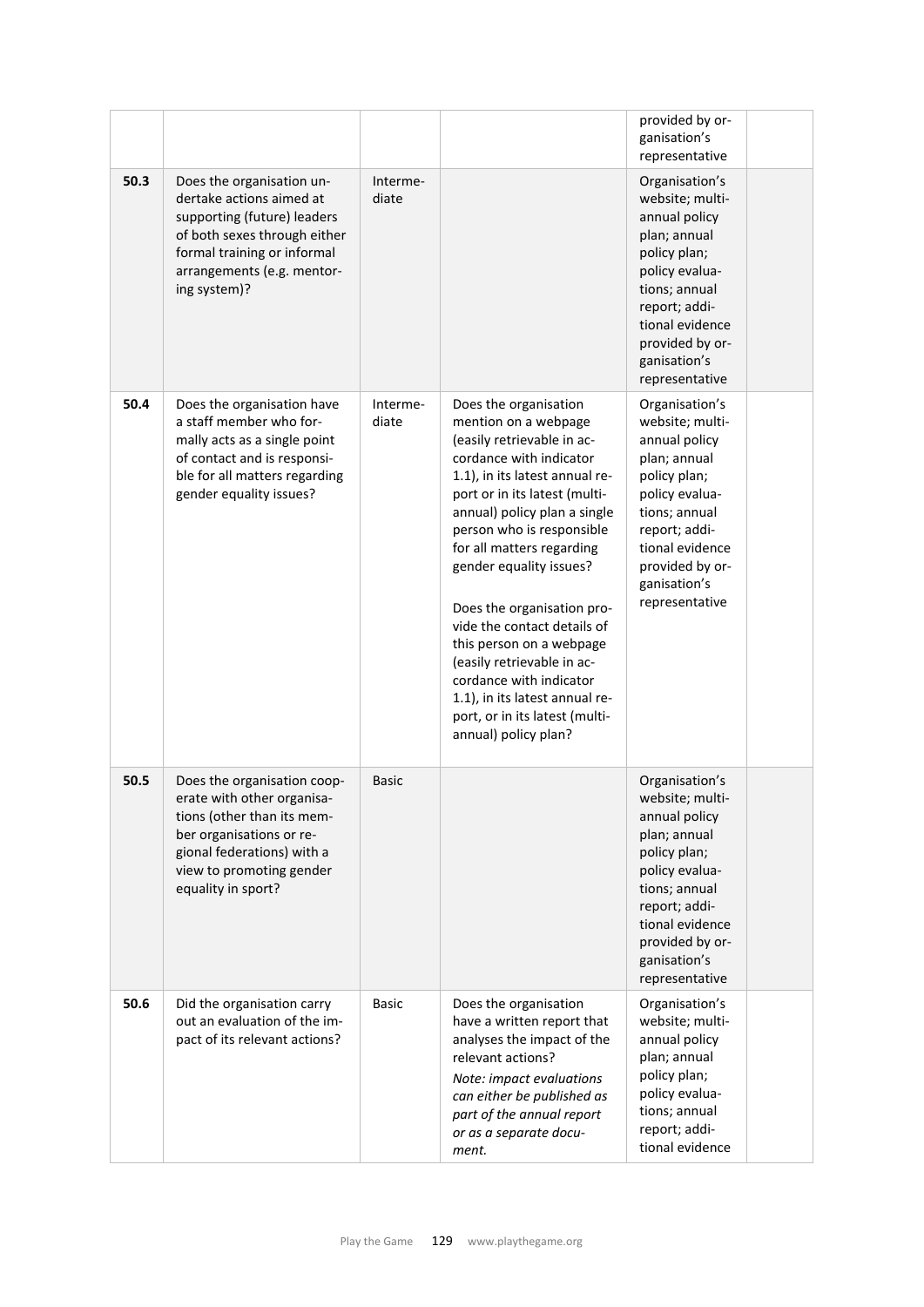|  | provided by or- |  |
|--|-----------------|--|
|  | ganisation's    |  |
|  | representative  |  |

### **[Principle 51]**

The organisation implements a policy to combat match‐fixing.

### Relevance

Sports federations constitute a crucial chain in the international anti-match-fixing regime through their capacity to issue disciplinary rules, raise awareness, and to engage in cooperative actions with their members, gambling authorities, and other relevant organisations.

| Indicator |                                                                                                                                                                               | Cate-<br>gory | <b>Detailed evaluation</b><br>criteria                                                                                                                                                                                                                                                                                                                                                                                                                                                                                                | Data source                                                                                                                                                                                                    | Score |
|-----------|-------------------------------------------------------------------------------------------------------------------------------------------------------------------------------|---------------|---------------------------------------------------------------------------------------------------------------------------------------------------------------------------------------------------------------------------------------------------------------------------------------------------------------------------------------------------------------------------------------------------------------------------------------------------------------------------------------------------------------------------------------|----------------------------------------------------------------------------------------------------------------------------------------------------------------------------------------------------------------|-------|
| 51.1      | Does the organisation have a<br>formal (written) policy that<br>outlines objectives and spe-<br>cific actions aimed at com-<br>bating match-fixing?                           | <b>Basic</b>  | Does the organisation<br>have a written policy that<br>defines specific objectives<br>and actions, specifically<br>aimed at combating<br>match-fixing?<br>Note: the specific objec-<br>tives and actions may be<br>part of a wider policy.                                                                                                                                                                                                                                                                                            | Organisation's<br>website; multi-<br>annual policy<br>plan; annual<br>policy plan;<br>policy evalua-<br>tions; annual<br>report; addi-<br>tional evidence<br>provided by or-<br>ganisation's<br>representative |       |
| 51.2      | Does the organisation have a<br>staff member who formally<br>acts as a single point of con-<br>tact and is responsible for all<br>matters regarding match-fix-<br>ing issues? | <b>Basic</b>  | Does the organisation<br>mention on a webpage<br>(easily retrievable in ac-<br>cordance with indicator<br>1.1), in its latest annual<br>report or latest (multi-an-<br>nual) policy plan a single<br>person who is responsible<br>for all matters regarding<br>match-fixing issues?<br>Does the organisation<br>provide the contact de-<br>tails of this person on a<br>webpage (easily retrieva-<br>ble in accordance with in-<br>dicator 1.1), in its latest<br>annual report, or in its<br>latest (multi-annual) pol-<br>icy plan? | Organisation's<br>website; multi-<br>annual policy<br>plan; annual<br>policy plan;<br>policy evalua-<br>tions; annual<br>report; addi-<br>tional evidence<br>provided by or-<br>ganisation's<br>representative |       |
| 51.3      | Does the organisation imple-<br>ment disciplinary rules to<br>combat match-fixing?                                                                                            | <b>Basic</b>  | Note: this criterion is au-<br>tomatically fulfilled if the<br>(stricter) criteria in 51.4,<br>51.5, 51.6, or 51.7 are ful-<br>filled.                                                                                                                                                                                                                                                                                                                                                                                                | Organisation's<br>statutes and in-<br>ternal regula-<br>tions; discipli-<br>nary rules                                                                                                                         |       |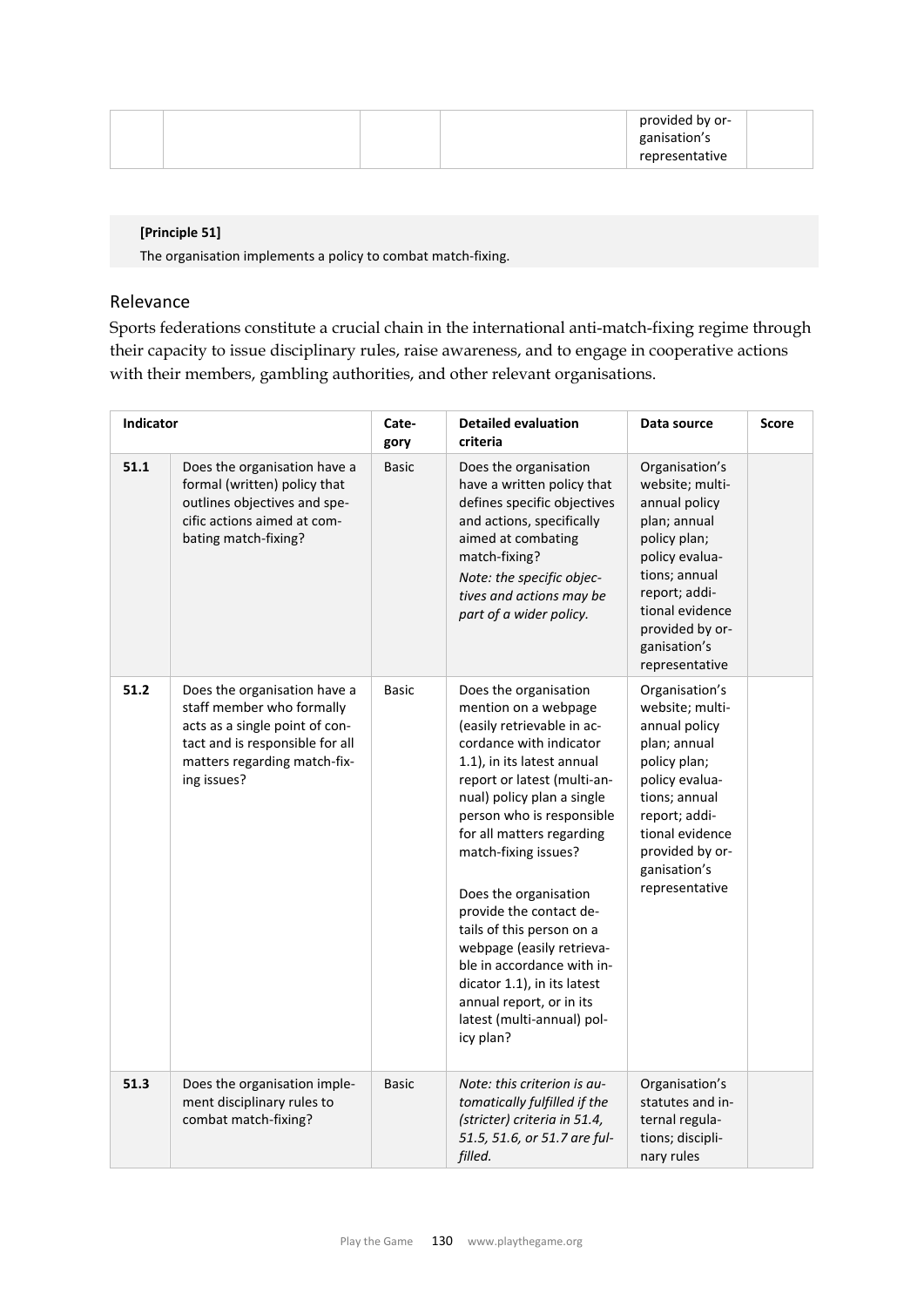| 51.4  | Do these rules include provi-<br>sions banning any member<br>of the federation from plac-<br>ing a bet related to youth<br>leagues and a competition or<br>match that he/she may<br>(in)directly influence?                | <b>Basic</b> | Note: 'members of the<br>federation' include,<br>amongst others, trainers,<br>coaches, athletes and ref-<br>erees. They do not include<br>staff members of the or-<br>ganisation unless they<br>have (in)direct influence<br>on competitions or<br>matches. | Organisation's<br>statutes and in-<br>ternal regula-<br>tions; discipli-<br>nary rules                                                                                                                         |  |
|-------|----------------------------------------------------------------------------------------------------------------------------------------------------------------------------------------------------------------------------|--------------|-------------------------------------------------------------------------------------------------------------------------------------------------------------------------------------------------------------------------------------------------------------|----------------------------------------------------------------------------------------------------------------------------------------------------------------------------------------------------------------|--|
| 51.5  | Do these rules include provi-<br>sions banning any member<br>of the federation from<br>spreading confidential infor-<br>mation which may reasona-<br>bly be expected to be used in<br>the framework of a bet?              | <b>Basic</b> |                                                                                                                                                                                                                                                             | Organisation's<br>statutes and in-<br>ternal regula-<br>tions; discipli-<br>nary rules                                                                                                                         |  |
| 51.6  | Do these rules include provi-<br>sions establishing the obliga-<br>tion for every member of the<br>federation to report any re-<br>quests to unduly influence<br>competitions or matches or-<br>ganized by the federation? | <b>Basic</b> |                                                                                                                                                                                                                                                             | Organisation's<br>statutes and in-<br>ternal regula-<br>tions; discipli-<br>nary rules                                                                                                                         |  |
| 51.7  | Do these rules include provi-<br>sions establishing the proce-<br>dure for punishing any viola-<br>tions of the above rules?                                                                                               | <b>Basic</b> |                                                                                                                                                                                                                                                             | Organisation's<br>statutes and in-<br>ternal regula-<br>tions; discipli-<br>nary rules                                                                                                                         |  |
| 51.8  | Does the organisation under-<br>take actions aimed at pro-<br>moting the exchange of best<br>practices on combating<br>match-fixing?                                                                                       | <b>Basic</b> |                                                                                                                                                                                                                                                             |                                                                                                                                                                                                                |  |
| 51.9  | Does the organisation under-<br>take actions to educate elite<br>athletes, promising young<br>athletes, coaches, referees,<br>trainers and clubs about risks<br>relating to match-fixing?                                  | <b>Basic</b> |                                                                                                                                                                                                                                                             | Organisation's<br>website; multi-<br>annual policy<br>plan; annual<br>policy plan;<br>policy evalua-<br>tions; annual<br>report; addi-<br>tional evidence<br>provided by or-<br>ganisation's<br>representative |  |
| 51.10 | Did the organisation carry<br>out an evaluation of the im-<br>pact of its relevant actions?                                                                                                                                | <b>Basic</b> | Does the organisation<br>have a written report<br>that analyses the impact<br>of the relevant actions?<br>Note: impact evaluations<br>can either be published as<br>part of the annual report<br>or as a separate docu-<br>ment.                            | Organisation's<br>website; multi-<br>annual policy<br>plan; annual<br>policy plan;<br>policy evalua-<br>tions; annual<br>report; addi-<br>tional evidence                                                      |  |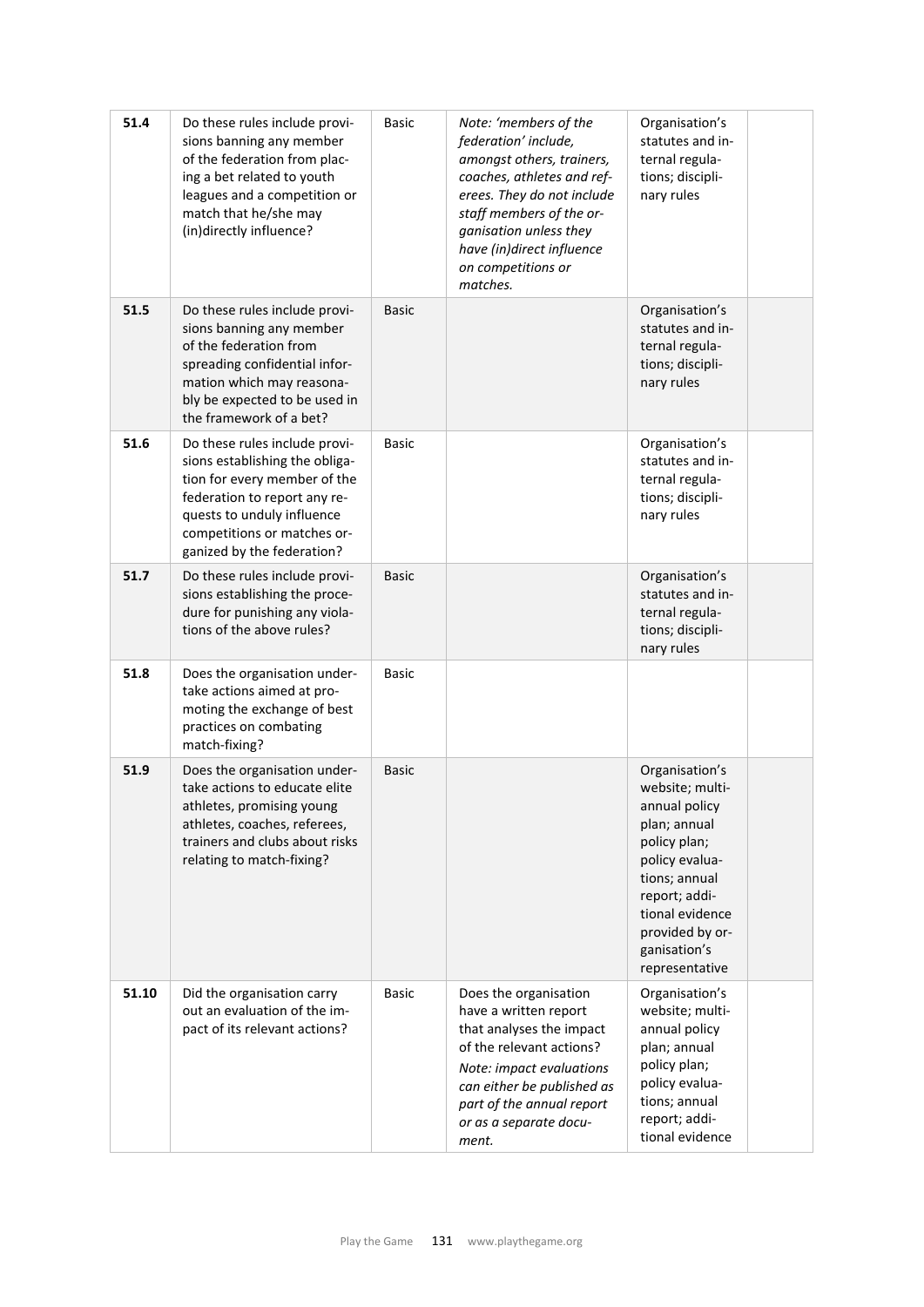|  |  | provided by or- |  |
|--|--|-----------------|--|
|  |  | ganisation's    |  |
|  |  | representative  |  |

### **[Principle 52]**

The organisation implements a policy for the promotion of environmental sustainability.

### Relevance

The practice of sport and the organisation of sports events often leads to environmental degradation. Sports federations are in a good position to promote environmental sustainability in sport through their capacity to implement sustainability rules, raise awareness, organise sustainable events, and to engage in cooperative actions with their members and other relevant organisations.

| Indicator |                                                                                                                                                                                                     | Cate-<br>gory | <b>Detailed evaluation</b><br>criteria                                                                                                                                                                                                                                                                                                                                                                                                                                                                                                                                    | Data source                                                                                                                                                                                                      | Score |
|-----------|-----------------------------------------------------------------------------------------------------------------------------------------------------------------------------------------------------|---------------|---------------------------------------------------------------------------------------------------------------------------------------------------------------------------------------------------------------------------------------------------------------------------------------------------------------------------------------------------------------------------------------------------------------------------------------------------------------------------------------------------------------------------------------------------------------------------|------------------------------------------------------------------------------------------------------------------------------------------------------------------------------------------------------------------|-------|
| 52.1      | Does the organisation have<br>a formal (written) policy<br>that outlines objectives and<br>specific actions aimed at<br>promoting environmental<br>sustainability?                                  | <b>Basic</b>  | Does the organisation<br>have a written policy that<br>defines specific objec-<br>tives and actions, specifi-<br>cally aimed at mitigating<br>environmental degrada-<br>tion / harm through the<br>practice of sport?<br>Note: the specific objec-<br>tives and actions may be<br>part of a wider policy.                                                                                                                                                                                                                                                                 | Organisation's<br>website; multi-<br>annual policy<br>plan; annual<br>policy plan; pol-<br>icy evaluations;<br>annual report;<br>additional evi-<br>dence provided<br>by organisa-<br>tion's repre-<br>sentative |       |
| 52.2      | Does the organisation have<br>a staff member who for-<br>mally acts as a single point<br>of contact and is responsi-<br>ble for all matters regarding<br>promoting environmental<br>sustainability? | <b>Basic</b>  | Does the organisation<br>mention on a webpage<br>(easily retrievable in ac-<br>cordance with indicator<br>1.1), in its latest annual<br>report or in its latest<br>(multi-annual) policy plan<br>a single person who is re-<br>sponsible for all matters<br>regarding promoting en-<br>vironmental sustainabil-<br>ity?<br>Does the organisation<br>provide the contact de-<br>tails of this person on a<br>webpage (easily retrieva-<br>ble in accordance with in-<br>dicator 1.1), in its latest<br>annual report, or in its<br>latest (multi-annual) pol-<br>icy plan? | Organisation's<br>website; multi-<br>annual policy<br>plan; annual<br>policy plan; pol-<br>icy evaluations;<br>annual report;<br>additional evi-<br>dence provided<br>by organisa-<br>tion's repre-<br>sentative |       |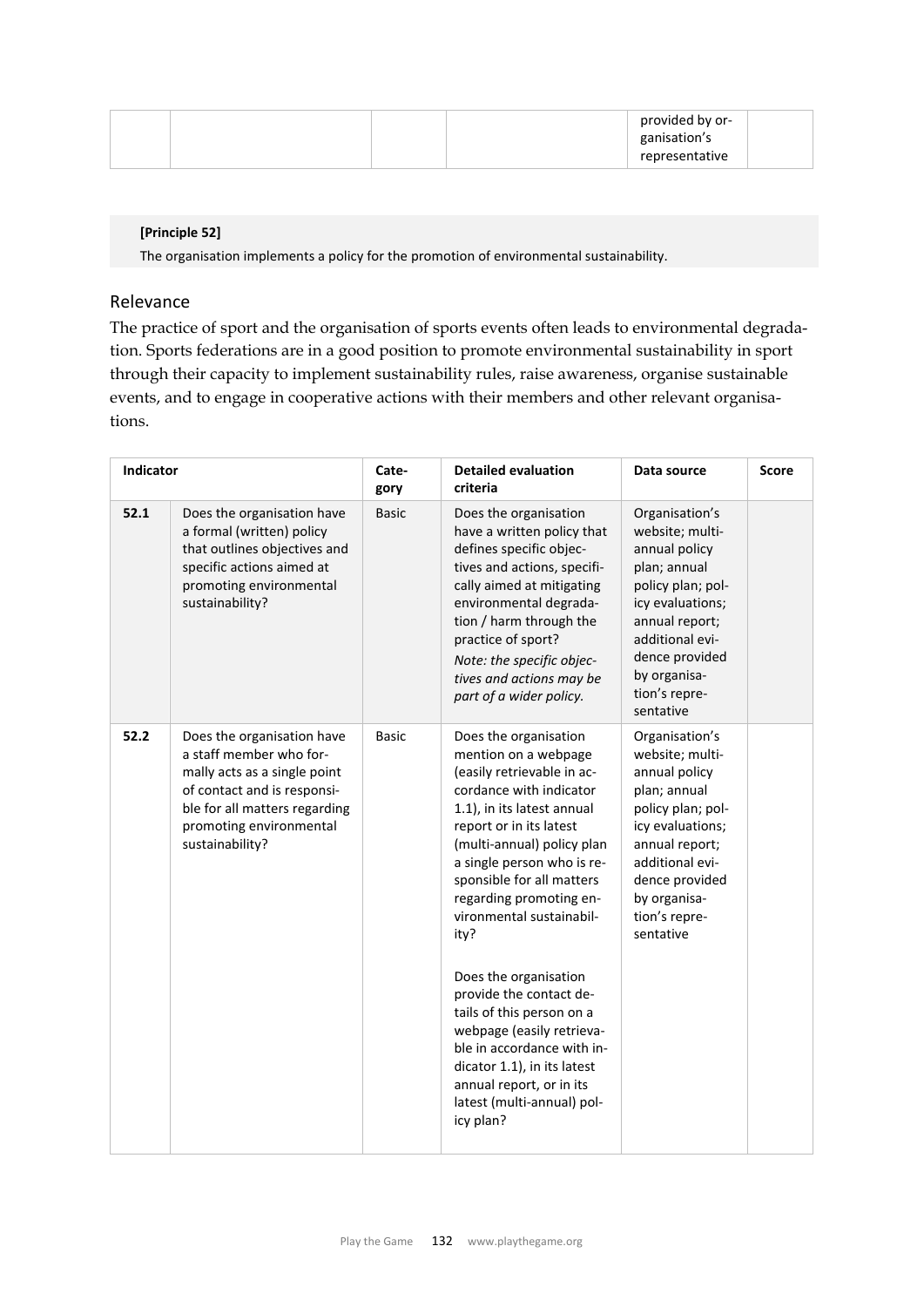| 52.3 | Does the organisation in-<br>corporate the use of an en-<br>vironmental management<br>system (ISO 20121 or simi-<br>lar) in its hosting agree-<br>ment for its major events?    | Interme-<br>diate |                                                                                                                                                                                                                                                                                                                                                                                                                                                                 | Organisation's<br>website; multi-<br>annual policy<br>plan; annual<br>policy plan; pol-<br>icy evaluations;<br>annual report;<br>host contract;<br>additional evi-<br>dence provided<br>by organisa-<br>tion's repre-<br>sentative |  |
|------|---------------------------------------------------------------------------------------------------------------------------------------------------------------------------------|-------------------|-----------------------------------------------------------------------------------------------------------------------------------------------------------------------------------------------------------------------------------------------------------------------------------------------------------------------------------------------------------------------------------------------------------------------------------------------------------------|------------------------------------------------------------------------------------------------------------------------------------------------------------------------------------------------------------------------------------|--|
| 52.4 | Does the organisation for-<br>mally take environmental<br>criteria into account when<br>evaluating bids to host its<br>major events?                                            | Basic             | Do the organisation's<br>statutes and/or internal<br>regulations establish that<br>bidding dossiers are re-<br>viewed, evaluated and<br>scores are assigned on<br>the basis of pre-estab-<br>lished and objective cri-<br>teria?<br>Do the organisation's<br>statutes and/or internal<br>regulations establish that<br>only bids achieving a<br>minimum score are<br>shortlisted?<br>Are environmental crite-<br>ria among the criteria<br>used for evaluation? | Bidding rules;<br>additional evi-<br>dence provided<br>by organisa-<br>tion's repre-<br>sentative                                                                                                                                  |  |
| 52.5 | Does the organisation in-<br>corporate specific environ-<br>mental sustabability objec-<br>tives in the host agreement<br>of its major events?                                  | <b>Basic</b>      | Note: 'specific' implies<br>that objectives go beyond<br>a general requirement to<br>take into account envi-<br>ronmental sustainability.<br>The host agreement<br>should define clear objec-<br>tives.                                                                                                                                                                                                                                                         | Host agreement;<br>bidding rules;<br>additional evi-<br>dence provided<br>by organisa-<br>tion's repre-<br>sentative                                                                                                               |  |
| 52.6 | Does the organisation pro-<br>vide guidance for (poten-<br>tial) hosts on environmen-<br>tal sustainability?                                                                    | <b>Basic</b>      | Does the organisation<br>publish a document in<br>which it explains how<br>event hosts can promote<br>environmental sustaina-<br>bility?                                                                                                                                                                                                                                                                                                                        | Bidding rules;<br>organisation's<br>website; addi-<br>tional evidence<br>provided by or-<br>ganisation's rep-<br>resentative                                                                                                       |  |
| 52.7 | Does the organisation un-<br>dertake actions aimed at<br>promoting the exchange of<br>best practices on environ-<br>mental sustainability<br>among its member federa-<br>tions? | Basic             |                                                                                                                                                                                                                                                                                                                                                                                                                                                                 | Organisation's<br>website; multi-<br>annual policy<br>plan; annual<br>policy plan; pol-<br>icy evaluations;<br>annual report;<br>additional evi-<br>dence provided                                                                 |  |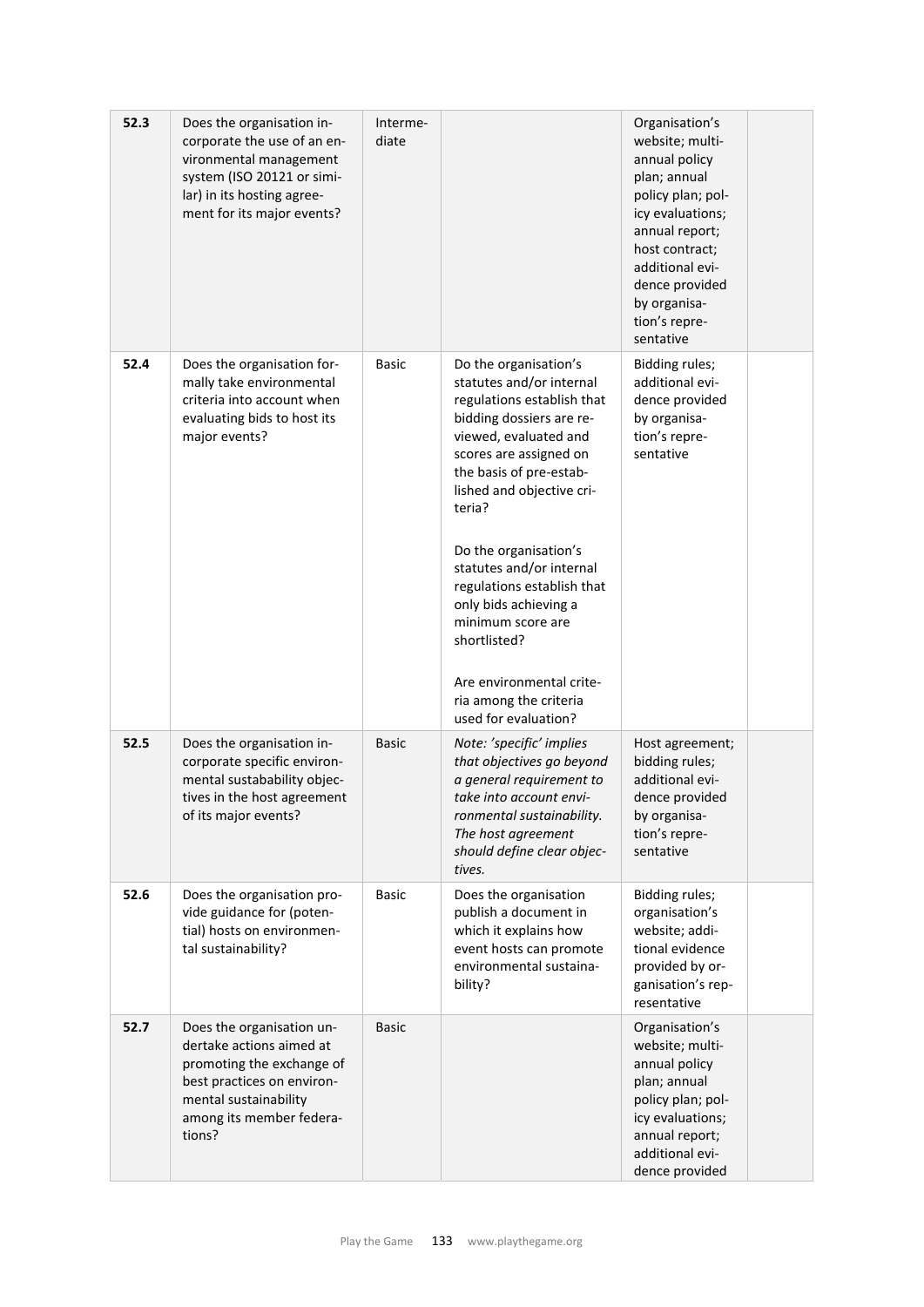|       |                                                                                                                                                                                                                                     |                   |                                                                                                                                                                                                                                                    | by organisa-<br>tion's repre-<br>sentative                                                                                                                                                                       |
|-------|-------------------------------------------------------------------------------------------------------------------------------------------------------------------------------------------------------------------------------------|-------------------|----------------------------------------------------------------------------------------------------------------------------------------------------------------------------------------------------------------------------------------------------|------------------------------------------------------------------------------------------------------------------------------------------------------------------------------------------------------------------|
| 52.8  | Does the organisation un-<br>dertake other actions<br>aimed at promoting the en-<br>vironmental sustainability<br>of sporting activities?                                                                                           | Interme-<br>diate | Does the organisation<br>undertake other actions<br>(not related to the ex-<br>change of best practices<br>or cooperation with<br>other organisations)<br>aimed at promoting the<br>environmental sustaina-<br>bility of sporting activi-<br>ties? | Organisation's<br>website; multi-<br>annual policy<br>plan; annual<br>policy plan; pol-<br>icy evaluations;<br>annual report;<br>additional evi-<br>dence provided<br>by organisa-<br>tion's repre-<br>sentative |
| 52.9  | Does the organisation co-<br>operate with other organi-<br>sations (other than its<br>member organisations or<br>regional federations) with a<br>view to promoting the envi-<br>ronmental sustainability of<br>sporting activities? | <b>Basic</b>      |                                                                                                                                                                                                                                                    | Organisation's<br>website; multi-<br>annual policy<br>plan; annual<br>policy plan; pol-<br>icy evaluations;<br>annual report;<br>additional evi-<br>dence provided<br>by organisa-<br>tion's repre-<br>sentative |
| 52.10 | Did the organisation carry<br>out an evaluation of the im-<br>pact of its relevant actions?                                                                                                                                         | <b>Basic</b>      | Does the organisation<br>have a written report<br>that analyses the impact<br>of the relevant actions?<br>Note: impact evaluations<br>can either be published<br>as part of the annual re-<br>port or as a separate doc-<br>ument.                 | Organisation's<br>website; multi-<br>annual policy<br>plan; annual<br>policy plan; pol-<br>icy evaluations;<br>annual report;<br>additional evi-<br>dence provided<br>by organisa-<br>tion's repre-<br>sentative |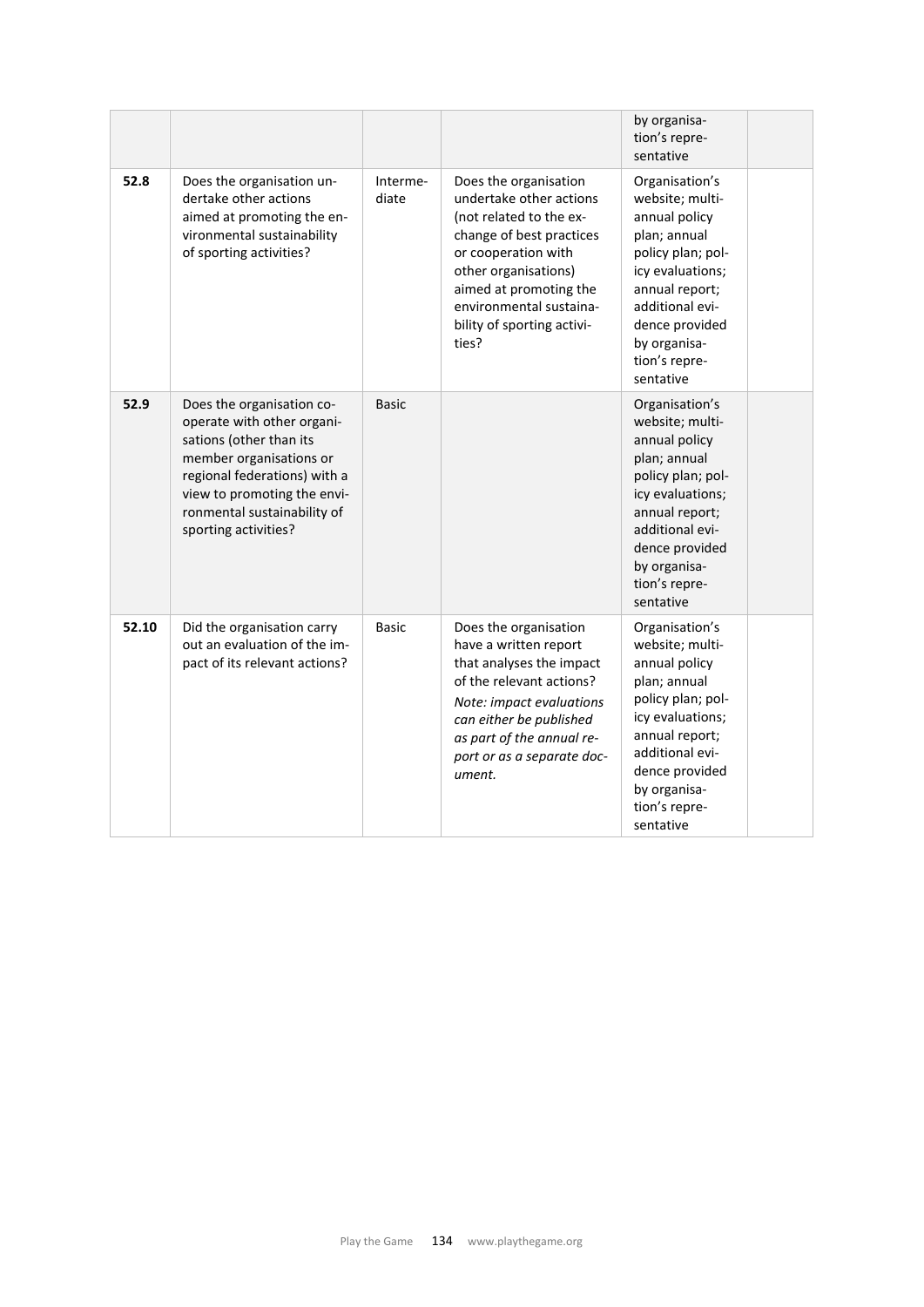#### **[Principle 53]**

The organisation implements a policy on promoting the dual career of athletes.

### Relevance

Elite athletes face serious difficulties in combining their sporting career with education or work. Sports federations are in a good position to promote the dual career of athletes through their capacity to raise awareness, organise events, and to engage in cooperative actions with its members and other relevant organisations.

| Indicator |                                                                                                                                                                                                      | Category          | <b>Detailed evaluation</b><br>criteria                                                                                                                                                                                                                                                                                                                                                                                                                                                                                               | Data source                                                                                                                                                                                                      | <b>Score</b> |
|-----------|------------------------------------------------------------------------------------------------------------------------------------------------------------------------------------------------------|-------------------|--------------------------------------------------------------------------------------------------------------------------------------------------------------------------------------------------------------------------------------------------------------------------------------------------------------------------------------------------------------------------------------------------------------------------------------------------------------------------------------------------------------------------------------|------------------------------------------------------------------------------------------------------------------------------------------------------------------------------------------------------------------|--------------|
| 53.1      | Does the organisation have<br>a formal (written) policy<br>that outlines objectives and<br>specific actions aimed at<br>helping athletes combine<br>their sporting career with<br>education or work? | <b>Basic</b>      | Does the organisation<br>have a written policy<br>that defines specific ob-<br>jectives and actions, spe-<br>cifically aimed at helping<br>athletes combine their<br>sporting career with ed-<br>ucation or work?<br>Note: the specific objec-<br>tives and actions may be<br>part of a wider policy.<br>Relevant activities could<br>pertain to educating sen-<br>ior athletes or promoting<br>a balance between the<br>sporting education and<br>formal education of<br>young people.                                              | Organisation's<br>website; multi-an-<br>nual policy plan;<br>annual policy<br>plan; policy evalu-<br>ations; annual re-<br>port; additional<br>evidence pro-<br>vided by organisa-<br>tion's representa-<br>tive |              |
| 53.2      | Does the organisation have<br>a staff member who for-<br>mally acts as a single point<br>of contact and is responsi-<br>ble for all matters regard-<br>ing dual careers?                             | Interme-<br>diate | Does the organisation<br>mention on a webpage<br>(easily retrievable in ac-<br>cordance with indicator<br>1.1), in its latest annual<br>report or in its latest<br>(multi-annual) policy<br>plan a single person who<br>is responsible for all<br>matters regarding dual<br>careers?<br>Does the organisation<br>provide the contact de-<br>tails of this person on a<br>webpage (easily retriev-<br>able in accordance with<br>indicator 1.1), in its lat-<br>est annual report, or in<br>its latest (multi-annual)<br>policy plan? | Organisation's<br>website; multi-an-<br>nual policy plan;<br>annual policy<br>plan; policy evalu-<br>ations; annual re-<br>port; additional<br>evidence pro-<br>vided by organisa-<br>tion's representa-<br>tive |              |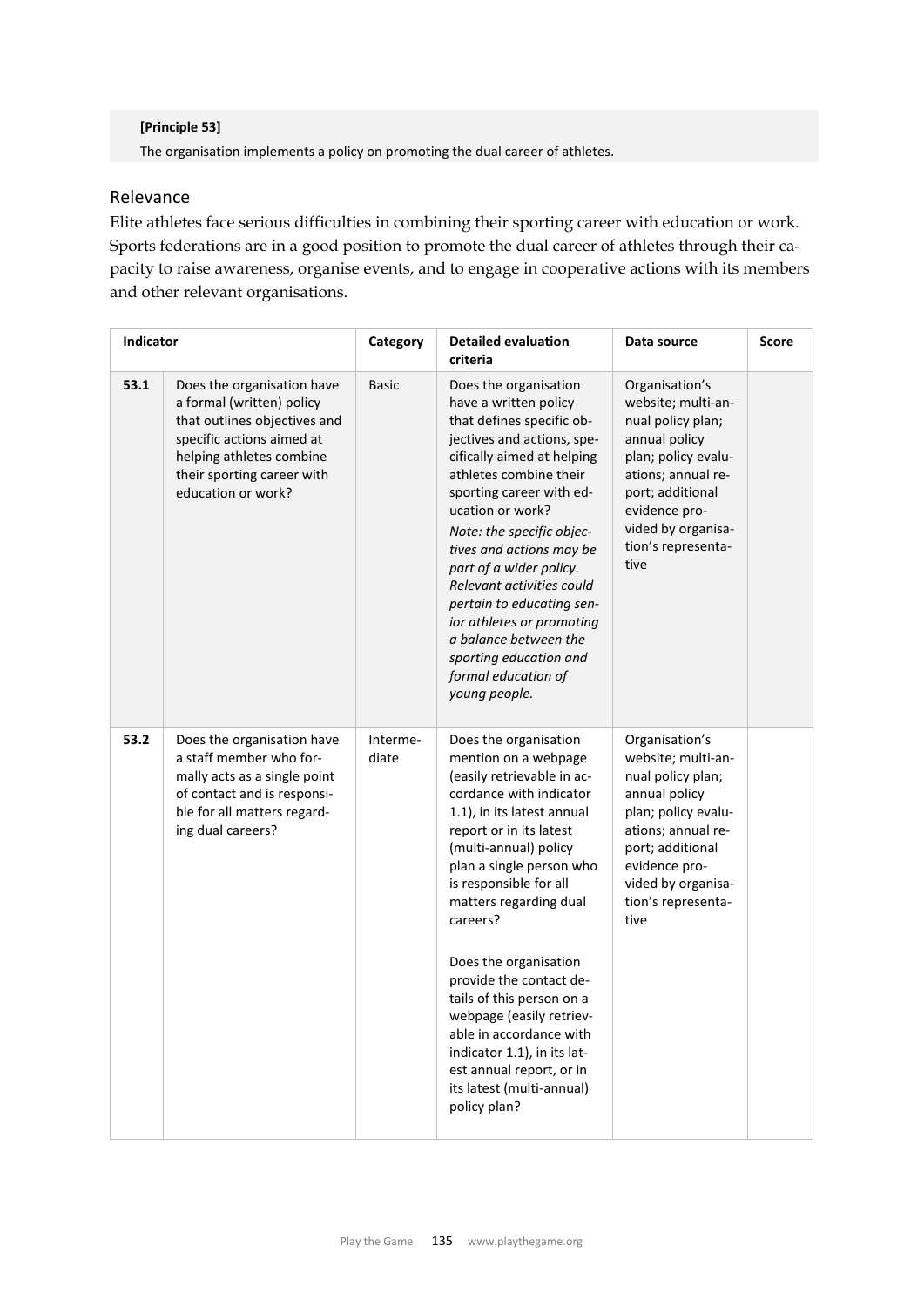| 53.3 | Does the organisation un-<br>dertake actions aimed at<br>promoting the exchange of<br>best practices on dual ca-<br>reers with its member fed-<br>erations?                                                                                                                                          | Interme-<br>diate |                                                                                                                                                                                                                                  | Organisation's<br>website; multi-an-<br>nual policy plan;<br>annual policy<br>plan; policy evalu-<br>ations; annual re-<br>port; additional<br>evidence pro-<br>vided by organisa-<br>tion's representa-<br>tive |  |
|------|------------------------------------------------------------------------------------------------------------------------------------------------------------------------------------------------------------------------------------------------------------------------------------------------------|-------------------|----------------------------------------------------------------------------------------------------------------------------------------------------------------------------------------------------------------------------------|------------------------------------------------------------------------------------------------------------------------------------------------------------------------------------------------------------------|--|
| 53.4 | Does the organisation un-<br>dertake other actions (not<br>related to the exchange of<br>best practices or coopera-<br>tion with other organisa-<br>tions) aimed at promoting<br>and supporting the inclu-<br>sion of the concept of dual<br>careers in the activities of<br>its member federations? | Interme-<br>diate |                                                                                                                                                                                                                                  | Organisation's<br>website; multi-an-<br>nual policy plan;<br>annual policy<br>plan; policy evalu-<br>ations; annual re-<br>port; additional<br>evidence pro-<br>vided by organisa-<br>tion's representa-<br>tive |  |
| 53.5 | Does the organisation co-<br>operate with other organi-<br>sations (other than its<br>member organisations or<br>regional federations) with a<br>view to helping athletes<br>combine their sporting ca-<br>reer with education or<br>work?                                                           | Interme-<br>diate |                                                                                                                                                                                                                                  | Organisation's<br>website; multi-an-<br>nual policy plan;<br>annual policy<br>plan; policy evalu-<br>ations; annual re-<br>port; additional<br>evidence pro-<br>vided by organisa-<br>tion's representa-<br>tive |  |
| 53.6 | Did the organisation carry<br>out an evaluation of the im-<br>pact of its relevant actions?                                                                                                                                                                                                          | Basic             | Does the organisation<br>have a written report<br>that analyses the impact<br>of the relevant actions?<br>Note: impact evaluations<br>can either be published<br>as part of the annual re-<br>port or as a separate<br>document. | Organisation's<br>website; multi-an-<br>nual policy plan;<br>annual policy<br>plan; policy evalu-<br>ations; annual re-<br>port; additional<br>evidence pro-<br>vided by organisa-<br>tion's representa-<br>tive |  |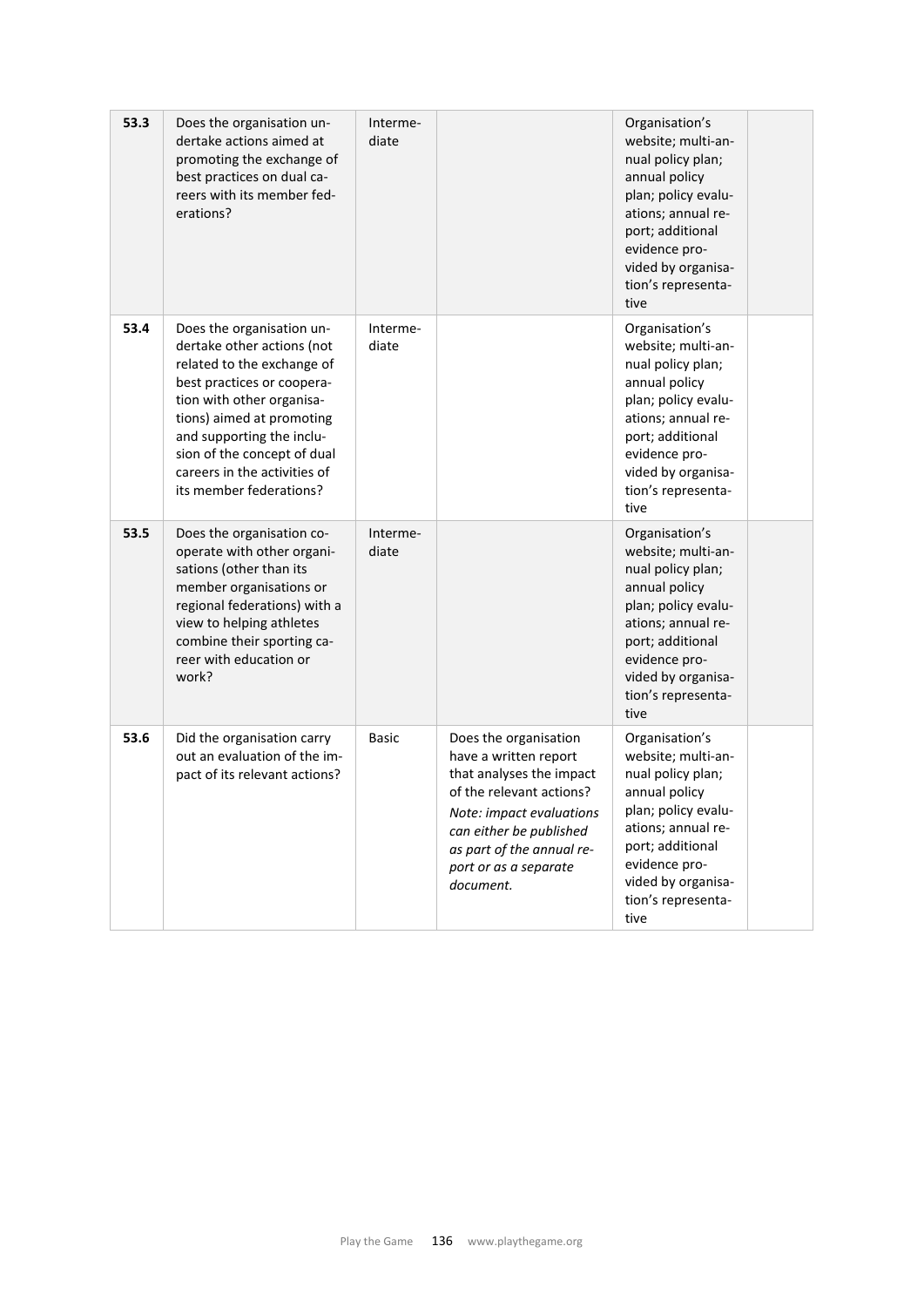#### **[Principle 54]**

The organisation implements a policy on promoting sport for all.

## Relevance

Sports federations are in a good position to promote recreational sport through their capacity to raise awareness, organise events, and to engage in cooperative actions with their members and other relevant organisations.

| Indicator |                                                                                                                                                         | Category     | <b>Detailed evaluation</b><br>criteria                                                                                                                                                                                                                                                                                                                                                                                                                                                                       | Data source                                                                                                                                                                                      | <b>Score</b> |
|-----------|---------------------------------------------------------------------------------------------------------------------------------------------------------|--------------|--------------------------------------------------------------------------------------------------------------------------------------------------------------------------------------------------------------------------------------------------------------------------------------------------------------------------------------------------------------------------------------------------------------------------------------------------------------------------------------------------------------|--------------------------------------------------------------------------------------------------------------------------------------------------------------------------------------------------|--------------|
| 54.1      | Does the organisation<br>have a formal (written)<br>policy that outlines ob-<br>jectives and specific ac-<br>tions aimed at promoting<br>sport for all? | <b>Basic</b> | Does the organisation<br>have a written policy<br>that defines specific ob-<br>jectives and actions,<br>specifically aimed at<br>promoting sport for all?<br>Note: there may be over-<br>lap with the other indi-<br>cators. Consider as sport<br>for all any form of recre-<br>ational sport that does<br>not fall under one of the<br>previous indicators (e.g.<br>the organisation of mass<br>sports events, etc.).                                                                                       | Organisation's web-<br>site; multi-annual<br>policy plan; annual<br>policy plan; policy<br>evaluations; annual<br>report; additional<br>evidence provided<br>by organisation's<br>representative |              |
| 54.2      | Does the organisation<br>have a staff member who<br>formally acts as a single<br>point of contact and is<br>responsible for sport for<br>all?           | <b>Basic</b> | Does the organisation<br>mention on a webpage<br>(easily retrievable in ac-<br>cordance with indicator<br>1.1), in its latest annual<br>report or in its latest<br>(multi-annual) policy<br>plan a single person who<br>is responsible for sport<br>for all?<br>Does the organisation<br>provide the contact de-<br>tails of this person on a<br>webpage (easily retriev-<br>able in accordance with<br>indicator 1.1), in its lat-<br>est annual report, or in<br>its latest (multi-annual)<br>policy plan? | Organisation's web-<br>site; multi-annual<br>policy plan; annual<br>policy plan; policy<br>evaluations; annual<br>report; additional<br>evidence provided<br>by organisation's<br>representative |              |
| 54.3      | Does the organisation<br>undertake actions aimed<br>at promoting sport for<br>all?                                                                      | <b>Basic</b> |                                                                                                                                                                                                                                                                                                                                                                                                                                                                                                              | Organisation's web-<br>site; multi-annual<br>policy plan; annual<br>policy plan; policy<br>evaluations; annual<br>report; additional<br>evidence provided<br>by organisation's<br>representative |              |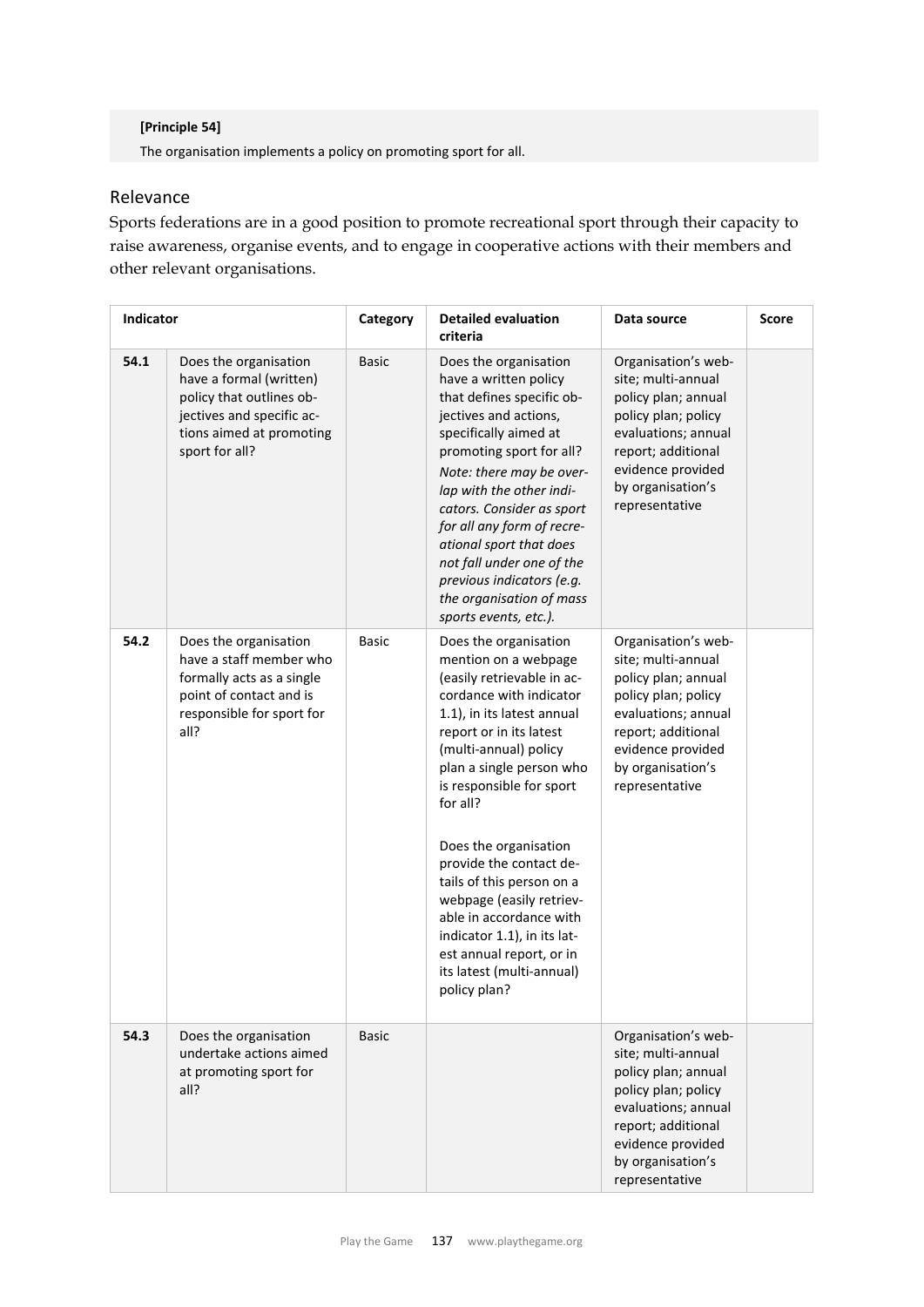| 54.4 | Does the organisation<br>undertake other actions<br>(not related to the ex-<br>change of best practices<br>or cooperation with<br>other organisations)<br>aimed at promoting and<br>supporting sport for all in<br>the activities of its mem-<br>ber federations? | Interme-<br>diate |                                                                                                                                                                                                                                        | Organisation's web-<br>site; multi-annual<br>policy plan; annual<br>policy plan; policy<br>evaluations; annual<br>report; additional<br>evidence provided<br>by organisation's<br>representative |  |
|------|-------------------------------------------------------------------------------------------------------------------------------------------------------------------------------------------------------------------------------------------------------------------|-------------------|----------------------------------------------------------------------------------------------------------------------------------------------------------------------------------------------------------------------------------------|--------------------------------------------------------------------------------------------------------------------------------------------------------------------------------------------------|--|
| 54.5 | Does the organisation co-<br>operate with other or-<br>ganisations (other than<br>its member organisations<br>or regional federations)<br>with a view to promoting<br>sport for all?                                                                              | <b>Basic</b>      |                                                                                                                                                                                                                                        | Organisation's web-<br>site; multi-annual<br>policy plan; annual<br>policy plan; policy<br>evaluations; annual<br>report; additional<br>evidence provided<br>by organisation's<br>representative |  |
| 54.6 | Did the organisation<br>carry out an evaluation<br>of the impact of its rele-<br>vant actions?                                                                                                                                                                    | <b>Basic</b>      | Does the organisation<br>have a written report<br>that analyses the impact<br>of the relevant actions?<br>Note: impact evalua-<br>tions can either be pub-<br>lished as part of the an-<br>nual report or as a sepa-<br>rate document. | Organisation's web-<br>site; multi-annual<br>policy plan; annual<br>policy plan; policy<br>evaluations; annual<br>report; additional<br>evidence provided<br>by organisation's<br>representative |  |

#### **[Principle 55]**

The organisation ensures the fair treatment of professional athletes.

## Relevance

Sports federations are in a good position to promote the fair treatment of professional athletes through their capacity, where relevant, to establish minimum requirements for standard athlete contracts.

| <b>Indicator</b> |                                                                                                                | Cate-<br>gory | <b>Detailed evaluation</b><br>criteria                                                                                    | Data source                                                                                                     | <b>Score</b> |
|------------------|----------------------------------------------------------------------------------------------------------------|---------------|---------------------------------------------------------------------------------------------------------------------------|-----------------------------------------------------------------------------------------------------------------|--------------|
| 55.1             | Does the organisation imple-<br>ment the use of minimum re-<br>quirements for standard ath-<br>lete contracts? | Basic         | Does the organisation<br>have a document estab-<br>lishing minimum require-<br>ments for standard ath-<br>lete contracts? | Organisation's<br>website; addi-<br>tional evi-<br>dence pro-<br>vided by or-<br>ganisation's<br>representative |              |
| 55.2             | Do these minimum require-<br>ments include a standard on<br>minimum wages?                                     | <b>Basic</b>  |                                                                                                                           | Standard ath-<br>lete contract;<br>collective bar-<br>gaining agree-<br>ment                                    |              |
| 55.3             | Do these minimum require-<br>ments include a standard on                                                       | <b>Basic</b>  |                                                                                                                           | Standard ath-<br>lete contract;                                                                                 |              |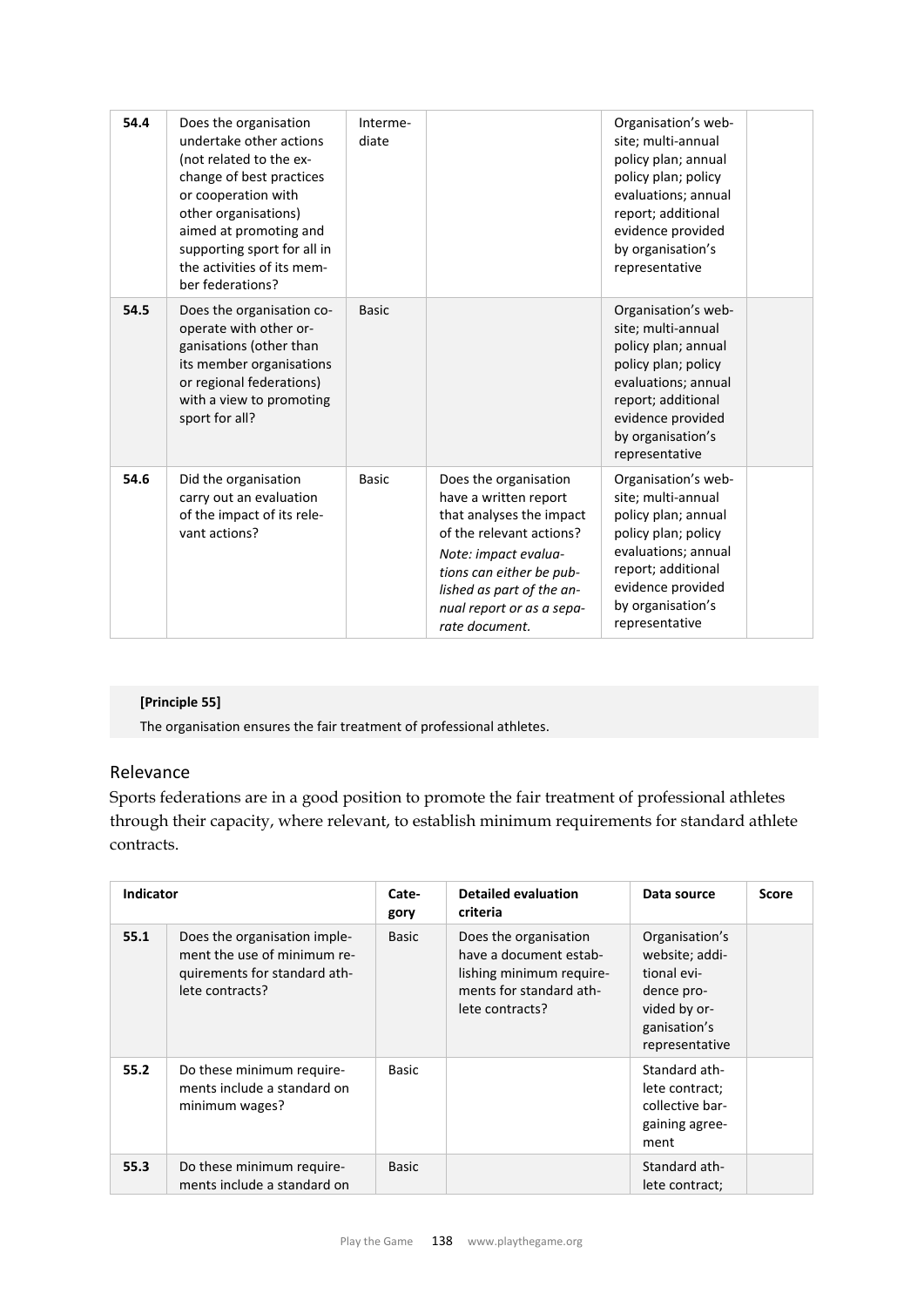| internal disciplinary rules with<br>sanctions/penalties (fines)<br>and the necessary proce-<br>dures?                                             |              | collective bar-<br>gaining agree-<br>ment                                    |  |
|---------------------------------------------------------------------------------------------------------------------------------------------------|--------------|------------------------------------------------------------------------------|--|
| 55.4<br>Do these minimum require-<br>ments include a standard on<br>the process for the resolution<br>of disputes not covered by the<br>contract? | <b>Basic</b> | Standard ath-<br>lete contract;<br>collective bar-<br>gaining agree-<br>ment |  |
| 55.5<br>Does the organisation under-<br>take actions aimed at promot-<br>ing social dialogue (between<br>athletes and clubs)?                     | Basic        | Standard ath-<br>lete contract;<br>collective bar-<br>gaining agree-<br>ment |  |

#### **[Principle 56]**

The organisation implements a policy for the promotion and safeguarding of human rights.

### Relevance

The organisation of sports events, manufacturing of sports equipment, transfer of athletes, and employment relations between athletes and clubs hold significant risks relating to human rights issues. Sports federations are in a good position to decrease these risks through their capacity to implement requirements, raise awareness, and to engage in cooperative actions with their members and other relevant organisations.

| Indicator |                                                                                                                                                                          | Cate-<br>gory | <b>Detailed evaluation</b><br>criteria                                                                                                                                                                                                                                                                                                                       | Data source                                                                                                                                                                                                     | <b>Score</b> |
|-----------|--------------------------------------------------------------------------------------------------------------------------------------------------------------------------|---------------|--------------------------------------------------------------------------------------------------------------------------------------------------------------------------------------------------------------------------------------------------------------------------------------------------------------------------------------------------------------|-----------------------------------------------------------------------------------------------------------------------------------------------------------------------------------------------------------------|--------------|
| 56.1      | Does the organisation<br>have a formal (written)<br>policy that outlines objec-<br>tives and specific actions<br>aimed at promoting and<br>safeguarding human<br>rights? | <b>Basic</b>  | Does the organisation have<br>a written policy that de-<br>fines specific objectives and<br>actions, specifically aimed<br>at promoting and safe-<br>guarding human rights?                                                                                                                                                                                  | Organisation's<br>website; multi-<br>annual policy<br>plan; annual pol-<br>icy plan; policy<br>evaluations; an-<br>nual report; ad-<br>ditional evidence<br>provided by or-<br>ganisation's rep-<br>resentative |              |
| 56.2      | Does the organisation<br>have a staff member who<br>formally acts as a single<br>point of contact and is re-<br>sponsible for human<br>rights issues?                    | <b>Basic</b>  | Does the organisation men-<br>tion on a webpage (easily<br>retrievable in accordance<br>with indicator 1.1), in its<br>latest annual report or in<br>its latest (multi-annual) pol-<br>icy plan a single person<br>who is responsible for hu-<br>man rights issues?<br>Does the organisation pro-<br>vide the contact details of<br>this person on a webpage | Organisation's<br>website; multi-<br>annual policy<br>plan; annual pol-<br>icy plan; policy<br>evaluations; an-<br>nual report; ad-<br>ditional evidence<br>provided by or-<br>ganisation's rep-<br>resentative |              |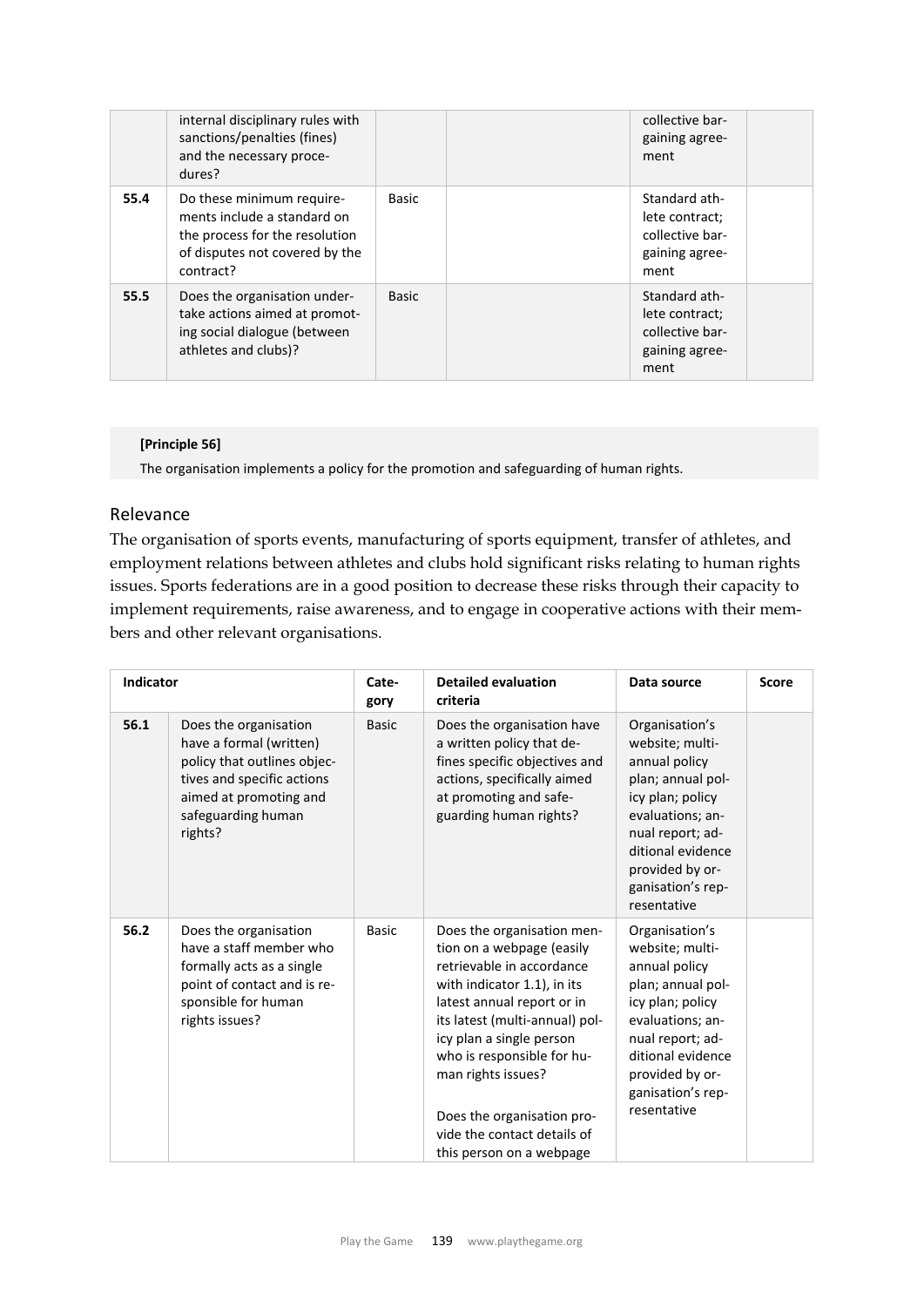|      |                                                                                                                                                                                                                                                                   |              | (easily retrievable in ac-<br>cordance with indicator<br>1.1), in its latest annual re-<br>port, or in its latest (multi-<br>annual) policy plan?                                                                                                                                                                                                     |                                                                                                                                                                                                                 |
|------|-------------------------------------------------------------------------------------------------------------------------------------------------------------------------------------------------------------------------------------------------------------------|--------------|-------------------------------------------------------------------------------------------------------------------------------------------------------------------------------------------------------------------------------------------------------------------------------------------------------------------------------------------------------|-----------------------------------------------------------------------------------------------------------------------------------------------------------------------------------------------------------------|
| 56.3 | Does the organisation un-<br>dertake actions aimed at<br>promoting and safeguard-<br>ing human rights?                                                                                                                                                            | <b>Basic</b> |                                                                                                                                                                                                                                                                                                                                                       | Organisation's<br>website; multi-<br>annual policy<br>plan; annual pol-<br>icy plan; policy<br>evaluations; an-<br>nual report; ad-<br>ditional evidence<br>provided by or-<br>ganisation's rep-<br>resentative |
| 56.4 | Does the organisation un-<br>dertake other actions (not<br>related to the exchange of<br>best practices or coopera-<br>tion with other organisa-<br>tions) aimed at promoting<br>and safeguarding human<br>rights in the activities of<br>its member federations? | Basic        |                                                                                                                                                                                                                                                                                                                                                       | Organisation's<br>website; multi-<br>annual policy<br>plan; annual pol-<br>icy plan; policy<br>evaluations; an-<br>nual report; ad-<br>ditional evidence<br>provided by or-<br>ganisation's rep-<br>resentative |
| 56.5 | Does the organisation co-<br>operate with other organi-<br>sations (other than its<br>member organisations or<br>regional federations) with<br>a view to promoting and<br>safeguarding human<br>rights?                                                           | <b>Basic</b> |                                                                                                                                                                                                                                                                                                                                                       | Organisation's<br>website; multi-<br>annual policy<br>plan; annual pol-<br>icy plan; policy<br>evaluations; an-<br>nual report; ad-<br>ditional evidence<br>provided by or-<br>ganisation's rep-<br>resentative |
| 56.6 | Does the organisation for-<br>mally take human rights<br>criteria into account when<br>evaluating bids to host its<br>major events?                                                                                                                               | <b>Basic</b> | Does the organisation's<br>bidding procedure establish<br>that bidding dossiers are<br>reviewed, evaluated and<br>scores are assigned on the<br>basis of pre-established<br>and objective criteria?<br>Do the organisation's stat-<br>utes and/or internal regula-<br>tions establish that only<br>bids achieving a minimum<br>score are shortlisted? | Bidding rules; ad-<br>ditional evidence<br>provided by or-<br>ganisation's rep-<br>resentative                                                                                                                  |
|      |                                                                                                                                                                                                                                                                   |              | Are human rights criteria<br>among the criteria used for<br>evaluation?                                                                                                                                                                                                                                                                               |                                                                                                                                                                                                                 |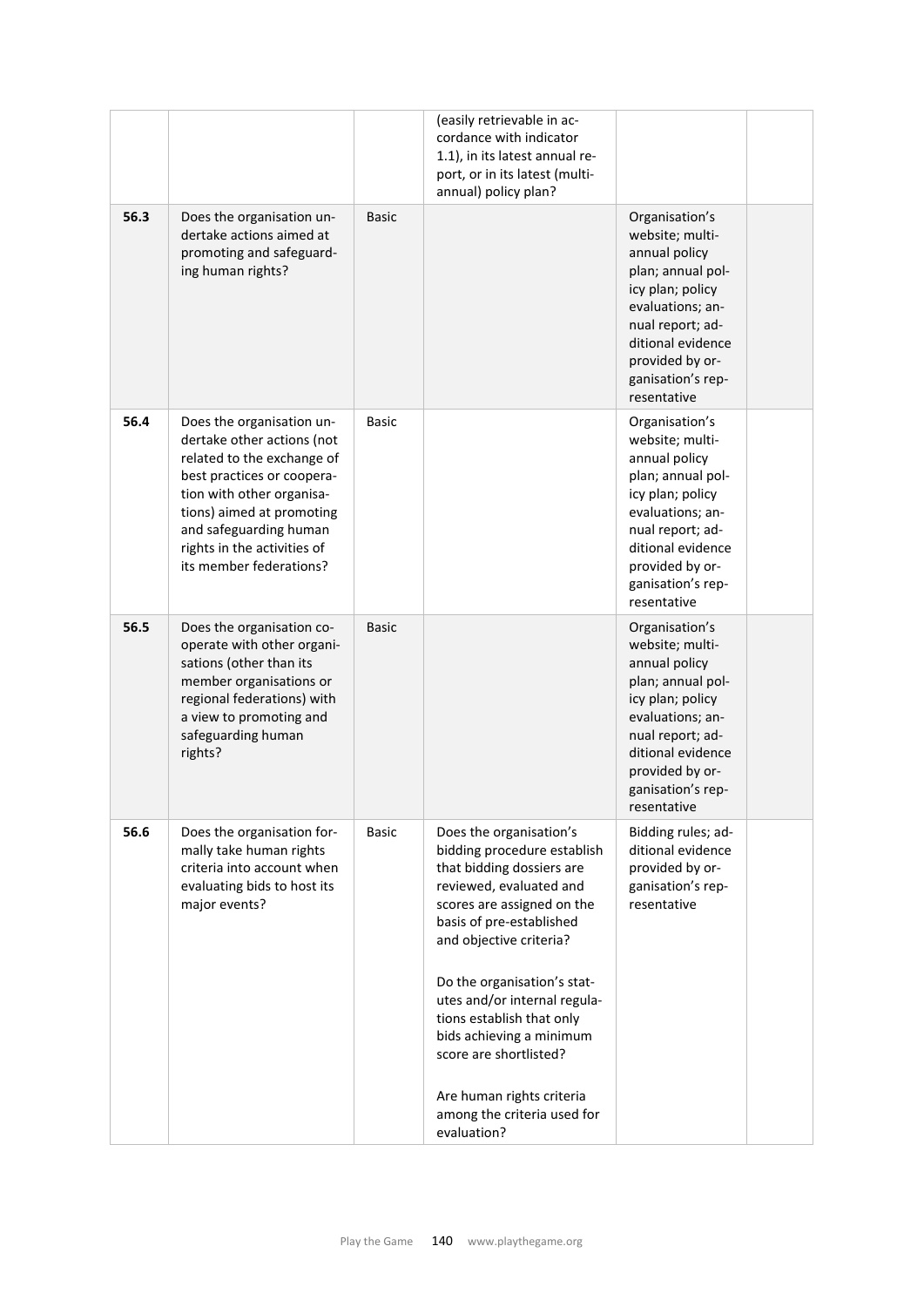| 56.7 | Does the organisation in-<br>corporate specific human<br>rights requirements in the<br>host agreement of its ma-<br>jor events? | <b>Basic</b> | Note: 'specific' implies that<br>requirements go beyond a<br>general requirement to<br>take into account human<br>rights.                                                                                                       | Host agreement;<br>bidding rules; ad-<br>ditional evidence<br>provided by or-<br>ganisation's rep-<br>resentative                                                                                               |
|------|---------------------------------------------------------------------------------------------------------------------------------|--------------|---------------------------------------------------------------------------------------------------------------------------------------------------------------------------------------------------------------------------------|-----------------------------------------------------------------------------------------------------------------------------------------------------------------------------------------------------------------|
| 56.8 | Does the organisation pro-<br>vide guidance for (poten-<br>tial) hosts on human<br>rights issues?                               | <b>Basic</b> | Does the organisation pub-<br>lish a document in which it<br>explains how event hosts<br>can mitigate human rights<br>risks?                                                                                                    | Organisation's<br>website; addi-<br>tional evidence<br>provided by or-<br>ganisation's rep-<br>resentative                                                                                                      |
| 56.9 | Did the organisation carry<br>out an evaluation of the<br>impact of its relevant ac-<br>tions?                                  | <b>Basic</b> | Does the organisation have<br>a written report that anal-<br>yses the impact of the rele-<br>vant actions?<br>Note: impact evaluations<br>can either be published as<br>part of the annual report or<br>as a separate document. | Organisation's<br>website; multi-<br>annual policy<br>plan; annual pol-<br>icy plan; policy<br>evaluations; an-<br>nual report; ad-<br>ditional evidence<br>provided by or-<br>ganisation's rep-<br>resentative |

## **[Principle 57]**

The organisation requires entities that receive funding to implement anti-corruption controls.

# Relevance

Sports federations can minimise corruption risks by requiring funded entities to implement anticorruption controls.

| <b>Indicator</b> |                                                                                                                                                                                                                                                                               | Cate-<br>gory | <b>Detailed evaluation</b><br>criteria                                                                                                                                                                                                                               | Data source                         | <b>Score</b> |
|------------------|-------------------------------------------------------------------------------------------------------------------------------------------------------------------------------------------------------------------------------------------------------------------------------|---------------|----------------------------------------------------------------------------------------------------------------------------------------------------------------------------------------------------------------------------------------------------------------------|-------------------------------------|--------------|
| 57.1             | Do the organisation's statutes<br>and/or internal regulations<br>and/or formal policies require<br>the organisation to determine<br>whether any entity receiving<br>funding has put in place anti-<br>corruption controls which<br>manage corruption risks?                   | <b>Basic</b>  |                                                                                                                                                                                                                                                                      | Statutes; inter-<br>nal regulations |              |
| 57.2             | Do the organisation's statutes<br>and/or internal regulations<br>and/or formal policies estab-<br>lish that the organisation re-<br>quires any entity receiving<br>funding to implement anti-cor-<br>ruption controls related to the<br>relevant transaction or pro-<br>ject? | <b>Basic</b>  | Do the organisation's<br>statutes and/or internal<br>regulations and/or for-<br>mal policies require the<br>organisation to deter-<br>mine whether any entity<br>receiving funding has put<br>in place anti-corruption<br>controls which manage<br>corruption risks? | Statutes; inter-<br>nal regulations |              |